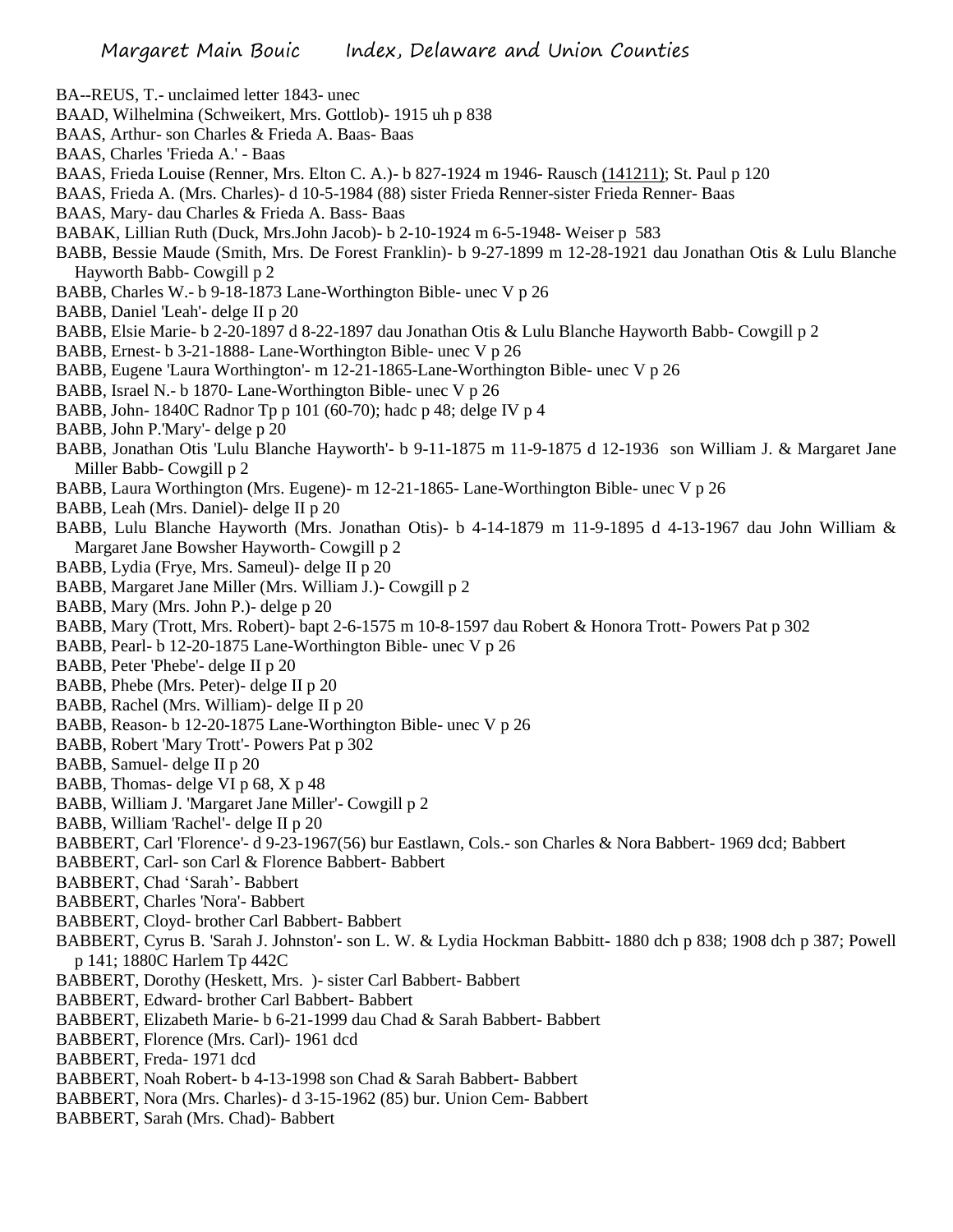- BABBERT, Susan (Osborn, Mrs. William J.)- dau Carl & Florence Babbert- 1961 dcd; Babbert
- BABBERT, Emma (Howard, Mrs. David Oliver)- Newhouse p 95
- BABBINI, Janice- dau Peter & Karen K. Neel Babbini- Babbini
- BABBINI, Justin- son Peter & Karen K. Neel Babbini- Babbini
- BABBINI, Karen K. Neel (Mrs. Peter)- b 7-2-1961 Delaware m 6-5-1993 d 6-28-1999 (37) drowned, Claibourne Cem-Babbini
- BABBINI, Peter 'Karen K. Neel'- m 6-5-2993 Richwood- Babbini
- BABBITT, Carrie Ann Houser (Mrs. Gregory Alan)- m 10-26-1991 dau Charles & Ann Houser- Babbitt
- BABBITT, Erasmus 'Mary Lawton'- m 11-8-1711- Asp p 37
- BABBITT, Francis L.- son Cyrus B. & Sarah J. Johnston Babbitt- 1880 dch p 839
- BABBITT, Geoff Alan- twin son Jack & Nancy Babbitt- Babbitt
- BABBITT, Grace Witters- dau George & Sarah McKirahan Witter- McKitrick p 64
- BABBITT, Gregory Alan 'Carrie Ann Houser'- m 10-26-1991 twin son Jack & Nancy Babbitt- Babbitt
- BABBITT, John L.- 1980 dcd
- BABBITT, Lydia Hockman (Mrs. L. W.)- 1880 dch p 838
- BABBITT, L. W. 'Lydia Hockman'- 1880 dch p 838
- BABBITT, Mary Lawton (Mrs. Erasmus)(Babcock, Mrs. John)- m 11-8-1711 dau George & Elizabeth Hazard Lawton-Asp p 37
- BABBITT, Nellie Agnes (McKitrick, Mrs. Frank Raymond)- b 12-7-1909 m 6-9-1928- McKitrick p 307
- BABBITT, Prudence (Galloway, Mrs. Samuel)- 1883 uch V p 175
- BABBITT, Rebecca D. (Crandall, Mrs. Benjamin Ira)- m 8-4-1857- Asp (1095)
- BABBITT, Sarah J. Johnston (Mrs. Cyrus B.)- dau Francis & Mary Herr Johnston- 1880 dch p 839
- BABBS, Calvin- son Nancy Babbs- 1883 uch IV p 470; 1860C Leesburg Tp 614-585 p 81 (17,O)
- BABBS, Charles M. 'Helen Manville'- Babbs
- BABBS, Dennis- son Pearl & Marjorie Spain Babbs- 1959 ucd (13); Babbs
- BABBS, Dorothy Louise Wintermute (Mrs. Harry)- m 32y Babbs
- BABBS, Greenburg/Greenberry d 9-1-1856 (18-1-5) Claibourne Cem p 8- mt 9-10-1856, 2-9-1859, 4-7-1859
- BABBS, Harry C. 'Dorothy Louise Wintermute'- b 4-28-1946 Marion- son Charles M. & Helen Manville Babbs- Babbs
- BABBS, Helen Manville (Mrs. Charles M.)- Babbs
- BABBS, Jane (Mrs. John C.)- Babbs
- BABBS, John C.- b 1844 d 1926 Price Cem Gr Reg., djlm p 61- son Nancy Babbs- 1883 uch IV p 470, 535
- BABBS, John C. 'Jane'- Babbs
- BABBS, Linda- 1983 ucd
- BABBS, L. Jane- b 1876 d 1935 ClaibourneCem p 84
- BABBS, Marie (George, Mrs. )- dau Charles M. & Helen Manville Babbs- Babbs
- BABBS, Marjorie J. Spain (Mrs. Pearl)-b 12-18-1923 d 4-2-1982 bur Unionville Cem dau Max & Elizabeth Mellen Spain- 1949, 1959 ucd; Babbs;
- BABBS, Nancy (White, Mrs. Albert)- b 11-30-1817 m 3-6-1862 ucm 3285 d 4-23-1904 Claibourne Cem p 8; 1860C Leesburg Tp 614-585 p 81 (42,O)
- BABBS, Nancy- mt 9-10-1856, 2-9-1859, 4-7-1859
- BABBS, Pearl Floyd 'Marjorie Spain'- b 12-31-1918 d 3-14-1995 Claibourne Cem- son John C. & Jane Babbs- 1959 ucd; Babbs
- BABBS, Phebe- 1870C Paris Tp 75-76 p 11 (75, Pa)
- BABBS, Rachel (Miles, Mrs. George)- m 10-5-1866 ucm 4078 dau Nancy Babbs; 1860C Leesburg Tp 614-585 (20,O)
- BABBS, Robert- son Harry C. & Dorothy Louise Wintermute Babbs- Babbs
- BABBS, Roger- son Harry C. & Dorothy Louise Wintermute Babbs- Babbs
- BABBS, Ronald- son Harry C. & Dorothy Louise Wintermute Babbs- Babbs
- BABBS, Ronald- son Pearl & Marjorie Spain Babbs-1949, 1959 ucd (15); Babbs
- BABBS, Rosella L.- b 1887 d 1955 Price Cem djlm p 61
- BABBS, Sarah (Wurtzbaugh, Mrs. John)- dau Nancy Babbs- lic 10-1-1870 ucm 4778; 1870C Jackson Tp 131-125 p 18 (20,O)
- BABBS, Shelly (Benson, Mrs. )- dau Henry C. & Dorothy Louise Wintermute Babbs- Babbs
- BABBS, Sherry (Sherer, Mrs. )- dau Henry C. & Dorothy Louise Wintermute Babbs- Babbs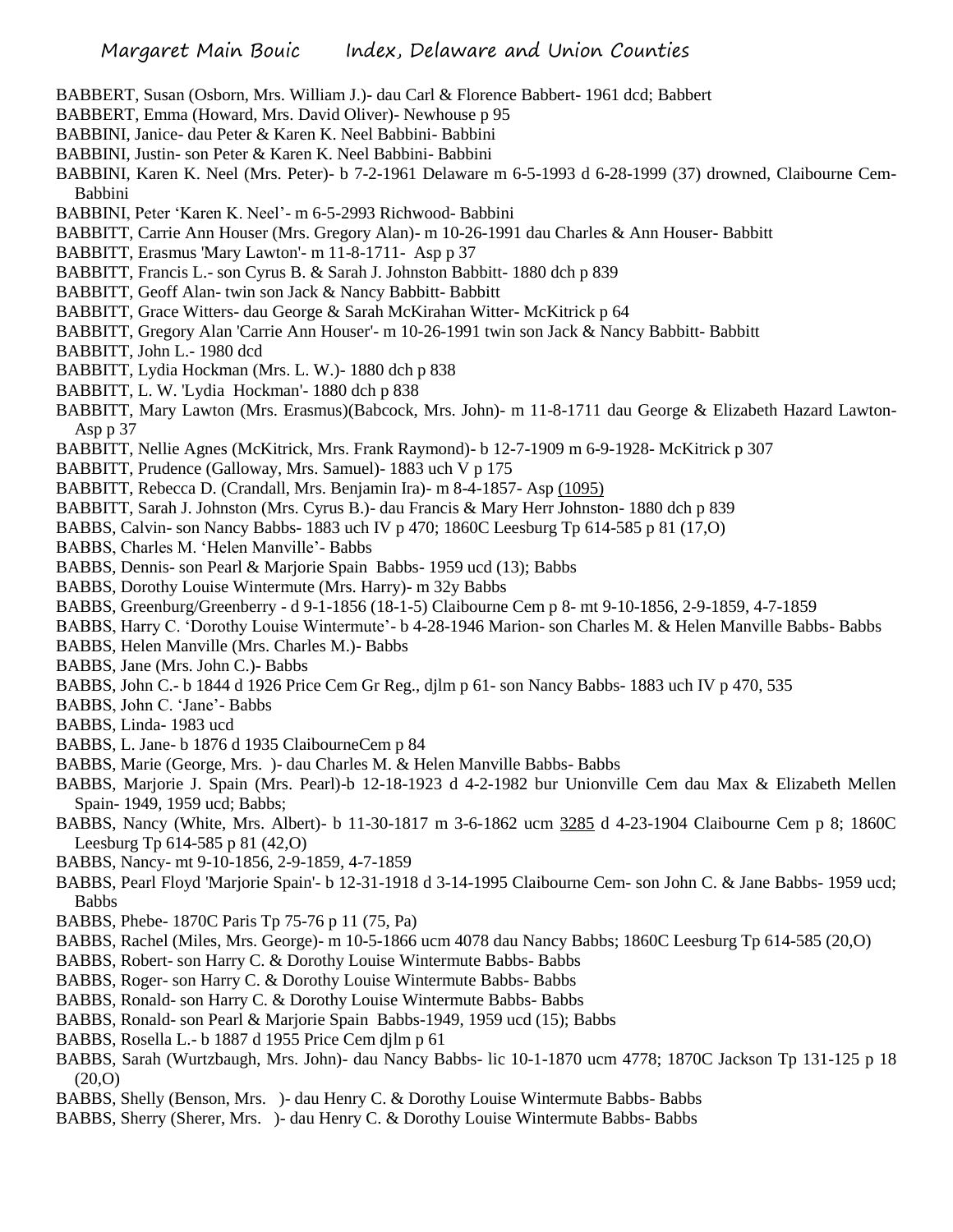- BABBS, William- son Greenberry & Nancy Babbs- 1860C Leesburg Tp 614-585 p 8 (14,O); 1883 uch IV p 470
- BABBS, William S.- b 1900 d 1948 Price Cem djlm p 61
- BABCOCK, ---- delge I p 7 BABCOCK & CO- delge V p 35, VII p 45
- BABCOCK, Addie Jones (Mrs. George)- Asp (489-4)
- BABCOCK, Adelia E. (Hathaway, Mrs. Wesley)- b 11-27-1841 dau Raymond Perry & Olive Denison Babcock- Asp 489-6
- BABCOCK, Albert A. 'Rosalthe Randall'-m 10-11-1855 Asp (587-1)
- BABCOCK, Alice- dau George & Louis Babcock- 1860C York Tp 1222-1232 (6,O)
- BABCOCK, Alice Seaton (Mrs. Ira Leonard)- Asp (492)
- BABCOCK, Almira Kellogg (Mrs. Oliver Langworthy)- b 9-17-1904 m 1826- Asp (462)
- BABCOCK, Almira (Mrs. Gurdon)- 1880 dch p 685
- BABCOCK, Amelia (Howard, Mrs. Charles L.)- b 3-20-1841 dau Simon Milton & Celia Kellogg Babcock- Asp 494-2
- BABCOCK, Amelia (Stanton, Mrs. Amos)- b 3-5-1770 d 1-7-1844 dau Elkanah & Esther Crandall Babcock- Asp p 42
- BABCOCK, Andrew J. 'Lydia Barber'-b 11-28-1827 son Raymond Perry & Olive Denison Babcock- Asp 489-3
- BABCOCK, Ann Elias- b 3-22-1854 d 9-25-1856 dau Ira Leonard & Nancy Arnold Babcock- Asp 492-5
- BABCOCK, Ann (Smith, Mrs. James)- m 11-15-1841 dcm
- BABCOCK, Anna Woodward (Mrs. Henry Denison)- m 12-11-1834 Asp (496)
- BABCOCK, Anne (Mrs. Richard E.)- Babcock; 1969, 1971, 1980 dcd
- BABCOCK, Arlene Wisebaker (Mrs. Richard Leroy)- m 6-9-1989 du Wilbur & Eula Reed- Babcock
- BABCOCK, Artie (Stillman, Mrs. George Myron)- Asp 1937
- BABCOCK, Augustus L. 'Hannah Peckham'- m 11-10-1811- Asp (393)
- BABCOCK, Betsey Maine (Mrs. Luke)- b 5-3-1777 m 1795 d 10-6-1864 dau Amos & Abigail Brown Main- Asp 170
- BABCOCK, Betsey- b 3-10-1797 d 3-1-1819 dau Luke & Betsey Maine Babcock- Asp 488
- BABCOCK, Beverly Udell 'Ursula Jorczik'- m 7-19-1961 son C. V. Babcock-Babcock
- BABCOCK, Burton 'Helen E. Morris'- b 10-27-1839 son Simon Milton & Celia Kellogg Babcock- Asp 494-1
- BABCOCK, Brayton Raymond-b 4-15-1869 son Daniel Brayton & Juliet Major Babcock- Asp 497-3
- BABCOCK, Bryan- son John & Lucy Oliver Babcock- Babcock
- BABCOCK, Celia Kellogg (Mrs. Simon Milton)-b 11-12-1819 m 1-21-1839- Asp 494
- BABCOCK, Charles-b 8-28-1850 d y- son Henry Denison & Anna Woodward Babcock- Asp 496-1
- BABCOCK, Charles 'Ellen Park'-b 6-27-1848 son Simon Milton & Celia Kellogg Babcock- Asp 494-4
- BABCOCK, Charlotte M. dau David & Polly Babcock- 1850C Porter Tp 3018 (8,O)
- BABCOCK, Claude H.- b 5-31-1873 son Daniel Brayton & Juliet Major Babcock- Asp 497-4
- BABCOCK, Clifton 'Rebecca'- Babcock
- BABCOCK, Clyde E. 'Kathryn Mary Weiser'- m 8-12-1903- Weiser 673
- BABCOCK, Daniel 'Elmira Williams'- Asp (166-1-1)
- BABCOCK, Daniel Brayton 'Eunice Smith''Julia Landphere''Juliett Major'- b 10-31-1814 m(1) 1840 (3) 6-16-1868 d 3-8-1887 son Luke & Betsey Main Babcock- Asp 497
- BABCOCK, David 'Polly'- 1880 dch p 580; 1908 dch p 481; 1850C Porter Tp 3018 (51, RI); Powell p 317
- BABCOCK, DeForest- b 2-18-1854 son Henry Denison & Anna Woodward Babcock- Asp 496-2
- BABCOCK, Denise Lynn (Schmidt, Mrs. Jon Rodney)- b 12-2-1950 m 6-22-1981- St. Paul p 15, 49, 99
- BABCOCK, Desire (Hewitt, Mrs. Benjamin)- m 10-21-1798- Asp p 103
- BABCOCK, Edgar 'Hannah Julia Goodrich'-m 4-30-1845- Asp (1151)
- BABCOCK, Edmund J.- d age 2- son Simon Milton & Celia Kellogg Babcock- Asp494-5
- BABCOCK, Edward Vose 'Mary Dunmore Arnold'- Weiser 838; Who's Who in America
- BABCOCK, Eliza Dyer (Mrs. Luke)- b 1804 m 1831 d 3-20-1882- Asp (490)
- BABCOCK, Eliza- dau Oliver Langworthy & Almira Kellogg Babcock- Asp 1235 (13-1850)
- BABCOCK, Elizabeth Alline- b 7-11-2002 dau John & Lucy Oliver Babcock- Babcock
- BABCOCK, Elizabeth (Burdick, Mrs. John)- b 1-25-1725 m 12-1-1750 dau George & Susanna Potter Babcock- Asp p 30
- BABCOCK, Elizabeth (Dart, Mrs. Chauncey)- dumch p 421
- BABCOCK, Elizabeth (Saunders, Mrs. James)- Asp p 44
- BABCOCK, Elizabeth M. (Cheney, Mrs. John D.)- b 6-13-1830 dau Ira Leonard & Nancy Arnold Babcock-492-1
- BABCOCK, Elkanah 'Esther Crandall'- Asp p 2
- BABCOCK, Ella Louise- dau George W. & Mary E. Watson Babcock- dcq Miriam Freshwater Williams 3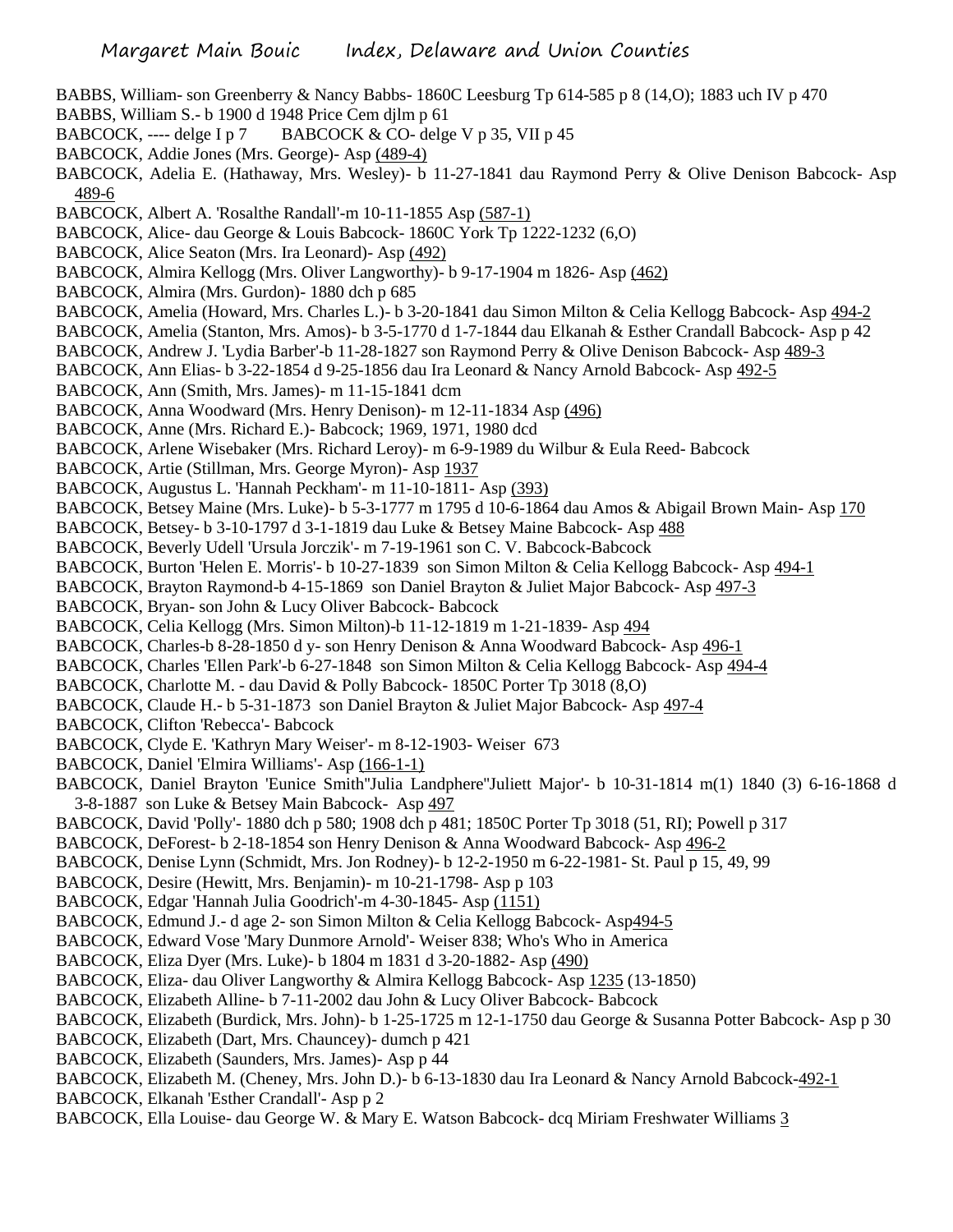- BABCOCK, Ellen Park (Mrs. Charles)- Asp (494-4)
- BABCOCK, Elmina Williams (Mrs. Daniel)- b 7-6-1835 dau Elias K. & Sarah Ann Cheesebrough Williams- Asp 166-1-2 BABCOCK, Esther Crandall (Mrs. Elkanah)- Asp p 42
- BABCOCK, Eunice Smith (Mrs. Daniel Brayton)- m 1840 d 1847 Asp (497)
- BABCOCK, Eunice Eleanor (Hammond, Mrs. Charles D.)- b 11-24-1844 dau Daniel Brayton & Julie Major Babcock-Asp 497-2
- BABCOCK, Eunice Pamelia (Cottrell, Mrs. John Boardman)-b 3-22-1808 m 12-21-1827 d 12-18-1889 dau Luke & Betsey Main Babcock- Babcock 493; see Asp (856)
- BABCOCK, Evelyn (Barrick, Mrs. ) sister William Wise Babcock- Babcock
- BABCOCK, Evelyn Marie (Ulrich, Mrs. Glen E.)- b 6-23-1916 m 4-9-1943 dau Clyde E. & Kathryn Mary Weiser Babcock- Weiser p 673
- BABCOCK, Florence (Erhard, Mrs. Paul Eugene)- Weiser p 579
- BABCOCK, Florence (Hart, Mrs. )- sister William Wise Babcock- Babcock
- BABCOCK, Frazie L 'Rosabelle'-d 5-9-1984 bur Oak Grove; 1961, 1969 dcd; Babcock
- BABCOCK, Frona (Monross, Mrs. )- sister William Wise Babcock- Babcock
- BABCOCK, George 'Louis'- 1860C York Tp 1222-1232 p 165 (32,O)
- BABCOCK, George 'Susanna Potter'- Asp p 30
- BABCOCK, George P. 'Addie Jones'- b 9-1831 son Raymond Perry & Olive Denison Babcock- Asp 489-4
- BABCOCK, George W. 'Mary E. Watson'- dcq Miriam Freshwater Williams 6
- BABCOCK, Grace- b 12-13-1877 Porter Tp dau Ira & ELizabeth Wheeler Babcock- dcb
- BABCOCK, Grant Thomas- b 5-17-2004 son John & Lucy Oliver Babcock- Babcock
- BABCOCK, Gurdon/Gordon 'Almira'- 1880 dch p 685; 1880C Berkshire Tp 420C
- BABCOCK, Hannah Julia Goodrich (Mrs. Edgar)- b 10-13-1824 m 4-30-1845 d 2-1-1903 dau Jeremiah & Content Maine Goodrich- Asp 1151
- BABCOCK, Hannah Peckham (Mrs. Augustus R.)- b 5-10-1791 m 11-10-1811 dau Thomas Hazard & Patience Maine Peckham- Asp 393
- BABCOCK, Harriet Newell (Royce, Mrs. Henry)- b 7-18-1841 dau Ira Leonard & Nancy Arnold Babcock- Asp 492-2
- BABCOCK, Harriet (Soule, Mrs. John Cannon)- b 8-17-1861 d 2-14-1930 Mich- ped Caroline Wells Longardner 13
- BABCOCK, Helen- dau Oliver Langworthy & Almira Kellogg Babcock- Asp 1236
- BABCOCK, Helen E. Morris (Mrs. Burton)- Asp 494-1
- BABCOCK, Henry W. 'Odessa Hess'- b 1-27-1836 son Raymond Perry & Olive Denison Babcock- Asp 489-5
- BABCOCK, Henry Dennison 'Anna Woodward'-b 8-2-1812 m 12-11-1834 d 10-2-1898 son Luke & Betsey Main Babcock- Asp 496
- BABCOCK, Hezekiah 'Julia Ann Storm'- m 7-15-1834 d 12-26-1834 bur Oak Grove Cem; Powers Pat p 266, 278; Pabst 6 p 53
- BABCOCK, Holly Ann- b 12-4-1995 dau John & Lucy Babcock- Babcock
- BABCOCK, Ida Templar (Mrs. John Franklin)- Asp (492-4)
- BABCOCK, Inez (Reed, Mrs. Lucius)- b 8-4-1846 dau Simon Milton & Celia Kellogg Babcock- Asp 494-3
- BABCOCK, infant- b d 1834 Oak Grove Cem; Powell p 428
- BABCOCK, Ira Leonard 'Nancy Arnold''Alice Seaton'- b 4-1-1806 m(1) 10-1-1829 d 3-21-1888 son Luke & Betsey Main Babcock- Asp 492
- BABCOCK, Isabell (Hardman, Mrs. )- sister William Wise Babcock- Babcock; Hardman
- BABCOCK, James 'Sarah'- b England 1612 d 6-12-1679 Asp p 37
- BABCOCK, Jean Ann (Bliss, Mrs. Steven Clyde) -b 1961 m 8-1-1981 dau Richard E. & Anne Babcock- Babcock; 1969,1971, 1980 dcd
- BABCOCK, Jerry- b 6-23-1940 d 8-28-1990 (50) bur Phoenix- dau Helen Thompson- Babcock
- BABCOCK, J. Hurd- delge V p 53
- BABCOCK, John Franklin 'Ida Templar'- b 10-18-1850 son Ira Leonard & Nancy Arnold Babcock- Asp 492-4
- BABCOCK, John 'Lucy Oliver'-m 12-19-1992 son Clifton & Rebecca Babcock- Babcock
- BABCOCK, John 'Mary Lawton'- b 1644 d 1685 son James & Sarah Babcock- Asp p 37
- BABCOCK, Jonathan 'Mary Curtis'- Asp p 64
- BABCOCK, Joseph- son George & Louis Babcock- 1860C York Tp 1222-1232 p 165 (8,O)
- BABCOCK, Julia Lamdphere (Mrs. Daniel Brayton)- Asp (497)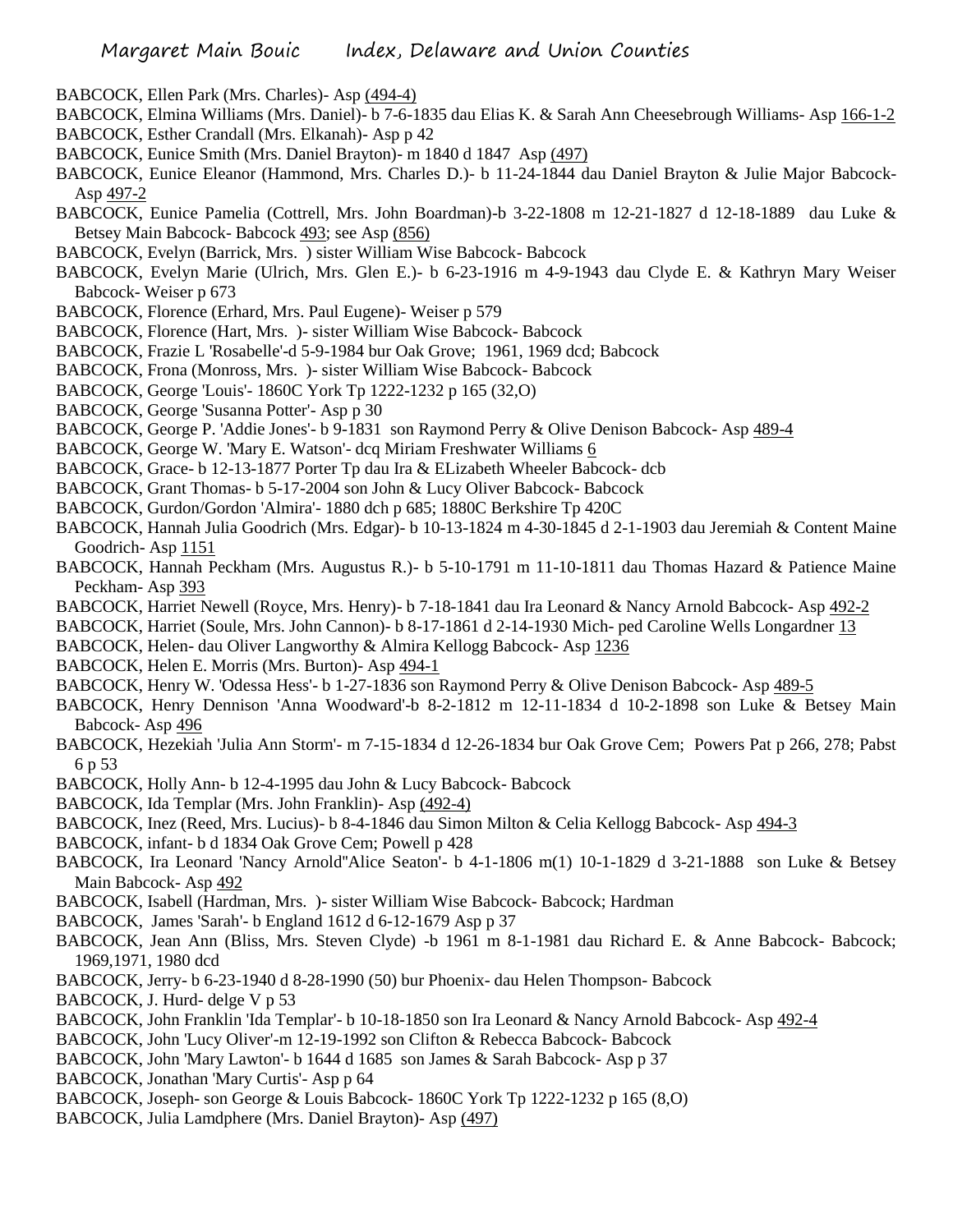BABCOCK, Juliann Chambers (Mrs. Perry)- m 11-13- 1842 dcm

- BABCOCK, Juliann Storm ((Mrs. Hezekiah)(Welch, Mrs. Augustus Aspinwall)- b 10-12-1816 m(2) 8-16-1838 dcm dau George & Frances Douthit Storm- 1880 dch p 751;Powers Pat p 278
- BABCOCK, Juliet Major (Utter, Mrs. )(Mrs. Daniel Brayton)- b 5-1-1830 m 6-16-1868- Asp (497)
- BABCOCK, Kathryn Mary Weiser (Mrs. Clyde E.)- b 5-29-1880 m 8-12-1903 d 11-14-1956 dau Peter Oswald & Evelyn Metts Weiser- Weiser p 673
- BABCOCK, Kathy- b 1970 dau Richard Hayes & Linda Babcock- 1971, 1980 dcd; Babcock
- BABCOCK, Linda (Mrs. Richard H.)- 1971 dcd
- BABCOCK, Lisa- b 1971 dau Richard H. Babcock- 1980 dcd; Babcock
- BABCOCK, Louis (Mrs. George)- 1860C York Tp 1222-1232 p 165 (28,O)
- BABCOCK, Louis- son George & Louis Babcock- 1860C York Tp 1222-1232 p 165 (4,O)
- BABCOCK, Louisa Evans (Mrs. George W.)- b 8-31-1830 d 1-15-1881 York Cem p 39
- BABCOCK, Lucinda F. (Knox, Mrs. John)- dau Gurdon & Almira Babcock- 1880 dch p 685
- BABCOCK, Lucy- dau Raymond Perry & Olive Denison Babcock- b 11-15-1824 Asp489-1
- BABCOCK, Lucy Elvira (Sibley, Mrs. Dr. Joseph Crocker)(Crane, Mrs. Rev. Ezra F.)- b 11-7-1822 m(1) 10-8-1845 (2) 1871 dau Luke & Betsey Main Babcock- Asp 498
- BABCOCK, Lucy Oliver (Mrs. John)- m 12-19-1992 dau Bob & Susan Oliver- Babcock
- BABCOCK, Luke 'Betsey Main'-m 1795 d 12-11-1844 son Oliver & Patience Pendleton Babcock- Asp p 37
- BABCOCK, Luke 'Eliza Dyer'- b 8-19-1901 m 1831 d 9-22-1869 son Luke & Betsey Main Babcock- Asp 490
- BABCOCK, Lyde, Miss- (1906) delge VII p 30
- BABCOCK, Lydia Barber (Mrs. Andrew J.)-(489-3)
- BABCOCK, Lydia M. (Mrs. Thomas J.)- 1850C Radnor Tp 110 (20,O)
- BABCOCK, Martha J. (McKittrick, Mrs. John)- b 11-11-1845 m 8-31-1873 d 1939- McKitrick p 381, 382, 387
- BABCOCK, Mary- 1880C Concord Tp p 274A
- BABCOCK, Mary Alice (McCarty, Mrs. Deltus Olen)- sister William Wise Babcock- Babcock- Wilson (90); Babcock
- BABCOCK, Mary (Crandall, Mrs. Peter)- dcc Maxson Greene 313
- BABCOCK, Mary Curtis (Mrs. Jonathan)- Asp p 64
- BABCOCK, Mary Dundore Arnold (Mrs. Edward Vose)- dau William Augustus & Ellen Louise Rick Arnold- Weiser p 838
- BABCOCK, Mary E. Watson (Mrs. George W.)- dcq Miriam Freshwater Williams 7
- BABCOCK, Mary (Hakes, Mrs. Richard)- m 8-11-1763- Asp p 54
- BABCOCK, Mary Lawton (Mrs. John)(Babbitt, Mrs. Erasmus)- d 11-8-1711 dau George & Elizabeth Hazard Lawton-Asp p 37
- BABCOCK, Mary L. (Ross, Mrs. Robert)- b 10-6-1846 dau Ira Leonard & Nancy Arnold Babcock- Asp 492-3
- BABCOCK, Matta E. (Sibley, Mrs. Joseph C.)- b 11-28-1853 d 7-26-1911 dau Simon Milton & Celia Kellogg Babcock-Asp 494-6
- BABCOCK, Melvin D.- delge V p 52
- BABCOCK, Nancy Arnold (Mrs. Ira Leonard)- b 2-2-1811 m 10-1-1829 d 1-5-1883- Asp 492
- BABCOCK, Nancy (Maine, Mrs. Oliver Langworthy Babcock)- Asp (462)
- BABCOCK, Nancy Wilcox- unec VIII p 28
- BABCOCK, Nathaniel- Main Gaz I 2 p 17
- BABCOCK, Neldene- mother of Steven Douglas Babcock- Babcock
- BABCOCK, Nell Elouise (Freshwater, Mrs. Benjamin Franklin)-b 1862 m 7-2-1889- btp p 12; Freshwater p 106, 107; dumch p 268
- BABCOCK, Nettie L. (Preston, Mrs. Arthur Maine)- b 8-10-1859 m 12-27-1883- Asp(1146)
- BABCOCK, Odessa Hess (Mrs. Henry W.)- Asp 489-5
- BABCOCK, Olive Denison (Mrs. Raymond Perry)- m 1823 d 3-13-1847 Asp (489)
- BABCOCK, Olive J. (Babcock, Mrs. William N.)- b 1-30-1847 dau Raymond Perry & Olive Denison Babcock- Asp 489-7
- BABCOCK, Oliver 'Patience Pendleton'- b 9-16-1722 m 1744(?) d 2-24-1806 son Oliver & Susanna Clark Babcock- Asp p 37
- BABCOCK, Oliver 'Susanna Clark'- b 1683 m(1) 1704/5 d 1773 son John & Mary Lawton Babcock- Asp p 27
- BABCOCK, Oliver Hamilton- b 4-18-1822 son Oliver Langworthy & Nancy Babcock Babcock- Asp 1234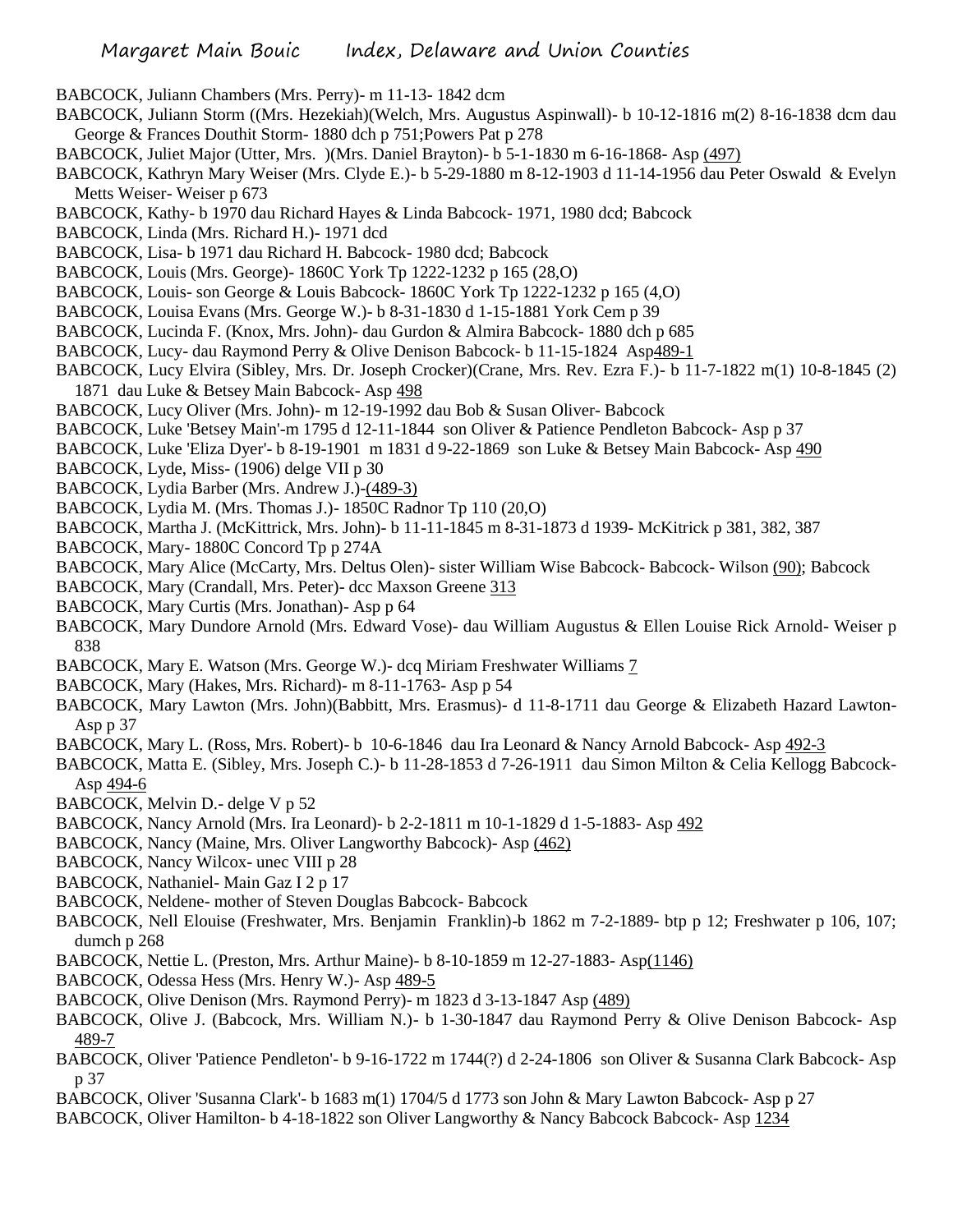- BABCOCK, Dr.Oliver Langworthy 'Nancy Babcock''Almira Kellogg' b 2-1794 m(2) 1826- Asp 462
- BABCOCK, Ora Dell- b 9-14-1871 dau Ira A. & Mary E. Wheeler Babcock- dcb
- BABCOCK, Orson- d y son Daniel Brayton & Eunice Smith Babcock- Asp (497)
- BABCOCK, Patience Pendleton (Mrs. Oliver)-b 6-13-1726 m 1744(?) dau Joseph & Sarah Worden Pendleton- Asp p 37
- BABCOCK, Perry 'Juliann Chambers'- m 11-13-1842 dcm
- BABCOCK, Phebe Ann Camp (Mrs. Raymond Perry)- Asp (489)
- BABCOCK, Phoebe (Stevens, Mrs. Benjamin)- 1880 dch p 714
- BABCOCK, Polly Steward (Mrs. David)- dau Solomon & Nancy White Stewart- Powell p 317; 1850C Porter Tp 3018 (36,O); 1880C Porter Tp p 448A
- BABCOCK, Rachel (Ward, Mrs. Marcine)- b 1825 d 1904 ucc Elaine Bennett 21; unec IV p 15
- BABCOCK, Raymond Perry 'Olive Denison''Phebe Ann Camp'- b 4-19-1799 m(1) 1823 d 1-18-1877- son Luke & Betsey Main Babcock- Asp 489
- BABCOCK, Rebecca (Mrs. Clifton)- Babcock
- BABCOCK, Richard E. 'Anne'- 1969, 1971, 1980 dcd; Babcock; 1976 dch p 287
- BABCOCK, Richard Hayes. 'Linda'-d 6-16-1984 (54) 1971, 1980 dcd; Babcock
- BABCOCK, Richard L.'Arlene Wisebaker'-b 1957 m 6-9-1989 son Richard E. & Anne Babcock- Babcock; 1969, 1971, 1980 dcd
- BABCOCK, Rosa Bell (Mrs. Frasie L.)- d 7-20-1979 (71); Babcock; 1961, 1969 dcd
- BABCOCK, Rosalthe Randall (Mrs. Albert A.)- b 12-23-1837 m 10-11-1855 Asp587-1
- BABCOCK, Sarah (Gavitt, Mrs. William)- dcq Genevieve Wallace Cole 29
- BABCOCK, Sarah L.- dau George & Louis Babcock- 1860C York Tp 1222-1232 p 165 (10,O)
- BABCOCK, Sarah- b 9-1848 d 6-3-1852- dau Raymond Perry & Olive Denison Babcock- Asp 489-8
- BABCOCK, Silas Halsey- b 12-1-1803 d 12-1-1828 son Luke & Betsey Maine Babcock- Asp 491
- BABCOCK, Simon Milton 'Celia Kellogg'- b 5-21-1810 m 1-21-1839 s 3-20-1880- son Luke & Betsey Maine Babcock-Asp 495
- BABCOCK, Sophia King- b 2-2-1818 d 5-21-1843 dau Luke & Betsey Maine Babcock- Asp 496
- BABCOCK, Steven Douglas- son Neldene Babcock- Babcock; engaged to Michelle Jean Kirby
- BABCOCK, Susanna Clark (Mrs. Oliver)- b 8-31-1683 m 1- 1704/5 dau Joseph & Bethiah Hubbard Clark- Asp p 37
- BABCOCK, Susanna Potter (Mrs. George)- Asp p 30
- BABCOCK, Thankful (Porter, Mrs. Thomas)- b 1686 d 11-13-1707 dau Jonathan & Mary Curtis Babcock- Asp p 64
- BABCOCK, Thomas J. 'Lydia M.'- 1850C Radnor Tp 110 (24,O)
- BABCOCK, Ursula Jorczik (Mrs. Beverly Udell)- m 7-19-1961-dau Fritz K. Jorczik- Babcock
- BABCOCK, Vaughn- brother William Wise Babcock- Babcock
- BABCOCK, Virginia Irene (Shane, Mrs. James Anthony)-b 1959 m 7-26-1980 dau Richard E. & Anne Babcock-Babcock; 1969, 1971, 1980 dcd
- BABCOCK, Washington Brown- d 2-23-1893- son Raymond Perry & Olive Denison Babcock- Asp 489-2
- BABCOCK, Wilhelmina (Schweikert, Mrs. Gottlob)- 1915 uch p 838
- BABCOCK, William J.- son David & Polly Babcock- 1850C Porter Tp 3018(4,O)
- BABCOCK, William- b 1966 son Richard Hayes & Linda Babcock- 1971, 1980 dcd; Babcock
- BABCOCK, William N. 'Olive J.'- Asp (489-7)
- BABCOCK, William Wise- d 86-1975 (68) bur. Fredericktown- Babcock
- BABCOKE, Rev. Thomas- unec XIII p 20
- BABECK, Anna (Williams, Mrs. Kenneth Earl)- b 2-15-1932 m 8-18-1956 dau Wonigat & Fannie Babeck- McKitrick p 120
- BABECK, Fannie (Mrs. Wonigat)- McKitrick p 120
- BABECK, Wonigat 'Fannie'- McKitrick p 120
- BABENBAUGH, Leven- 1880C York Tp p 020A
- BABER, Aubrey V. 'Ruth E. Van Deusen'-d 10-9-1981-son R. L. Baber 1961, 1969, 1971 dcd; Baber
- BABER, Charles H.- son Charles R. Baber- Baber
- BABER, Kenneth Dean- son Kenneth W. Baber- Baber- engaged to Laurite Lynette Miller
- BABER, Kenneth W.- Baber
- BABER, Leelah (Kirkpatrick, Mrs. )- dau R. L. Baber- Baber
- BABER, Leona E. Eversole (Mrs. Samuel)- b 1-30-1884 d 5-22-1985 (101) dau Cal & Emma Ward Eversole- bur Sunset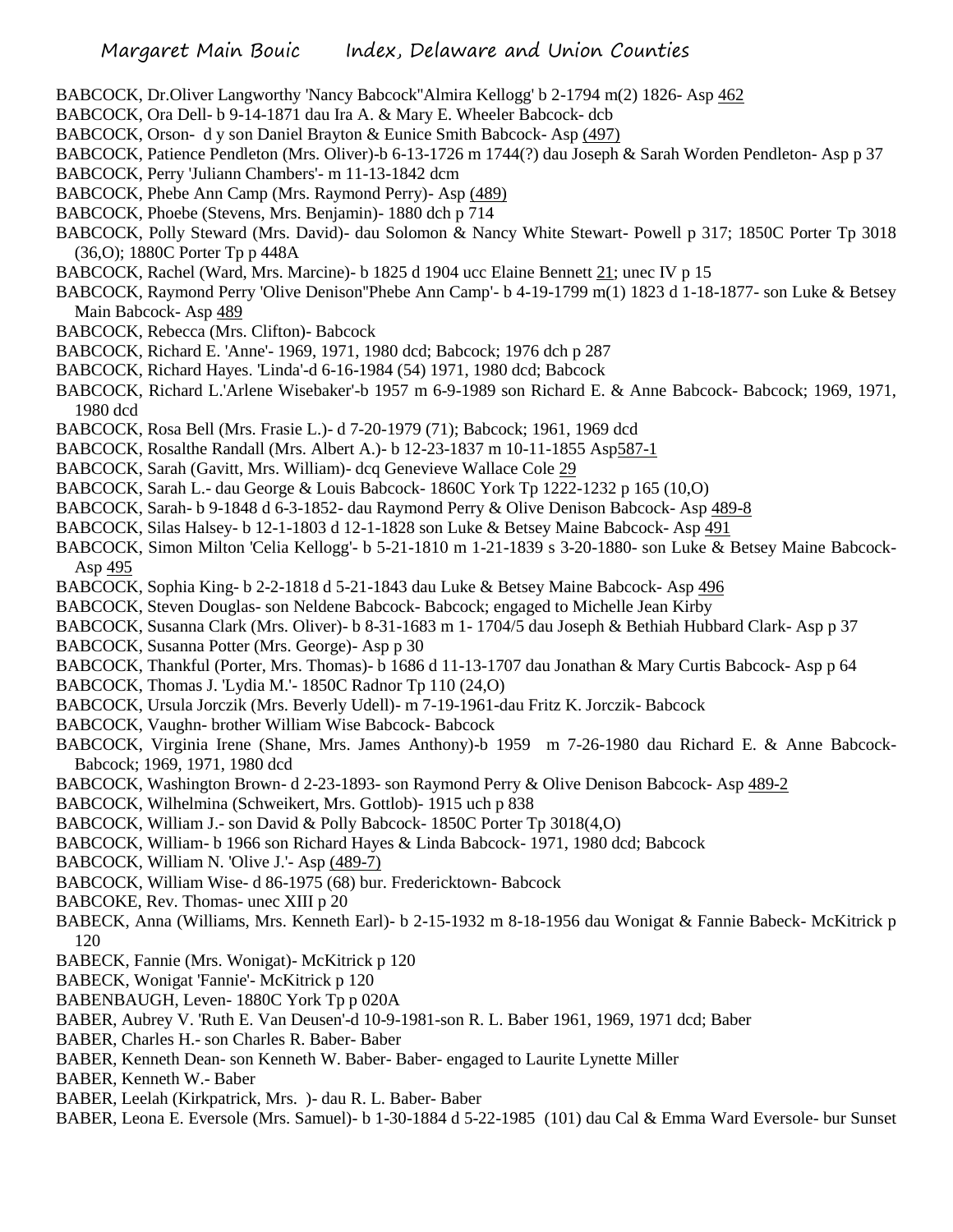Cem- Baber

- BABER, Orpha- dau R. B. Baber-Baber
- BABER, R. L.- d 12-29-1966(88)- Baber
- BABER, Ruth E. Van Deusen (Mrs. Aubrey V.)- d 5-2-1978 (66)-dau Pearl Van Deusen- 1961, 1969, 1971 dcd; Baber
- BABER, Sam C.'Leona Eversole- m 8-10-1911- d 12-15-1978- Baber
- BABER, Shirley (Beckhill, Mrs.Verne )- dau Aubrey V. & Ruth E. Van Deusen Baber- Baber
- BABER, Suzanne (Burns, Mrs. John Alexander)- m June 1961 dau Charles R. Baber- Baber
- BABER, Thelma June (Evans, Mrs. Edward Millard)- b 9-9-1924 m 8-1-1942- Weiser p 91
- BABERLS. Charlotte- dau H. M. & J. Baberls- d 1849 Prospect Cem- Powell p 301
- BABERSBAUGH, Leven- 1880C York Tp p 020AY
- BABES, Mary Ann (Chappell, Mrs. Thomas)- m 12-18-1832 Madison Co- unec VIII p 9
- BABICH, Fannie (Gary, Mrs. )- dau Manuel Babick- Babick
- BABICH, Manuel d 1-23-1976 (96) bur Elyria- Babick
- BABINGTON, Harold 'Lena G. Whitfield '- d 1956- Babington
- BABINGTON, Lena G. Whitfield (Mrs. Harold)- d 5-10-1987 Oak Grove Cem -Babington; 1961, 1980 dcd
- BABINGTON, Martha Jane d 1-12-2003 Riverside, Oak Grove Cem- twin dau Harold & Lena G. Whitfield Babington-Babington
- BABINGTON, Mary (Bodnar, Mrs. )- twin dau Harold & Lena G. Babington- Babington
- BABINKA, Michael D.- 1980 dcd
- BABLEY, Mearle- b 8-7-1904 Orange Tp son Trenton & Kate Sapp Babley- dcb
- BABS, Sarah (Wurtsbaugh, Mrs. John)- dumch p 427
- BABSON, Eleanor- d 2-22-1954 sister Nora Pfaff- Mlb p l77; Babson
- BABSON, Jo (1830) delge VII p 40
- BABY, Brian C. 'Lois J.'- 1980 dcd
- BABY, Justin Eric 'Karen Lynn Thompson b 1978 m 6-21- son Brian C. & Lois J. Baby-Baby; 1980 dcd
- BABY, Kara Lynn Thompson (Mrs. Justin Eric) m 6-21- Dau Terry & Lisa Price Thompson- Baby
- BABY, Lois J. (Mrs. Brian C.)- 1980 dcd
- BABYAK, Connie M. (Mrs. David W.)- 1991 ucd
- BABYAK, Cynthia Rose (Adams, Mrs. Ron)- dau William & Mary Zitko Babyak- Babyak
- BABYAK, David W. 'Connie M.'- son William & Mary Zitko Babyak- Babyak
- BABYAK, Lauran- b 1985 ch David W. & Connie M. Babyak- 1991 ucd
- BABYAK, Mary Louise (Fay, Mrs. Lewis)- dau William & Mary Zitko Babyak- Babyak
- BABYAK, Mary Zitko (Mrs. William)- b 10-13-1926 m 11-21-1945 d 12-5-1994 (68) bur Huntsville- dau Charles & Helen Vash Zitko- Babyak
- BABYAK, Michael- b 1990 son David W. & Connie M. Babyak- 1991 ucd
- BABYAK, William 'Mary Zitko'- m 11-21-1945- Babyak
- BACCHUS, Temperance Williams(Mrs. Thomas)- m 11-25-1811 onwq I
- BACCHUS, Thomas 'Temperance Williams'- m 11-25-1811 onwq I
- BACH, Anna Maria Creamer (Mrs. Henry)- b 4-12-1926 Germany m 56y d 1-26-2007 (80) St. Mary Cem- dau Ralph & Maria Wittelsberger Creamer- Bach
- BACH, Bronson 'Leona'- Bach
- BACH, Emma- 1880C Concord Tp p 275C
- BACH, Henry 'Anna Maria Creamer'- m 56y- Bach
- BACH, Leona- Bach
- BACH, Luwanna (Mrs. Raymond)- Bach
- BACH, Nathan Scott- b 3-24-1997 son Scott D. & Sharon R. Smith Bach- Bach
- BACH, Patti (Mrs. Ralph)- Bach
- BACH, Ralph 'Patti'- son Henry & Anna Maria Cramer Bach- Bach
- BACH, Randy- son Henry & Anna Maria Cramer Bach- Bach
- BACH, Raymon 'Luwanna'- son Henry & Anna Maria Cramer Bach- Bach
- BACH, Scott D. 'Sharon R. Smith'- son Bronson & Leona Bach- Bach
- BACH, Sharon R. Smith (Mrs. Scott D.)- Back
- BACHALOR, Clyde- b 12-6-1901 Delaware Tp son Charles & Effie Ricall Bachalor- dcb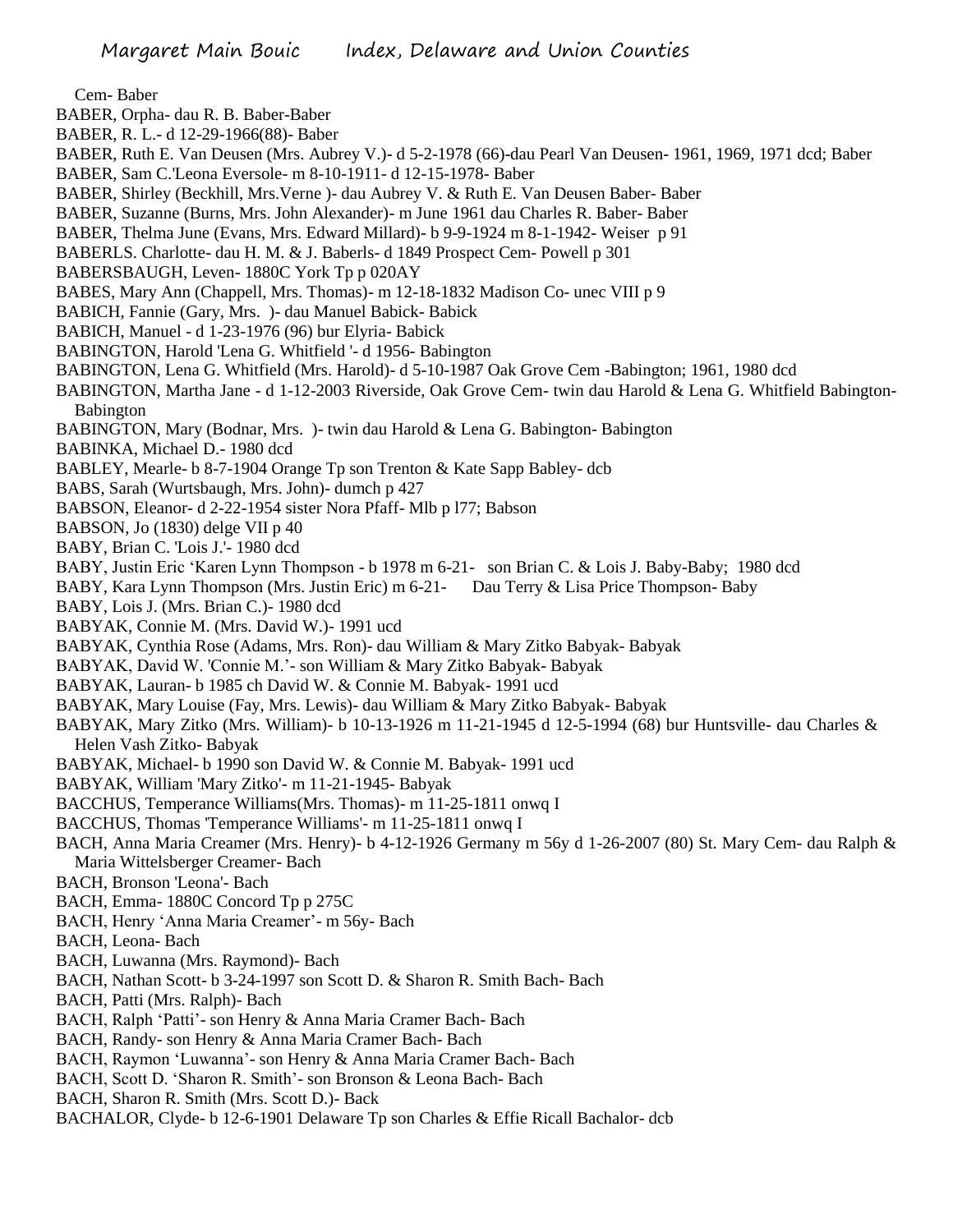- BACHANT, Frances F. (Mrs. Joseph P.)- 1969, 1971 dcd
- BACHANT(S)- Jeffrey- b 1964 son Josph P. & Frances F. Bachant- 1969, 1971 dcd
- BACHANT, Jennifer- b 1971 dau Joseph P. & Frances F. Bachant- 1969, 1971 dcd
- BACHANT, Joseph P. 'Frances F.'- 1969, 1971 dcd
- BACHANT, Terresa b 1963 dau Joseph P. & Frances F. Bachant- 1969, 1971 dcd (Etyonne)
- BACHAR, Elvira (Thompson, Mrs. Andrew)- m 12-11-1862 dcm
- BACHAR, Jacqueline Miller- old letters, delge X p 82
- BACHARACH, Thomas- 1980 dcd
- BACHELDER, Mrs. 1908 dch p 174
- BACHELDER, Brian Leroy'Deborah Ann Dackin'- m 5-23-1981 son Eston Bachelder- Bachelder
- BACHELDER, Deborah Ann Dackin (Mrs. Brian Leroy)- m 5-23-1981 dau Gerald E. Dackin- Bachelder
- BACHELER, E.- 1880C Claibourne Tp p 0219
- BACHELOR, Addie Cecil Dennis (Mrs. Floyd B.)(Marston, Mrs. Lester C.)(Mummert, Mrs. William) b 9-2-1891 m(2) 4-2-1921 d 10-28-1983 dau john Alvin & Eugenia Stanley Dennis- Dennis- from Ruth Johnson Johnson
- BACHELOR, Alonzo 'Ann'- b 3-14-1837 d 9-3-1910 Fancher Cem- Powell p 130; 1870C Claibourne Tp 19 p 3 (34,O); 1880C ClaibourneTp 192-204 p 19 (45, O,Pa,Pa)
- BACHELOR, Amy- b 1965 dau Clyde Arthur & Fredreka Jean Leach Bachelor- Bachelor; 1969, 1971 dcd
- BACHELOR, Ann (Mrs. Alonzo)- 1870C Claibourne Tp 19 p 3 (35,O); 1880C Claibourne Tp 192-204 p 19 (46, O,Pa,Pa)
- BACHELOR, Anna Gladys Maxine (Nutt, Mrs. Forrest Clyde)- b 11-17-1917 m 8-22-1936 dau Floyd B. & Addie Cecil Dennis Bachelor- from Ruth Johnson Johnson
- BACHELOR, Basil 'Caroline Cole'- b 1830 m 1852 dcm d 1900 Fancher Cem- Powell p 131; 1908 dch p 387; 1870C York Tp 153-150 p 20 (40,O)1880C Genoa Tp p 401D
- BACHELOR, Betsy (Avery, Mrs. )- dau Jack Henry & Clarabelle Bachelor- Bachelor
- BACHELOR, Brett Allen- b 6-24-1958 son Robert Floyd, Jr. & Patricia Bachelor- Dennis from R. Johnson
- BACHELOR, Caroline Cole (Mrs. Bazil)- m 1852 dcm- 1870C York Tp 153-150 p 20 (34,O)
- BACHELOR, Caroline- b 3-6-1878 Harlem Tp dau Bazil & Caroline Cole Bachelor- dcb
- BACHELOR- son Basil & Caroline Bachelor- 1870C York Tp 153-150 p 20 (12,O)
- BACHELOR, Clarabelle (Mrs. Jack Henry)- d 9-6-2002 Tenn (82) m 62y bur Cleveland, Tenn- dau Howard, Sr. & Myrtle Balderson Browning- Bachelor
- BACHELOR, Clyde Arthur 'Fredreka Jean Leach''Lenore'- b 12-2-1941 m 9-29-1963 d 5-9-1989 son James & Margaret Stults Bachelor- Bachelor; 1969, 1971 dcd; Lowe
- BACHELOR, Donald 'Helen E. Volpp'- d 1992 Bachelor
- BACHELOR, Doris (Mrs. Harold G.)- 1961, 1969, 1971 dcd
- BACHELOR, Dorotha (Reedy, Mrs. )- sister William H.Bachelor-Bachelor
- BACHELOR, Dorothy Mae (Millhoan, Mrs. Martin)- b 8-18-1910 m 4-8-1928 dau Floyd B. & Addie Cecil Dennis Bachelor- Dennis, from Ruth Johnson
- BACHELOR, Elizabeth L. 'Betsy" (Avery, Mrs. )- dau Jack Henry & Clarabelle Bachelor- Bachelor
- BACHELOR, Emma H.- dau Basil & Caroline Bachelor- 1870C York Tp 153-150 p 20 (10,O)
- BACHELOR, Emma (Radcliffe, Mrs. )- dau Lemuel & Rose Slane Bachelor- Bachelor
- BACHELOR, Floyd B. 'Addie Cecil Dennis'- b 9-2-1886 Licking Co m 9-2-1908- son Charles & Eva Reseal Bachelordcb; Dennis from Ruth Johnson
- BACHELOR, Fredreka Jean Leach (Mrs. Clyde Arthur)- m 9-29-1963 dau Leroy Lowe Leach- 1969, 1971 dcd; Lowe
- BACHELOR, Geraldine Lee (Chaney, Mrs. Robert)- b 11-9-1936 m 6-26-1955 d 11-22-1961 dau Robert Floyd & Nellie Hankins Bachelor- Dennis- from Ruth Johnson
- BACHELOR, Glenn- b 12-18-1890 Berkshire Tp son Charles & Eva Reseal Bachelor- dcb
- BACHELOR, Harold G. 'Doris'- 1961, 1969, 1971 dcd
- BACHELOR, Helene E. Volpp (Mrs. Donald)- b 8-3-1922 d 10-25-1994 (72)- Fairview Mem. Pk- dau Bernard & Frances Duessler Volpp- Bachelor
- BACHELOR, Ida (McCumber, Mrs. John Allen)- sister William H. Bachelor- McCumber; Bachelor
- BACHELOR- Ira- son Basil & Caroline Bachelor- 1870C York Tp 153-150 p 20 (7, Ind)
- BACHELOR, Jack Henry 'Clarabelle P. Browning '- b Akron m 62y d 4-23-2007 (88) U S Navy- Bachelor
- BACHELOR, Jackie (Streeton, Mrs. )- dau Jack Henry & Clarabelle Bachelor- Bachelor
- BACHELOR, James B.'Margaret J.Stults'- b 1-16-1916 m 7-17-1937 d 11-8-1993 (77) Marlborough Cem- son Lemuel &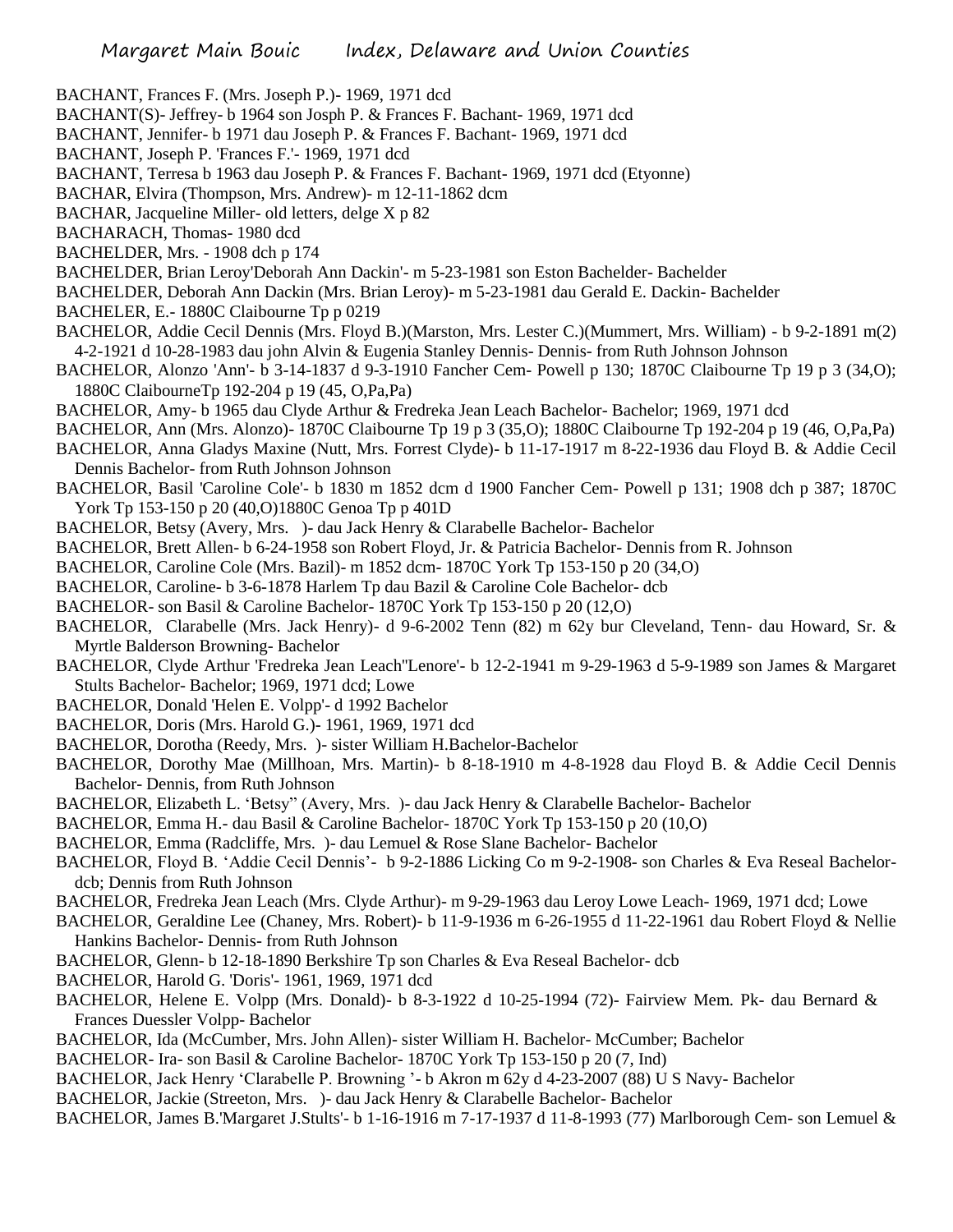- Rose Slane Bachelor- Bachelor; 1961, 1969, 1971, 1980 dcd
- BACHELOR, James M. son Jack Henry & Clarabelle Bachelor- Bachelor
- BACHELOR, Jeanne M.- infant dau of Jack Henry & Clarabelle P. Browning Bachelor- Bachelor
- BACHELOR, Jo Ann (MCune, Mrs. Ted)- dau Donald & Helene E. Volpp Bachelor- Bachelor
- BACHELOR, John- son Jack Henry & Clarabelle Bachelor- Bachelor
- BACHELOR, John P. 'Peggy'- son Jack Henry & Clarabelle Browning Bachelor- Bachelor
- BACHELOR, Joyce Ann (Roe, Mrs. Gary Meredith)- b 7-13-1944 m 4-21-1963 dau Robert Floyd & Nellie Hankins Bachelor- Dennis from Ruth Johnson
- BACHELOR, Karen- dau Harold G. & Doris Bachelor- 1961 dcd (16)
- BACHELOR, Kenneth Frederick- b 3-24-1914 son Floyd B. & Addie Cecil Dennis Bachelor- Dennis
- BACHELOR, Lemuel- Bachelor
- BACHELOR, Lenora (Roberts, Mrs. Ray)- dau William H. & Ruth C. Bachelor- Bachelor
- BACHELOR, Lenore (Mrs. Clyde Arthur)- Bachelor
- BACHELOR, Leona M.- 1967 ucd
- BACHELOR, Lester L.- b d 4-6-1919 son Floyd B. & Addie Cecil Dennis Bachelor- Dennis
- BACHELOR, Lillian (Becker, Mrs. )- sister William H. Bachelor- Bachelor
- BACHELOR, Lilly Gay- dau Basil & Caroline Bachelor- 1870C York Tp 153-150 p 20 (3, Ind)
- BACHELOR, Lilly May- b 9-29-1902 Berkhsire Tp dau Lemuel & Rose Slane Bachelor- dcb
- BACHELOR, Lolia- dau Alonzo & Ann Bachelor- 1880c ClaibourneTp p 192-204 p 19 (9,O,O,O)
- BACHELOR, Lori- b 1963 dau Leona M. Bachelor- 1967 ucd
- BACHELOR, Loy- b 1953 ch Harold G. & Doris Bachelor- 1969 dcd
- BACHELOR, Luanne- b 1953 dau Harold G. & Doris Bachelor- Bachelor; 1961, 1971 dcd
- BACHELOR, Lucy A.- dau Basil & Caroline Bachelor- 1870C York Tp 153-150 p 20 (16,O)
- BACHELOR, Lucy Gladdis- b 10-18-1896 Berkshire Tp dau Charles & Eva Reseal Bachelor- dcb
- BACHELOR, Marcia Lynne- dau William H. & Ruth C. Bachelor- Bachelor
- BACHELOR, Margaret J. Stults (Mrs. James B.)- b Jan. 1918 m 7-17-1937 dau John & Blanche Stults- Bachelor; 1961, 1969, 1971 dcd
- BACHELOR, Marian Eugenia (Edward, Mrs. John)(Laughman, Mrs. Nelson M.)- dau Floyd B. & Addie Cecil Dennis Bachelor- Dennis from Ruth Johnson
- BACHELOR, Michael- b 7-2-1955 son Robert Floyd, Jr. & Patricia Bachelor- Dennis- from M. Johnson
- BACHELOR, Nancy- 1870C York Tp 153-150 p 20 (75, Vt)
- BACHELOR, Nancy- b 1968 dau Clyde Arthur & Fredreka Jean Leach Bachelor- Bachelor; 1969, 1971 dcd
- BACHELOR, Nellie Hankins (Mrs. Robert Floyd)- m 3-26-1932- Dennis from Ruth Johnson
- BACHELOR, Patricia (Shaw, Mrs. ) dau James & Margaret J. Stults Bachelor- Bachelor
- BACHELOR, Patricia (Mrs. Robert Floyd Jr.- m 6-21-1953- Dennis- from Ruth Johnson
- BACHELOR, Peggy (Mrs. John P.)- Bachelor
- BACHELOR, Robert Floyd, Jr. 'Patricia- b 2-23-1933 m 6-21-1953 son Robert Floyd & Nellie Hankins Bachelor- Dennis from Ruth Johnson
- BACHELOR, Rozetta- dau Basil & Caroline Bachelor- 1870C York Tp 153-150 p 20 14,O)
- BACHELOR, Ruth C. (Mrs. William H.)- Bachelor
- BACHELOR, Steven H, son Jack Henry & Clarabelle Browning Bachelor- Bachelor
- BACHELOR, William H. 'Ruth C.'- d 11-17-1976 (65) bur. Hartford Cem, Croton-
- Bachelor
- BACHELOR, William M.- b 5-31-1882 Genoa Tp son Basil & Caroline Bachelor- dcb
- BACHER, inf son B. & O. J.- d 4-13-1868- Watkins Cem p l
- BACHMAN, see Baughman Rin is the number in PAF James Clifton Baughman
- BACHMAN, Abraham- son Henry/Heinrich & Barbara Bachman- Bachman; rin 1569
- BACHMAN, Addie Hughes (Mrs. Christian)- m 3-29-1908 Union Co Journal 6-10-1940 p 6
- BACHMAN, Albert Russell'Lillian R. Reed'- d 1-19-1972 (74) bur Canal Winchester- Bachman
- BACHMAN, Alfred 'Else'- d 12-28-1953 (51)- Bachman
- BACHMAN, Alison Koprowicz (Marshall, Mrs. )(Mrs. David L.)- m(2) 2-23-1980- Bachman- m 2-23-1980 dau Harry Koprowicz-Bachman
- BACHMAN, Amanda- b 1979 dau Richard H. & Judy L. Bachman- 1980 dcd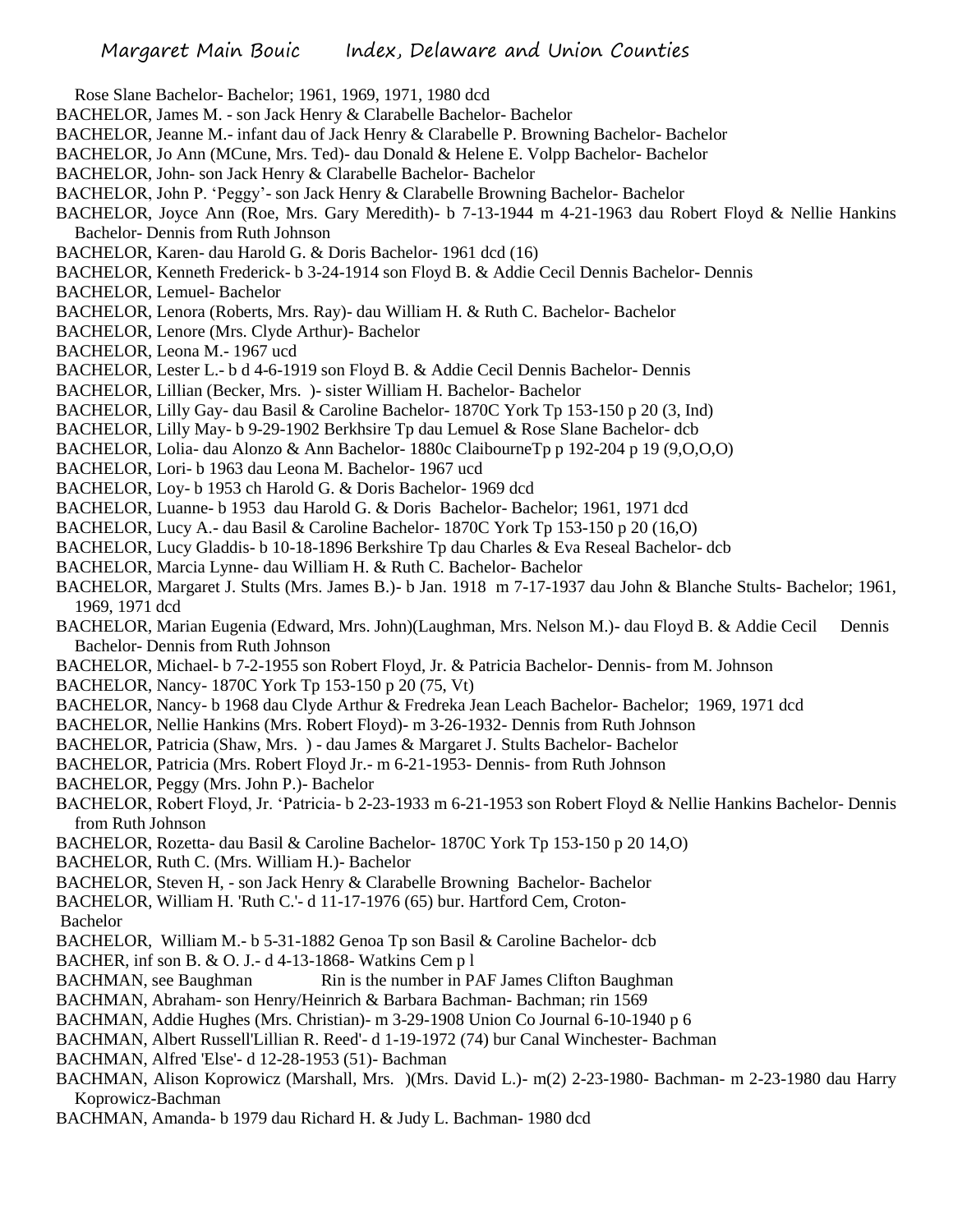BACHMAN, Ann Brenneman (Mrs. John/Johannes) b 12-14-1753 ped James Clifton Baughman 65; rin 120 BACHMAN, Ann- b 1816 dau Daniel & Dorcas Shaw Bachman- rin 999 BACHMAN, Ann (Fox, Mrs. Mark)- dau Henry/Heinrich & Barbara Bachman- rin 1014 BACHMAN, Barbara- b 1778 dau John/Johannes & Ann Brenneman Bachman- rub 1262 BACHMAN, Barbara (Mrs. )(Mrs. Henry/Heinrich)- d before 1805 Va, ped James Clifton Baughman 129; rin 292 BACHMAN, Barbara (Layman, Mrs. John)- dau Henry/Heinrich Bachman- Bachman; rin 292 BACHMAN, ----(Hunseger, Mrs. )- dau Henry/Heinrich & Barbara Bachman- rom 1568 BACHMAN, Brian 'Cheryl Hutchins'- d 2-9-1998 (34)-son Richard L. & Joann Bachman- Bachman BACHMAN, C.- b 1781 Ch John 'Johannes & Ann Brenneman Bachman- rin 1263 BACHMAN, Carol- b 4-6-1936 dau Edwin Paul & Mary Susannah Pennock Bachman- Graham 1272142 BACHMAN, Cheryl Hutchins (Mrs. Brian Lynn)- dau A. David Hutchins- Bachman; Asa A. David Hutchins BACHMAN, H. Charles 'Karen S. Guiher'- son John Harold & Jean Bachman -Bachman; 1961(10), 1969, 1971, 1980 dcd BACHMAN, Christi (Mrs. Gregg)- Bachman BACHMAN, Christian 'Addie Hughes'- b 6-30-1875 Pa m 3-29- 1908 d 6-2-1940 son Cornelius & Helen Bachman-Union Co,. Journal 6-10-1940 p 6 BACHMAN, ----(Coffman, Mrs. Christian)- dau Henry/Heinrich & Barbara Bachman, rin 1570 BACHMAN, ----(Dugan, Mrs. William)- dau Henry /Heinrich & Barbara Bachman, rin 1571 BACHMAN, Connie J.- b 1961 dau H. John & Jean Bachman- 1969, 1971, 1980 dcd BACHMAN, Cornelius 'Helen Bachman- parents of Christian Bachman- Union Co Journal 6-10-1940 p 6 BACHMAN, Dale L.- son Albert Russell & Lillian Reed Bachman- Bachman BACHMAN, Daniel 'Dorcas Shaw'- b 1783 d 1868 son John/Johannes & Ann Brenneman Bachman- rin 121 BACHMAN, David Anthony- son David L. & Alison Koprowicz Marshall Bachman- Bachman BACHMAN, David L. 'Alison Koprowicz'- b 9-19-1950 ILL m 2-23-1980 d 5-21-2002 Oakdale Cem )-134-SE 1/1son Rev. Donald R. & Wilda Gibbon Bachman- Bachman BACHMAN, Debra- dau Phil & Susan E. Ehrlich Bachman- Bachman BACHMAN, Rev. Donald R 'Wilda Gibbon'- m 6-6-1943 son Albert Russell Bachman- Bachman; Marysville p 18 BACHMAN, Donald R. 'Edith Augustine'- m 11-25-1972 son Rev. Donald R. & Wilda Gibbon Backman- Bachman BACHMAN, Dorcas Shaw (Mrs. Daniel)- b 1900 d 1861, rin 131 BACHMAN, Edith Augustine (Mrs. Rev. Donald R. Jr.)- m 11-25-1972 dau Robert Augustine- Bachman BACHMAN, Edwin Paul 'Mary Susannah Pennock'- m 8-20-1929- Graham (127214) BACHMAN, Elizabeth (Glick, Mrs. John)- dau Henry/Heinrich & Barbara Bachman- rin 1572 BACHMAN, Else (Mrs. Alfred)- Bachman BACHMAN, Felix- son Alfred & Else Bachman- Bachman BACHMAN, Frank- brother Roy Thomas Bachman- Bachman BACHMAN, Gregg 'Christi'- son Richard L. & Joann Bachman- Bachman BACHMAN, Helena (Mrs. Corneliua)- Union Co Journal 6-10-1940 p 6 BACHMAN, Helen (Mrs. Louis W.)- 1969, 1971 dcd BACHMAN, Dr. Henry- brother Alfred Bachman- Bachman BACHMAN, Henry/Heinrich'Mrs. Barbara Bachman'- d before 1785, Va; ped James Clifton Bauighman 128, rin 281 BACHMAN, Henry- b 1776 son John /Johannes & Ann Brenneman Bachman- rin 1261 BACHMAN, E. Henry 'Lucy Nash'-d 1953 Nash p 362, 364 BACHMAN, Irene (Brady, Mrs. Harry\_- sister Roy Thomas Bachman- Bachman BACHMAN, Jack- son Albert Russell Bachman- Bachman BACHMAN, Jacob- mt 7-4-1855 see Baughman; unec III p 46 BACHMAN, Jane Steel- b 1818 d 1909 dau daniel & Dorcas Shaw Bachman- rin 1000 BACHMAN, Jean (Mrs. John H)- 1961, 1969, 1971 dcd BACHMAN, Jean- b 1978 dau H. Charles & Karen S. Bachman- Bachman; 1980 dcd BACHMAN, Joan Marie ( Conrad, Mrs. Thomas Jeffrey) (Warnock, Mrs. Richard)(Swenson, Mrs. Bryan)- m (1) 6-24-1972 (2) 12-31-1975 dau Rev. Donald R. & Wilda Gibbon Bachman- Bachman BACHMAN, Joann (Mrs. Richard L.)- Bachman BACHMAN, Joanne Onata (Belson, Mrs. Arthur Ernest)- b 1-23-1933 m 8-23-1956- Weiser p 495

BACHMAN, John B.- b 1821 son Daniel & Dorcas Shaw Bachman- rin 991

BACHMAN, John H.- b 8-15-1980 d 1-4-1977 (16) Fancher Cem- son Charles & Karen Guiher Bachman- Bachman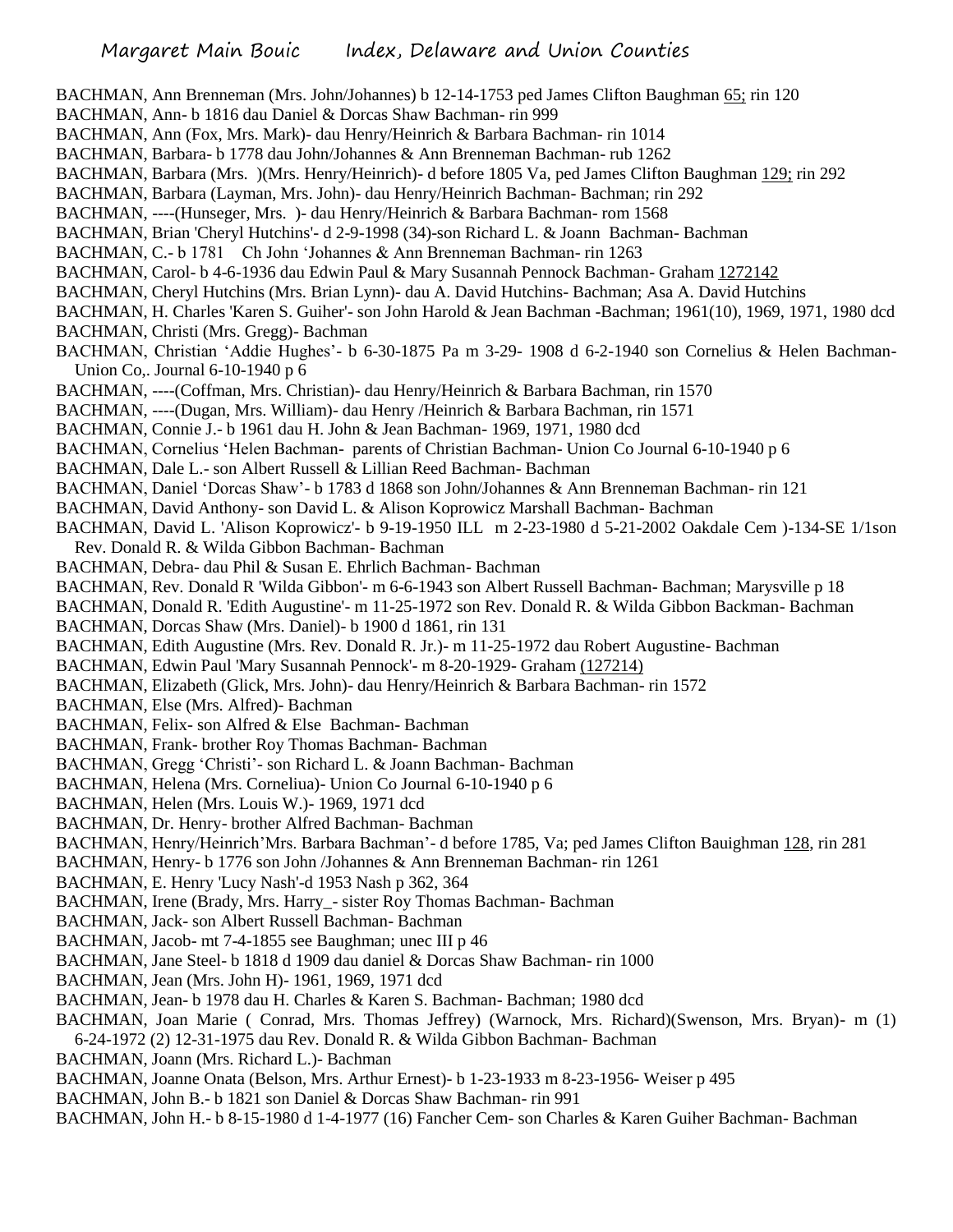- BACHMAN, John Harold 'Jean'- 1961, 1969 dcd
- BACHMAN, John /Johannes 'Ann Brenneman'- b 1748 m 1774 d about 1802 Va- son Henry/Heinrich & Mrs. Barbara Bachman- ped James Clifton Baughman 64 rin 119
- BACHMAN, John- b 1782 son Johannes & Ann Brenneman Bachman- rin 1264
- BACHMAN, John S.- son Albert Russell & Lillian Reed Bachman- Bachman
- BACHMAN, Jordan- ch Brian Lynn & Cheryl Hutchins Bachman- Bachman
- BACHMAN, Judy L. (Mrs. Richard H.)- 1980 dcd
- BACHMAN, Julie- dau H. Charles & Karen S. Guiher Bachman- Bachman
- BACHMAN, Jusstin- son Brian lynn & Cherly Hutchins Bachman- Bachman
- BACHMAN, Karen S. Guiher (Mrs. H. Charles)- dau Harold Guiher- Bachman; 1980 dcd
- BACHMAN, Krystin Nicole- b 3-19-1990 dau Brian & Cheryl Hutchins Bachman- Bachman
- BACHMAN, Lillian Reed (Mrs. Albert Russell)- b 11-10-1901 d 3-22-1973 dau John & Flora Fogle Reed bur. Canal Winchester- mother Rev. Donald Bachman- Bachman
- BACHMAN, Lillian (Ulrich, Mrs. Theodore Augustus)- b 5-31-1924- Weiser p 45
- BACHMAN, Linda- dau Harold John & Jean Bachman- 1961 dcd (13)
- BACHMAN, Louis W. 'Helen'- 1969, 1971 dcd
- BACHMAN, Louis- b 1954 son Louis W. & Helen Bachman- 1969, 1971 dcd
- BACHMAN, Lucy Nash (Mrs. E. Henry)- b 1891 m 1923 dau Lafayette Philander & Mary E. Birdsell Nash- Nash p 362, 364
- BACHMAN, Ludwig- brother Alfred Bachman- Bachman
- BACHMAN, Margaret D.- b 1831 dau Daniel & Dorcas Shaw Bachman rin 995
- BACHMAN, Margaret Eckelberry (Mrs. Roy Thomas)- Bachman
- BACHMAN, Marilyn- b 1-5-1933 dau Edwin Paul & Mary Susannah Pennock Bachman- Graham 1272141
- BACHMAN, Mary C. "Polly"- b 1830 dau Daniel & Dorcas Shaw Bachman- rin 994
- BACHMAN, Mary Ellen (Busby, Mrs. Jonathan Glick)- b 1-2-1924 m 9-2-1944- Weiser 660
- BACHMAN, Mary Susannah Pennock (Mrs. Edwin Paul)- b 9-13-1903 dau Eslie & Cora Belle Jones Pennock- Graham 1272142
- BACHMAN, Michael- 1969 dcd
- BACHMAN, Michael Joseph- son David L. & Allison Koprowicz Marshall Bachman- Bachman
- BACHMAN, Phil 'Susan E. Ehrlich'- Bachman
- BACHMAN, Randall John- son David R. Bachman- Bachman
- BACHMAN, Ray 'Vergie'- 1971 dcd
- BACHMAN, Richard H.'Judy L.-b 1951 son Harold John & Jean Bachman- 1961 dcd (9), 1969 dcd
- BACHMAN, Richard L.- Bachman
- BACHMAN, Romain Elizabeth Brehm (Mrs. William)- b 2-22-1901 m 8-23-1923- dau Theodore Parker & Anna Elizabeth Klaiss Brehm- Weiser p 495
- BACHMAN, Ronald- son Phil & Susan E. Ehrlich Bachman Bachman
- BACHMAN, Roxie (Nicol,Mrs. Gerald Ernest Louis)- b 11-8-1942 m 7-14-1961- St. Paul's p 37; Rausch (19194), II p 280, III p 308; St. Pauls' p 37, 69
- BACHMAN, Roy Thomas'Margaret Eckelberry' d 3-30-1985 (62) bur St.Mary's Cem Delaware- Bachman
- BACHMAN, Sarah D.0 b 1828 son Daniel & Dorcas Shaw Bachman- rin 993
- BACHMAN, Stephen- son Phil & Susan E. Ehrlich Bachman- Bachman
- BACHMAN, Susan Ehrlich (Mrs. phil)- d 1-6-1988- Bachman
- BACHMAN, Tilman- 1870C Claibourne Tp 209-207 p 27 (34, Pa)
- BACHMAN, Vera J.- 1980 dcd
- BACHMAN, Vergie (Mrs. Ray)- 1971 dcd
- BACHMAN, Wayne- son Harold John & Jean Bachman- 1961 dcd (3), 1969, 1971, 1980 dcd
- BACHMAN, Wilda Gibbon (Mrs. Rev. Donald R.)- m 6-6-1943 -Bachman
- BACHMAN, William- b 1823 son Daniel & Dorcas Shaw Bachman- rin 992
- BACHMAN, William L. d 3-20-1972(44) son Albert Russell & Lillian Reed Bachman- Bachman
- BACHMAN, William 'Romain Elizabeth Brehm'- b 5-28-1898 m 8-23-1923- Weiser p 495
- BACHMANN, Frank- son Theresa Bachmann- Bachmann
- BACHMANN, James- son Theresa Bachmann- Bachmann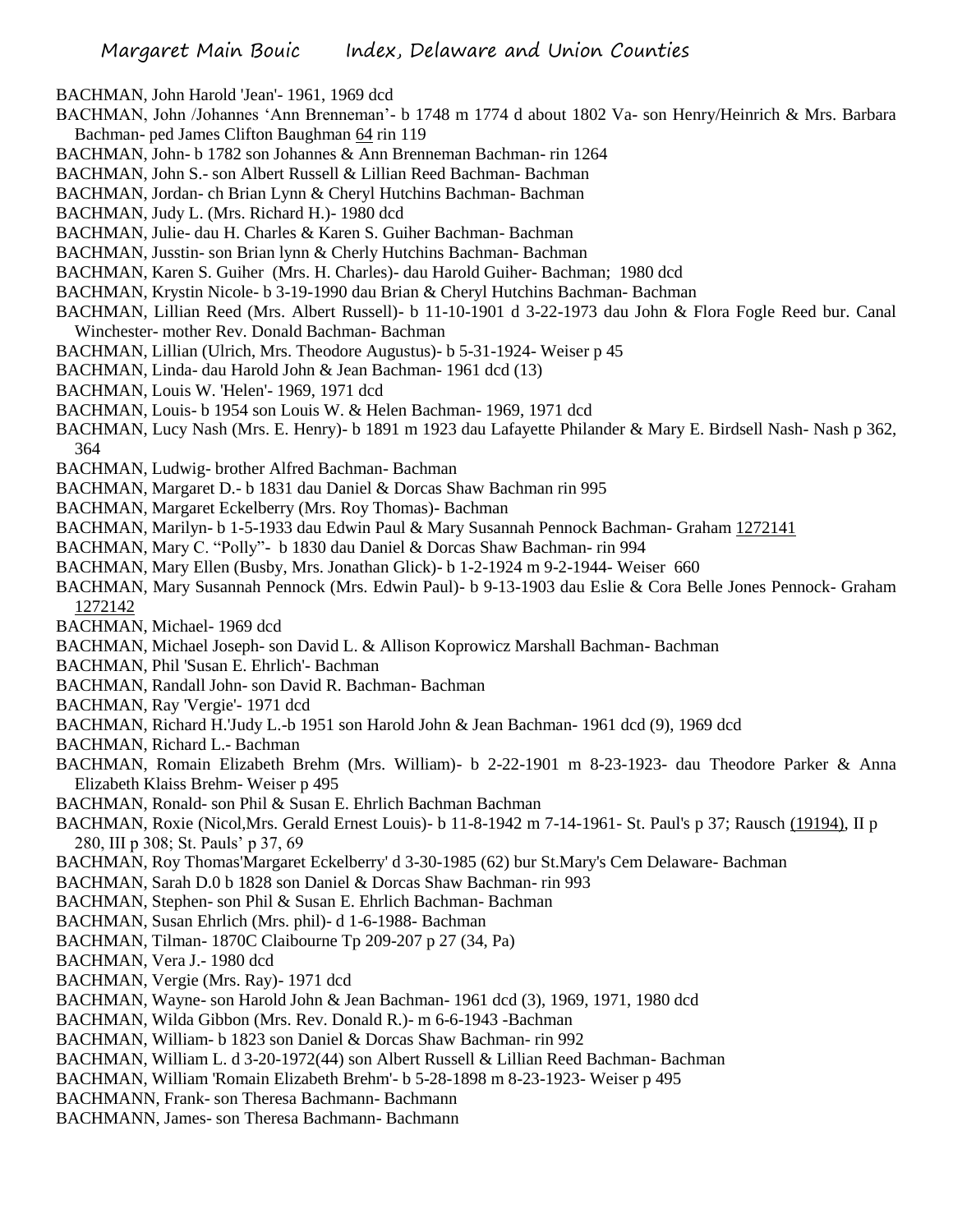- BACHMANN, Roy- son Theresa Bachmann- Bachmann
- BACHMANN, --(Brody, Mrs. Harry)- dau Theresa Bachmann- Bachmann
- BACHMANN, Theresa (Mrs. ) b Austria d 4-11-1970 (80)- Bachmann
- BACHMIN, Mary M.- d 4-7-1902 (1y 4m)- Oakdale Cem 1529 (195E)
- BACHTAL, Betty (Goodling, Mrs. Vernon Harold)- Weiser p 361
- BACHTEL, Brenda Kay- dau Edwin L. Bachtel- Bachtel; engaged to Thomas R. Schneider
- BACHTEL, Carrie E.- dau John W. & Hannah Bachtel- 1880C York Tp 182 p 17 (5,O,O,O)
- BACHTEL, Clayton J.- son Harriett L. Bachtel- Bachtel
- BACHTEL, Eddie F.- b 10- -1879- son John W. & Hannah Bachtel-1880C York Tp 182 p 17 (9/12,O)
- BACHTEL, Hannah ( Mrs. John W.)- 1880C York Tp 182 p 17 (30,O,O,O)
- BACHTEL, Harriett L. (Mrs. )- d 2-18-1967 (90) bur. Glendale Cem- Bachtel
- BACHTEL, ---(Clipson, Mrs. C. R.)- dau Harriett L. Bachtel- Bachtel
- BACHTEL, Heather Michelle- b 1-25-1972 dau William Knicely & Sharon Rowena Lambour Bachtel- Bachtel
- BACHTEL, John W. 'Hannah'- 1880C York Tp 182 p 17 (31, O, Pa,Pa)
- BACHTEL, Judy(22-1969) dau Kenneth R. & Ruth Bachtel-Bachtel
- BACHTEL, Kenneth R. 'Ruth K' d 12-28-1969 (48) bur Oak Grove Cem dpc p 78, 111; Bachtel;
- BACHTEL, Ruth E.- sister Kenneth E. Bachtel- Bachtel
- BACHTEL, Ruth K. (Mrs. Kenneth)- d 1-22-1980 (56) bur. Oak Grove Cem ; Bachtel
- BACHTEL, Sharon Rowena (Lambour, Mrs. William Knisely)- m 4-30-1971 dau Victor B. Lambour- Bachtel
- BACHTEL, William Knisely 'Sharon Rowena Lambour'- (21-1969) m 4-30-1971 son Kenneth R. & Ruth K. Bachtel-Bachtel
- BACHTELL, Edward Lee- b 8-9-1938 son Marlin Francis & Violet May Foltz Bachtell- Maugans Anc p 56
- BACHTELL, George Allen- b 10-23-1942 son Marlin Francis & Violet May Foltz Bachtell- Maugans Anc p 56
- BACHTELL, Jeanne Foltz- b 3-16-1925 dau Marlin Francis & Violet May Foltz Bachtell- Maugans Anc p 56
- BACHTELL, Joseph Samuel- b 12-9-1931 son Marlin Francis & Violet May Foltz Bachtell- Maugans Anc p 56
- BACHTELL, Joyce Ilene- b 9-5-1935 dau Marlin Francis & Violet May Foltz Bachtell- Maugans Anc p 56
- BACHTELL, Marlin Francis 'Violet May Foltz'- b 10-7-1904 m 2-28-1925- Maugans Anc p 56
- BACHTELL, Marlin Francis- b 10-12-1926 son Marlin Francis & Violet May Foltz Bachtell- Maugans Anc p 56
- BACHTELL, Mary Ann- b 10-12-1930 dau Marlin Francis & Violet May Foltz Bachtell- Maugans Anc p 56
- BACHTELL, Violet May Foltz (Mrs. Marlin Francis)- b 5-13-1904 m 2-28-1924 dau Edward Sherman & Mary Magdalene Hause Foltz- Maugans Anc p 55, 56
- BACHUS, Assenath (Parkis, Mrs. Samuel)(Mrs. Jabez)- b 7-22-1785 Asp p 161a
- BACHUS, Jabez 'Assenath Wilson'- Asp p 161a
- BACIAK, Margaret Ann Allgower- dau Edgar W. Allgower- Allgower
- BACK, Barbara (Weaver, Mrs. )- dau Buster & Carrie Back- Back
- BACK, Bill- son Buster & Carrie Back- Back
- BACK, Buster 'Carrie'- Back
- BACK, Carrie (Mrs. Buster)(South, Mrs. )- Back
- BACK, Evaline (Banks, Mrs. )- dau Buster & Carrie Back- Back
- BACK, James M.- 1980 dcd
- BACK, Linda (McKinney, Mrs )- dau Buster & Carrie Back- Back
- BACK, Naomi (Wagers, Mrs. )- dau Buster & Carrie Back- Back
- BACKEES, W. Asa 'Ruth McGonigle'- m 3-6-1926- Giffen (164721)
- BACKEES. Ruth McGonigle (Mrs. W. Asa)- b 6-30-1902 m 3-6-1926 dau Murray B. & Bessie Scheble McGonigle-Giffen 164721
- BACKHAUS, Nancy Harris (Mrs. )- dau William Harris- Harris
- BACKMAN, Alice Eva (Mrs. Prosper)-b 4-1-1898 Ireland d 11-25-1979 bur. N. J.- Backman
- BACKMAN, Alice (Westfall, Mrs. John)- dau Prosper & Alice Eva Backman- Backman
- BACKMAN, Elizabeth (Mrs. Jacob)- uccp p 24 see Baughman
- BACKMAN, Jacob 'Elizabeth'- uccp p 24
- BACKMAN, Lila (O'Meara, Mrs. William)- dau Prosper & Alice Eva Backman- Backman
- BACKMAN, Mary M.- d 4-7-1902 (1y 4m)- Oakdale Cem I p 35 (E-R33-5)
- BACKMAN, Prosper 'Alice Eva'- Backman
- BACKMAN, Teresa- dau Prosper & Alice Eva Backman-Backman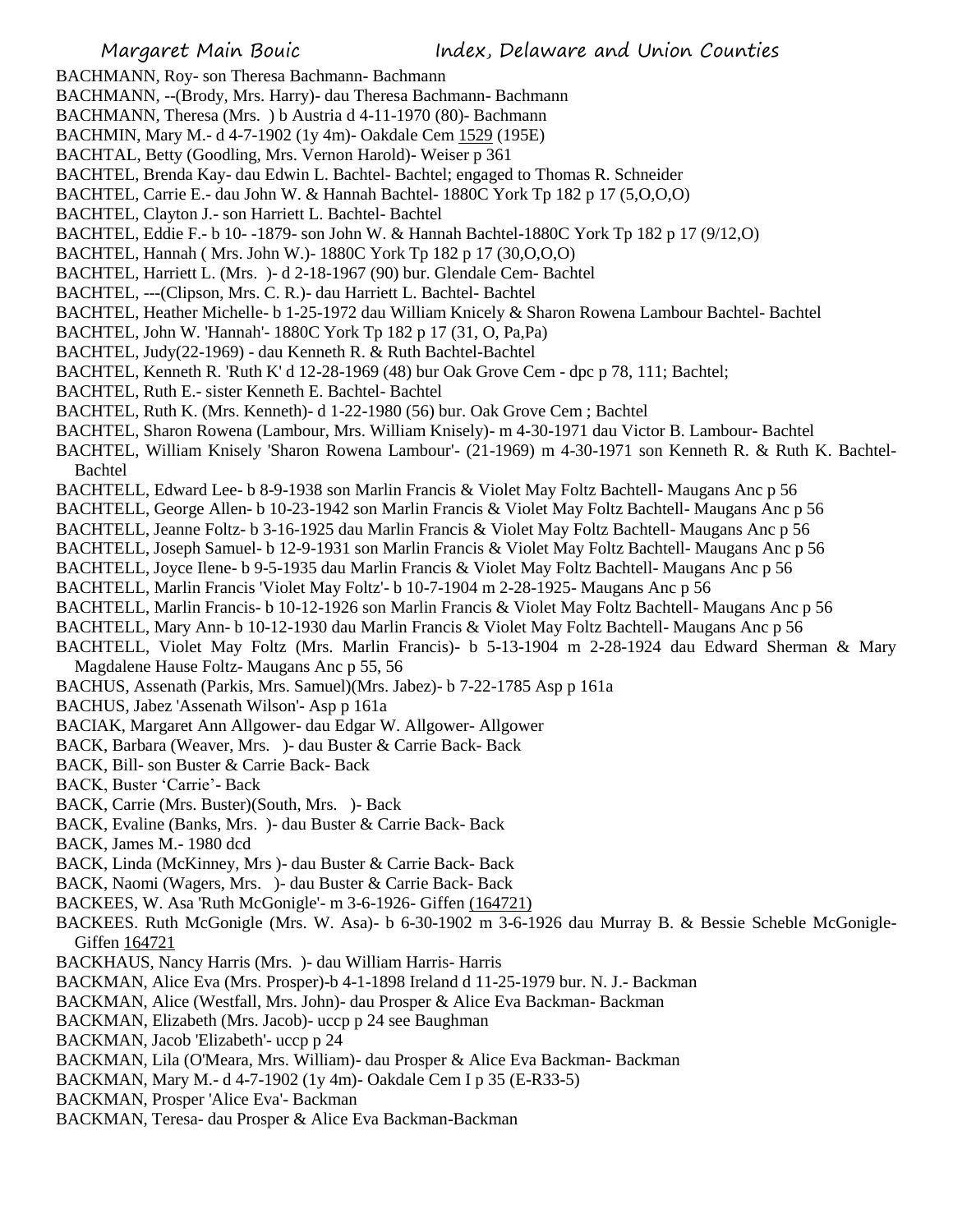BACKORA, Alice (Lalodgy, Mrs. )- sister Rev. John A. Backora- Backora

BACKORA, Rev. John A. 'Ruth''Helen A. Marshall -b 4-20-1909 NYC d 7-1-1987 bur Flushing, O.- Backora 1969, 1971, 1980 dcd

- BACKORA, John C.- sone Rev. John A. Backora- Backora
- BACKORA, Marsha- b 1961 dau John A. & Iva R. Backora- 1969, 1971 dcd
- BACKORA, Roberta A. (Garrett, Mrs. )- dau Rev. John A. Backora- Backora
- BACKORA, Iva Ruth (Mrs. John C.)- 1969, 1971,1980 dcd
- BACKOVER, George berlin Tp delge V p 36
- BACKUS. Amy- b 1975 dau Harold D. & Phyllis Backus- 1980 dcdd
- BACKUS, Harold D. 'Phyllis'- 1980 dcd
- BACKUS, Henry- Powers Pat p 162
- BACKUS, Jane Beardsley (Mrs. )- Asp 625
- BACKUS, Lois L. (Woodard, Mrs. Eli R.)- b 1823 ped Delos C. Reeds #148 23- unec IX p 19
- BACKUS, Phyllis (Mrs. Harold D.)- 1980 dcd
- BACKUS, Sarah P. (Harper, Mrs. Charles A.)- m 11-13-1845 dcm; Pabst 8 p 45
- BACKUS, Sarah Parthenia Fuller (Mrs.William)- m 5-18-1842 dcm
- BACKUS, Thomas- d 10-24-1825 Marion- dcga p 31 Del Pat & Fr Chron Powers Pat p 161
- BACKUS, Tom- b 1964 son Harold D. & Phyllis Backus- 1980 dcd
- BACKUS, William 'Sarah P. Fuller'- m 5-18-1842 dcm
- BACOM, Adella- dau Mathew Bacom- dcw Bk 4 p 47
- BACOM, A. E. (Mrs. G. W.)- lptw p 100
- BACOM, Barbara- 1880C Porter Tp p 456A
- BACOM, C. I.- 1908 dch p 427
- BACOM, Clinton- 1908 dch p 427
- BACOM, Hazel Bell- b 7-8-1891 Kingston Tp dau Clinton & --Conn Bacom- dcb
- BACOM, John- son Mathew Bacom- dcw Bk 4 p 47
- BACOM, Mathew- will prob 4-14-1869 dcw Bk 4 p 47
- BACOM, Mathew Jr.- son Mathew Bacom- dcw Bk 4 p 47
- BACOM, Minna Wood- b 2-1-1871 Porter Tp dau John & Catharine Bacom- dcb
- BACOM, W. G.-- 1908 dch p 427
- BACON, Ann Case (Mrs. Rev.)-1880 dch p 426
- BACON, Anna- Liberty Tp 1826 delge VI p 56
- BACON, Audrey (Poland, Mrs. )- dau Eugene & Susan Rainsburg Bacon- Bacon
- BACON, Barsheba Hildreth (Mrs. George W.)- b 6-1846 m 2-17-1878; 1880C Taylor Tp 138-139 p 13 (34,O,Conn,O); 1900C Taylor Tp 135-139 p 7A (53,O,O,O) m 22y 5 ch, 4 living
- BACON, Bonnie Lou (Ristau, Mrs. Archie)- dau W. Earl & Luella Balsley Bacon- Bacon
- BACON, Caroline McIntire (Mrs. Constant)- m 3-8-1838 ucm 485; unec III p 30
- BACON, Carrie- b 3-1879 -1900C Magnetic Springs 357-360 p 14B (21,O,O,O)
- BACON, Constant/Constance 'Caroline McIntire'- son David Bacon- 1883 uch V p 423; ucm 485
- lic 3-4-1838; 1840C Leesburg Tp 178 (20-30); adm will of David Bacon- uccp p 22; unec III p 30, 40, X p 52, XI p 41, XIII p 58
- BACON, Cossre?- dau George & Barsheba Hildreth Bacon- 1880C Taylor Tp 138-139 p 13 (1,O,O,O)
- BACON, Cynthia A. (Honeter, Mrs. Henry N.)(Bean, Mrs. John L.)(Huntley, Mrs. Albert)- b 1855 m 11-24-1881 d
- 8-20-1936 NM p 37;Bean (11226) ,(11248); Huntley 2,3; 1880C Sc Tp 209 (24, Iowa); Maugans Anc p 102, 104
- BACON, Daniel- 1830C Leesburg Tp 506 p 299 (40-50)
- BACON, David- 1840C Leesburg Tp 146 (50-60)
- BACON, David 'Sarah Ann Long'- m 10-18-1850 dcm; 1915 uch p 453; 1883 uch V p 422, 423; uccp j2 p 311; will uccp p 22; unec III p 46
- BACON,, Wilhelmina (Schweikert, Mrs. Gottlob)- 1915 uch p 838
- BACON, Sir Eden- McKitrick p p 32
- BACON, Elijah- 1820C Union Tp 120
- BACON, Elizabeth (Taylor Tp)- 1877 uca p 79
- BACON, Elizabeth (Ettricke, Mrs. William)- dau Sir Eden Bacon- McKitrick p 32
- BACON, Elizabeth Walers (Mrs. George A.)- m 12-11-1855 ucm 2364 d 3-13-1876 (36-5-11) Maskill Cem- lptw p 100;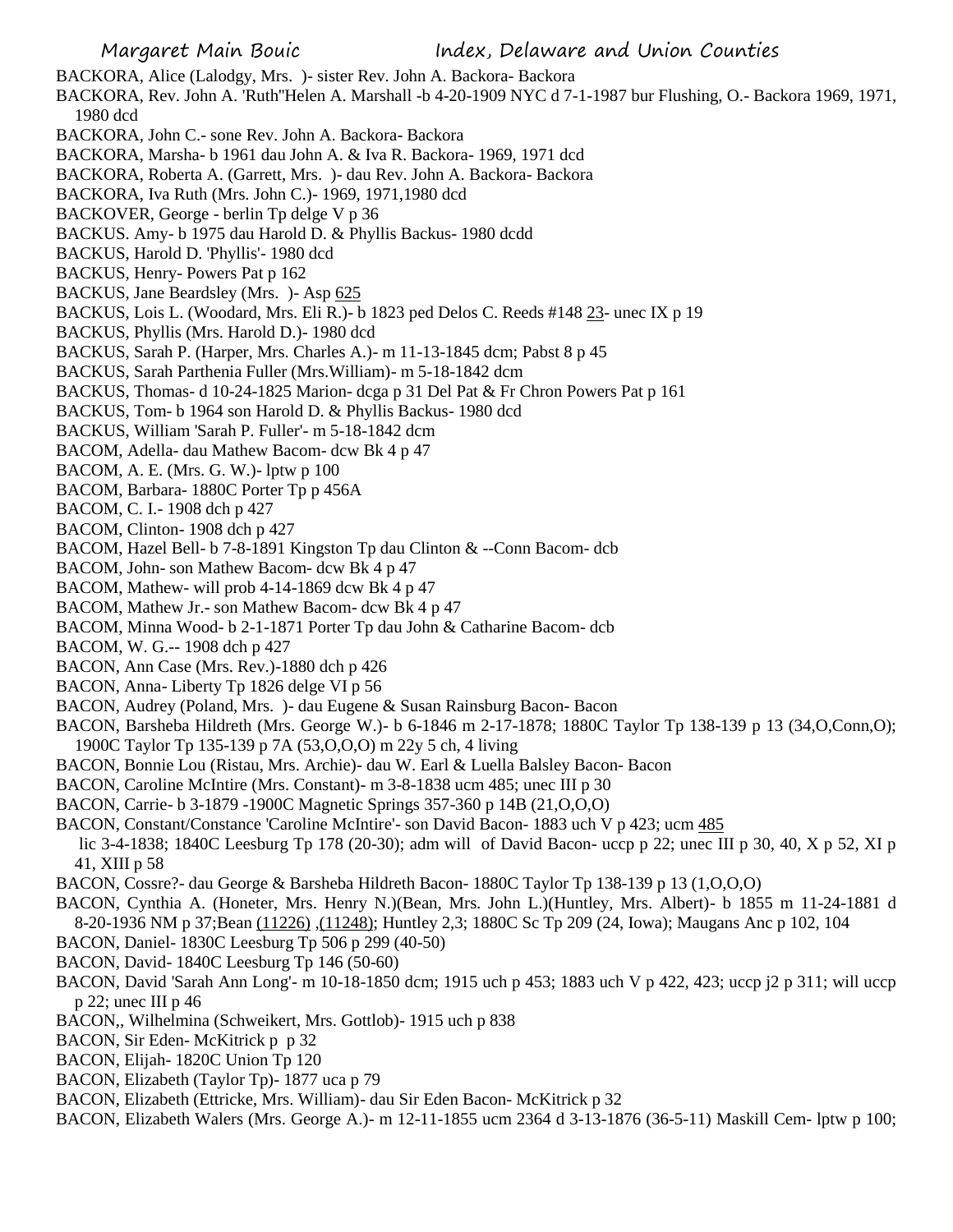Margaret Main Bouic **Index**, Delaware and Union Counties

- 1860C Taylor Tp 947-962 p 126 (22,O); 1870C Leesburg Tp 13 p 2 (32,O)
- BACON, Ella (Martin, Mrs. Samuel A.)- 1889; unec IV p 9
- BACON, Eloisa- 1850C Leesburg Tp 256-257 p 39 (11,O)
- BACON, Eugene 'Susan Rainsburg'- Bacon
- BACON, George- 1908 dch p 387
- BACON, George A.- son G. W. & A E.- d 10-24-1862 (1-4-21) Maskill Cem- lptw p 100
- BACON, George A.'Elizabeth Walers'- m 12-11-1855 ucm 2364; (Bakin) 1860C Taylor Tp 947-962 p 126 (24,O); 1870C Taylor Tp 13 p 2 (35,O); 1880C Taylor Tp p 0131
- BACON, George W. 'Barsheba Hildreth'- m 2-17-1878- 1880C Taylor Tp 138-139 p 13 (44,O,O,O)
- BACON, Gertrude- dau George W. & Elizabeth Walers Bacon- 1860C Taylor Tp 947-962 p 126 (3,O)
- BACON, G. W.- 1877 uca p 79
- BACON, Hannah (Norman, Mrs. John)- m 7-1-1858 ucm 2748-1840C Leesburg Tp 146 (15-20); 1850C Leesburg Tp 315-320 p 49 (25,O); unec XIII p 29
- BACON, Harriett- 1850C Berkshire Tp 173 (22,O)
- BACON, Helen- b 5-21-1895 Scioto Tp dcb- dau Samuel & Mary Thomas Bacon- Maugans Anc p 38
- BACON, Jennie E.- dau George W. & Elizabeth Walers Bacon- 1870C Taylor Tp 13 p 2 (1,O)
- BACON, John- 1840C Radnor Tp p 102 (30-40); delge V I p 4
- BACON, John- 1850C Porter Tp 3047 (12, Pa)
- BACON, John- mt 1-6-1858
- BACON, John 'Odessa Gibson'- b 1880- McKitrick p 116
- BACON, Lowell 'Nancy'- 1973 ucd
- BACON, Lucy (Benjamin, Mrs. Nathan)- Powers Pat p 75
- BACON, Luella A. "Tomi" Balsley (Mrs. W. Earl)- b 9 -14-1917 Marion m 12-29-1945 d 3-9-2003 (85) Grady- dau Leo S. & Gladys Bellows Balsley- Bacon
- BACON, Mamie (Goff, Mrs. Clarence)- 1915 uch p 762
- BACON, Margaret- 1850C Leesburg Tp 256-257 p 39 (26,O)
- BACON, Margaret- b 1911 dau John & Odessa Gibson Bacon- McKitrick p 116
- BACON, Margaret (Mrs. Mathew)- 1850C Porter Tp 3047 (50, Pa)
- BACON, Margaret (Alexander, Mrs. James)- m 12-5-1852 dcm- dau Mathew & Margaret Bacon- 1850C Porter Tp 3047 (17, Pa)
- BACON, Martha A- dau D. & S. A,- d 7-15-1869 (15-5-19) Fairview Cem p l
- BACON, Mary A.- b 12-1888 dau George W. & Barsheba Hildreth Bacon- 1900C Taylor Tp 135-139 p 7A (11,O,O,O)
- BACON, Mary (Carr, Mrs. Lewis E.) (Stover, Mrs. John)-b 1854 m 10-3-1878 d 1931 Nm p 30 Bean (1111(10))
- BACON, Mary Thomas (Mrs. Samuel)- b 9-28-1873 dau Elias & Lydia Ann Maugans Thomas- Maugans Anc p 38
- BACON, Mary Wurtsbaugh (Mrs. Perry)(Cameron, Mrs. Malcolm)- m 6-13-1894 dau Harrison & Lucinda Spiva Wurtsbaugh- dumch p 428
- BACON, Mathew Jr.- son Mathew & Margaret Bacon- 1850C Porter Tp 3047 (21, Pa)
- BACON, Mathew 'Margaret'- 1850C Porter Tp 3047 (50, Ireland); delge VI p 3i
- BACON, Matthew Robert 'Sharon Lynn Michel'- m 6-3-1978 son W. F. Bacon- Bacon
- BACON, Mittie A.- b 4-1884 dau George W. & Barsheba Hildreth Bacon- 1900C Taylor Tp 135-139 p 7A (16,O,O,O)
- BACON, Nancy Ann (Brannan, Mrs. Joseph)- m 4-21-1835 ucm 376; 1850C Leesburg Tp 255-256 p 39 (36,O); unec III p 8, 31
- BACON, Nancy (Mrs. Lowell)- 1973 ucd
- BACON, Nancy (Mrs. Zerland)- parents of Richard Bacon- Bacon
- BACON, Odessa Gibson (Mrs. John)- b 1889 dau John & Ida McKitrick Gibson- McKitrick p 116
- BACON, Opal Lucille (Jolliff, Mrs. )- b 9-6-1911 d 9-9-1995 (84) Hale Cem, Mt. Victory- dau Eugene & Susan Rainsburg Bacon- Bacon
- BACON, Ora Graves (Mrs. Perry G.)- b 1881 d 1932/4- ClaibourneCem p 82; Bacon
- BACON, Parson- unclaimed letter 1845- unec XI p 29
- BACON, Perry A.- d 3-27-1892/1 (25-11-24) Maskill Cem lptw p 100- son George W. & Elizabeth Walers Bacon- dumch p 428; 1870C Taylor Tp 13 p 2 (4,O)
- BACON, Perry C.- son R. D. & M.- d 8-29-1846 (2-11-20) Shawtown Cem- Powell p 358
- BACON, Perry G. 'Ora Graves'- b 2-22-1892 d 2-21-1976 Claibourne Cem p 82- son Perry G. & Mary A. Wurtsbaugh Bacon- 1915 uch p 851; 1949, 1967, 1971, 1973, 1975 ucd; 1900C Claibourne Tp 319-336 p 13B (8,O,O,O)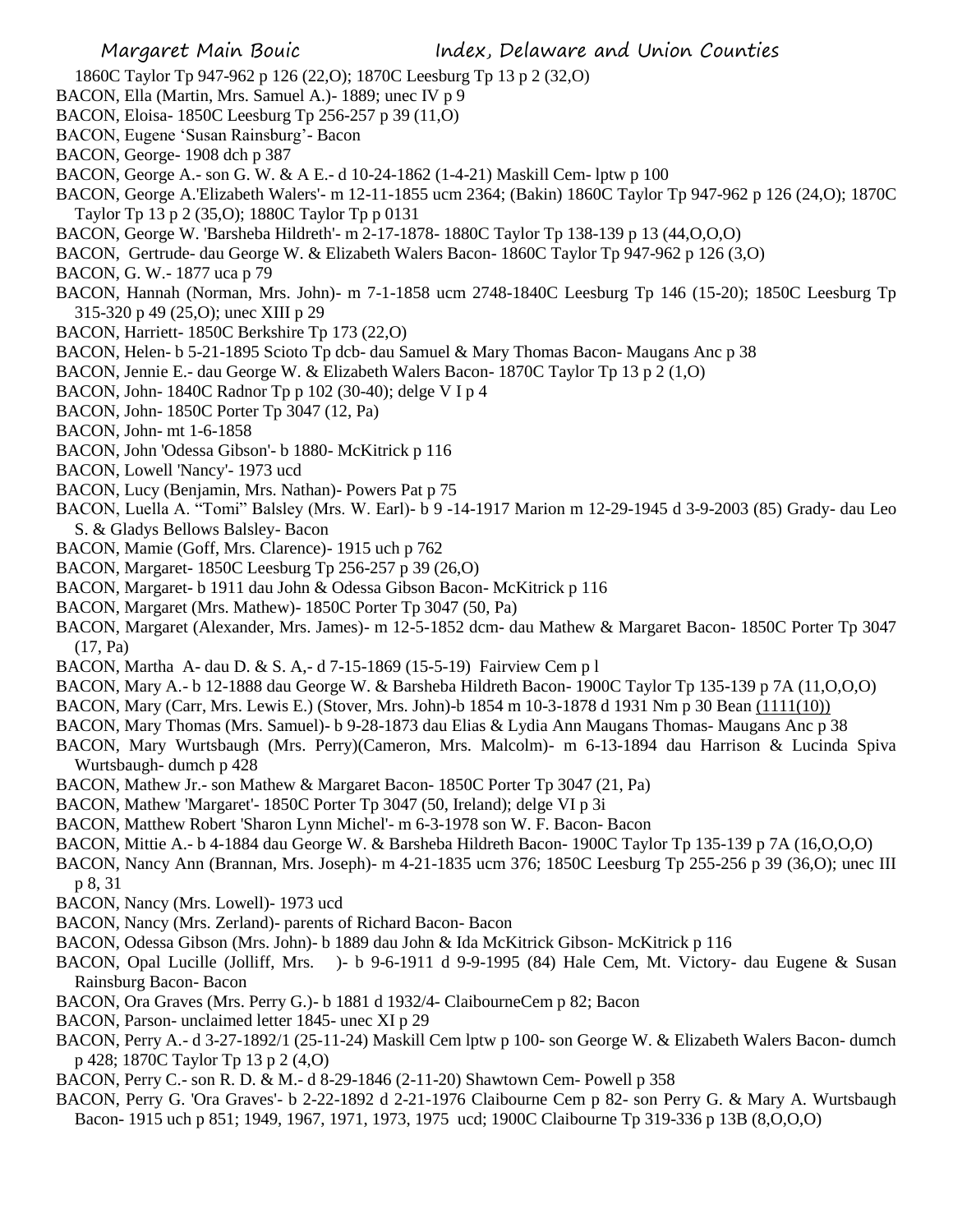BACON, Pete- 1959 ucd

BACON, Ralph- 1820C Big Rock Tp.

BACON, Rebecca Potter (Mrs. )- dau Thomas Potter-Powers Pat p 12

BACON, Richard 'Jessica Salyers'- m 2-20-1993 son Zerland & Nancy Bacon- Bacon

BACON, Rev.- 1880 dch p 426; 1908 dch p 279; pmc p 1

BACON, Samuel P.- son Sarah A. Bacon- 1880C Scioto Tp 209 (22, Iowa); unec VIII p 40

BACON, Samuel 'Sarah Story'- m 11-2-1838 ucm 519; unec III p 37

BACON, Samuel 'Mary Thomas'- Maugans Anc p 38

BACON, Sarah A.- 1880C Sc Tp 209 (47, Penn)

BACON, Sarah Ann Long (Mrs. David)- m 12-18-1850 dcm

BACON, Sharon Lynn Michel (Mrs. Matthew Robert)- m 6-3-1978 dau Howard Michel- Bacon

BACON, Rev Sedoce- d age 40 Clinton Tp; dcga p 8 Del Pat. & Fr. Chron 10-16-1822

BACON, Susan Rainsburg (Mrs. Eugene)- Bacon

BACON, Uphena G.- dau George W. Bacon- 1870C Taylor Tp 13 p 2 (13,O)

BACON, W. Earl 'Luella A. Balsley'- m 12-29-1945 d 9-11-1971- Bacon

BACON, W. F.- Bacon

BACON, William- 1908 dch p 387; 1880C Delaware Town p 511A; unec X p 52 unclaimed letter

BACON, Zerland 'Nancy'- parents of Richard Bacon- Bacon

BACUM- b 8-13-1867 Kingston Tp son Mathew & Caroline Mendenhall Bacom- dcb

BADDEN, Fanny Fisher (Mrs. George)- dau Fisher & Mary Howison- Howison 328

BADDEN, George 'Fanny Fisher'- Howison (328)

BADDERS ?, Matt- b 9-1873- 1900C Allen Tp 72-75 p 4A (26,O,O,Ger)

BADDORF, Lois Marie (Herman, Mrs. William Harry)- b 11-29-1930 m 12-10-1949- Weiser p 367

BADELL, Harret- 1880C Brown Tp p 385A

BADEN-POWELL, Lord- 1976 dch p 45

BADER, Allie May- b 5-2-1872 Marlborough Tp dau Martin & Elizabeth Howald Bader- dcb

BADER, Bruce- 1980 dcd

BADER, Carrie (Asher, Mrs. Andrew)- Asher

BADER, Elizabeth (Mrs. Martin)- d 9-9-1879 (44-3-5) Mayfield Cem- Powell p 174

BADER, -- (Mrs. Fred)- mother of Joe King, funeral Thursday, Asbury news, UnCoJournal 11-14-1940 p 4

BADER, Helen Elizabeth Kreis (Ballard, Mrs. Glade)(Mrs. John)(Kingsmore, Mrs. Martin)- d 12-19-1984 Hawaii- dau Joseph Hartley & Sofia Kuehner Kreis- Ballard

BADER, John 'Helen Elizabeth Kreis'- m 9-1947 d Hawaii- Bader

BADER, Louisa M. (Smith, Mrs. Jacob)- m 4-8-1858 dcm

BADER, Martin 'Elizabeth'-b Switz. d 7-26-1873 (59-5-25)- Mayfield Cem- Powell p 174; Naturalized 9-11-1863, delge VIII p 57

BADER, Martin William- b 5-31-1889 Marlborough Tp son William & Mary Davis Bader- dcb

BADER, Stephen- unec III p 40

BADER, William- 1880C Marlborough Tp p 343A

BADERTSCHER, Alana D.- dg 9-11-1987

BADERTSCHER, Emily J. (Mrs. Victor E.)- dg 9-11-1987; 1980 dcd

BADERTSCHER, James 'Rae'- Badertscher

BADERTSCHER, Laurie A. (Oberle, Mrs. James L.)- b 1966 m 4-28-1985 dau Dr. Victor E. & Emily Badertscher- 1980 dcd; Badertscher

BADERTSCGER, Molly Rowe (Mrs. Ned R.)- m 6-15-19– dau John & Jane Rowe- Badertscher

BADERTSCHER, Ned R.'Molly Rowe'- b 1970 m 6-15-19–son Dr. Victor E. & Emily Badertscher- 1980 dcd

BADERTSCHER, Rae (Mrs. James)- Badertscher

BADERTSCHER, Timothy S.- son Dr. Victor E. & Emily J. Badertscher- Badertscher

BADERTSCHER, Dr. Victor E. 'Emily'-1980 dcd

BADESER, Kenneth Sr. 'Mary'- 1971 dcd

BADESER, Mary (Mrs. Kenneth,Sr.)- 1971 dcd

BADGER, Dr.- 1880 dch p 611; Fowler p 69

BADGER, Dora D.- dau Julia A. Prosser Badger- 1880 dch p 683

BADGER, Dwight 'Julia Prosser'-b 1-22-1835 m 3-9-1861 d 6-25-1864 Galena Cem- Powell p 20 son Lewis Badger-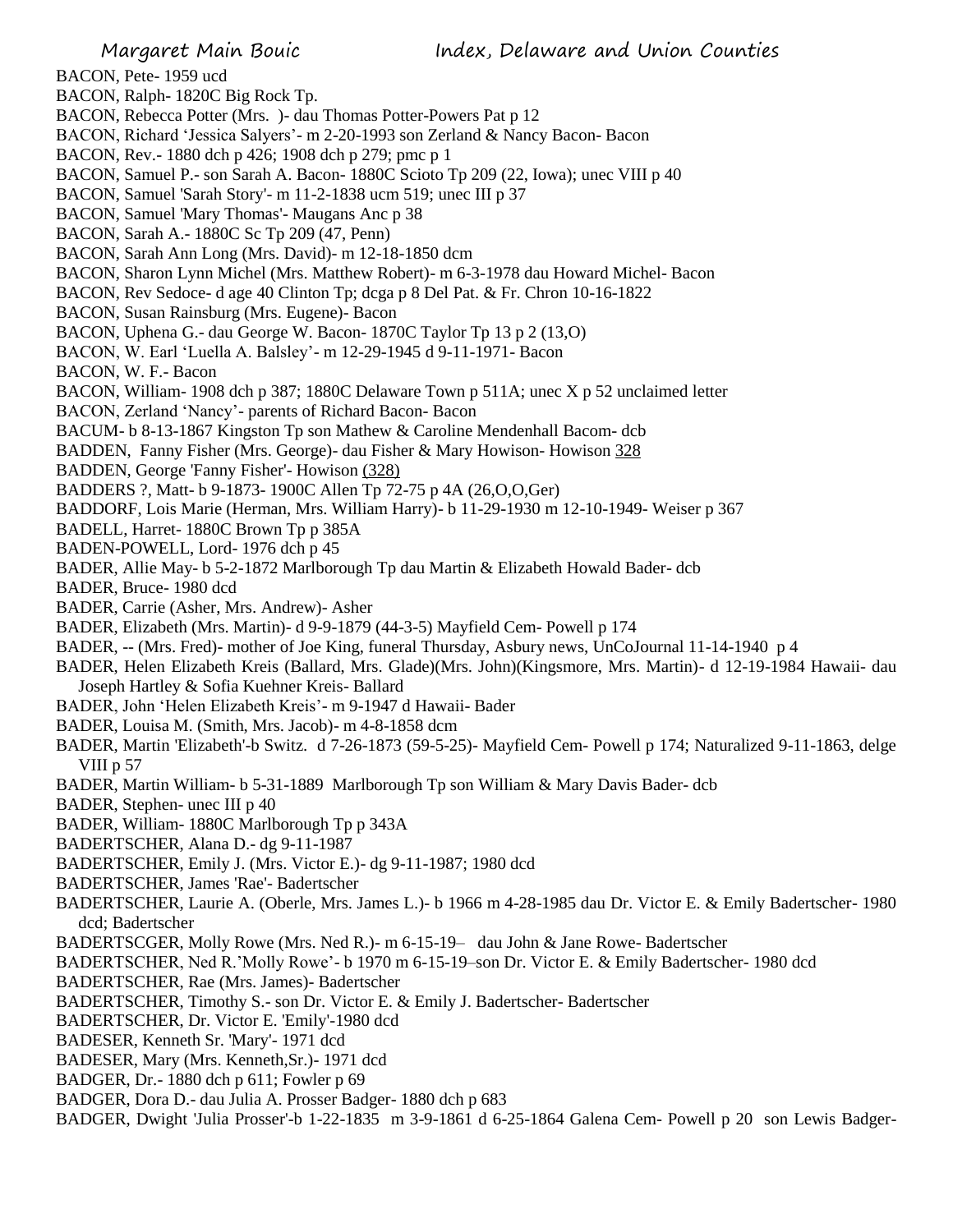1850C Genoa Tp 485 (15,O)

- BADGER, Helen Mar- dau Julia A. Prosser Badger- 1880 dch p 683; 1880C Berkshire Tp p 411A
- BADGER, Henry L.- son Lewis Badger- 1850C Genoa Tp 485 (21)
- BADGER, J.- hadc p 22
- BADGER, James- adm notice Sc Tp dcga p 60; Ohio State Gazette 5-23-1833
- BADGER, Julia A. Prosser (Mrs. Dwight)- b 6-11-1837 m 3-9-1861 d 6-14-1896 Galena Cem- Powell p 20 dau Lewis Badger- 1850C Genoa Tp 485 (11,O)
- BADGER, Lewis- hadc p 26; Pabst 2 p 45 6 p 59, 62; 1835 men 28 #123 p 48 Genoa Tp; l850C Genoa Tp 485 (49, Ct); delge VI p 67
- BADGER, Mary L. (Closson, Mrs. Richard Milo)- dau Lewis Badger- m 10-14-1861 dcm; 1850C Genoa Tp (11,O)
- BADGETT, Lula (Fleck, Mrs. George H.)- m 1917- Badgett; Fleck
- BADGLEY, Caroline (Rea, Mrs. Perry F.)- m 1-17-1847 Madison Co unec X p 28
- BADGLEY, Daniel- 1980 dcd
- BADGLEY, Goldie- (5-1899) to Children's Home; Jerome Tp; uninf p 10
- BADGLEY, Hubert- (3-1899) to Children's Home; Jerome Tp; uninf p 10
- BADGLEY, Mary Jane (Shackler, Mrs. James)- m 12-2-1849 Madison Co unec XI p 45
- BADGLEY, Moses -d 8-1879 (66) unec IX p 4, X p 36
- BADGLEY, William- 1840C Genoa Tp delge VI p 67
- BADGLY- Benjamin 'Hannah Plowman'- m 9-5-1848 Madison Co unec XI p 8
- BADGLY, Hannah Plowman (Mrs. Benjamin)- m 9-5-1848 Madison Co unec XI p 8
- BADLEY,--family of Verl D. Nash #243- unec IX p 25
- BADLEY, Anna- dau William & Sarah Hurst Badley- 1883 uch V p 356
- BADLEY, ---(Cook, Mrs. )- dau William & Sarah Hurst Badley- 1883 uch V p 356
- BADLEY, Arthur Sr.- pioneer anc. of Frances Benes- unec VIII p 16
- BADLEY, Arthur- d 12-14-1819 (28) son William & Sarah Hurst Badley- 1883 uch V p 356, 367; Buxton Cem p l
- BADLEY, Christiana- dau William M. & Elisabeth Badley- 1850C Paris Tp 576-589 p 88 (19,O)
- BADLEY, Christiana (Williams, Mrs. Daniel)- d 3-25-1860(63)- 1915 uch p 676
- BADLEY, Clara Nelson (Mrs. Theodore C.)- d 12-20-1965 dau Edward T. & Jane Wilson Nelson- Badley
- BADLEY, Clement- 1883 uch V p 328; 1877 uca p 17
- BADLEY, Dr. Dana Nelson- son Rev. Theodore C. & Clara Isabel Nelson Badley- Badley
- BADLEY, Diantha- dau William M. & Elisabeth Badley- 1850C Paris Tp 576-589 p 88 (5,O)
- BADLEY, Edward- see Bradley- unec II p 27
- BADLEY, Elisabeth (Mrs. William M.)- 1850C Paris Tp 576-589 p 88 (49, Ky)
- BADLEY, Ezra- son William M. & Elisabeth Badley- 1850C Paris Tp 576-589 p 88 (9,O)
- BADLEY, Frances (Benes, Mrs. Joseph)- d 9-17-1992 dau Rev. Theodore C. & Clara Isabel Nelson Badley- Badley letters
- BADLEY, Hannah Franklin (Mrs. William)- 1857 unec IV p 18
- BADLEY, James- son William & Sarah Hurst Badley- 1883 uch V p 356; 1877 uca p 17
- BADLEY, John- son William M. & Elisabeth Badley- 1850C Paris Tp 576-589 p 88 (17,O)
- BADLEY, Joseph H.- (16-1832)- uccp p 9
- BADLEY, Mahala- dau William & Sarah Hurst Badley- 1883 uch V p 356
- BADLEY, Massie (Richey, Mrs. William Jr.)- dau William & Sarah Hurst Badley- Richey 3,4; 1915 uch p 752; 1830C Millcreek Tp 372 p 289(20-30); unec II p 13 m lic 11-20-1820 ucm 8
- BADLEY, Mercy- dau William & Sarah Hurst Badley- 1883 uch V p 356
- BADLEY/BRADLEY, Nancy (Ogden, Mrs. William, Sr.)- unec XIV p 63
- BADLEY, Nancy (Zantnoy, Mrs. William)- dau Rev. Theodore C. & Clara Isabel Nelson Badley- Badley
- BADLEY, Nelson- son William & Sarah Hurst Badley- 1883 uch V p 356
- BADLEY, Sallie- dau William & Sarah Hurst Badley- 1883 uch V p 356
- BADLEY, Sally- 1860C Marysville 1477-1469 p 194 (46,O)
- BADLEY, Samantha- dau William M. & Elisabeth Badley- 1850C Paris Tp 576-589 p 88 (8,O)
- BADLEY, Samuel- 1830C Mil Tp 380 p 290 (50-60); 1877 uca p 17
- BADLEY, Sarah- 1850C Dover Tp 838-855 p 126 (35,O)
- BADLEY, Sarah (Sally) Hurst (Mrs. William)- 1883 uch V p 356;1915 uch p 752; 1830C Millcreek Tp ; 1850C Dover
	- Tp 838-855 p 125 (76, Md) see Richey 3,4, uccp p 7; unec II p 3 see Bradey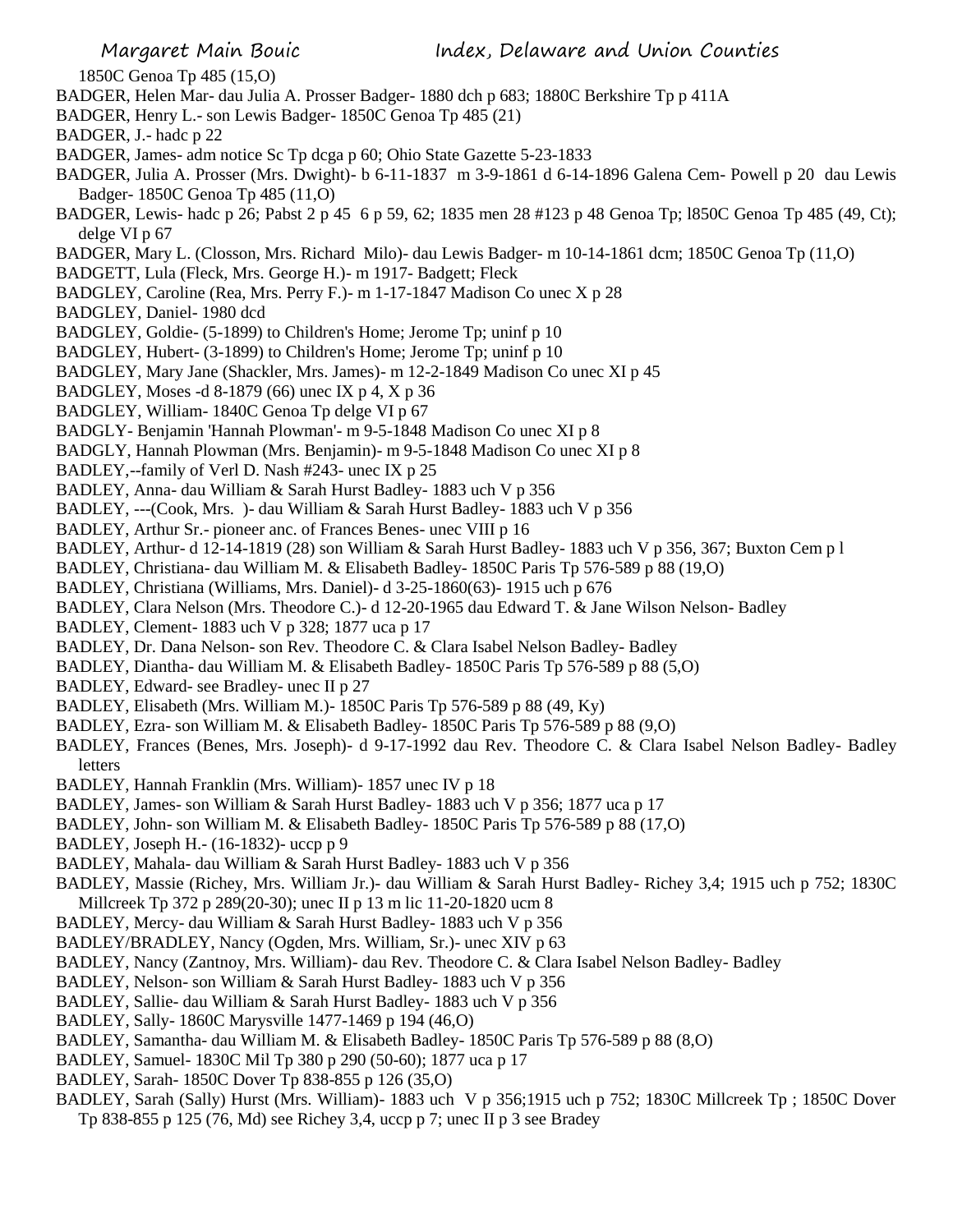- BADLEY, Tabitha- dau William & Sarah Hurst Badley- 1883 uch V p 356
- BADLEY, Theodore C. 'Clara Isabel Nelson'- Badley
- BADLEY, Theodore T.-d 6-30-1959 son Rev. Theodore C. & Clara Isabel Nelson Badley- Badley
- BADLEY, Wilhelmina (Schweikert, Mrs. Gottlob)- 1915 uch p 838
- BADLEY, William 'Hannah Franklin'- 1857 unec IV p 18
- BADLEY, William N. 'Sarah Hurst'- d 11-19-1828 Buxton Cem p l; 1830C Mil Tp; 1915 uch p 752; 1883 uch V p 328, 356, 367; unec X p 52
- BADLEY, William N.- 1840C Paris Tp 947 (20-30); unec XII p 59
- BADLEY, William M. 'Elisabeth'- 1830C Mil Tp 368 (20-30); 1850C Paris Tp 576-589 p 88 (44, O); son William & Sarah Hurst Badley- 1883 uch V p 356; 1877 uca p 17; unec III p 45, VIII p 16; uccp p 7( $i$ 1 p 88), unec XII p 64
- BADLEY, William- son William M. & Elisabeth Badley- 1850C Paris Tp 576-589 p 88 (21,O)
- BADLEY, W. M. unclaimed letter unec XI p 15 (1845); XII p 58
- BADLEY, Zachariah- son William & Sarah Hurst Badley- 1883 uch p 356
- BADLEY, Zachariah- son William M. & Elisabeth Badley- 1850C Paris Tp 576-589 p 88 (15,O)
- BADLEY, Zephaniah- dau William M. & Elisabeth Badley- 1850C Paris Tp 576-589 p 88 (12,O)
- BADMAN, Betty Elnora Klinger (Mrs. Leon Reynold)- b 8-10-1923 m 2-1944- Weiser p 388
- BADMAN, Clarence Edwin- b 11-16-1945 son Leon Reynold & Betty Elnora Klinger Badman- Weiser p 388
- BADMAN, Leon Reynold 'Betty Elnora Klinger'- m 2-1944- Weiser p 388
- BADMAN, Margaret Ann- b 6-3-1948 dau Leon Reynold & Betty Elnora Klinger Badman- Weiser p 388
- BADMAN, Renold Lee- b 12- 12-1944- son Leon Reynold & Betty Elnora Klinger Badman- Weiser p 388
- BAECHLE, Elsie (Selig, Mrs. George Sr.)- Baechle; Selig
- BAEHL, Anthony- Baehl
- BAEHL, Bruce Allen 'Michelle Ann McCauley'- m 12-2-1878 son Anthony Baehl- Baehl
- BAEHL, Michelle Ann McCauley (Mrs. Bruce Allen)- m 12-2-1878 dau Allen McCauley- Baehl
- BAENTERER, David 'Matilda Seigfried'- m 7-9-1857 dcm
- BAENTERER, Matilda Seigfried (Mrs. David)- m 7-9-1857 dcm
- BAEPPLER, Grace V. (Mrs. Walter J.)- 1980 dcd
- BAEPPLER, Gregory M.- son Walter J. & Grace V. Baeppler- Baeppler
- BAEPPLER, Robert J.- son Walter J. & Grace V. Baeppler- Baeppler
- BAEPPLER, Walter J. 'Grace V.'- d 11-10-1987 (72)- Baeppler; 1980 dcd
- BAER, April- b 1973 dau Harold K. & Nan K. Baer- 1971, 1973 ucd
- BAER, Catherine (Kocki, Mrs. John)- ped Mary Cook Laylor 9- delge V p 50
- BAER, David- son Rev. Joel S. & Sharon Baer- Baer
- BAER, Danny- son Edward & Ruth Amick Baer- Baer
- BAER, Douglas- son Rev. Joel S. & Sharon Baer- Baer
- BAER, Edward 'Ruth Amick'- Baer
- BAER, Edward J.- son Edward & Ruth Amick Baer- Baer
- BAER, Gail (Jackson, Mrs. Mark)- dau Robert & Nancy Montavon Baer- Baer
- BAER, Harold K. 'Nan K.'- 1971, 1973 ucd
- BAER, Jack- son Edward & Ruth Amick Baer- Baer
- BAER, Jennifer- dau Rev. Joel S. & Sharon Baer- Baer
- BAER, Rev. Joel S. 'Sharon'- Baer
- BAER, Kimberly- dau Robert & Nancy Montavon Baer- Baer
- BAER, Lil (Ellis, Mrs. Henry)- unec VII p 58
- BAER, Louisa Elizabeth (Genther, Mrs. Gustav)- b 4-11-1879 m 11-11-1895 d 10-5-1967- Genther p 234
- BAER, Mary Kimmer (Hiester, Mrs. Isaac)- b 10-23-1872 m 12-8-1905 d 11-2-1946- Weiser p 169
- BAER, Michael 'Tereza'- son Robert & Nancy Montavon Baer- Baer
- BAER, Minnie (Mrs. Raymond G.)- Baer
- BAER, Nan K. (Mrs. Harold K.)- 1971, 1973 ucd
- BAER, Nancy Montavon (Mrs. Robert)- Baer
- BAER, Ottilia (Mrs. Gustav)- Genther p 234
- BAER, Raymond G. 'Minnie A.'- Baer
- BAER, Reginia (Newell, Mrs. )- dau Edward & Ruth Amick Baer- Baer
- BAER, Robert 'Nancy Montavon'- son Raymond G. & Minnie A. Baer- Baer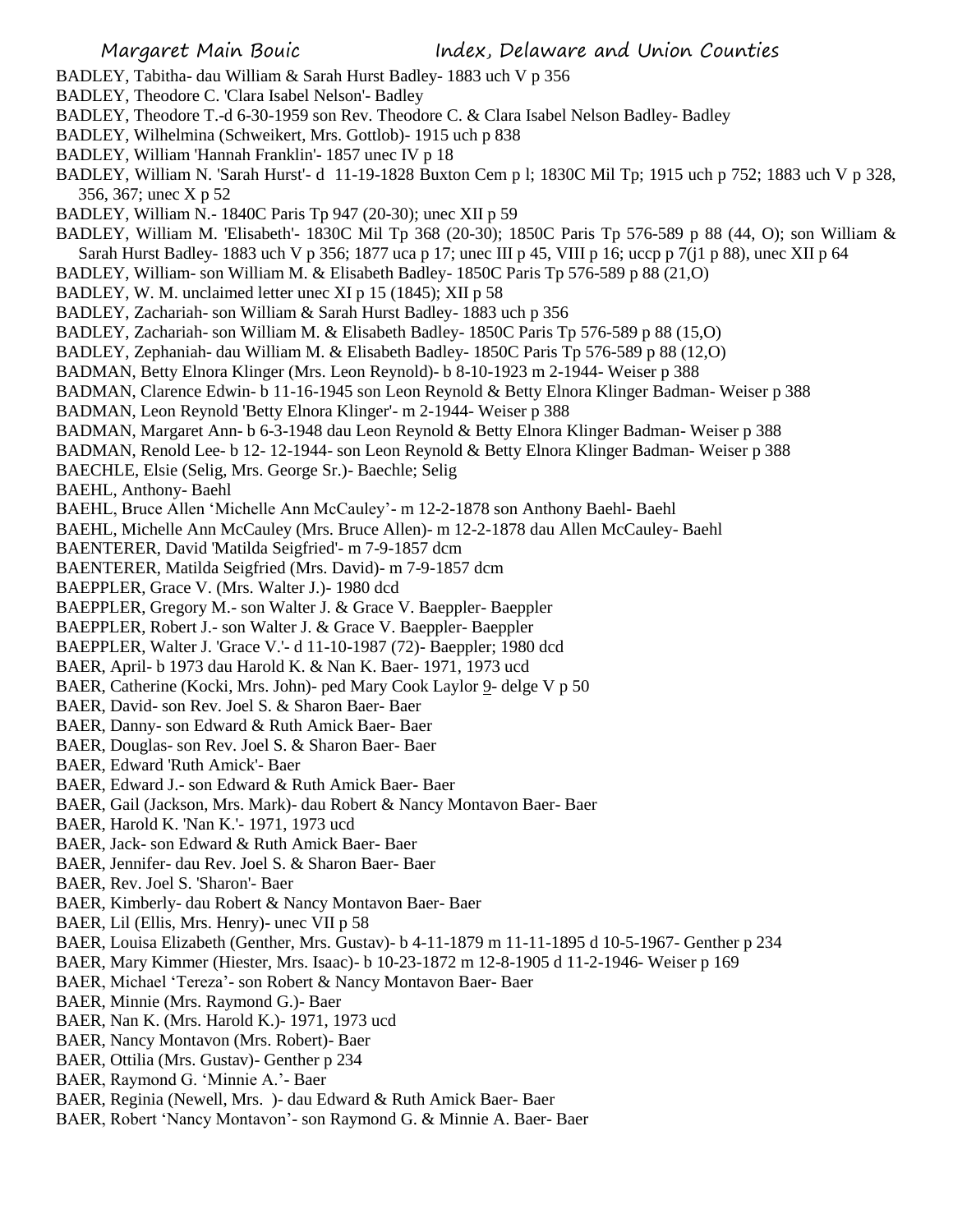- BAER, Rose (Harbaugh, Mrs. )- dau Edward & Ruth Amick Baer- Baer
- BAER, Ruth Amick (Mrs. Edward)- b 4-7-1930 d 7-30-1990 (60) bur Caledonia- dau Willis & Eldora Amick- Baer BAER, Sharon (Mrs. Rev. Joel S.)- Baer
- BAER, Tereza (Mrs. Michael)- Baer
- BAER, Rina Marie- b 7-16-1964 d 10-15-1997 (33) Ashley Union Cem- dau Robert & Nancy Montavon Baer- Baer
- BAES, Della Watson (Mrs. Oscar)- b 4-14-1882 m 11-26-1903 dcm Vol l0 p 4 dau Jasper & Emma Port Welch-
- BAES, Oscar 'Della Watson'- b 5-17-1877 m 11-26-1903 son David & Elizabeth Fox Baes- dcm Vol 10 p 4
- BAESLACK, Robert- 1980 dcd
- BAESMANN, Charles Andrew 'Hyda Lee Coventry''Terri Jo Thomas'- m 10-24-1981 (2) 6-18-1983 son Robert Baismann- Baesmann 1983 ucd
- BAESMANN, Hyda Lee Coventry (Mrs. Charles)-m 10-24-1981 dau Howard Coventry- Baesmann; 1983 ucd
- BAESMANN, Terrie Jo Thomas (Mrs. Charles Andrew)- m 6-18-1988 dau Norman Thomas- Baesmann
- BAETLE, John- unclaimed letter 1845- unec XI p 29
- BAGAAS, Deborah Lynn Johnson (Mrs. James)- b 4-26-1961 dau David Lincoln Sr. & Vivian Johnson Bagaas- Gabriel 1646222; 1985 uch p 82
- BAGAAS, James 'Deborah Lynn Johnson'- 1985 ucd p 82; Gabriel (1646222)
- BAGAAS, Jennifer Marie- b 12-1984 dau James & Deborah Lynn Johnson Bagaas- Gabriel 16462222; 1985 uch p 82
- BAGAAS, Melodie Leigh- b 3-1983- dau James & Deborah Lynn Johnson Bagaas- Gabriel 16462221; 1984 uch p 82
- BAGBY, Audie (Hodges, Mrs. George F.)- dcq George Hodges 1
- BAGBY, Beverly Annette- b 10-7-1947 dau Clinton Arthur & Dorothy Blackburn Bagby- Freshwater p 159c
- BAGBY, Carolyn- b 4-19-1942 dau Clinton Arthur & Dorothy Blackburn Bagby- Freshwater p 159c
- BAGBY. Clinton Arthur 'Dorothy Blackburn'- m 1-27-1938- Freshwater p 159c
- BAGBY, Dorothy Blackburn (Mrs. Clinton Arthur)- b 7-2-1916 m 1-27-1938 dau Harlan & Iowa Pearl Orr Blackburn-Freshwater p 159c
- BAGBY, Lucy (Conboy, Mrs. James H.)- 1915 uch p 849
- BAGBY. Roberta Louise- b 3-5-1939 dau Clinton Arthur & Dorothy Blackburn Bagby-Freshwater p 159c
- BAGBY, Twila Sue- b 5-16-1941 dau Clinton Arthur & Dorothy Blackburn Bagby- Freshwater p 159c
- BAGGAT, Thomas- 1870C Sc Tp 188 (23, Va)
- BAGGETT, Sharon (Janes, Mrs. Joseph Charles)- m 2-17-1973- 1985 uch p 80
- BAGGOTT, Addie (Wilkins, Mrs. Dr. Robert Lee)- Howison (420)
- BAGGS, Charlene Sue (Pierce, Mrs. Joel R.)- b 1959 m 2-18-1983 dau Richard D. & Ora O. Baggs- 1969, 1980 dcd; Baggs
- BAGGS, David 'Margaret Whitesides'- m 7-21-1822 Madison Co- unec IV p 63
- BAGGS, Diana- b 1955 dau Richard E. & Ora O. Baggs- 1969, 1980 dcd
- BAGGS, Donna Jean- dau Samuel W. Baggs- Baggs
- BAGGS, Margaret Whitesides (Mrs. David)- m 7-21-1822 Madison Co- unec IV p 63
- BAGGS, Ora O. (Mrs. Richard D.)- 1969, 1980 dcd
- BAGGS, Richard D. 'Ora O.- 1969, 1980 dcd; Baggs
- BAGGS, Samuel W. 'Waveline'- 1961, 1969 dcd
- BAGGS, Walter- son Samuel W. & Waveline Baggs- Baggs; 1961 dcd(13); engaged to Ruth Charlene Hopper
- BAGGS, Waveline (Mrs. Samuel W.)- 1961, 1969 dcd
- BAGLEY, much Bagley information from Rev. Garford Williams- see Bibliography
- BAGLEY, A.- CCC (1875 Orange Tp)
- BAGLEY, Adaline b ca l844 dau Charles George & Phoebe Lawrence Bagley- Bagley p 10
- BAGLEY, Adam- 1908 dch p 387
- BAGLEY, Agnes (Jaycox, Mrs. )- sister William Sherman Bagley- Bagley
- BAGLEY, Alice L. (Kellam, Mrs. Samuel L.)- dau Jesse & Phally Saunders Bagley- Bagley p 8
- BAGLEY, Amelia Ann- d 4-29-1857 (21 yrs)- Radnor Cem- Powell p 223
- BAGLEY, inf sons of E. & A. A. lst d 4-22-1855 (14 ds) 2nd d 3-14-1856 (10 ds)
- BAGLEY, Amelia Jones (Mrs. )- dau John & Sarah Thomas Jones- dumch p 438; dcw Bk 3 p 367
- BAGLEY, Amy F. (Jackson, Mrs. Joshua)- b ca 1827 dau Charles George & Phoebe Lawrence Bagley- Bagley p 10
- BAGLEY, Andrew J. 'Hannah Allen''Sarah Frances Irwin'- son Samuel & Sarah Lenhart Bagley- 1908 dch p 475, 606; hadc p 111
- BAGLEY, Andrew J.- son Daniel & Mary A. Bagley- 1850C Claibourne Tp 86 p 13 (8,O)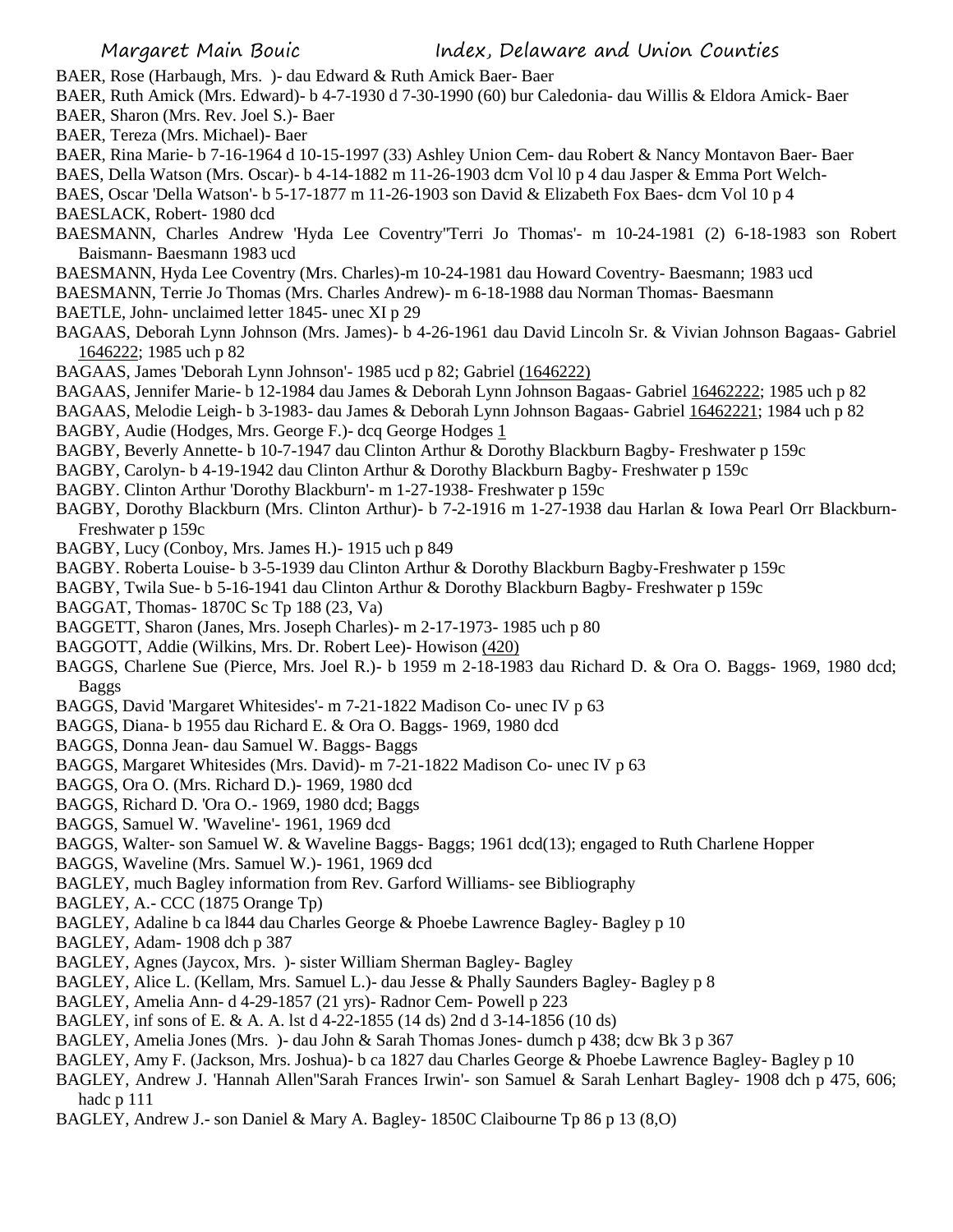BAGLEY, Anis- dau Edward Bagley- 1850C Jackson Tp 31 p 5 (1,O)

- BAGLEY, Ann Adams (Mrs. Horace)- m 11-4-1841 dau Walter & Anna Ring Adams- Bagley p 9
- BAGLEY, Ann Eliza- b ca 1 845 dau Washington & Lydia Morgan Williams Bagley- Bagley p 11
- BAGLEY, Arie Jane- dau Samuel & Sarah Lenhart Bagley- 1908 dch p 606
- BAGLEY, Arthur- son Edward Bagley- 1850C Jackson Tp 31 p 5 (3,O)
- BAGLEY, Arthur Le Grand b 2-26-1852 d 3 -1864 son Lorin Lathrop & Mary Emily Mack Bagley- Bagley p 11

BAGLEY, Barbara Ann (Doak, Mrs. Robert Joseph)- m 8-6-1960 dau Paul & Dorothy E. Bagley- Bagley

- BAGLEY, Barnard- 1860C Brown Tp 819-777 (3,O)
- BAGLEY, Benjamin- son Edward Bagley- 1850C Jackson Tp 31 p 5 (20,O)
- BAGLEY, Benjamin- son Reuben Bagley- 1908 dch p 606
- BAGLEY, Betsey- dau Reuben Bagley- 1908 dch p 606
- BAGLEY, Betsey L. (Saunders, Mrs. Lyman)- b 1-14-1781 dau Orlando & Dorcas Taylor Bagley- Bagley p 7
- BAGLEY, Caroline Grow (Mrs. Thomas Sheffield) b 5-9-1863 m 4-20-1882- Bagley p 13
- BAGLEY, Caroline E. Monk (Mrs. James Everett)(Seagrave, Mrs. John T. R.)- m (2) 1-1-1867 Bagley p 9, 13
- BAGLEY, Cassius M.- b 7-6-1861 son John W. & Rebecca Jane Babcock Bagley- Bagley p 12
- BAGLEY, Charles George 'Phebe Lawrence' b 7-11-1799 son Orlando & Dorcas Taylor Bagley- Bagley p 8
- BAGLEY, Charles Lyman- som James & Emiline Saunders Bagley- Bagley p 13
- BAGLEY, Charles Vanderburg 'Adeline E. Kilmer- b 34-1833 son Daniel Boone & Sally Fish Bagley- Bagley p 14
- BAGLEY, Christina (Bickmore, Mrs. William)- b 6-19-18? m 1820 d 1888 dau David Bagley- McKitrick p 137
- BAGLEY, Christine (Mrs. Steve)- Bagley
- BAGLEY, Christopher- son Reuben Bagley- 1908 dch p 606
- BAGLEY, Christopher- son Samuel & Sarah Lenhart Bagley- 1908 dch p 606
- BAGLEY, Clark- b ca 1846 son Charles George & Phebe Lawrence Bagley- Bagley p 8
- BAGLEY, Damon 'Marguerite'- son Samuel Fenton & Kate Sapp Bagley- Bagley
- BAGLEY, Daniel Boone 'Sally Fish'- b 5-30-1809 son Orlando & Dorcas Taylor Bagley- Bagley p 8
- BAGLEY, Daniel Boone 2nd 'Mary E. Jay'- b 9-12-1844 son Edward Paine & Elmira Barnes Bagley- Bagley p 12
- BAGLEY, Daniel 'Mary A.'- 1850C Claibourne Tp 86 p 13 (39,O)
- BAGLEY, David- McKitrick p 137
- BAGLEY, Dema (McNamara, Mrs. John)- sister Roy Bagley- Bagley
- BAGLEY, Dorcas Taylor (Mrs. Orlando)- ca 1778- Bagley p 4, 5, 6
- BAGLEY, Dorcas- b 2-24-1793 dau Orlando & Dorcas Taylor Bagley- Bagley p 5, 7
- BAGLEY, Dorothy (Saunders, Mrs. Benjamin Sheffield)- b 7-19-1797 m 7-30-1885 d 4-19-1885- dau Orlando & Dorcas Taylor Bagley- Bagley p 7
- BAGLEY, Dorothy E. (Mrs. Paul)- d 3-1-1972 (66) bur. Sunset, Cols.- Bagley; 1961 dcd
- BAGLEY, Dorothy (Worthing, Mrs. Barnard)- sister of Orlando Bagley- Bagley p 4
- BAGLEY, Edgar A. "T ed" 'Jessie'- b 5-9-1906 d 5-31-1997 (91) Africe Cem- son Samuel Fenton & Kate Sapp Bagley-1908 dch p 607; 1961, 1969, 1971, 1980 dcd
- BAGLEY, Edward 'Mary'- 1850C Jackson Tp 31 p 5 (49, Va); 1860C Jackson Tp 1105 (59, Va)
- BAGLEY, Edward- son Edward Bagley- 1850C Jackson Tp 31 p 5 (22,O)
- BAGLEY, Edward Paine 'Elmira Barnes'- b ca 1816 son Jesse & Phally Saunders Bagley- Bagley p 9, 12
- BAGLEY, Elen L. b 10-2-1839 d 2-16-1858 dau Washington & Lydia Morgan Williams Bagley- Bagley p 11
- BAGLEY, Eliza Amanda- dau Samuel & Sarah Lenhart Bagley- 1908 dch p 606
- BAGLEY, Elizabeth- b ca 1838 dau Charles George & Phebe Lawrence Bagley- Bagley p 10
- BAGLEY, Elizabeth Colville- b 10-26-1904 dau William Richardson & Jessie Hunter Smith Bagley- Bagley p 15
- BAGLEY, Elizabeth- dau James & Emeline Saunders Bagley- Bagley.
- BAGLEY, Elmira Barnes (Mrs. Edward Paine)- Bagley p 9
- BAGLEY, Emeline Saunders (Mrs.James)- b ca 1830 d ca 1877 dau Benjamin Sheffield & Dorothy Bagley Saunders Bagley- Bagley p 10,13
- BAGLEY, Emily Elvira (Lindsay, Mrs. James)- b 2-11-1841 dau Lorin Lathrop & Mary Emily Mack Bagley-Bagley p 11 BAGLEY, Emily (Baker, Mrs. Hiram)- dau Thomas & Abiah Lane Bagley- Bagley p 10
- BAGLEY, Emma Eliza (Kirby, Mrs. John B.)- b 6-20-1850 dau Lorin Lathrop & Mary Emily Mack Bagley- Bagley p 11 BAGLEY, Estella Culverson (Mrs. Luther Samuel)- Bagley p 14
- BAGLEY, Frances Adaline (Spaulding, Mrs. William)(Spaulding, Mrs. Charles H.)- b 5-31-1856 dau Charles Vandenburg & Adaline Elizabeth Kilmer Bagley- Bagley p 14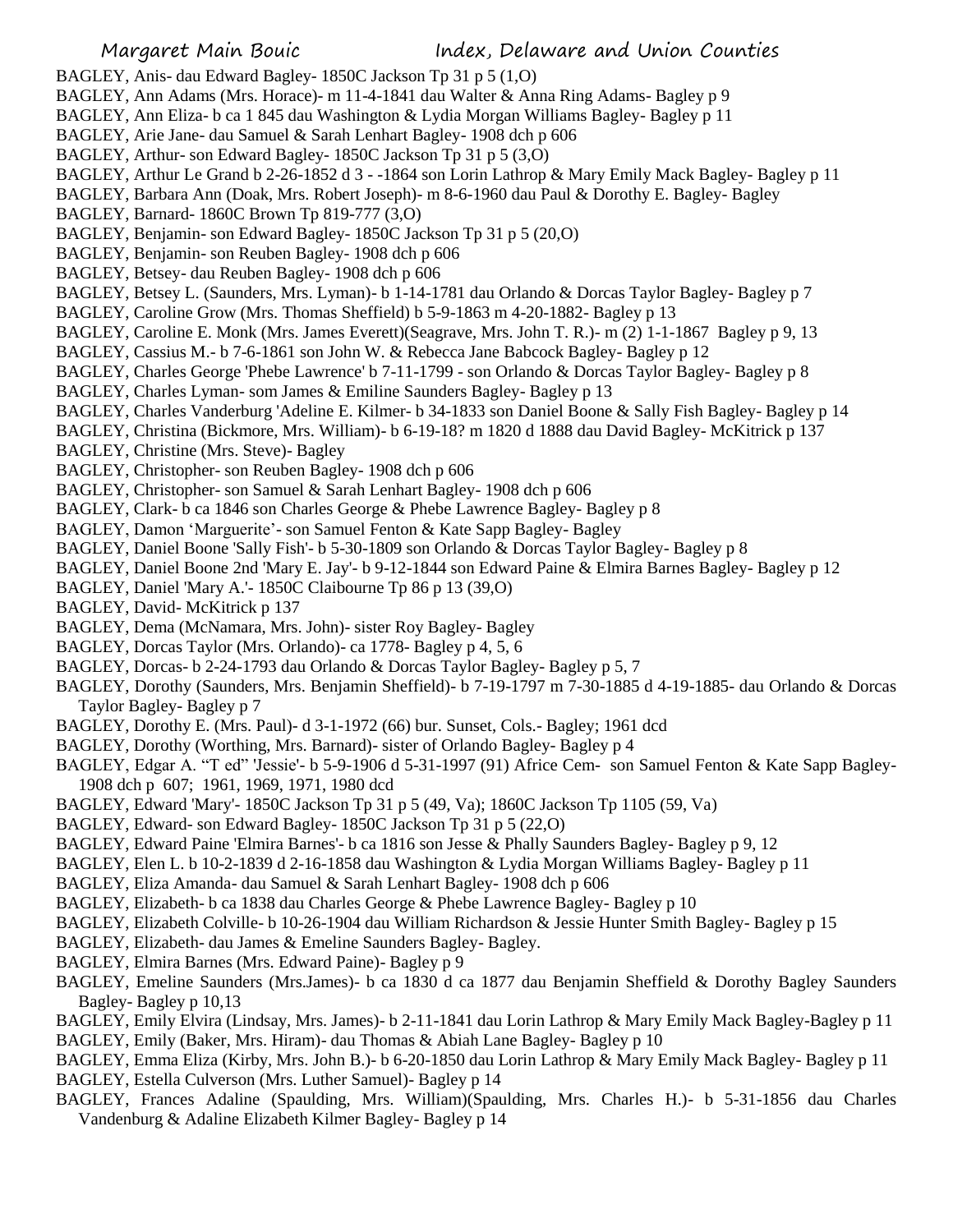- BAGLEY, Francis- b 1788 perhaps son Orlando & Dorcas Taylor Bagley- Bagley p 7
- BAGLEY, George- 1883 uch V p 197
- BAGLEY, George W.- b May l850 son Charles George & Phebe Lawrence Bagley- Bagley p 10
- BAGLEY/BAYLEY, Gertrude- 1860C Brown Tp 819-777 (6)
- BAGLEY, Glenn- b 12-24-1899 Orange Tp dcb- son Samuel Fenton & Kate Sapp Bagley- 1908 dch p 607; Bagley
- BAGLEY, Grace Edith (Phillips, Mrs. Roy E.)- b 3-23-1885 d ca 1928- Bagley p 15
- BAGLEY, Hannah Allen (Mrs. Andrew J.)- dau David Allen- 1908 dch p 607
- BAGLEY, Hannah French (Mrs. Jacob)- b 11-14-1807 d 10-17-1854- French Bible- unec VIII p 11
- BAGLEY, Hannah M. (Rowe, Mrs. John)- dau Thomas & Abiah Lane Bagley-Bagley p 1
- BAGLEY, Harriet- dau James & Emeline Saunders Bagley- Bagley p 13
- BAGLEY, Harriet R.- b 1-16-1814 d 7-27-1814 dau Jesse & Phally Saunders Bagley- Bagley p 8
- BAGLEY, Helen Noble- b 1-20-1902 dau Dr. William Richardson & Jessie Hunter Smith Bagley- Bagley p 15
- BAGLEY, Henry W. 'Mary Skidmore'- b 1808 son Jesse & Phally Saunders Bagley- Bagley p 8
- BAGLEY, Hiram- son Reuben Bagley- 1908 dch p 606
- BAGLEY, Horace D.- b 2-26-1857 son John W. & Rebecca Jane Babcock Bagley- Bagley p 12
- BAGLEY, Horace-'Ann Adams' b 1818 Un Co m 11-4-1841 son Jesse & Phally Saunders Bagley- Bagley p 9
- BAGLEY, Isadore Phally- b 12-22-1838 twin d 1-5-1839 dau Loris Lathrop & Mary Emily Mack Bagley- Bagley p 11
- BAGLEY, Jacob 'Hannah French'- French Bible- unec VIII p 11
- BAGLEY, James Everett 'Caroline E. Monk'- b ca 1836 m 8-12-1857 d 10-2-1864 son Jesse & Phally Saunders Bagley-Bagley p 5, 9, 12
- BAGLEY, James 'Emeline Saunders''Eliza M. Lyman'- b 1-20-1827 d July 1918 son Thomas & Abiah Lane Bagley-Bagley p 10
- BAGLEY, James William- son Samuel & Sarah Lenhart Bagley- 1908 dch p 606
- BAGLEY, Jesse 'Phally Saunders'-b 4-21-1786 m 1-3-1808 d 11-30-1874 son of Orlando & Dorcas Taylor 1820C Union Tp 108; 1883 uch V p 181, 198; uccp p 1;; Bagley p 4, 5, 6, 7, 8; War of 1812
- BAGLEY, Jesse Harrison 'Ann Weston'- Civil War b ca 1826 son Jesse & Phally Saunders Bagley- Bagley p 9
- BAGLEY, Jessie Hunter Smith (Mrs. William Richardson)- Bagley p 14
- BAGLEY, Jessie Clymer (Mrs. Edgar)- Bagley; 1961, 1969, 1971, 1980 dcd
- BAGLEY, John L.- b 2-28-1859 son John W. & Rebecca Jane Babcock Bagley- Bagley p 12
- BAGLEY, John- son Edward Bagley- 1850C Jackson Tp 31 p 5 (26,O)
- BAGLEY, John- son Daniel & Mary A. Galey- 1850C Claibourne Tp 86 p 13 (10,O)
- BAGLEY, John- son Reuben Bagley- 1908 dch p 606
- BAGLEY, John L.- son Samuel & Sarah Lenhart Bagley- 1908 dch p 606
- BAGLEY, John W. 'Rebecca Jane Babcock'- b ca 1832 son Jesse & Phally Saunders Bagley- Bagley p 9
- BAGLEY, Julia E.- b 11-19-1818 d 2-24-1819 dau Thomas & Abiah Lane Bagley- Bagley p 10
- BAGLEY, Juliette (Provost, Mrs. Theophilus)- dau Thomas & Abiah Lane Bagley- Bagley p 10
- BAGLEY, Kate- 1961 dcd
- BAGLEY, Kate Sapp (Mrs. Samuel Fenton)- 1908 dch p 607; Bagley
- BAGLEY, Kilmer S. 'Antoinette Fee'- b 7-25-1900 son Dr. William Richardson & Jessie Hunter Smith Bagley- Bagley p 15
- BAGLEY, Ladema- b 1-30-1891 Orange Tp dau Andrew & S. F. Erwin Bagley- dcb
- BAGLEY, Lee S.- son Luther Samuel & Estella Culverson Bagley- Bagley p 15
- BAGLEY, Leona (Freeman, Mrs. Arthur)- b 1-16-1889 Orange Tp dcb dau Andrew J. & Sarah Frances Irwin Bagley-Bagley; 1908 dch p 607
- BAGLEY, Leroy 'Velmah'- b 6-6-1887 Ornge Tp dcb d 5-23-1960 (72)bur Otterbein Cem- son Andrew J. & Sarah Frances Irwin Bagley- 1908 dch p 607; Bagley
- BAGLEY, Levira (Chamberlain, Mrs. Abram)- b 10-27-1836 dau Daniel C. Boone & Sally Fish Bagley- Bagley p 11, 14
- BAGLEY, Licia (?)- dau Edward Bagley- 1850C Jackson Tp 31 p 5 (16,O)
- BAGLEY, Lodemia- dau Andrew J. & Sarah Frances Irwin Bagley- 1908 dch p 607
- BAGLEY, Lorin Lathrop 'Mary Emily Mack'- b 6-3-1811 m 8-6-1834 d 4-11-1872 son Jesse & Phally Saunders Bagley-Bagley p 9-11
- BAGLEY, Lovitha Mathews (Mrs. Samuel)- 1908 dch p 606
- BAGLEY, Lucinda- dau Edward Bagley- 1850C Jackson Tp 31 p 5 (12,O)
- BAGLEY, Lucy A.- b ca 1841 dau Charles George & Phebe Lawrence Bagley- Bagley p 10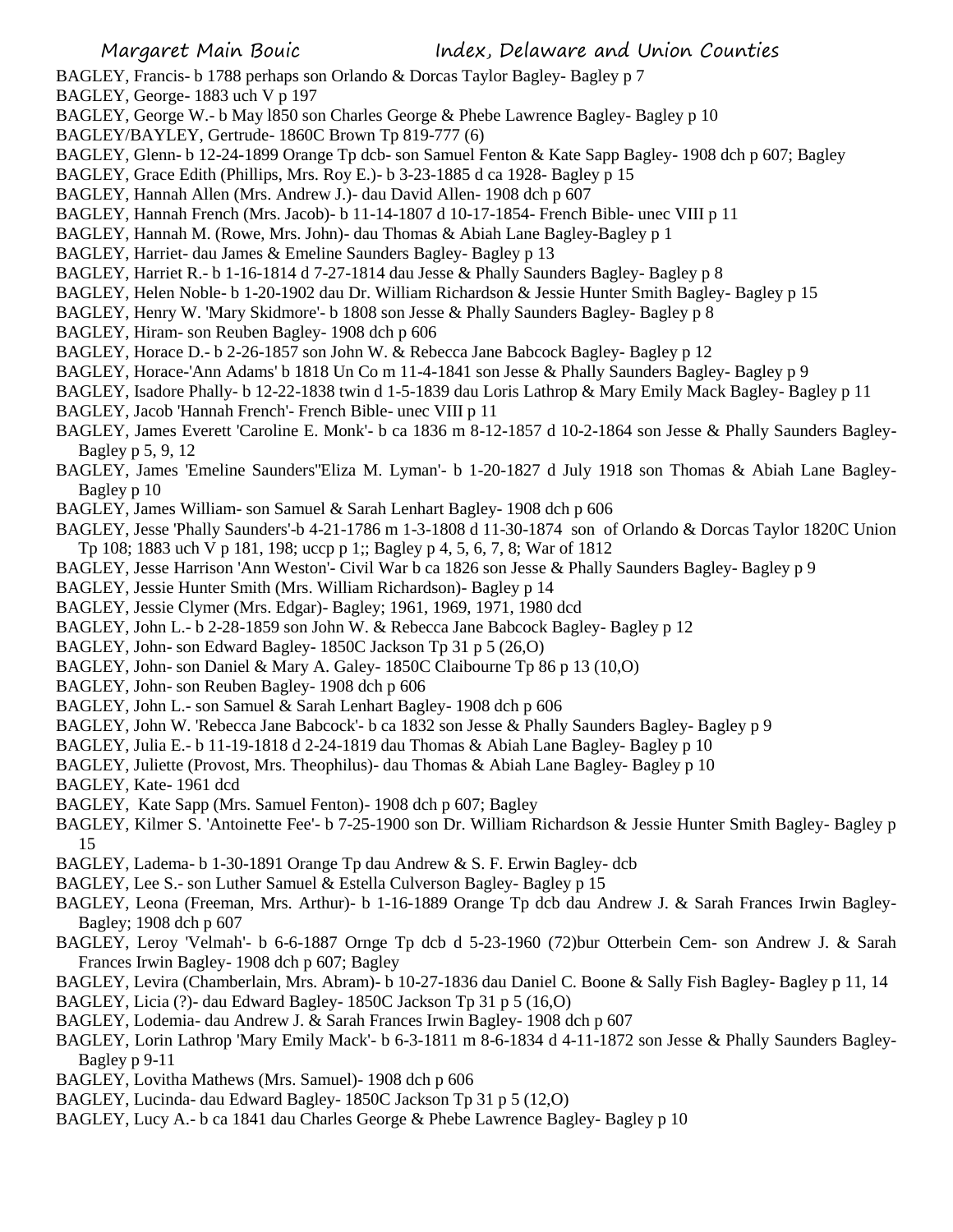- BAGLEY, Lucy Caroline- b 10-2-1830 d 4-2-1849 dau Jesse & Phally Saunders Bagley- Bagley p 9
- BAGLEY, Luther Samuel 'Estella Culverson'- b 1-24-1859 m 7-29-1884 son Charles Vanderburg & Adaline Elizabeth Kilmer Bagley- Bagley p 14
- BAGLEY, Lydia Morgan Williams (Mrs. Washington)- d 12-7-1853 (39) dau Capt.Stephen & Mary Williams Williams-Bagley p 11
- BAGLEY, Margaret Adaline- b 1-19-1907 dau Dr. William Richardson & Jessie Hunter Smith Bagley- Bagley p 15
- BAGLEY, Margarett- dau Edward Bagley- 1850C Jackson Tp 31 p 5 (24,O)
- BAGLEY, Marguerite (Mrs. Damon)- Bagley
- BAGLEY, Marion Isabel Miller (Mrs. Dr. William Richardson)- m 1-1-1910 dau Charlds Adams & Mary Ella Tuck Miller- Bagley p 15
- BAGLEY, Marilyn (Ransom, Mrs. John) (Plummer, Mrs. Fred)- dau Paul & Dorothy E. Bagley- Bagley
- BAGLEY, Martha- dau Samuel & Sarah Lenhart Bagley- 1908 dch p 606
- BAGLEY, Martha J.- dau Daniel & Mary A. Bagley- 1850C Claibourne Tp 86 p 13 (6,O)
- BAGLEY, Martha- dau Edward Bagley- 1850C Jackson Tp 31 p 5 (14,O)
- BAGLEY, Martha Sue- dau Edgar A. & Jessie Clymer Bagley- Bagley
- BAGLEY, Mary (Brown, Mrs. William H.)- m 5-21-l821, ucm 15; 1883 uch III p 283; unec II p 13
- BAGLEY, Mary Rosella (Simpson, Mrs. Addison Arthur)- b 4-6-1836 dau Lorin Lathrop & Mary Emily Mack Bagley-Bagley p 11
- BAGLEY, Mary- dau James & Emeline Saunders Bagley- Bagley p 13
- BAGLEY, Mary A. (Mrs. Daniel)- 1850C Claibourne Tp 86 p 13 (32,O)
- BAGLEY, Mary A. (Brewster, Mrs. Charles Miner)- b 5-24-1848 m 6-29-1872 d 11-27-1915 dau Washington & Lydia Morgan Williams Bagley- Bagley p 14
- BAGLEY, Mary E. Jay (Mrs. Daniel Boone 2nd)- b 3-24-1846 m 4-18-873 d 9-12-1922- Bagley p 14
- BAGLEY, Mary (Mrs. Edward)- 1850C Jackson Tp 31 p 5 (27,O);1860C Jackson Tp 1105 (36,O) m within year
- BAGLEY, Mary Eliza- b 1-17-1824 d 9-19-1849 dau Jesse & Phally Saunders Bagley- Bagley p 9
- BAGLEY, Mary Emily Mack (Mrs. Lorin Lathrop)- b 7-27-1813 m 8-6-1834 d 12-31-1890 dau Elisha & Taphena Lord Mack- Bagley p 9
- BAGLEY, Mary Jane- dau Edward Bagley- dau Edward Bagley- 1850C Jackson Tp 31 p 5 (18)
- BAGLEY, Mary Saunders (Mrs. Stephen)- dau Joshua & Mary Taylor Saunders- Bagley p 7
- BAGLEY, Mary Skidmore (Mrs. Henry W.)- dau Joseph & Thirza Noble Skidmore- Bagley p 8
- BAGLEY, Mary Warren (Rekas, Mrs. Karol Julian)- b 7-30-1914 dau Dr. William Richardson & Jessie Hunter Smith Bagley- Bagley p 15
- BAGLEY, Merrill- son Samuel Frenton & Kate Sapp Bagley- 1908 dch p 607; Bagley
- BAGLEY, Nancy E.- dau Daniel & Mary A. Bagley- 1850C Claibourne Tp 86 p 13 (5,O)
- BAGLEY, Nina Adelia- b 10-17-1861 dau James Everett & Caroline E. Monk Bagley- Bagley p 13
- BAGLEY, Orlando 'Dorcas Taylor'-.see article in Pennsylvania Gen. Mag. Vol xxix 1975 see bibliography- 1820C Union Tp 57 uccp p l; m ca 1775 d 1821 will book l p 33; Bagley p 4, 5
- BAGLEY, Orlando b d 1829 son Charles George & Phebe Lawrence Bagley- Bagley p 10
- BAGLEY, Paul 'Dorothy'-b 7-27-1901 Orange Tp dcb d 5-12-1968 (66) bur. Sunset Cem son Samuel Fenton & Kate Sapp Bagley- 1908 dch p 607; 1961 dcd
- BAGLEY, Phally Saunders (Mrs. Jesse)- b 9-19-1789 d 4-11-1845 dau Joshua & Mary Taylor Saunders- gs p 8
- BAGLEY, Phebe Lawrence (Mrs. Charles George)-b ca 1805- Bagley p 8
- BAGLEY, Polly- 1908 dch p 606
- BAGLEY, Rebecca Jane Babcock (Mrs. John W.)(Stark, Mrs. George H.)(Spencer, Mrs. Silas A.)- m 3-4-1855 d age 85- Bagley p 9,12
- BAGLEY, Reuben- 1908 dch p 606
- BAGLEY, Roy see Leroy
- BAGLEY, Roxena (12-1850) dau Thomas & Abiah Lane Bagley- Bagley p 10
- BAGLEY, Samuel 'Sarah Lemhart''Lovitha Mathews'- son Reuben Bagley- 1908 dch p 606
- BAGLEY, Samuel Fenton 'Kate Sapp'- b 3-11-1875 dcb -son Andrew J. & Hannah Allen Bagley- 1908 dch p 607; Bagley
- BAGLEY, Sally (Williams, Mrs. Luke A.)- b ca 1804- Bagley p 8
- BAGLEY, Sally Fish (Mrs. Daniel Boone)- b 12-4-1806 d 4-24-1888 dau Anthony & Hannah Chipman Fish- Bagley p 11 Bagley p 8
- BAGLEY, Sarah (French, Mrs. Nicolas)- French Bible- unec VIII p 11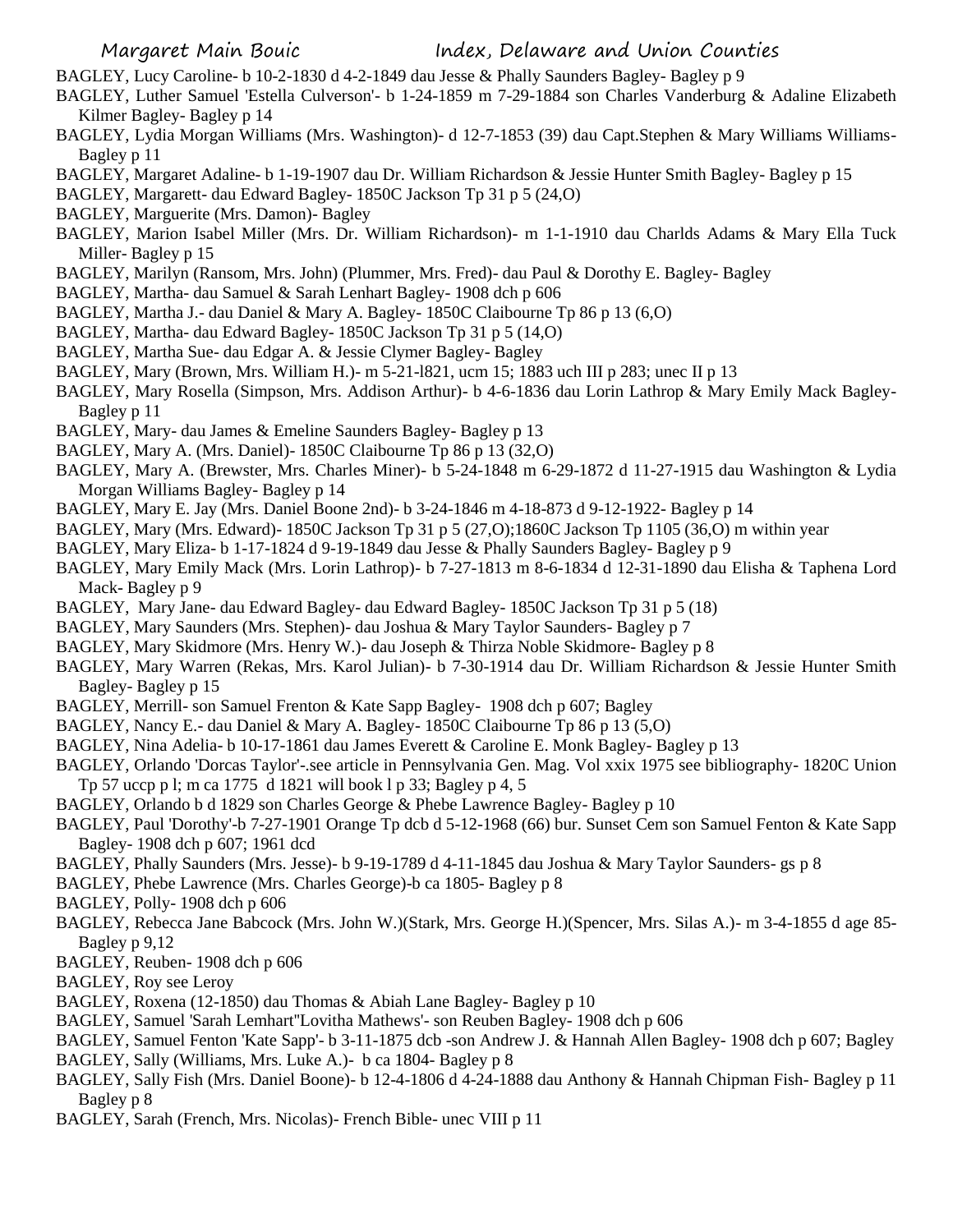- BAGLEY, Sarah- dau Reuben Bagley- 1908 dch p 606
- BAGLEY, Sarah Lenhart (Mrs. Samuel)- dau John & Eliza Morgan Lenhart- Pabst l p 29; 1908 dch p 606
- BAGLEY, Sarah Frances Irwin (Mrs. Andrew J.)- 1908 dch p 607
- BAGLEY, Sarah Martha (Hadsell, Mrs. Thomas)- dau Thomas & Abiah Lane Bagley- Bagley p 10
- BAGLEY, Sarah Roxena (Gavitt, Mrs. James W.)- b 4-2-1836 m ca 1865 d 1-19-1891 dau Washington & Lydia Morgan Williams Bagley- Bagley p 11, 13
- BAGLEY, Sarah- b ca 1832 dau Charles George & Phebe Lawrence Bagley- Bagley p 13
- BAGLEY, Shanon- son Edward Bagley-1850C Jackson Tp 31 p 5 (7,O)
- BAGLEY, Spencer- son Samuel & Sarah Lenhart Bagley- 1908 dch p 606
- BAGLEY, Stephen 'Mary Saunders' b ca 1790 d c 1809 son Orlando & Dorcas Taylor Bagley- Bagley p 4, 5, 6
- BAGLEY, Stephen- 1883 uch V p 181, 198
- BAGLEY, Steven 'Christine'- son Edgar A. & Jessie Bagley- Bagley; 1961 dcd (15). 1969, 1971 dcd
- BAGLEY, Thomas 'Abiah Lane'- b 3-10-1784 son Orlando & Dorcas Taylor Bagley- Bagley p 5, 6, 7, 10; War 1812; 1820C Union Tp 178
- BAGLEY, Thomas J.- son Daniel & Mary A. Bagley- 1850C Claibourne Tp 86 p 13 (2,O)
- BAGLEY, Thomas Sheffield 'Caroline Grow'- b 9-1-1860 m 4-20-1822 son James & Emeline Saunders Bagley- Bagley p 13
- BAGLEY, Thomas Waldo- b 3-14-1792 d 4-4-1792 son Orlando & Dorcas Taylor Bagley- Bagley p 7
- BAGLEY, Velmah (Mrs. Roy)- dau Edon B. & Estella Van Fleet Cole- Sunbury p 134; Bagley
- BAGLEY, Viola Melvina (Simpson, Mrs. Albert Austin)- b 12-22-1838 dau Lorin Lathrop & Mary Emily Mack Bagley-Bagley p 11
- BAGLEY, Virginia (Heischman, Mrs. )- dau Roy Bagley- Bagley
- BAGLEY, Washington 'Lydia Morgan Williams'- b 1-24-1802 m 12-24-1834 d 7-3-1848 son Orlando & Dorcas Taylor Bagley- Bagley p 5, 8, 11
- BAGLEY, Wayne- son Edward Bagley- 1850C Jackson Tp 31 p 5 (5,O)
- BAGLEY, William C.- son Edward Bagley- 1850C Jackson Tp 31 p 5 (9,O)
- BAGLEY, William- son Daniel & Mary A. Bagley- 1850C Claibourne Tp 86 p 13 (10,O)
- BAGLEY, William Albert- b ca 1828 son Jesse & Phally Saunders Bagley- Bagley p 9; Civil War
- BAGLEY, William Richardson, Jr.- b 6-6-1908 son Dr. William & Jessie Hunter Smith Bagley- Bagley p 15
- BAGLEY, Dr. William Richardson 'Jessie Hunter Smith''Marion Isabel Miller'- b 1-15-1870 m(1) 9-5-1899 (2) 1-1-1910
- son Charles Vanderburg & Adaline Elizabeth Kilmer Bagley- Bagley p 14, 15
- BAGLEY, William Sherman- d Nov. 1953 dg 11-27-1953 son Andrew J. & Hannah Allen Bagley- 1908 dch p 607
- BAGLEY, Winthrop- b 5-11-1779 oldest child Orlando & Dorcas Taylor Bagley- Bagley p 6
- BAGNALL, Barbara Sue (Durnin, Mrs. )- dau Elmer C. & Susie Marie Rausch Bagnall- Rausch 1733232
- BAGNALL, Daniel Lee- b 5-31-1945 son Elmer C. & Susie Marie Rausch Bagnall- Rausch 1733231
- BAGNALL, Elmer C. 'Susie Marie Rausch'- b 5-4-1919 m 11-14-1942- Rausch (173323)
- BAGNALL, Kent Alan- b 4-8-1952 son Elmer C. & Susie Marie Rausch Bagnall- Rausch 1733233
- BAGNALL, Susie Marie Rausch (Mrs. Elmer C.)- b 6-9-1923 m 11-14-1942 d 7-7-1977 dau Enno & Nancy Gibson Rausch- bur. Mo.- Rausch 173323
- BAGWELL, Ida May (McKitrick, Mrs. James Pickney)- McKitrick p 329, 330
- BAGOCIUS, Celia (Hillbush, Mrs. Joseph Robert)- b 2-9- m 3-24-1945-Weiser 402
- BAGRUNDIA. Irene (Hause, Mrs. Harry Franklin)- Maugans Anc p 61
- BAGWELL, Bernard Emil 'Gertrude Rosetta Cook'- m 1943- WBrown VI p 769
- BAGWELL, Gertrude Rosetta Cook (Mrs. Bernard Emil)- b 1915 m 1943 dau James Chester & Mary Elizabeth Orr Cook- WBrown VI p 769;ped 1, unec XII p 29, XIII p 2
- BAHAN, Ashley Jean- b 4-19-1986 dau Gary & Barbara Jones Bahan- Bahan; 1991 ucd
- BAHAN, Barbara (Buckley, Mrs. )- dau Francis N. Bahan- Bahan
- BAHAN, Barbara Jones (Mrs. Gary L.)- Bahan; 1979, 1981, 1983, 1991 ucd
- BAHAN, Brenda Reed (Mrs. Larry Thomas)- Bahan
- BAHAN, Carolyn (Stanley, Mrs. Kenneth)- dau James M. & Goldie Mae Wilkins Bahan- Bahan
- BAHAN, Chris (Phelps, Mrs. Dennis) dau James R. Jr. & Shelley Weikel Bahan Bahan
- BAHAN, Donald Eugene- son Robert Thomas & Kathryn Delaney Bahan- Bahan
- BAHAN, Francis N. d 5-5-1971 (76) son Thomas J. & Margaret Donahue Bahan- Bahan
- BAHAN, Gary Lee 'Mary A.''Barbara Jones'-son Robert Thomas & Kathryn Delaney Bahan- Bahan; 1973, 1975, 1979,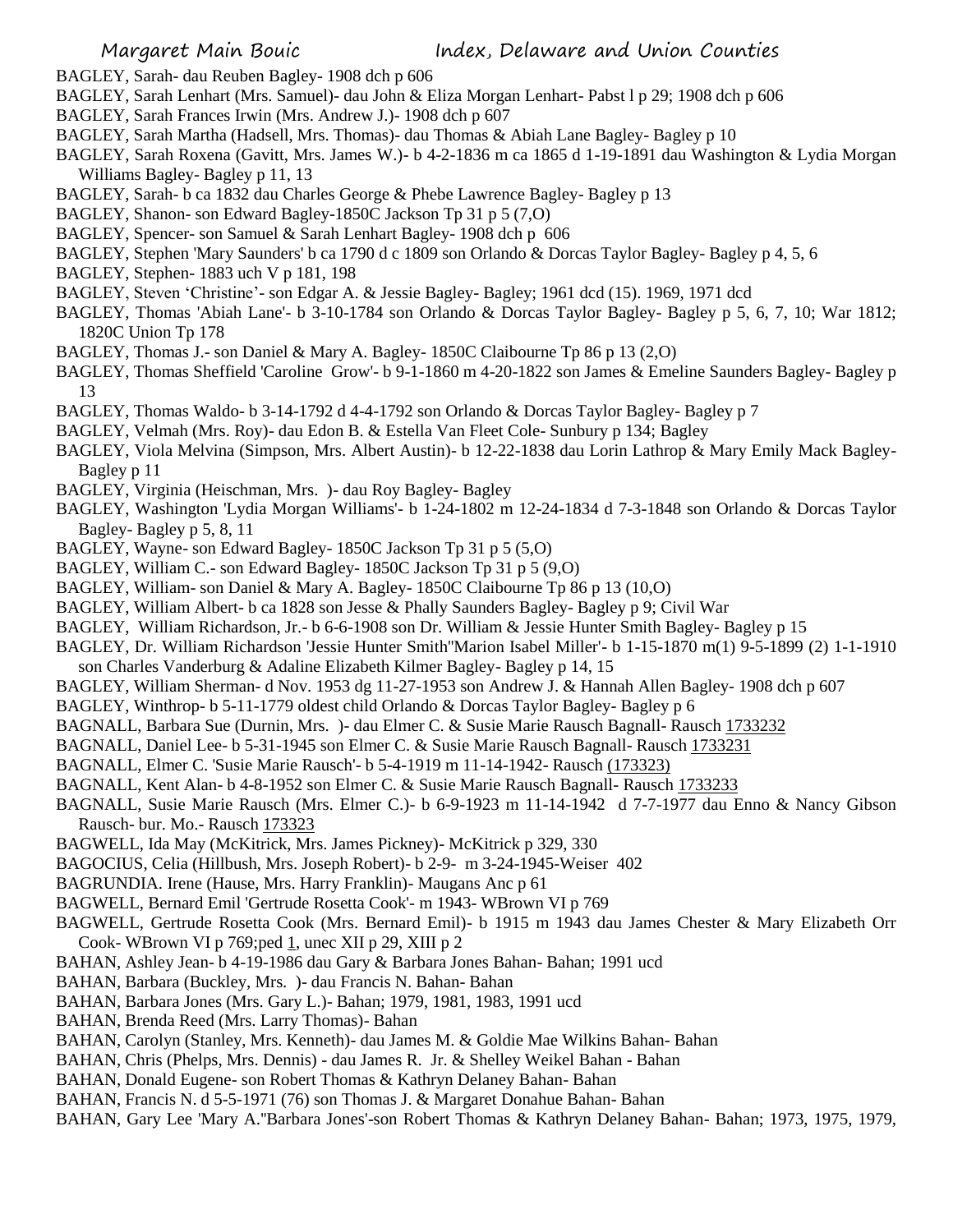1981, 1983, 1991 ucd

- BAHAN, Goldie Mae Wilkins (Mrs. James M.)- b 6-13-1894 m 10-25-1916 d 8-20-1976 bur. Maple Grove dau Alonzo & Ilva Spain Wilkins- Bahan
- BAHAN, James M. 'Goldie Wilkins'- m 10-25-1916 d 1-18-1977 (84) bur. Maple Grove- son Thomas J. & Margaret Donahue Bahan- Bahan
- BAHAN, James R. Jr. 'Shelley Weikel'- b 6-13-1929 N. Lewisburg m 9-15-1951 Mechanicsburg- son James M. & Goldie Mae Wilkins Bahan- Bahan
- BAHAN, Jayne (Leiter, Mrs. Eugene)- dau James M. & Goldie Mae Wilkins Bahan- Bahan
- BAHAN, Jennifer- b 1982 dau Gary L. & Barbara J. Bahan- 1983, 1991 ucd
- BAHAN, John 'Marie Heck'- b Sept. 1905 m 7-25-1936 d 6-7-1964 son Thomas J. & Margaret Donahue Bahan- Bahan
- BAHAN, John R.- son John & Marie Heck Bahan- Bahan
- BAHAN, Kathryn (Fout, Mrs. Boyd)- dau James M. & Golide Mae Wilkins Bahan- Bahan
- BAHAN, Kathryn Delaney (Mrs. Robert Thomas)(Johnson, Mrs. )- Bahan
- BAHAN, Kendall- son Larry Thomas Bahan- Bahan
- BAHAN, Larry Thomas 'Brenda Reed'- b 9-20-1945 m 11-24-1987 d 5-25-1993 bur Maple Grove Cem- son Robert Thomas & Kathryn Delaney Bahan- Bahan
- BAHAN, Linda- dau John & Marie Heck Bahan- Bahan
- BAHAN, Lisa (Haulman, Mrs. Gary)- dau James R. Jr. & Shelley Weikel Bahan- Bahan
- BAHAN, Margaret J. (Markin, Mrs. )- dau John & Marie Heck Bahan- Bahan
- BAHAN, Margaret (Trout, Mrs. Albert)- dau James M. & Goldie Mae Wilkins Bahan- Bahan
- BAHAN, Margaret (Scannon, Mrs. Robert)- m 12-3-1865 dcm
- BAHAN, Marie Heck (Mrs. John)(Bodey, Mrs. Carl)- m(1) 8-3-1967 m(2) 7-25-1936- Bahan
- BAHAN, Mary (Hayslip, Mrs. Raymond)- dau James M. & Goldie Mae Wilkins Bahan- Bahan
- BAHAN, Mary A. (Mrs. Gary L.)- 1973, 1975 ucd
- BAHAN, Natalie (Gates, Mrs. Grant)- b 1968 m 3-18-1989 dau Gary L. & Mary A. Bahan- Bahan; 1973, 1975, 1983 ucd
- BAHAN, Nelson 'Ruth Hecker'- b 9-6-1899 m 1941 d 10-10-1971 bur Maple Grove N. Lewisburg- son Thomas J. & Margaret Donahue Bahan- Bahan
- BAHAN, Robin (Crabill, Mrs. )- dau Larry Thomas Bahan- Bahan
- BAHAN, Robert- son Larry Thomas Bahan- Bahan
- BAHAN, Robert Thomas 'Kathryn Delaney'- b 3-13-1922 m 1944 d 1-28-1969 bur Maple Grove- son James M. & Goldie Mae Wilkins Bahan- Bahan
- BAHAN, Ronald- son Robert Thomas & Kathryn Delaney Bahan- Bahan
- BAHAN, Ruth Hecker (Mrs. Nelson- m 1941- Bahan
- BAHAN, Shelley Weikel (Mrs. James R., Jr.)- m 9-15-1951- Bahan
- BAHAN, Stephen Douglas- son Robert Thomas & Kathryn Delaney Bahan- Bahan; 1983 ucd
- BAHAN, T(r)avis- b 1973 ch Gary L. & Mary A. Baham- 1973, 1975, 1991 ucd
- BAHAN, Thomas- son Francis N. Bahan- Bahan
- BAHAN, Wanda (Mrs. Stephen Douglas)- 1983 ucd
- BAHAN, William B.- son Thomas J. & Margaret Donahue Bahan- Bahan
- BAHKER, Christine J. (Lee, Mrs. Graham Robert)- m 1964- McKitrick p 467
- BAHL, Amy J.- dau William H. Bahl- Bahl
- BAHL, Bill- Sunbury p 91
- BAHL, Catherine T. (Wise, Mrs. George W.)- b 1868 d 1955 ped Norma Dee mussman #168 7- unec IX p 70
- BAHL, Elizabeth Marie- b 5-26-1981 dau Terence Bahl- Bahl
- BAHL, Julie b 1957 dau Marilyn Bahl- 1969 dcd
- BAHL, Julie E.- dau William H. Bahl- Bahl
- BAHL, Kevin
- BAHL, Marilyn- b 1960 son Marilyn Bahl- 1969 dcd
- BAHL, Lisa- b 1959 dau Marilyn Bahl- 1969 dcd
- BAHL, Steven- b 1953 son Marilyn Bahl- 1969 dcd
- BAHL, Terence- Bahl
- BAHL, William H.- d 12-25-1986 (51)- son Edith B. Bahl- Bahl
- BAHLER, Eugene 'Esther Cunningham'- Bahler
- BAHLER, Esther Cunningham (Mrs. Eugene)- Bahler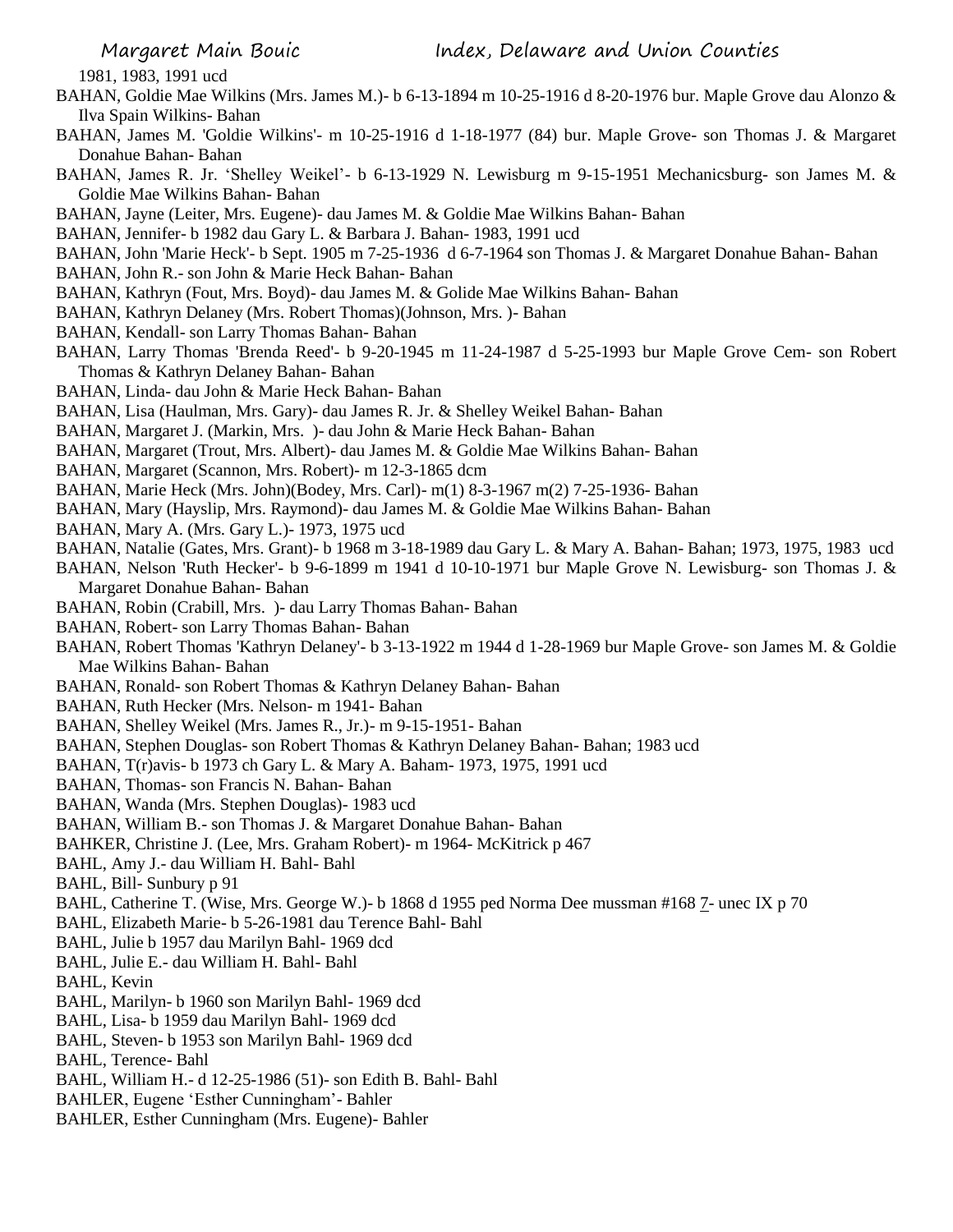BAHLER, Larry- son Eugene & Esther Cunningham Bahler- Bahler BAHLER, Marilyn G. (Eshelman, Mrs. John W.)- b 10-7-1926 d 7-22-1995 (68) Oak Grove Cem- dau Eugene & Esther Cunningham Bahler- Bahler BAHLMAN, David- 1980 dcd BAHNER, Grace Irene (Wiest, Mrs. Frederick Gordon)- b 6-13-1913 m 9-28-1935- Weiser p 305 BAHNER, Margaret (Fetter, Mrs. Robert C.)- b 3-23-1915- Weiser p 421 BAHNSEN, Carl- brother Max C. Bahnsen- Bahnsen BAHNSEN, Clara Frankhart (Mrs. Max C.)- d 9-17-1974 (79) Bahnsen; 1969, 1971 dcd BAHNSEN, Eugene- son Max C. & Clara Frankhart Bahnsen- Bahnsen BAHNSEN, Max C. 'Clara Frankhart'- d 8-1-1972(83)- Bahnsen; 1969, 1971 dcd BAHNSEN, Walker- brother Max C. Bahnsen- Bahnsen BAHR, Elizabeth Troutman (Mrs. John B.)- b 1829 d 1910 ped Dick Shover #197 27- unec X p 22 BAHR, John B. 'Elizabeth Troutman'- b 1827 d 1902 ped Dick Shover #197 26- unec X p 22 BAHRICH, Col. Gary A. 'Lillian'- b 10-21-1921 Austria d 1-13-1988 Sarasota- bur Arlington Nat'l Cem- Bahrich BAHRICH, Lillian (Mrs. Col. Gary A.)- Bahrich BAHRICK, Harry 'Phyllis'- Bahrick BAHRICK, Lorriane E. (Borbe, Mrs. Eric R.)- m 5-25-1985 dau Harry & Phyllis Bahrick- Bahrick BAHRICK, Phyllis (Mrs. Harry)- Bahrick BAIBAR, Norman- b 9-5-1892 Delaware Town son John & Della Arehart Baibar- dcb BAID, Jasper- 1880C Trenton Tp p 463C BAID, Sarah- 1880C Trenton Tp p 463C BAIER, Elizabeth (Humerickhhouse, Mrs. John)- b 9-28-1814 Pa d 9-1-1865 O.- dau John & Elizabeth Hunnicutt Baierped Dorothy Humerickhouse Nash 9; delge III p 54 BAIER, Elizabeht Hunnicutt (Mrs. John)- b 1800 ped Dorothy Humerickhouse Nash 19 delge III p 54 BAIER, John 'Elizabeth Hunnicutt'- b 1785 Pa d VanWert- ped Dorothy Humericklhouse Nash 18; delge III p 54 BAIERLE, Catharine- Pabst 2 p 80 BAIERLE, Christina- Pabst 2 p 81 BAIL, Harry E.- 1880C Delaware Town p 494C BAIL, Lydia R. Copeland (Mrs. John)- dau William S. & Clarinda Smith Copeland- 1880 dch p 848 BAILE, Burris 'Elen Jane Reese'- m 7-1-1849 Madison Co unec XI p 44 BAILE, Elen Jane Reese (Mrs. Burris)- m 7-1-1849 Madison Co unec XI p 44 BAILE. Emory 'Inez Schofield'- m 11-14-1912- Giffen (164235) BAILE, Frances- b 11-16-1920 dau Emory & Inez Schofield Baile- Giffen 1642353 BAILE, Inez Schofield (Mrs. Emory)- b 3-12-1898 m 11-14-1912 dau Ralph & Elizabeth Foust Schofield- Giffen 164235 BAILE, Kenneth- b 6-4-1916 son Emory & Inez Schofield Baile- Giffen 1642351 BAILE, Ralph- b 11-10-1918 son Emory & Inez Schofield Baile- Giffen 1642352 BAILER, Allice Cary- b 7-8-1871 Delaware Town dau Charles K. & Caroline Metzar Bailer- dcb BAILER, infant b 3-16-1876 Delaware Town son Charles K. & Caroline Bailer- dc BAILER, Charles- Pabst 2 p 87 BAILER, Charles K.- 1908 dch p 387 BAILER, Cosmos- Pabst 2 p 87 BAILER, Florence- b 9-18-1879 d 10-18-1953 bur. Oak Grove- sister Hervey Bailer- Bailer see Bailor BAILER, Hervey- Bailer, see Bailor BAILER, James- b 1834 d 1872 Oak Grove Cem Powell p 427 BAILER, Jermima- 1880C Orange Tp p 355A BAILER, Levan- 1880C Oxford Tp p 399A BAILER, Lorence Wagner- b 9-25-1875 Berlin Tp son B. M. & Sophia Bailer- dcb BAILER, Marie- Pabst 2 p 87 BAILER, Mary- b 1870 Oak Grove Cem Powell p 427 BAILER, Mary (Walz, Mrs. Joseph)- 1880 dch p 677 BAILER, Sarah- Pabst 2 p 87 BAILER, William H.- 1908 dch p 387 BAILES, Caroline- 1850B Harlem Tp 538 (7,O)

BAILES, David- 1850C Orange Tp 1709 (10, NJ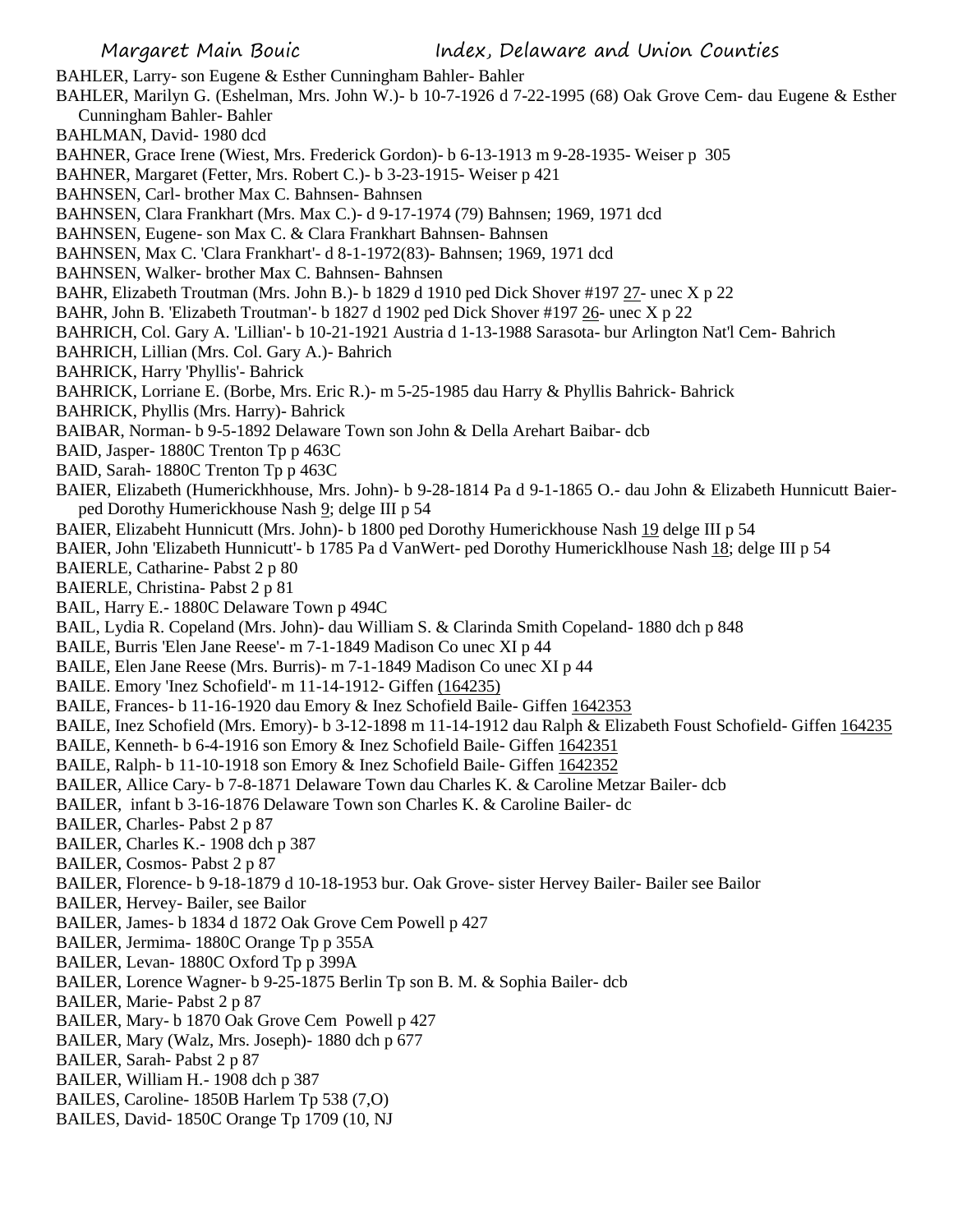- BAILES, Electa- 1850C Harlem Tp 538 (10,O)
- BAILES, George- 1850C Orange Tp 1709 (7, NJ)
- BAILES, James- 1850C Orange Tp 1709 (53, NJ)
- BAILES, Jemmima- 1850C Harlem Tp 538 (25, NJ))
- BAILES, John- 1850C Orange Tp 1709 (17, NJ)
- BAILES,- John S.- 1980 dcd
- BAILES, Loisa- 1850C Harlem Tp 538 (2,O)
- BAILES, Mary Ann- 1850C Orange Tp 1709 )17, NJ)
- BAILES, Sarah Jane- 1850C Harlem Tp (5,O)
- BAILES, Wealth (Male)- 1850C Harlem Tp 538 (10/12,O)
- BAILETS, Grace (Frank, Mrs. Clarence)-Weiser p 617
- BAILEY, ---rec p 12; Sunbury p 23
- BAILEY. Family of James A. Dibble- delge X [17]
- BAILEY, STANTON &- unec XIII p 47
- BAILEY, BAILY- many 1850 census records use BAILY, included here
- BAILEY, Miss- delge X p 55 (1888)
- BAILEY, Aaron- son Terri Bailey- Bailey
- BAILEY, --(Clark (Harden, Mrs. David)(Blue, Mrs. Manoah)(Mrs. Antem)- b 1-27-1842 m(1) 11-1-1862 (2) 9-2-1869 (3) 11-1881- 1883 uch V p 501
- BAILEY, Abbot C. 'Isadora Hall'- m 3-13-1875 ucm 5662 d 9-30-1888 (36y1m) Price Cem djlm p 37; mt 3 p ll, 24; son Edward & Mary Bailey- 1860C Jackson Tp 1105-1119 p 147 (7,O); 1870C Jackson Tp 10 p 2 (17,O)
- BAILEY, Ada (Todd, Mrs. James)- Maugans Anc p 207
- BAILEY, Adeline Clark (Mrs. George)- m 6-21-1860 dcm
- BAILEY, Adeline Huff (Mrs. Alman)- dau Bart & Rebecca Rooney Huff- Sunbury p 129
- BAILEY, Frances Alberta Prickett (Mrs. Delmore W.)- b 1911 Unionville Cem; D J Cem p 44, 51; 1971, 1973, 1975, 1979, 1981 ucd; unec IV p 1, 38; VI p 1, VII p 7, VIII p 1, XIV p 28; Un Co Gen Soc #93; unvmec p 16, 17, 37
- BAILEY, Albert C.- 1908 dch p 387
- BAILEY, Albert- son L. & L. d 11-18-1847 (1y 4m) Sunbury Cem- Powell p 42
- BAILEY, Albert P. (Mrs. D. W.)- 1991 ucd
- BAILEY, Aletia (Price, Mrs. John)- m 8-22-1856 ucm 2452
- BAILEY, Alice J. (Mrs. Hargis N.)- 1980 dcd
- BAILEY, Alice M. Foor (Mrs. Sandy)- b 6-21-1949 d 3-16-1993 (43)- Fairview Mem. Pk.- dau Forrest & Lean Goodman Foor- Bailey
- BAILEY, Alletta Remsen Lynch (Mrs. James Muhlenberg)- Weiser p 210
- BAILEY, Alletta Nathalie (Morris, Mrs. Lewis Gouverneur)- b 1-2-1868 m 4-20-1908- Weiser p 210, 211
- BAILEY, Alma J. "Jeannie"(Bruce, Mrs. Lloyd E.)- b 5-31-1930 Ironton m 12-31-1947 d 11-10-1994 dau Willard M. & Leola Leach Bailey- Bailey
- BAILEY, Alman 'Adeline Huff'- b 1871 d 1946 son James & Henrietta Farman Bailey- Sunbury p 129
- BAILEY, Almina Searles (Mrs. Ebenezer G.)- m 3-25-1849 dcm d 4-4-1852 (22-1-12) Sunbury Cem- dau L. Searls-Powell p 39
- BAILEY, Almira (Shapp, Mrs. Andrew D.)- m 1838- delge VI p 19
- BAILEY, Almira- dau Jesse & Sarah Baily- 1850C Trenton Tp 795 (15,O)
- BAILEY, Alta- dau Shannon & Lucy Bailey- 1880C York Tp 31 p 3 (9,O,O,O)
- BAILEY, Almyra (Sharp, Mrs. Andrew C.)- m 2-27-1838 dcm
- BAILEY, Alva 'Susan Dillow'- m 10-27-1842 Madison Co unec IX p 65
- BAILEY, Alvah B.- son George W. & Martha A. Bailey- 1880C Washington Tp 49-51 p 6 (4,O,O,O)
- BAILEY, Alva D.- d 10-4-1849 (26-1-25) Weaver Rd. Cem Pike Tp Madison Co- Union Echoes Vol V p 3
- BAILEY, Alvin- son Emma C. Bailey- brother Joseph F. Bailey- Bailey
- BAILEY, Alyce (Stuthard, Mrs. )- dau William & Susan McQuiniff Bailey- Gailey
- BAILEY, Amanda- b 1970-dau Hargis N. & Alice J. Bailey- 1980 dcd
- BAILEY, Amanda (Whiteside, Mrs. Eric)- dau Sandy & Alice M. Foor Bailey- Bailey
- BAILEY, Amos- 1980 dcd
- BAILEY, Andrew 'Sarah'- b 1847 d 1936 Marengo Cem Powell p 377
- BAILEY, Anita- dau James R. & Loretta M. Bailey- Bailey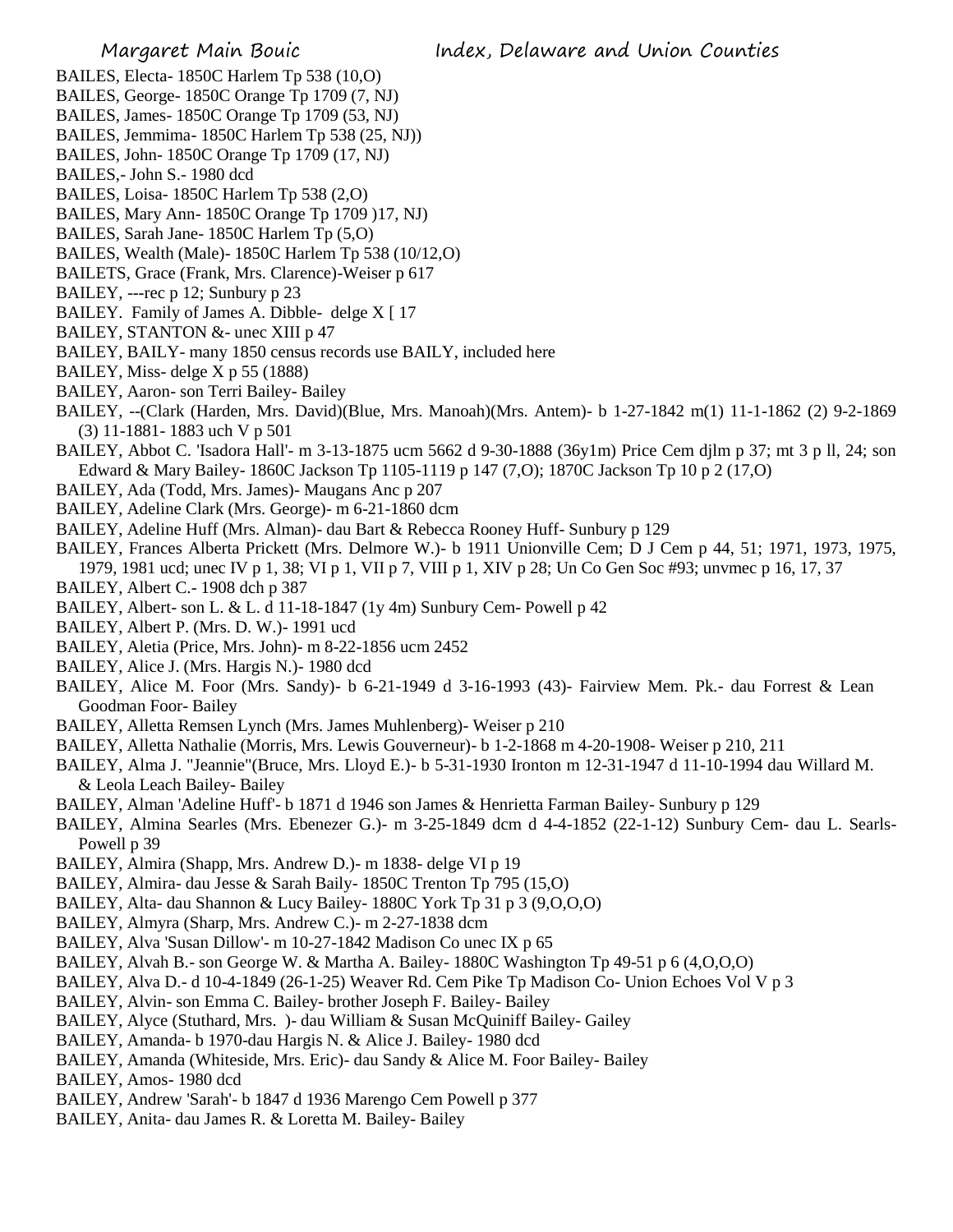- BAILEY, Anita Jean Milner (Mrs. Richard)- m 8-31-1962 dau Frank Milner- Rausch (169230); 1973, 1979, 1981, 1983, 1991 ucd
- BAILEY, Ann- dau Israel & Elizabeth Baily- 1850C Marlb. Tp 36 (7,O)
- BAILEY, Anna E.- (75-1919) Paris Tp- uninf p 17
- BAILEY, Ann Mary (Woolsey, Mrs. Theodorius Bailey)- b 4-24-1837 d 8-19-1864 dau Nathaniel Platt & Eliza Meier Lorillard Bailey-Weiser p 210
- BAILEY, Anna (Dunfee, Mrs. )- dau John P. & Sarah Holycross Bailey- 1915 uch p 819
- BAILEY, Anna E. (Mayfield, Mrs. William J.)- m 2-21-1861 dcm
- BAILEY, Anna (Fenner, Mrs. W. H.)- b 5-1892 dau W. K. & Mary E. Miller Bailey- 1915 uch p 820; 1900C Darby Tp 22-23 p 1B (8,O,O,O)
- BAILEY, Annabel (Bennett, Mrs. Sheridan)- b 12-2-1907 d 2-13-1992 dau William & Susan McQuiniff Bailey- Bennett
- BAILEY, Annis- b 1848 d 1858 dau Edward & Mary Bailey- Price Cem djlm p 45
- BAILEY, Anthem ' Clark'- b 3- -1845 m 11 -1881 son Edward & Mary Bailey- 1883 uch V p 497, 501;1860C Jackson Tp 1105-1119 p 147 (12,O); 1870C Jackson Tp 10 p 2 (23,O)
- BAILEY, Arad Sutton- d 9-1-1838 (2-8-5) son Israel & Elizabeth Bailey; Wyatt Cem Powell p 303
- BAILEY, Arita- dau Calvin C. II & Talita Tinsley Bailey- Bailey
- BAILEY, Aurman(?)- ch Jesse & Sarah Baily- 1850C Trenton Tp 795 (20,O)
- BAILEY, Arrelaus S. 'Ella B.'-1961, 1969, 1971, 1980 dcd
- BAILEY, Austina- b 6-29-1904 Trenton Tp dau Ed & Dora Dowel Bailey- dcb
- BAILEY, Autie Watson (Mrs. Elton D.)- b 1891 d 1922 Unionville Cem D J p 40
- BAILEY, Balsam -mt 3 p 24 (Shannon is gd)- son Edward & Mary Bailey- 1860C Jackson Tp 1105-1119 p 147 (6,O); 1870C Jackson Tp 10-p 2 (15,O)
- BAILEY, Banner C.- son Edward & Mary Bailey-1860C Jackson Tp 1105-1119 p 147 (4,O); 1870C Jackson Tp 10 p 2  $(14,0)$
- BAILEY, Barbara- dau Richard Max & Clara Louise Robertson Bailey- Maugans Anc p 189
- BAILEY, Barbara (Harness, Mrs. )- dau John H,. & Marilyn C. Fox Bailey- Bailey; 1980 dcd
- BAILEY, Barbara (Ball, Mrs. )- dau Gail & Erma May Mabb Bailey- Bailey
- BAILEY, Barry 'Nancy Lou Bobb'- Main (13151548333)
- BAILEY, Beatrice- unec IX p 4
- BAILEY, Beatrice (Mrs. Henry R.)- 1980 dcd
- BAILEY, Bebre Ann- dau Jesse & Sarah Baily- 1850c Trenton Tp 795 (4,O)
- BAILEY, Becky (Brooks, Mrs. Steve)- m 9-22-1990 dau Clarence & Florence Bailey- Bailey
- BAILEY, Becky- dau Warren & Mary Lea Bailey- Bailey
- BAILEY, Belinda b 1954 dau Warren O. & Mary L. Bailey- 1969, 1971 dcd
- BAILEY, Belle (Payne, Mrs. William Leslie)- Cowgill p 73
- BAILEY, Benjamin Cloke 'Hattie'- b 10-13-1835 Knox Co. d 6-28-1904 bur Oakdale 1883 (168-C)-I p 175; 1880C Marysville 454-499 p 35 (45, O,Eng,Eng) p 0103; Maugans Anc p 187, 188, 190
- BAILEY, Benjamin- son Peter & Elizabeth Harper Bailey- 1860C Sc Tp 902 (8,O); 1870C Sc Tp 26 (18,O)
- BAILEY, Bergetta Hubertine (Bunce, Mrs. John Lyman)- b 4-23-1931 m 7-20-1957- Weiser p 752
- BAILEY, Bernice (Dotson, Mrs. Austin)- b 10-16-1907 m 1925 d 11-3-1991 (84) bur Hardin Co- dau Warren & Cordelia Caudill Bailey- Bailey; Dotson
- BAILEY, Bernice- b 7-15-1873 Liberty Tp dau George & Mary A. Heriott Bailey- dcb
- BAILEY, Bessie May- b 7-14-1898 Liberty Tp dau Thomas O. & Mellissa Weaver Bailey- dcb
- BAILEY, Betty Jean- dau Ron Bailey- Bailey
- BAILEY, Betty- dau James R. & Loretta M. Bailey- Bailey
- BAILEY, Blanch- b 8-30-18731 dau A. C. & C. P. Rose Bailey- dcb
- BAILEY, Blanche Dewitt.-b 6-2-1887 Franklin Co d 10-30-1985 (98)-1949, 1959, 1967, 1971,1973, 1975, 1979, 1981, 1983 ucd
- BAILEY, Blenda- b 1970 ch Frank & Shorun Bailey- 1980 dcd
- BAILEY, Bob- son Charles & Doris Small Bailey- Bailey
- BAILEY, Bobby Jo (Robert Joseph)- son Mary Emma Brown Bailey- Bailey; 1969 dcd; Freshwater p 200
- BAILEY, Bonnie Susanne (Rapp, Mrs. Theodore William)- m 10-12-1985- dau Charles Culberson & Kay Bailey- Bailey
- BAILEY, Brenda Sue (Jordan, Mrs. Charles)- dau Clarence & Florence Bailey- Bailey; Jordan
- BAILEY, Brian Daniel- b 4-23-1981 son Keith Allen & Deidre Ellen Ross Bailey- Bailey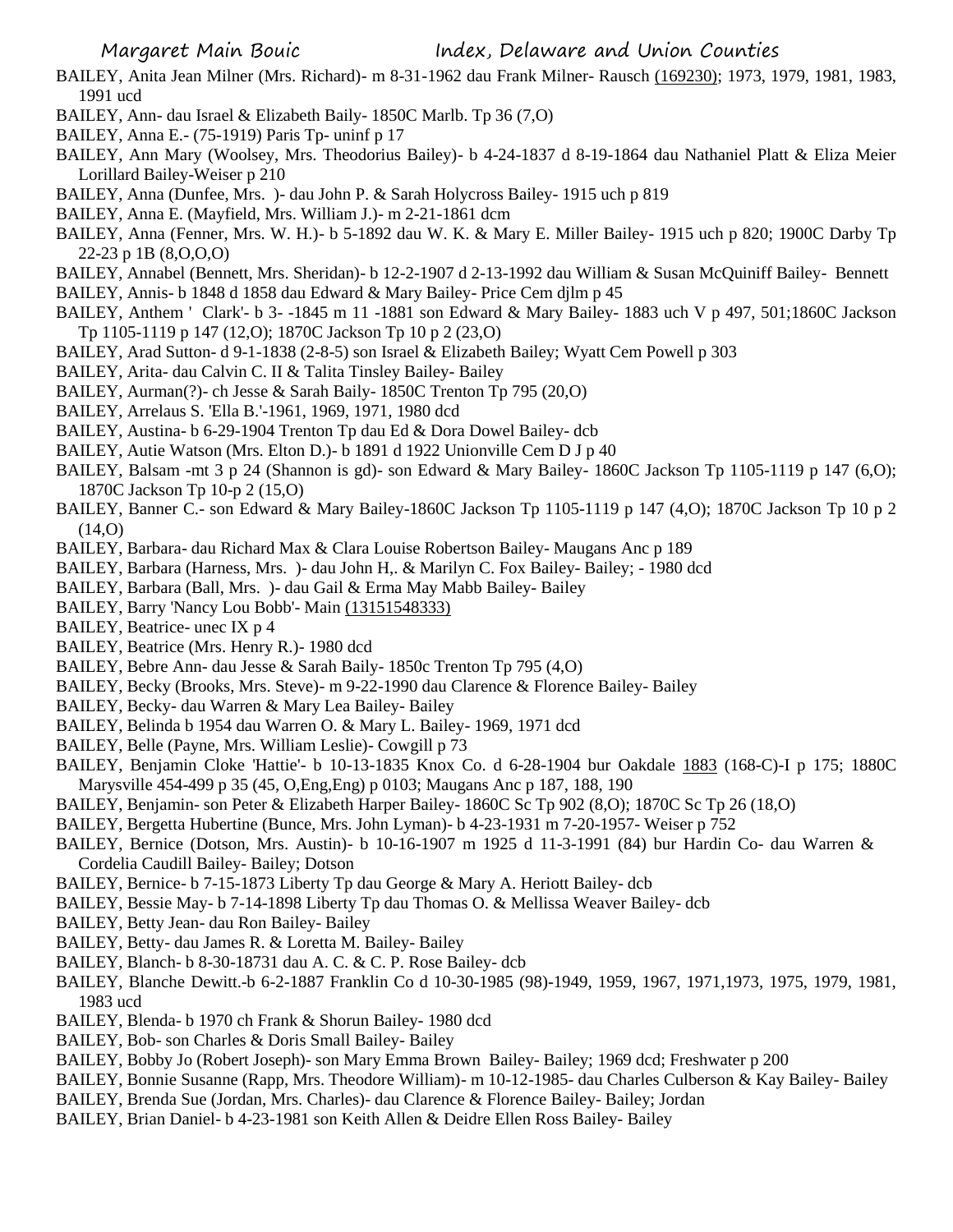- BAILEY, Bruce- son Marvin & Gwendolyn J. Bailey- Bailey; 1961 dcd (4)
- BAILEY, Bud- son Charles & Doris Small Bailey- Bailey
- BAILEY, Bureta (Collins, Mrs. )- dau Warren & Cordelia Caudill Bailey- Bailey
- BAILEY, Burr C.'Hazel Shicks'- b 1893 m 6-12-1912 d 3-2-1965- Bailey-son Alaman & Adaline Huff Bailey- Sunbury p 129; 1961 dcd
- BAILEY, C.- D J Cem p 123 Jerome Cem IOOF
- BAILEY, Calvin C. II 'Talita Tinsley'- d 2-8-1982 (44) bur. Cheshire Cem- son Calvin Sr. & Cuma Bailey- Bailey
- BAILEY, Calvin III- son Calvin e. II & Talita Tinsley Bailey- Bailey
- BAILEY, Carl D.- Bierly
- BAILEY, Carolyn A. (Mrs. Raymond E.)- Bailey
- BAILEY, Carolyn Ann (Hines, Mrs. William)- b 8-3-1934 m 8-29-1954 dau Don M. & Erna Renner Bailey- Rausch 16921, III p 301; Renner; 1949 ucd; unvmec p 23, 33
- BAILEY, Caroline (Sprague, Mrs. Galatia)- m 2-20-1843 ucm 871; 1850C Milford Un Tp 1208-1226 p 179 (26,O)
- BAILEY, Caroline Smith (Mrs. William)- m 12-6-1862 ucm 3382; 1870C Darby Tp 20-18-p 3 (29,O)
- BAILEY, Catherine (Kehl, Mrs. John C.)- Weiser p 618
- BAILEY, C. D.- 1915 uch p 267
- BAILEY, Cecil,Jr.- son Cecil Bailey- Bailey
- BAILEY, Cecil 'Magaline Rowe'- d 1985- Bailey; 1980 dcd
- BAILEY, ----b 2-27-1892 son Charles B. & Lillie Dell Whitten Bailey- dcb
- BAILEY, Charles Culberson 'Kay'- Bailey
- BAILEY, Charles 'Doris Small'- Howers p 25
- BAILEY, Charles- b 10-1889 son James & Minnie Mahaffey Bailey- 1900C Jerome Tp 138-147 p 6B (10,O,Pa,O)
- BAILEY, Charles- b c 1903 buried with Jay & Delia Bailey- Marengo Cem- Powell p 374
- BAILEY, Charles- son Jesse & Sarah Baily- 1850C Trenton Tp 795 (5,O)
- BAILEY, Charles 'Lula Jane Snyder'- Weiser p 880
- BAILEY, Charles- son Lizzie Radabaugh Bailey- Weiser p 540
- BAILEY, Charles- son Shannon & Lucy Baily- 1880C York Tp 31 p 3 (7,O,O,O)
- BAILEY, Charles- son William & Caroline Smith Bailey-b 1-1870- 1870C Darby Tp 20-18 p 3 (5/12,O)
- BAILEY, Charley- son Edward & Mary Bailey- Price Cem djlm p 45
- BAILEY, Charlie Burr- b 1-21-1893 Trenton Tp son A. M. & Addie L. Huff Bailey- dcb
- BAILEY, Charlotte Temple (Mrs. Wayne)- m 3-31-1866 ucm 3943
- BAILEY, Cheryl- dau Joseph F. & Lois Bailey- Bailey
- BAILEY, Chester- son Philander & Harriett Baily- 1850C Porter Tp 3106 (11,O)E; delge IX p 81
- BAILEY, Christina (Bisbee, Mrs. Almon)- m 7-20-1858 dcm
- BAILEY, Christopher- b 1968 son David A. & Gretchen Y. Bailey- 1971 dcd
- BAILEY, Cindy (Long, Mrs. Frank)- dau Emma C. Bailey- Bailey
- BAILEY, Clara (Mrs. Claude)-b 1893 d 11-14-1972 (79) bur. Unionville-D J Cem p 44, 45; Bailey; unvmec p 19, 21, 22, 27, 28, 33
- BAILEY, Clara (Mrs. Robert C.)- 1967, 1671 ucd
- BAILEY, Clara Louise Robertson (Mrs. Richard Max)- b 8-11-1920 d 5-10-1971 dau Ralph Robertson- Maugans Anc p 189
- BAILEY, Clarence- b 2-2-1885 Harlem Tp son Charles & Dell Whittier Bailey- dcb
- BAILEY, Clarence 'Florence Rubeck'- b 4-30-1918 m 8-8-1959 d 7- -1974 bur Kenton- son Rufus & Rebecca Hay Bailey- Bailey
- BAILEY, Clarinda- dau Jesse & Sarah Baily- 1850C Trenton Tp 795 (9,O)
- BAILEY, Clark Dawayne 'Esther Jean Russell'- Weaver
- BAILEY, Claude E.- b 7-14-1898 Liberty Tp twin son Thomas O. & Melissa Weaver Bailey- dcb
- BAILEY, Claude O. 'Clara V. Flanegin' b 10-1887 d 1958 Unionville Cem- D J Cem 44, 47- son George & Louise Bailey- unvmec p 19, 33; 1900C Darby Tp 36-37 p A2 (12,Ks,O,O)
- BAILEY, Claude S. 'Viola L.'- 1969, 1971, 1980 dcd
- BAILEY, Clem 'Dora'- Bailey
- BAILEY, Clement- b 12-7-1875 Trenton Tp son James & Henrietta Ferrison Bailey- dcb
- BAILEY, Clement L.- son Edward & Mary Bailey- 1870C Jackson Tp 10 p 2 (5,O)
- BAILEY, Colette- dau Calvin C. II & Talita Tinsley Bailey- Bailey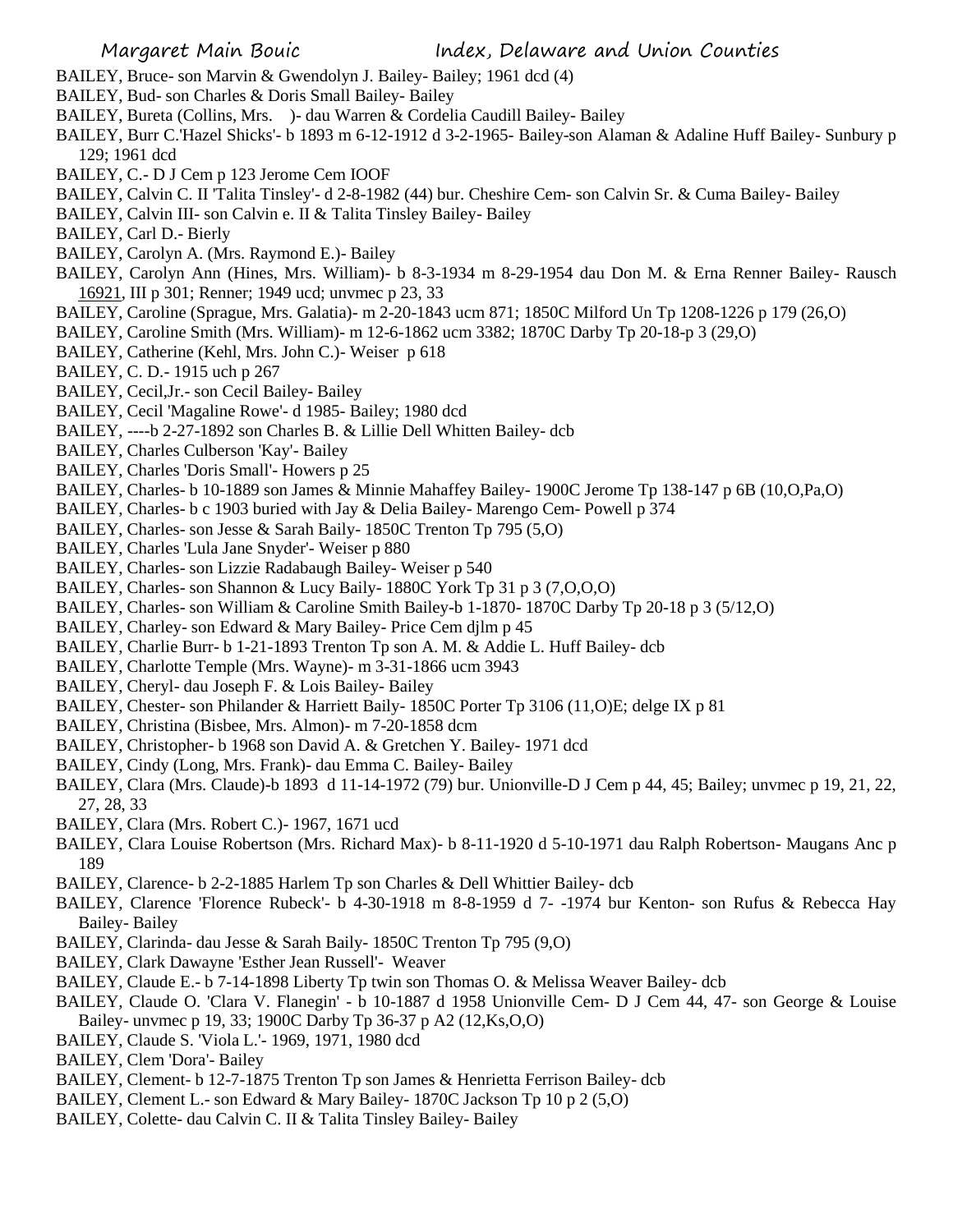- BAILEY, Connie (Brown, Mrs. Ron)- dau Charles & Doris Small Bailey- Bailey
- BAILEY, Cora Blanche Dewitt (Mrs. Obie S.)- b 6-2-1887 m 6-2-1910 Dewitt Bible- unec IV p 40
- BAILEY, Cora D. Martin (Mrs. Thomas A.)- Bailey
- BAILEY, Cordelia Caudill (Mrs. Warren)- Dotson
- BAILEY, Courtney Marie- b 10-24-1992 dau John Kevin & Denise Wynne Clark Bailey- St. Paul p 131
- BAILEY, Coy D. b 2-11-1880 d 8-12-1965 York Cem p 54- son Thomas C. & Louvisa McDonald Bailey- Bailey; 1900C York Tp 45 p 2B (19, O, O, O)
- BAILEY, Crogin- son Edward & Mary Bailey- 1860C Jackson Tp 1105-1119 p 147 (9,O); 1870C Jackson Tp 10 p 2 (19,O)
- BAILEY, Cuma McNeal (Mrs. Calvin Sr.)- Bailey
- BAILEY, Cuma (Barclay, Mrs. )- dau Calvin Sr. & Cuma McNeal Bailey- Bailey
- BAILEY, Cyntha N.- dau Willard & Eliza Baily- 1850C Harlem Tp 561 (5,O)
- BAILEY, Dr. Cynthia (Mrs. Kevin)- Bailey
- BAILEY, Cynthia (Middleton, Mrs. Arthur B.)- Bailey; Middleton
- BAILEY, Cyrene Whitecotton Thompson (Mrs. Joseph)- b 6-22-1828 d 5-25-1905 dau James & Nancy Cotton Thompson bur Shoup Cem- Maugans Anc p 183, 188, 193; 1985 uch p 145
- BAILEY, Cyrus E.- b 7-29-1881 Liberty Tp son David & Nellie E. Andruos Bailey- dcb
- BAILEY, D.- d 1772- Powers Pat p 223
- BAILEY, Dale- son Winfield & Faye Knecht Bailey- Weiser p 277
- BAILEY, Dale- half brother Burr C. Bailey- Bailey
- BAILEY, Dale Morton Jr.- d 7-12-1979 (23) bur Butler Cem- son Dale Baley, Sr.- Bailey
- BAILEY, Dale Morton Sr.- Bailey
- BAILEY, Dana- son Dale Morton Bailey, Sr.- Bailey
- BAILEY, Dana L.- son Paul W. & Naomi L. Merritt Bailey- Bailey
- BAILEY, Daniel- 1883 uch V p 158
- BAILEY, Daniel- d 9-20-1863 Chicamauga- delge X p 76
- BAILEY, Daniel- son George & Elizabeth Baily- 1850C Harlem Tp 691 (5,O)
- BAILEY, Daniel B.'Elizabeth R. Rose' 'Wealtha Ann Rose'-m(1) 8-10-1846 dcm m (2)4-5-1849 dcm; 1850C Trenton Tp (26, Pa); Pabst Pion II p 212
- BAILEY, Daniel D. 'Elizabeth Munson'- m 2-12-1824 Madison Co unec IV p 64
- BAILEY, Daniel S. Pabst 5 p l8; Pabst Pion II p 212
- BAILEY, Daniel Thurmont- b 11-14-1903 Porter Tp- son I. D. & Lillie Rice Bailey- dcb
- BAILEY, Danny- son Floyd & Lenna Bailey- 1961 dcd
- BAILEY, Daphne- b 1962 dau Lawrence E. & Opal M. Bailey- 1969 dcd
- BAILEY, Daphne- b 1966 dau David A. & Gretchen Bailey- 1971 dcd
- BAILEY, Darlena (Mathews, Mrs. )- dau Roy O. & Mary E. Bailey- Bailey; 1961 dcd (11)
- BAILEY, David- 1880C Concord Tp p 269C
- BAILEY, David- b 1964 son David A. & Gretchen Bailey- 1971 dcd
- BAILEY, David- son Winfield & Faye Knecht Bailey- Weiser p 277
- BAILEY, David 'Jane'- 1850C Troy Tp 2506 (45, O)- hadc p 56; delge VI p 55
- BAILEY, David A.- son David & Jane Baily- 1850C Troy Tp 2506 (11,O)
- BAILEY, David A. 'Gretchen'- 1971 dcd
- BAILEY, David- son Calvin C. II & Talita Tinsley Bailey- Bailey
- BAILEY, David 'Nettie E. Andrews'- 1908 dch p 681; McKitrick p 286
- BAILEY, David- b 2-2-1944 son Edward & Mary Ann Marshel Bailey- Maugans Anc p 12, 13
- BAILEY, David- son Joseph F. & Lois Bailey- Bailey
- BAILEY, David- son Peter & Elizabeth Harper Bailey- 1860C Sc Tp 902 (Newton); 1870C Sc Tp 26 (13,O)
- BAILEY, David Newton 'Elizabeth Kirkland'-m 2-16-1886 son Elizabeth Bailey-1880C Sc Tp 239; Kirkland 4
- BAILEY, David William- son Thomas & Louisa J. Baily- 1880 York Tp 51 p 5 (9,O,O,O)
- BAILEY, Dean- son Richard & Gail Rommell Bailey- Maugans Anc p 13
- BAILEY, Debbie- b 1953 dau Harold E. & Jane Bailey- 1971 dcd
- BAILEY, Deborah Lee (Fairchild, Mrs. Eli Dennis)- m 10-19-1968 dau Floyd Bailey- Bailey
- BAILEY, Debra- dau Floyd & Lenna Bailey- 1961 dcd (14)
- BAILEY, Deidre E. Ross (Mrs. Keith Allen)- dau Max Ross- m 6-18-1978- Bailey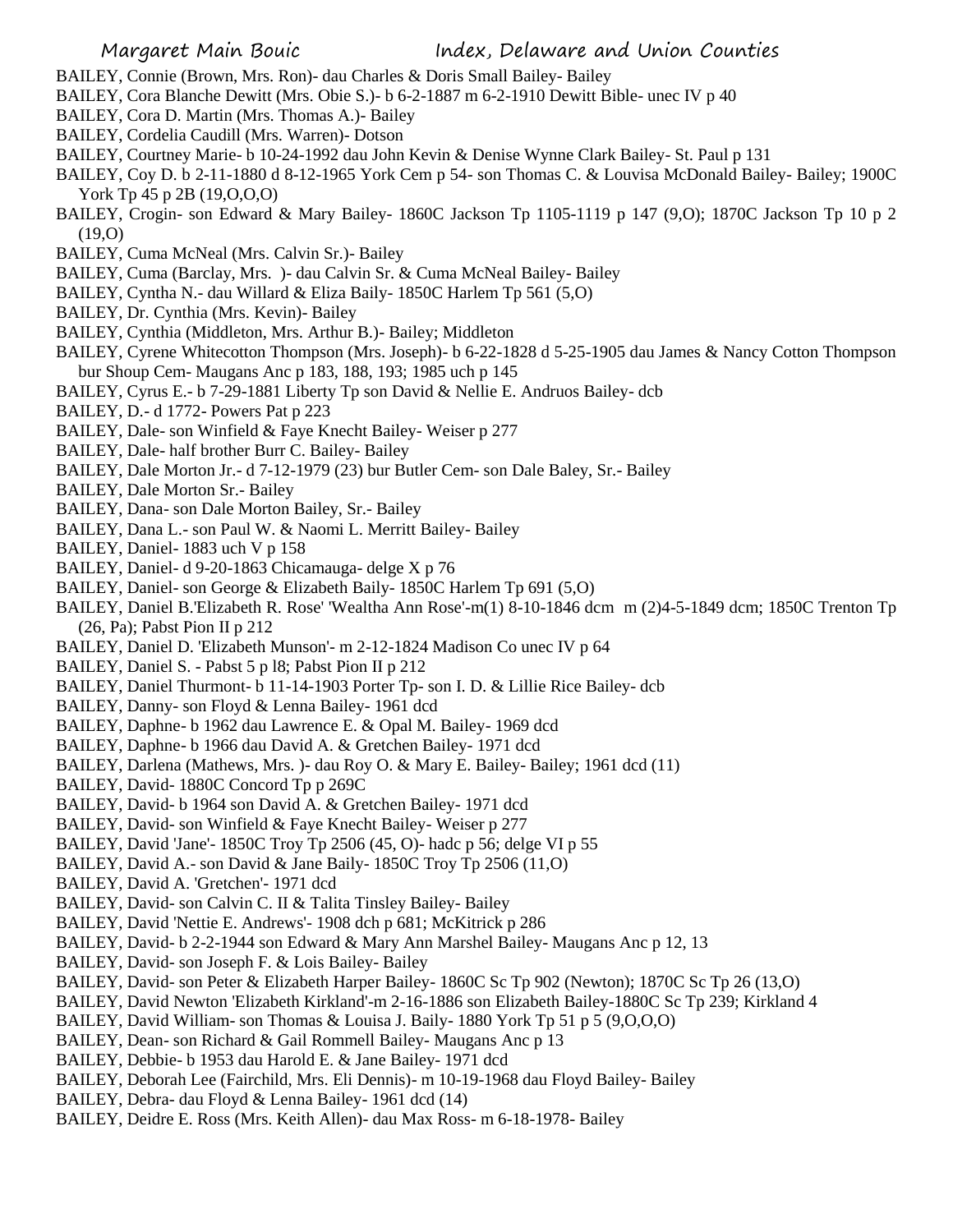BAILEY, Delbert H. 'Della Victoria Foreman'- d 7-10-1960 bur. Kilbourne- Bailey

- BAILEY, Delbert Lawrence 'Mary Kathryn Murphy'- b 12-1-1919 d 2-26-1995 (75) Green Mound Cem- son Delbert H. & Della Victoria Foreman Bailey- Bailey
- BAILEY, Delia (Mrs. Jay)- b 1860 d 1903 Marengo Cem- Powell p 374
- BAILEY, Della Victoria Foreman (Mrs. Delbert H.)- Bailey
- BAILEY, Delmore W. 'Frances Alberta Prickett'-b 1909 m 1-7-1933 d 3-7-1977 (67) bur. Unionville D J Cem p 44, 49, 51; 1971, 1973, 1975 ucd; unec IV p 38; Bible; unvmec p 17, 18, 19, 23
- BAILEY, Denise- b 1956 dau Harold E. & Jane Bailey- 1971 dcd
- BAILEY, Denise Wynne Clark (Mrs. John Kevin)- b 12-14-1967 m 8-4-1990 dau David Clark- Bailey; St. Paul p 131
- BAILEY, Diana- dau Edward & Mary Ann Marshel Mailey- Maugans Anc p 12, 13
- BAILEY, Diane- b 1959 dau Harold E. & Jane Bailey- 1971 dcd
- BAILEY, Diane- dau Joseph F. & Lois Bailey- Bailey
- BAILEY, Diane Scott (Mrs. Roger)- m 10-13-1961- Rausch (16924)
- BAILEY, Dixie Lee (Mrs. Wayne)- Bailey
- BAILEY, Donald M. 'Erna Renner'- b 2-17-1911 m 7-14-1933 d 9-6-1990 (79) son Elton & Autie Watson Bailey- Bailey; 1949, 1959, 1967, 1971, 1973, 1975, 1979, 1981, 1983, 1991 ucd; Rausch (1692) III p 301; Renner; unvmec p 16, 17, 19
- BAILEY, Donald Melvin Jr. 'Margaret Rausch'-b 5-25-1941 m 7-14-1963 son Don & Erna Renner Bailey-1949, 1959, 1967,1973, 1979, 1981, 1983, 1991 ucd; Bailey; Renner; Rausch 16923, III p 301; unvmec p 10; St. Paul p 131
- BAILEY, Donald M. 'Rhea'- son Paul W. & Naomi L. Merritt gs- Bailey; 1969, 1971, 1980 dcd
- BAILEY, Donna- b 1957 dau Donald & Rhea Bailey- 1969, 1971 dcd
- BAILEY, Donna (Meade, Mrs. )- dau Willard M. & Leola Leach Bailey- Bailey
- BAILEY, Dora M. (Mrs. Clem)- d 7-20-1963 bur. Trenton Cem- 1961 dcd; Bailey
- BAILEY, Dora Stewart (Mrs. Obie)- m consent 1895; unec V p 9
- BAILEY, Doreen(Dorene)(Workman, Mrs. )- dau Roy O. & Mary E. Bailey- Bailey; 1961 dcd (8),1971 dcd
- BAILEY, Doris Small (Mrs. Charles)- b 6-10-1918 dau Frank Marion & Minnie Lucille Johnston Small- Howers p 25
- BAILEY, Dorothy Carol (Eichler, Mrs. James)- m 1946; Nash p 257
- BAILEY, Dorothy- dau David A. & Gretchen Bailey- 1971 dcd
- BAILEY, Dorr- b 1870 d 1894 York Cem p 54
- BAILEY, Dorothy L. (Mrs. Floyd H.)- 1961 dcd
- BAILEY, Dorty May- b 9-11-1901 dau Edd & Dora May Doll Bailey- Harlem Tp; dcb
- BAILEY, Dott- son Thomas & Louisa J. Baily- 1880C York Tp 51 p 5 (5,O,O,O)
- BAILEY, P. Douglas- son Paul W. & Naomi L. Merritt Bailey- Bailey
- BAILEY, Duane- b 1972 son Robert E. & Gayle L. Bailey- 1973 ucd
- BAILEY, D. W.'Alberta P.'- 1983, 1991 ucd
- BAILEY, Ebenezer G. 'Almina Searles'- m 3-25-1849 dcm; Powell p 39
- BAILEY, Ebress- 1860C York Tp 1320-1329 p 176 (21,O)
- BAILEY, Edd 'Laura Doty'- Powers Pat p 221
- BAILEY, Eddie- son Richard Max & Clara Louise Robertson Bailey- Maugans Anc p 189
- BAILEY, Edgar S.-b Feb. 1880 son George W. & Martha A. Bailey- 1880C Washington Tp 49-51 p 6 (3/12,O,O,O)
- BAILEY, Edith M. (McKitrick, Mrs. Daniel Pearl)- b 8-28-1883 m 5-14-1908 d 6-13-1969 dau David & Nettie Bailey-McKitrick p 286, 287
- BAILEY, Edith (Winston, Mrs. Glen Curtis)- Freshwater p 191
- BAILEY, Edna Courtright (Mrs. Emil)- dau Jacob Felix & Mary Viola Whitzel Courtright- Weiser p 646
- BAILEY, Rev. Edward- 1844 unclaimed letter- unec XII p 70
- BAILEY, Edward A. son Milford A. & Grace Mussard Bailey- Bailey
- BAILEY, Edward 'Mary'- b 1801 d 1864 Price Cem djlm p 45; 1860C Jackson Tp 1105-1119 p 147 (59, Va); 1883 uch V p 501; unec XII p 52
- BAILEY, Edward 'Mary Ann Murshel'- b 1-15-1921 m 8-5-1942 son Roy & Freda Pauline Evans Bailey- Maugans Anc p 12
- BAILEY, Eleanor (Davis, Mrs. John R)- b 1-15-1851 m 7-4-1871 dau William Williams & Philena S. Bailey- Asp 1318
- BAILEY, Eli- son John P. & Sarah Holycross Bailey- 1915 uch p 819; 1860C Darby Tp 163-151 p 22 (3,O)
- BAILEY, Elijah 'Margaret Fanning'- Asp 566
- BAILEY, Eliza (Mrs. Eliza)- b 5-6-1826 d 12-25-1898 Powell Cem- Powell p 165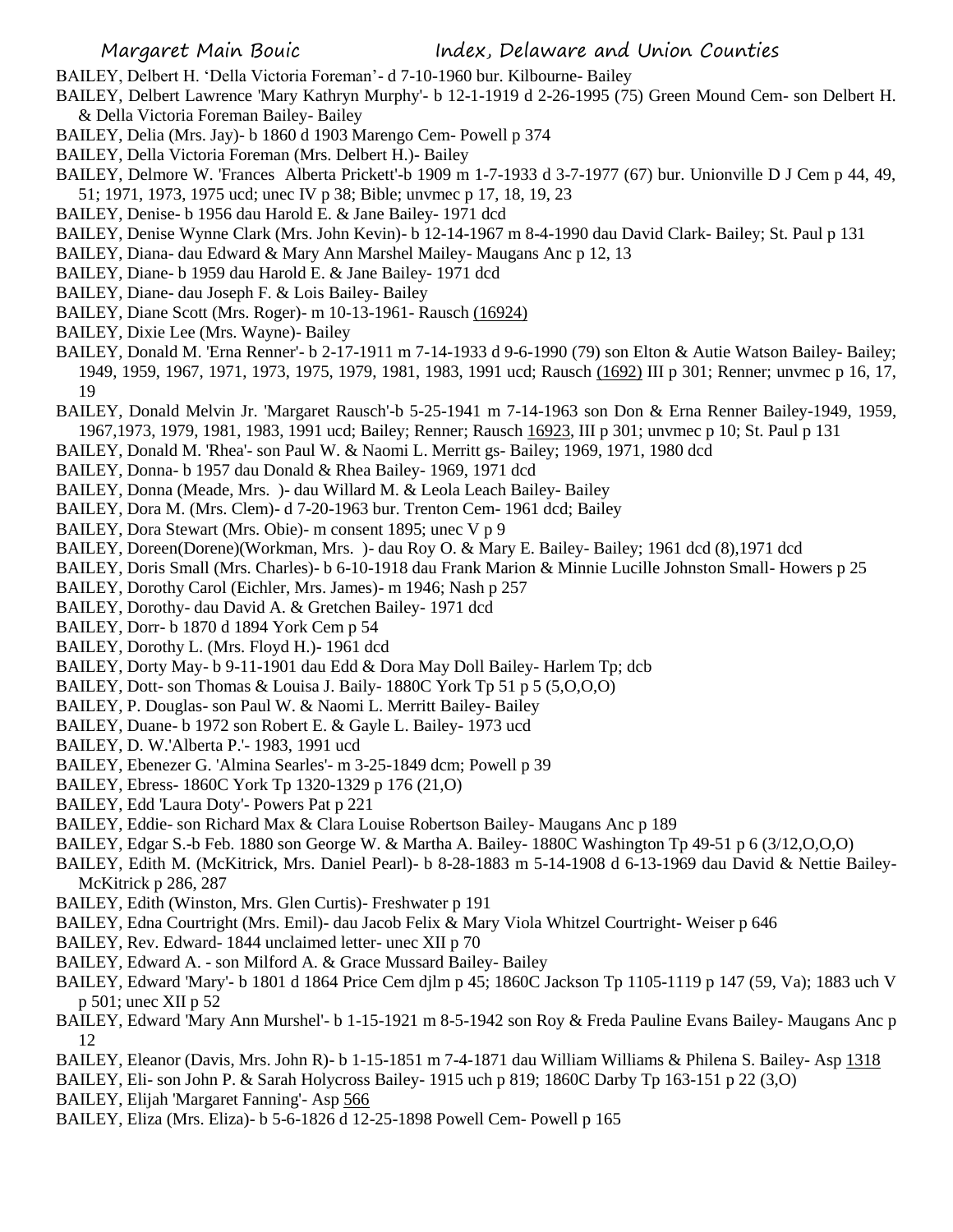BAILEY, Eliza Meiser Lorillard (Mrs. Nathaniel Platt)- b 7-15-1815 m 7-26-1836 d 5-23-1900 dau Jacob & Anna Margaret Kunze Lorillard- Weiser p 210

- BAILEY, Eliza (Mrs. Willard)- 1850C Harlem Tp 561 (35, Mass)
- BAILEY, Eliza J.- dau Willard & Eliza Baily- 1850C Harlem Tp 561 (9, Vt)
- BAILEY, Eliza Stanton (Mrs. John)- m 4-6-1837 dcm; 1850c Berkshire Tp 53 (33, NY)
- BAILEY, Eliza sister John W. Wheeler- Pabst Pion II p 261; dcw Bk 4 p 376(39)
- BAILEY, Elizabeth- Pabst 5 p l8
- BAILEY, Elizabeth A. (McKitrick, Mrs. John)- b 1823 d 1908- McKitrick p 104, 105, 170
- BAILEY, Elizabeth (Arnold, Mrs. Gardner)- m 4-1-1875 dau Peter & Rachel Rush Bailey- delge V p 74, VII p 53
- BAILEY, Elizabeth Chase (Mrs. Joshua)- 1883 uch V p 257
- BAILEY, Elizabeth (Douglass, Mrs. Cyrus)- m 5-28-1849 ucm 1538; unec VIII p 60
- BAILEY, Elizabeth (Kelly, Mrs. John)- b 8-7-1830 d 5-25-1916 dau William & Mary Cloake Bailey- Maugans Anc p 187, 188, 190
- BAILEY, Elizabeth B.- dau Willard & Eliza Baily- 1850C Trenton Tp 795 (16, Mass)
- BAILEY, Elizabeth (Mrs. George)- 1850C Harlem Tp 691 (40, Pa); Sunbury p 129
- BAILEY, Elizabeth- b 1968 dau Hargis N. & Alice J. Bailey- 1980 dcd
- BAILEY, Elizabeth (Mrs. Henry)- 1883 uch V p 308
- BAILEY, Elizabeth Harper (Mrs. Peter)- m 5-16-1848 dcm; 1860C Scioto Tp 902 (47,O); 1880C p 289C
- BAILEY, Elizabeth (Mrs. Israel)- d 6-29-1881 (72-4-18) Old Norton Cem- Powell p 176, 303; 1850C Marlb. Tp (38, Pa)
- BAILEY, Elizabeth (Kellogg, Mrs. Charles)- m 10-4-1861 ucm 3231
- BAILEY, Elizabeth (Kingsley, Mrs. William)- m 1-22-1846 Madison Co unec X p 27
- BAILEY, Elizabeth Kirkland (Mrs. David Newton)- m 2-16-1886 dau George B. & Josephine Kirkland- Kirkland 4; l880C Concord Tp 162
- BAILEY, Elizabeth- dau L. & Ella Bailey- 1961 dcd (2)
- BAILEY, Elizabeth Munson (Mrs. Daniel D.)- m 2-12-1824 Madison Co; unec IV p 64
- BAILEY, Elizabeth (Pickens, Mrs. )- dau Snady & Alice M. Foor Bailey- Bailey
- BAILEY, Elizabeth (Mrs. Peter)- b 1818 d Nov. 1900 Fairview Cem p ll; Powell p 243; 1870C Sc Tp 26; 1880C Sc Tp 239; opc 137
- BAILEY, Elizabeth R. Rose (Mrs. Daniel B.)- m 8-10-1846 dcm
- BAILEY, Elizabeth Sinkey (Mrs. Philander)- d 1850 delge IX p 81
- BAILEY, Elizabeth Wheaton (Mrs. John)- b 5-7-1839 m 5-5-1859 dcm d 6-3-1919 Trenton Cem- Powell p 279
- BAILEY, Ella- b 1-7-1878 Trenton Tp dau James & Henrietta Farman Bailey- dcb
- BAILEY, Ella Middleton (Mrs. Noah)- Bailey
- BAILEY, Ella (Mrs. L.)- 1961 dcd
- BAILEY, Ella B. (Mrs. Arrelaus S.)- 1961, 1969, 1971, 1980 dcd
- BAILEY, Ellis- Powers p 169
- BAILEY, Elmer- b 8-1887 son James S. & Minnie Mahaffey Bailey- 1900C Jerome Tp 138-147 p 6B (12,O,Pa,O)
- BAILEY, Eloise (Shively, Mrs. )- dau Delbert H. & Della Victoria Foreman Bailey- Bailey
- BAILEY, Elton D. 'Autie Watson'- b 9-1889 d 1923 Unionville Cem D J p 40, 49- son George & Louie Bailey- 1900C Darby Tp 36-37 p A2 (10,O,O,O)
- BAILEY, Elvira M. (Shulze, Mrs. Frederick Augustus) b 2-2-1848 m 1868- Weiser p 180
- BAILEY, Emaline- dau Susan Bailey Douglass- 1860C Washington Tp 1530-1538 p 207 (15,O)
- BAILEY, Emeline (Saffett, Mrs. Manly S.)- m 3-25-1863 ucm 3423
- BAILEY, Emerilla Mason (Mrs. Isaac)- m 7-23-1857 dcm
- BAILEY, Emil 'Edna Courtright'- Weiser p 646
- BAILEY, Emiline (Saffel, Mrs. Manly)- 1863 unec IV p 69
- BAILEY, Emma- 1880C Claibourne Tp 318-335 p 29 (20,Iowa,Penn,O) p 0205
- BAILEY, Emma C. (Mrs. )- d 4-7-1975(68) bur. Trenton- Bailey
- BAILEY, Emna Claude- ch W. K. & Mary A. Miller Bailey- 1915 uch p 820
- BAILEY, Emma (Jaynes, Mrs. )(Hanson, Mrs. )- dau Delbert H. & Della Victoria Foreman Bailey- Bailey
- BAILEY, Emma Norris (Mrs. Joseph Dale)(Johnson, Mrs. Harry)- b 2-28-901 d 12-2-1988 Claibourne Cem p 61; Maugans Anc p 189; Bailey
- BAILEY, Erma May Mabb (Mrs. Gail)- d 9-26-1979 (70) cremated- Bailey
- BAILEY, Erna Renner (Mrs. Don)- b 7-13-1912 m 7-14-1933 dau Peter & Pauline Rausch Renner- Rausch 1692, II p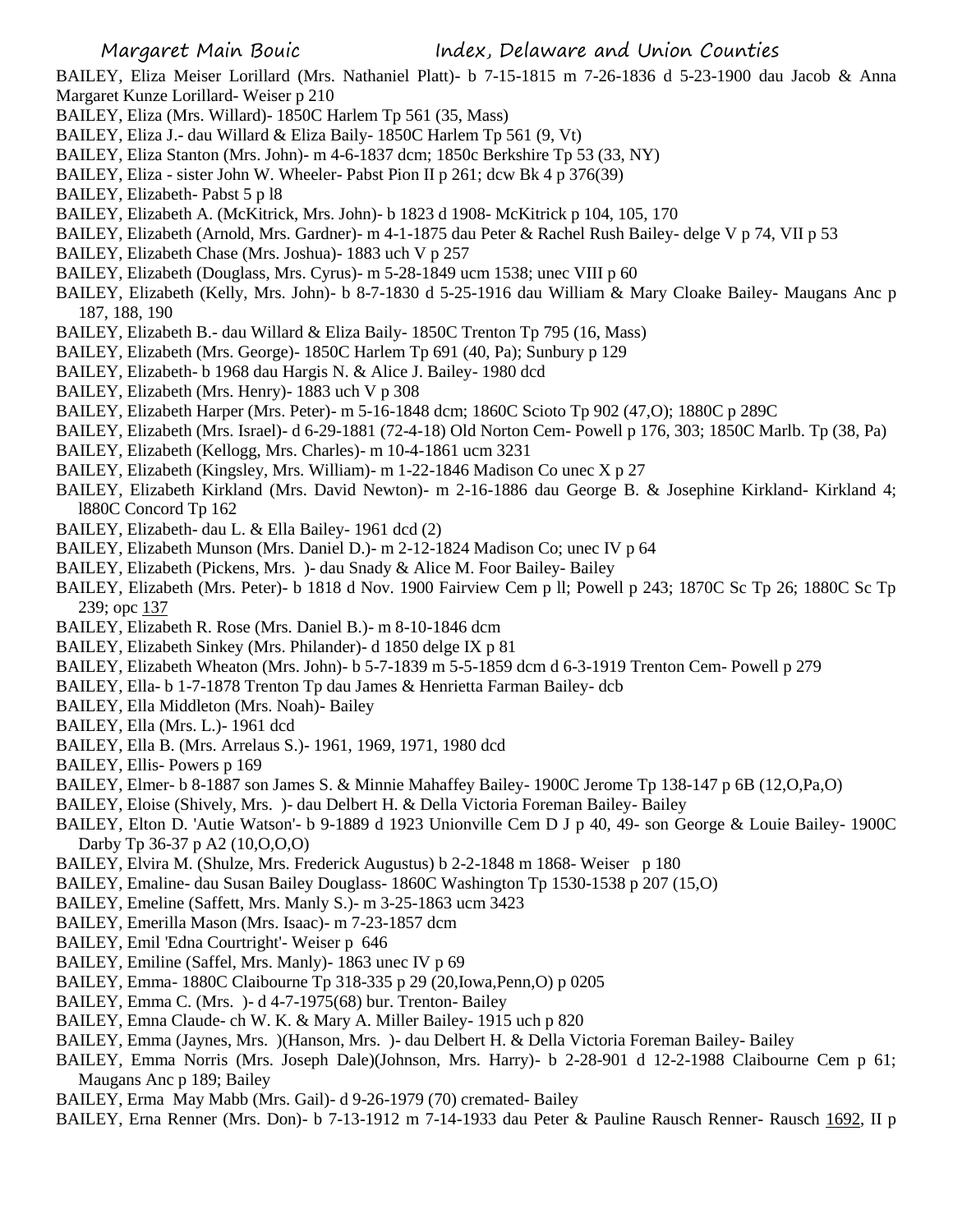275, III p 301; Bailey; 1949, 1959, 1967, 1971, 1973, 1975, 1979, 1981, 1983, 1991 ucd; unvmec p 19, 22, 23, 24, 27, 28; unec VIII p 28

- BAILEY, Ernest- b 9-2-186 Harlem Tp son George H. & Lucinda Whitehead Bailey- dcb
- BAILEY, Ernest W.- 1980 dcd; Bailey
- BAILEY, Esther- b 1960 dau Lawrence E. & Opal M. Bailey- 1961, 1969 dcd
- BAILEY, Esther Jean Russell (Mrs. Clark Dawayne)- b 8-1-1931 m 11-22-1953 dau Alvin Curtis & Ethel Florence Sabins Russell- Weaver 1294(10)6
- BAILEY, Esther Sutton (Sebring, Mrs. Obadiah)- delge III p 37
- BAILEY, Ethel- b 9-28-1902 Berkshire dau George & Mary Vandike Bailey- dcb
- BAILEY, Etta (Pennington, Mrs. Irwin)- b 8-1884 dau W. K. & Mary E. Miller Bailey- 1915 uch p 820; umvmec p 29; 1900 Darby Tp 22-23 p 1B (15,O,O,O)
- BAILEY, Eugene- son I. & L.- d 3-24-1848 (3y 6m) Sunbury Cem- Powell p 42
- BAILEY, Eunice (Mrs. James)- b 3-22-1822 d 4-9-1896 Sunbury Cem- Powell p 42
- BAILEY, Eunice (Wheeler, Mrs. Lester)- see Asp 395
- BAILEY, Eunice- dau James & Eva Baily- 1850C Trenton Tp 811 (28, NY)
- BAILEY, Eva May- b 9-19-1891 Trenton Tp dau Dinne/J. D. & Lillie Rice Bailey- dcb
- BAILEY, Eva- dau M. M. & Hannah M. Baily- 1860C Darby Tp 476-478 p 68 (2,O)E
- BAILEY, Eve (Mrs. James)- 1850C Trenton Tp 811 (58, NY)
- BAILEY, Evelyn (Surrat, Mrs.Jack )- sister Joseph F., dau Emma C. Bailey- Bailey
- BAILEY, Everett- b 10-14-1895 bur Shoup Cem- son Winnie Fred & Roxanna Osborn Bailey- Maugans Anc p 189
- BAILEY, Fanny- 1880C Concord Tp p 276A
- BAILEY, Fanny- dau James & Eve Baily- 1850C Trenton Tp 811 (20, NY)
- BAILEY, Fanny (Lonshore, Mrs. David)- m 3-12-1851 dcm
- BAILEY, Faye Knecht (Mrs. Winfield)- b Mar. 1915- Weiser p 277
- BAILEY, Flora- b 1-23-1892 dau James & Hattie Diana Bellus Bailey- unec VIII p 14
- BAILEY, Florence Eugenia (Love, Mrs. Thomas)- b 11-13-1851 m 10-20-1870 d 1-16-1909 bur Claibourne Cem- dau Joseph & Cyrene Thompson Bailey- Maugans Anc p 183, 193, 201, 223; 1870C Claibourne Tp 101-99 p 13 (16,O); 1985 uch p 145
- BAILEY, Florence (Maugans, Mrs. Clifton)- Maugans Anc p 20
- BAILEY, Florence (Penrose, Mrs. Benjamin E.)- b 12-1886 dau W. K.& Mary E. Miller Bailey- 1915 uch p 820; 1900C Darby Tp 22-23 p 1B (13,O,O,O)
- BAILEY, Florence Rubeck (Mrs. Clarence)- m 8-8-1959- Bailey
- BAILEY, Florence (Stockwell, Mrs. )- sister Forest Dale Bailey- Bailey
- BAILEY, Floyd 'Lenna'- son Delbert H. & Della Victoria Foreman Bailey- Bailey; 1961 dcd
- BAILEY, Floyd H. 'Dorothy L.'- 1961 dcd
- BAILEY, Forest Dale 'Lucile'- d 12-26-1980 (66) bur. Trenton Cem- 1961 dcd
- BAILEY, Francis- 1915 uch p 520; 1883 uch V p 3; Marysville p 9
- BAILEY, Frank- son of --& C. L.- d 8-31-1868 (3m) Milford Cem Un Al p 92
- BAILEY, Frank 'Shorun'- 1980 dcd
- BAILEY, Fred Van Buskirk- son Walter H. & Helen Merrill Bailey- Bailey
- BAILEY, Freda- Pabst 7 p 15
- BAILEY, Freda Cyrene (Hull, Mrs. Daniel Wade)- b 3-2-1898/9 d 4-7-1967 bur. Cleveland- dau Winnie Fred & Roxanna Osborn Bailey- Maugans Anc p 189; 1985 uch p 145; dcb
- BAILEY, Freda Pauline (Mrs. Roy)- b 5-21-1900 m 2-9-1923 dau Frederic & Linnie Bernice Cratty Evans- Maugans Anc p 12
- BAILEY, Gail- son Claude & Clara V. Flanegin Bailey- Bailey
- BAILEY, Gil 'Erma May Mabb'- Bailey
- BAILEY, Gail Rommell (Mrs. Richard)- m 6- -1955- Maugans Anc p 12, 13
- BAILEY, Gary- son Norman & Mildred Bailey- 1961 dcd (8)
- BAILEY, Gary- son Calvin C. II & Talita Tinsley Bailey- Bailey
- BAILEY, Gayle L. (Mrs. Robert E.)- Bailey; 1973 ucd
- BAILEY, George 'Adeline Clark'- m 6-21-1860 dcm
- BAILEY, George- son John P. & Sarah Holycross Bailey- 1915 uch p 819; 1870C Darby Tp 163-151 p 22 (9,O)
- BAILEY, George- son Jesse & Sarah Baily- 1850C Trenton Tp 795 (3,O)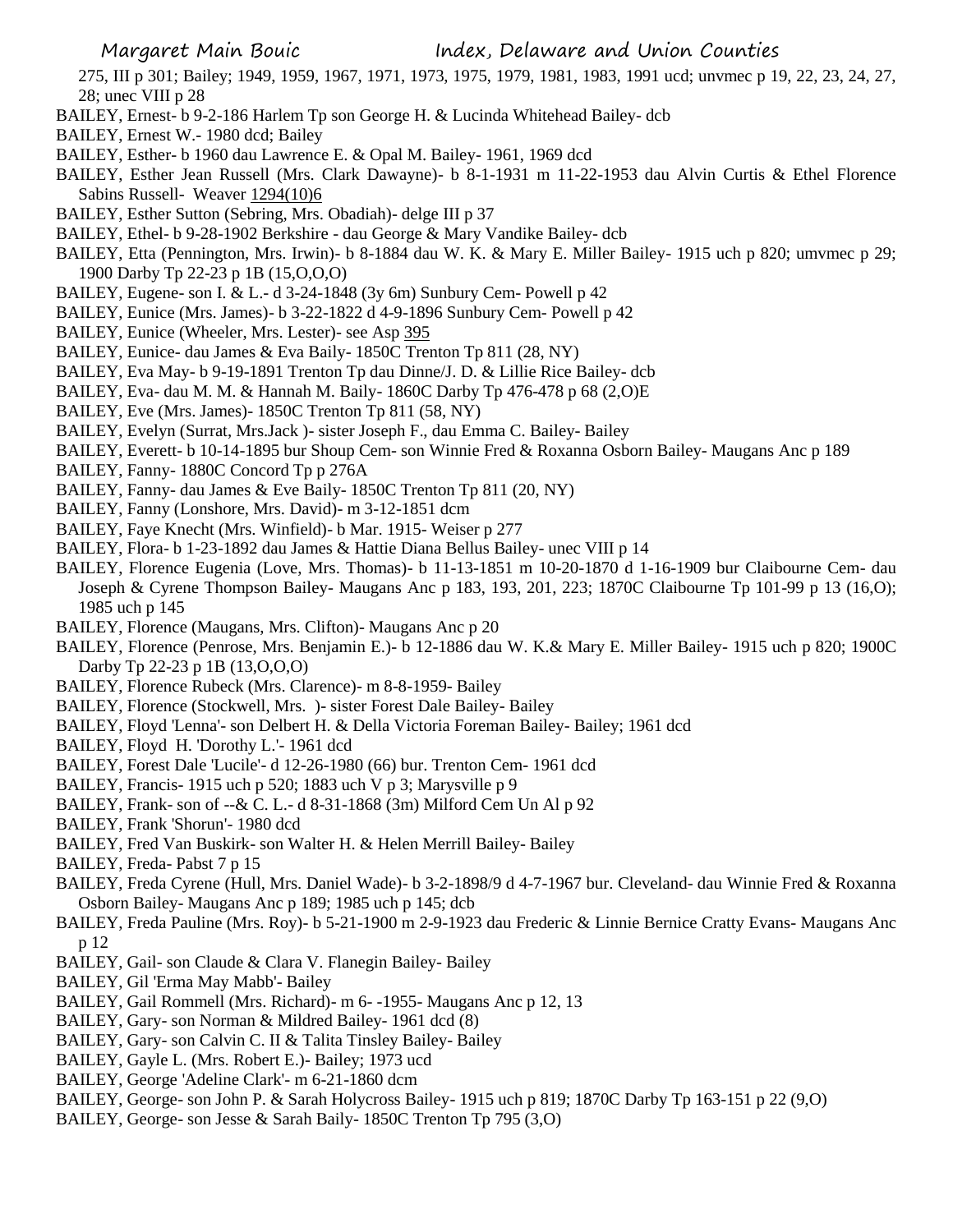Margaret Main Bouic Index, Delaware and Union Counties

- BAILEY, George 'Elizabeth'- 1850C Harlem Tp 691 (47, NJ or Pa); Sunbury p 129
- BAILEY, George- son David & Jane Baily- 1850C Troy Tp 2506 (l8,O)
- BAILEY, George 'Martha A.'-1880C Washington Tp 49-51 p 6 (31, O,NY, Vir)
- BAILEY, George- son & Lizzie Radabaugh Bailey-Weiser p 540
- BAILEY, George Fazwell- son G. & E. Bailey- 1895- Oller Cem p 28
- BAILEY, George H. 'Harriet Preston'- m 4-19-1857 dcm
- BAILEY, George H. 'Sarah Cole'- m 1-24-1856 dcm
- BAILEY, George M. 'Martha E.;- b 1866 d 1908 Jerome IOOF D J Cem p 117, 121
- BAILEY, George M. 'Louie'- b 9-1860 d 1933 Unionville Cem D J p 38; umvmec p 19; 1900C Darby Tp 36-37 p A2  $(33,0,0,0)$ ; m  $15y$
- BAILEY, George P.- b 1886 d 1887 son D. N. & E. H. Bailey- Fairview Cem p ll; Powell p 243
- BAILEY, George T. 'Mary'- 1969, 1971, 1980 dcd
- BAILEY, George W.- uccp p 33; 1877 uca p 101
- BAILEY, George W.- son Susan Bailey Douglass- 1860C Washington Tp 1530-1538 p 207 (12,O); 1880C Washington Tp p 007A 49-41 p 6 (31, O, NY,Va); 1971 dcd
- BAILEY, Gertrude (Torry, Mrs. )- dau Oliver B. & Rebecca S. Bailey- Bailey
- BAILEY, Gilbert- b 1854 d 1923 Powell Cem- Powell p 165; dg 1-7-1908 delge VIII p 12
- BAILEY, Gilbert- son J. P. & S. d 2-10-1851 (10m26d) Bigelow Cem- unec V p 56
- BAILEY, Gladys A.- b 11-7-1898 Liberty Tp dau J. M. & Margaret Bauder Bailey- dcb
- BAILEY, Gladys Bailey Cleveland (Lehner, Mrs. Ellis Elmer)- b 11-17-1898 m 10-17-1921 dau James & Margaret Marie Bauder Bailey- Weiser p 239; Lehner
- BAILEY, Gladys Marie- b 1897 d 1898 dau G. & E. Bailey- Oller Cem p 28
- BAILEY, Grace E.(Metcalf, Mrs. )- dau Milford A. & Grace Mussard Bailey, Sr.- Bailey
- BAILEY, Grace C. (Gruber, Mrs. Foster H.)- m 11-11-1967- Bailey
- BAILEY, Grace Baldwin (Mrs. Leroy C.)- Bailey
- BAILEY, Grace Deiter (Mrs. Roy)- 1915 uch p 820
- BAILEY, Grace D.- b 9-30-1896 Trenton Tp dau J. D. & Lillie Rice Bailey- dcb
- BAILEY, Grace (Kidd, Mrs. John Chester)- m 1-4-1911- McKitrick p 163
- BAILEY, Grace M. (Jones, Mrs. John B.)- m 5-1-1919- Howison (471)
- BAILEY, Grace Mussard (Mrs. Milford A.)- b 3-10-1921 m 10-15-1936 d 1-20-1994 (72) bur Albany- dau Guy Earl & Wealthy Dunlap Mussard- Bailey
- BAILEY, Gretchen Y. (Mrs. David A.)- 1971 dcd
- BAILEY, G. S.- 1880 dch p 450; 1908 dch p 205
- BAILEY, Gudger 'Naomi Hayes'- Bailey
- BAILEY, Rev. G. W.- 1908 dch p 264; delge V p 65
- BAILEY, Gwendolyn I. (Mrs. Marvin E.)- 1961 dcd
- BAILEY, Hannah- d 10-7-1924(83y) b Fayette Co Oakdale Cem 3676 (C168)
- BAILEY, Hannah E. (Mrs. Benjamin Cloke.)-b 1841 Fayette Co d 10-7-1924 Oakdale Cem I p 175 (C-8); 1880C Marysville 454-499 p 35 (39, O,Ireland,Pa)
- BAILEY, Hannah- dau George & Elizabeth Baily- 1850C Harlem Tp 691 (15,O)
- BAILEY, Hannah M. (Mrs. M. M.)- 1860C Darby Tp 476-478 p 67 (23, Pa) Baily
- BAILEY, Hannah (Bowers, Mrs. Nelson)- m 10-5-1851 dcm
- BAILEY, Hannah (Pinney, Mrs. Charles C.)- m 9-20-1837 dcm
- BAILEY, Hargis N. 'Alice J.'- 1980 dcd
- BAILEY, John Harley 'Hazel'- d 12-11-1984 (77) son Delbert H. Bailey- Bailey
- BAILEY, Harold C. 'Iva Dell'-b 6-6-1901 d 3-1-1991 (89) Trenton Cem- son Clem & Dora M. Bailey- Bailey; 1961, 1969, 1971, 1980 dcd
- BAILEY, Harold E. 'Jane'- 1971 dcd
- BAILEY, Harriet (Bell, Mrs. William)- m c 1834 Licking Co.- delge IV p 19
- BAILEY, Harriet L.(Chapman, Mrs. Sanford)- m 12-2-1880 ucm 6849- dau Edward & Mary Bailey- 1860C Jackson Tp 1105-1119 p 147 (2,O); 1870C Jackson Tp 10 p 2 (12,O)
- BAILEY, Harriett (Mrs. Philander)- 1850C Porter Tp 3106 (20,O)
- BAILEY, Harriet Preston (Mrs. George H.)- m 4-19-1859 dcm
- BAILEY, Harris W.- son George W. & Martha A. Bailey- 1880C Washington Tp 49-51(2,O,O,O)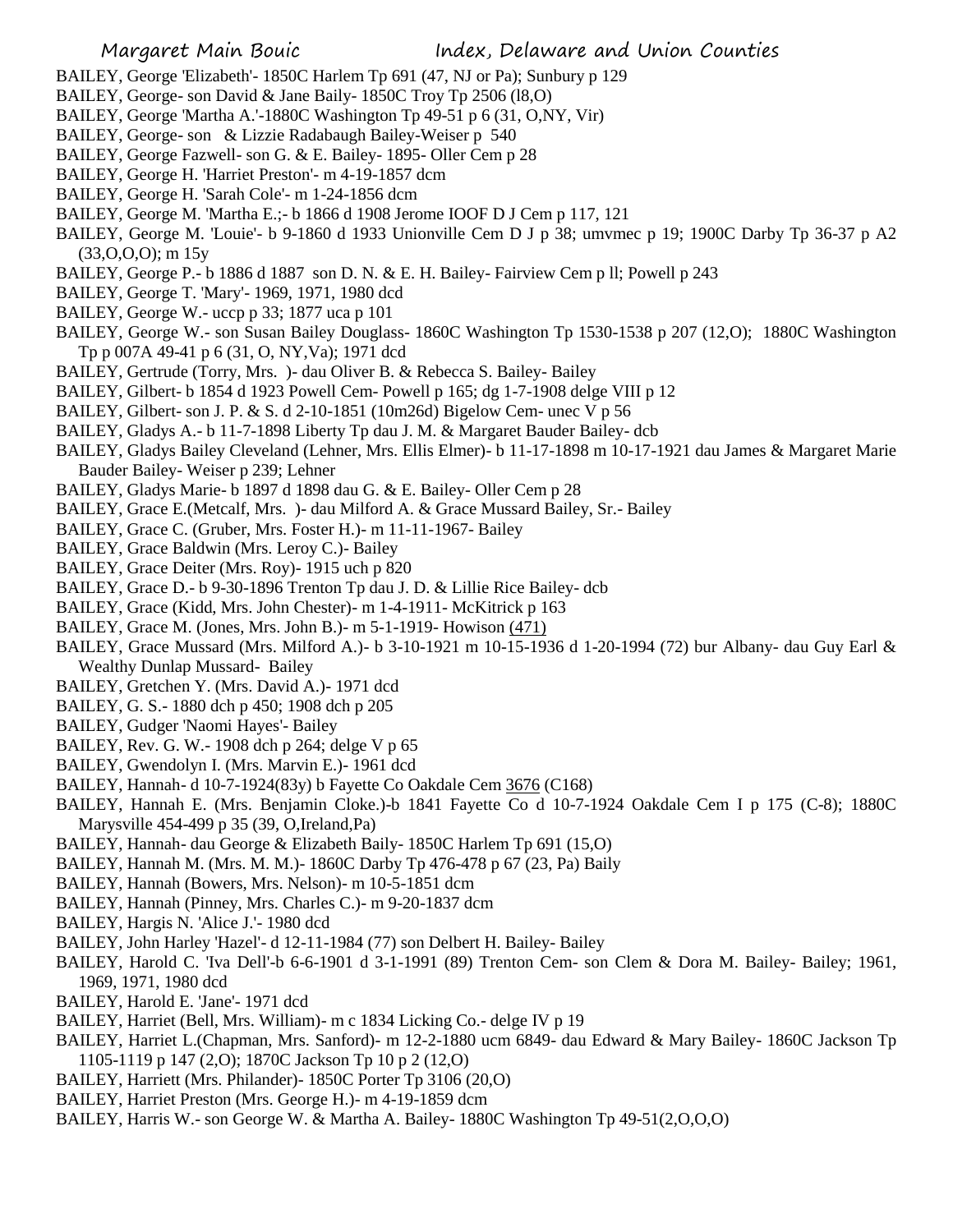- BAILEY, Harry J.'Jeanne Kinnard'- Maugans Anc p 43
- BAILEY, Harry M.- b 2-7-1884 Berkshire- son Frank & Mary e. Bowser Bailey- dcb
- BAILEY, Hattie (Mrs. Benjamin Cloke)- Maugans Anc p 190
- BAILEY, Hattie (Bowersmith, Mrs.Edgar W.)- dau Thomas Almond & Cora D. Martin Bailey- Bailey
- BAILEY, Hattie Diana Bellus (Mrs. James)- b 12-28-1864 m 3-21-1889 dau Standley E. & Sarah Ann Cross Bellus- unec VIII p 14
- BAILEY, Hattie dau J. & H.- d 4-20-1869 (6-2-12)- Trenton Cem Powell p 277
- BAILEY, Hazel Shicks (Mrs. Burr C)- b 1892 m 6-12-1912 d 1961 dau Charles M. & Luella Shaver Shicka- Sunbury p 129; 1961 dcd
- BAILEY, Hazel M. Cubbison (Mrs. Harley)- d 3-5-1983 (73) bur. Green Mound- Bailey
- BAILEY, Helen Merrill (Mrs. Walter H)- b 9-19-18 m 10-7-1896 d 11-17-1970 (97) dau Simon & Mary Gulick Bailey-Bailey
- BAILEY, Helen Rebecca- dau Clarence Bailey- Bailey
- BAILEY, Helen R.- 1850C Trenton Tp 739 (21,O)
- BAILEY, Helen Wilson (Mrs. Otto)- d 11-24-1098 (57) bur Cal. dau John & Lena Wilson- Bailey
- BAILEY, Helga Sjaastad (Mrs. Lionel Schutter)- Weiser p 752
- BAILEY, Henrietta Fairman (Mrs. James)-b 1842 m 4-12-1860 dcm d 1926 Sunbury p 129
- BAILEY, Henrietta (Williams, Mrs. Joseph)- m 11-13-1864 ucm 3637
- BAILEY, Henry C.- son Daniel B. & Wealtha Ann Rose Bailey- 1850C Trenton Tp 739 (8/12,O)
- BAILEY, Henry- son Robert & Nancy Bailey- 1850C Concord Tp 2278 (6,O)
- BAILEY, Henry 'Elizabeth'- son Jesse Bailey- 1883 uch V p 308
- BAILEY, Henry R. 'Beatrice'-1980 dcd
- BAILEY, Hester (Lewis Mrs. )- dau John P. & Sarah Holycross Bailey- 1915 uch p 819
- BAILEY, Hezekiah- son Willard & Eliza Baily- 1850C Harlem Tp 561 (14, Mass)
- BAILEY, Hill-b d 1901 buried with Jay & Delia Bailey- Marengo Cem Powell p 374
- BAILEY, Howard R. 'Mabel L. Smith '- m 8-29-1947 Bailey; 1961, 1969, 1971 dcd; Hunter
- BAILEY, Inez- b 4-24-1885 Liberty Tp dau Mary Bailey- dcb
- BAILEY, Iowa Sterling- b 6-5-1901 Concord Tp son Carl & Laura Bailey- dcb
- BAILEY, Ira A.- 1850C Berkshire Tp 100 (33, NY)
- BAILEY, Irene Beatrice- b 10-21-1913 dau Charles & Lula Jane Snyder Bailey- Weiser p 530
- BAILEY, Irene M. (Bruhn, Mrs. )- dau Gail & Erma May Mabb Bailey- Bailey
- BAILEY, Irma (Spriggs, Mrs. )- dau Willard M. & Leola Leach Bailey- Bailey
- BAILEY, Isaac- Pabst 5 p l8
- BAILEY, ---b 10-30-1867 Oxford Tp son Isaac Bailey- dcb
- BAILEY, Isaac 'Emerilla Mason'- m 7-23-1857 dcm
- BAILEY, Isaac 'Sina Ann Preston'- m 11-27-1861 dcm
- BAILEY, Isaac- son Jesse & Sarah Baily- 1850C Trenton Tp 795 (18,O); 1880C Trenton Tp 460A
- BAILEY, Isaac- son George & Elizabeth Baily- 1850C Harlem Tp 691 (8,O)
- BAILEY, Isabel- 1980 dcd
- BAILEY, Isabel Bailey (Murray, Mrs. )- b 1853 d 1891 New California Cem D J Cem p 93
- BAILEY, Isadora Hall (Mrs. Abbot)- m 3-13-1875 ucm 5662 mt 3 p ll
- BAILEY, Israel- heir of Jehial Wilcox- dcw Bk 2 p 399
- BAILEY, Israel 'Elizabeth'- d 12-15-1864 (61-9-23) Old Norton Cem- Powell p 176, 303; 1850C Marlborough Tp 36 (40, Pa)
- BAILEY, Iva Dell (Mrs. Harold C.)- d 1-5-1986 (85) bur Trenton Cem- Bailey; 1961, 1969, 1971, 1980 dcd
- BAILEY, Ivan L.- son Harley Bailey- Bailey
- BAILEY, J. mt 1-26-1870 his son died
- BAILEY, Jackie- ch Richard Max & Clara Louise Robertson Bailey- Maugans Anc p 189
- BAILEY, Jacob- son Peter & Elizabeth Harper Bailey- 1860C Sc Tp 902 (11,O); 1870C Sc Tp 26 (21,O)
- BAILEY, James- 1908 dch p 387; Pabst Pion II p 212; delge X p 76
- BAILEY, James- 1908 dch p 138, 387
- BAILEY, James- dg 1-7-1908, delge VIII p 12
- BAILEY, James- 1880C Jerome Tp 38 p 4 (19, Pa,Pa,Pa)
- BAILEY, James- son Cecil Bailey- Bailey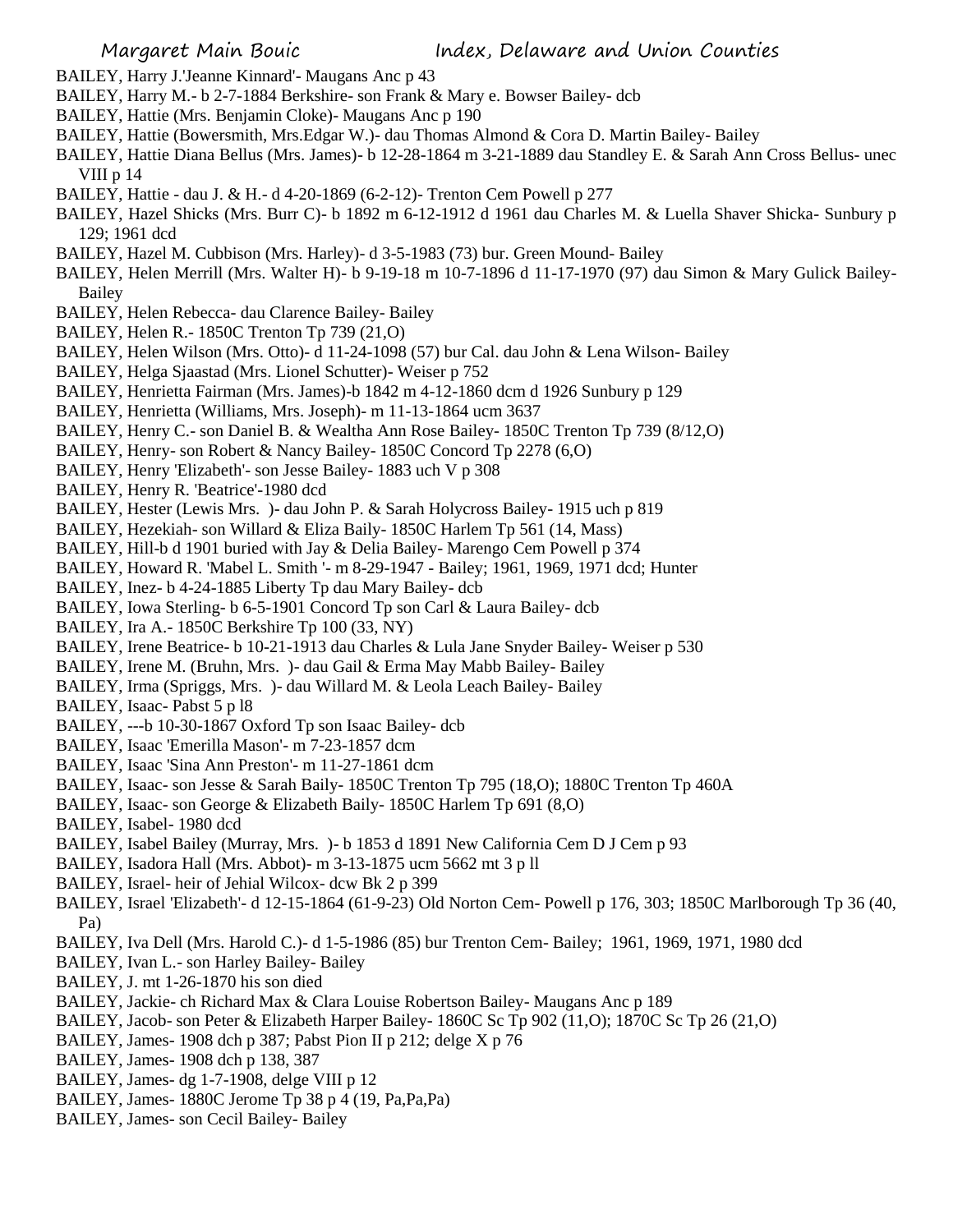Margaret Main Bouic **Index**, Delaware and Union Counties

BAILEY, James Charles- b 9-20-1967 son Ivan L. Bailey- Bailey

- BAILEY, James D.- 1991 ucd
- BAILEY, James Elmer- b 1888 d 1-29-1931 (43) or 7-20-1931 WWI Oakdale Cem 4309 (H51), II p 72 (H-R7-4)
- BAILEY, James 'Eunice'- d 6-26-1875 (81-3-8) Sunbury Cem- Powell p 43
- BAILEY, James Everett 'Madeline Jones (Peg)- (63-1979)-m 9-22-1936 d 5-24-1987 (71) bur Green Mound- Bailey
- BAILEY, James- son George & Elizabeth Baily- 1850C Harlem Tp 691 (9,O)
- BAILEY, James- son Robert & Nancy Bailey- 1850C Concord Tp 2278 (14,O)
- BAILEY, James 'Hattie Diana Bellus'- m 3-21-1889- unec VIII p 14
- BAILEY, James 'Henrietta Fairman'- b 1837 m 4-12-1860 dcm d 1917 son Rev. George & Elizabeth Bailey- Sunbury p 129
- BAILEY, James Muhlenberg 'Alletta Remsen Lynch'- b 2-22-1839 m 10-9- d 2-27-2897 son Nathaniel Platt & Eliza Meier Lorillard Bailey- Weiser p 210
- BAILEY, James 'Margaret Marie Bauder'- b 2-17-1875 m 2-9-1898 d 6-5-1902- Weiser p 239
- BAILEY, James Richard- b 1861 d 1921 son Joseph & Cyrene Thompson Bailey- Maugans Anc p 188, 189; 1985 uch p 145
- BAILEY, James- son Jesse & Sarah B. Baily- 1850C Trenton Tp 795 (10,O)
- BAILEY, James 'Eve'- 1850C Trenton Tp 811 (56, NY)
- BAILEY, James- son Delbert H. & Victoria Foreman Bailey- Bailey
- BAILEY, James R. 'Loretta M.'- m 12-20-1953 div June 1964- Bailey
- BAILEY, James- son Roy O. & Mary E. Bailey- bailey
- BAILEY, James S. 'Minnie Mahaffey'- m 6-24-1882 ucm 7186; 1900C Jerome Tp 138-1147 p 6B (39,Pa,Pa,Pa) m 18y
- BAILEY, Jane- dau George & Elizabeth Baily- 1850C Harlem Tp 691 (22,O)
- BAILEY, Jane- 1860C Darby Tp 477-479 p 67 (28, NY)
- BAILEY, Jane- 1870C Paris Tp 75-76 p 11 (35,O) iodiotic
- BAILEY, Jane (Mrs. David)- 1850C Troy Tp 2506 (38,O)
- BAILEY, Jane (Blue, Mrs. Manoah)- m 2-10-1850 ucm 1502; unec VIII p 59, XIV p 17
- BAILEY, Jane (Hammon, Mrs. Reuben)- m 1-13-1831 Madison Co unec V. p 47
- BAILEY, Jane (Mrs. Harold E.)- 1971 ucd
- BAILEY, Janet Louise (Hunter, Mrs. Gene Ray)- m 1-15-1972 dau Howard R.& Mabel L. Smith Bailey- Bailey; 1961 dcd (13), 1969, 1971 dcd
- BAILEY, Janet (Stocksdale, Mrs. )- dau Ernest W. Bailey- Bailey
- BAILEY, Janice (Mrs. Mark E.)- 1991 ucd
- BAILEY, Jay 'Delia'- b 1864 d 1928 Marengo Cem- Powell p 374
- BAILEY, Jay Emerson 'Norma Jo McElwee'- m 2-24- son James Everett & Madeline Jones Bailey- Bailey
- BAILEY, Jean- umvmec p 19
- BAILEY, Jeanne Kinnard (Mrs. Harry J.)- b 10-2-1922 dau W. R. & Minnie Garvin Kinnard- Maugans Anc p 43
- BAILEY, Jeffrey- son Joseph F. & Lois Bailey- Bailey
- BAILEY, Jennifer- b 1978 dau Donald M. & Rhea Bailey- 1980 dcd
- BAILEY, Richard Jeremy 'Marla Dawn Langdon'- b 1971 m 7-20-1996 son Richard E. & Anita J. Milner Bailey- 1973, 1979, 1981, 1983 ucd; Rausch 16923
- BAILEY, Jerry- son Gudger & Naomi Hayes Bailey- Bailey
- BAILEY, Jerry Michael- b 4-22-1976 son Barry & Nancy Lou Bobb Bailey- Main 131615483332
- BAILEY, Jesse 'Mary Bundy'- b 2-1-1787- 1883 uch V p 308
- BAILEY, Jesse 'Sarah'- 1850C Trenton Tp 795 (39. NY)
- BAILEY, Jessie- b 1895 d 1911 dau George M. & Martha E. Bailey- Jerome IOOF Cem D J p 117
- BAILEY, Jessie Hubertine Schutter (Mrs. William R.)- b 2-16-1865 m 11-27-1889 d 8-6-1911 dau Hubert & Esther Margaret McConnel Schutter- Weiser p 751
- BAILEY, Jimmy- son Roy O. & Mary E. Bailey- 1961 dcd (14)
- BAILEY, Jimmy- b 1972 son Frank & Shorum Bailey- 1980 dcd
- BAILEY, Rev. D. Joan (Moore, Mrs. )- dau Forest Dale & Lucille Bailey- Bailey
- BAILEY, Joe- son Delmore W. & Alberta Bailey- Bailey
- BAILEY, Johanna (Oren, Mrs. John A.)- 1915 uch p 1096
- BAILEY, John- 1880C Trenton Tp p 459C
- BAILEY, John 'Margaret Mathias'- m 4-4-1858 dcm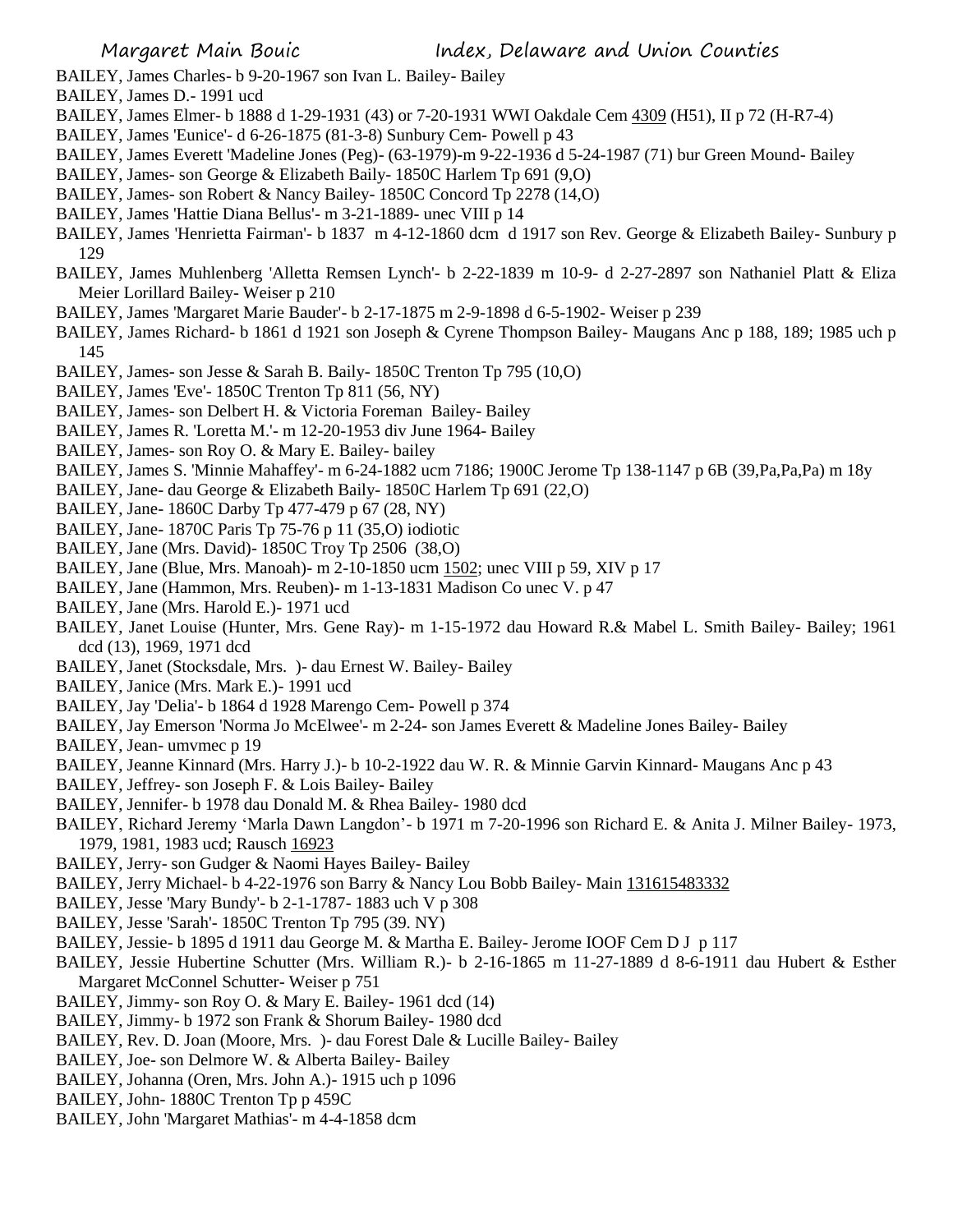BAILEY, John 'Elizabeth Wheaton'-b 1-3-1835 m 5-5-1859 dcm d 10-15-1886 Trenton Cem- Powell p 279 BAILEY, John- Pabst Pion II p 212

- BAILEY, John- son David & Jane Baily- 1850C Troy Tp 2506 (16,O)
- BAILEY, John- son Delbert H. & Della Victoria Foreman Bailey- Bailey
- BAILEY, John- son Edward & Mary Bailey- b 1824 d 1852 Price Cem djlm p 45
- BAILEY, John- son Hargis & Alice J. Bailey- 1980 dcd
- BAILEY, John A.-son George & Elizabeth Baily- 1850C Harlem Tp 691 (13,O)
- BAILEY, John B- d 10-15-1885 (58-4-14) Unionville Cem D J Cem p 36, 52
- BAILEY, John- son John P. & Sarah Holycross Bailey- 1915 uch p 819; 1870C Darby Tp 163-151 p 22 (5,O)
- BAILEY, John H. Jr.'Marilyn C. Fox'- m 2-14-1947 son Harley & Hazel M. Bailey- Bailey; 1980 dcd
- BAILEY, John 'Eliza Stanton'- m 4-6-1837 dcm; 1840C Berkshire Tp p 183 (20-30); 1850C Berkshire 531 (47, Scotland)
- BAILEY, John- b 1-1895 son James & Minnie Mahaffey Bailey- 1900C Jerome Tp 138-147 p 6B (5,O,Pa,O)
- BAILEY, John K.- son Don M.,Jr. & Margaret D. Rausch Bailey- 1991 ucd
- BAILEY, John 'Mary Hubbard'- m 10-25-1831 Madison Co unec V p 48
- BAILEY, John- b 10-9-1823 son William & Mary Cloake Bailey- Maugans Anc p 187, 188, 190
- BAILEY, John Sr.- Powers Pat p 3
- BAILEY, John Jr.- Powers Pat p 3
- BAILEY, John P.'Sarah Holycross' -m 3-15-1849 Madison Co, unec XI p 9; 1883 uch IV p 504, 508, 513; 1877 uca p 35, 87, 97; 1860C Darby Tp 440-441 p 63 (34,O); 1870C Darby Tp 163-151 p 21 (43,O)
- BAILEY, John S.'Nancy'- 1983, 1991 ucd
- BAILEY, John- son Sandy & Alice M. Foor Bailey- Bailey
- BAILEY, John T.-d 8-11-1850 (3-9-12) Old Norton Cem son Israel & Elizabeth Bailey- Powell p 176
- BAILEY, John W.- b 1895 d 4-26-1933 Oakdale Cem II p 72 (H-R7-4)
- BAILEY, Jonathon Dean- b 9-30-1974 son Richard E. & Anita Jean Milner Bailey- Renner; Rausch 169233; 1979, 1981, 1983, 1991 ucd
- BAILEY, Joseph- 1883 uch IV p 521
- BAILEY, Joseph- b 1971 son Robert E. & Gayle L. Bailey- Bailey, engaged to Nicole Cayford; 1973 ucd
- BAILEY, Joseph C.- b 12-15-1871 Oxford Tp son George & Mary Russell Bailey- dcb
- BAILEY, Joseph- b 8-4-1880 Harlem Tp son Chester & Racheal Vanmeter Bailey- dcb
- BAILEY, Joseph 'Cyrene Whitecotton Thompson'- b 12-7-1821 d 2-11-1905 bur. Shoup Cem- son William & Mary Cloake Bailey- Maugans Anc p 183, 187, 188, 190, 193; 1985 uch p 145
- BAILEY, Joseph Dale 'Emma Norris'- b 10-8-1900 dcb d 6-17-1952 bur. Claibourne p 61- son Winnie Fred & Roxanna Osborn Bailey- Maugans Anc p 189; 1985 uch p 145; Bailey
- BAILEY, Joseph D.- Pabst 7 p 15
- BAILEY, Joseph F. 'Lois'- d 12-4-1976 (40) bur. Trenton Cem- Bailey
- BAILEY, Joseph- son Richard Max & Clara Louise Robertson Bailey- Maugans Anc p 189
- BAILEY, Joseph W.- d 4-17-1985 (72) bur Forest Grove- son Thomas A. & Cora D. Martin Bailey- Bailey
- BAILEY, Joshua 'Elizabeth Chase'- 1883 uch V p 257
- BAILEY, Josiah- 1850C Genoa Tp 435 (8,O)
- BAILEY, Joyce Ann (Goings, Mrs. Charles Williams)- m 7-27-1985 dau Merlyn & Sandra Bailey- Bailey
- BAILEY, Juanita/Wuanita G- b 4-1894 dau W. K. & Mary A. Miller Bailey- 1915 uch p 820; 1900C Darby Tp 22-23 p 1B (6,O,O,O)
- BAILEY, Judy A. (Mrs. Larry)- 1971 dcd
- BAILEY, Judy (Patrick, Mrs. )- dau James Everett & Madeline Jones Bailey- Bailey
- BAILEY, Julia- researching Knott- unec XII p 38
- BAILEY, Julia Ann (Harris, Mrs. Alderson)- m c 1836 Licking Co- delge IV p 19
- BAILEY, Julie Ann- dau Raymond E. & Carolyn A. Bailey- Bailey
- BAILEY, Julia- dau Shannon & Lucy Baily- 1880C York Tp 31 p 3 (5/12,O)
- BAILEY, Julie Anne (Dickens, Mrs. Timothy W.)- m 11-24-1979 dau Mr. & Mrs. Kenneth Reeder- Bailey
- BAILEY, Julie (Mrs. Michael R.)- 1980 dcd
- BAILEY, Julie (Kimes, Mrs. Roma)- b 1970 dau Cecil & Magaline Bailey- Bailey; 1980 dcd
- BAILEY, Justin Timothy- b 1-14-1978 son Timothy & Susan Faun Dunbar Bailey- Rausch 169282
- BAILEY, Karen- b 1967 dau George T. & Mary A. Bailey- 1969, 1980 dcd
- BAILEY, Karin Sue- dau Raymond E. & Carolyn A. Bailey- Bailey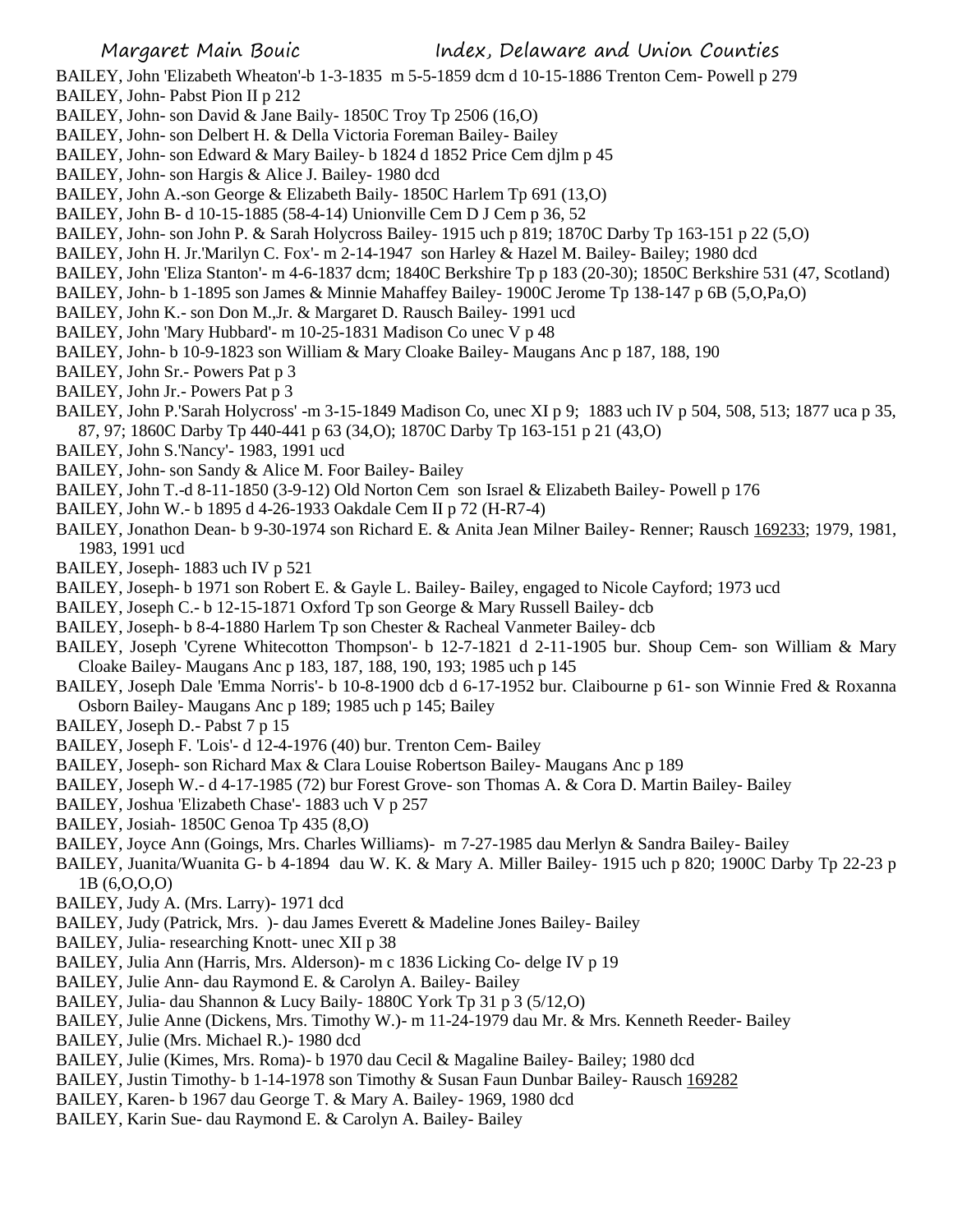- BAILEY, Karolyn (Hines, Mrs. William)- dau Donald M. & Erna Renner Bailey- Bailey; Rausch 1692-
- BAILEY, Kathleen Louise (Kise, Mrs. Larry)- b 4-7-1944 m 2-4-1966 dau Donald M. & Erna Renner Bailey; Rausch 16926 III p 301; 1949, 1959 ucd; Bailey; Renner; unvmec p 16, 29, 32
- BAILEY, Katherine (Litzenberger, Mrs. )- dau Elton & Autie Watson Bailey- Bailey
- BAILEY, Kathlene (Collins, Mrs. )- dau Warren & Cordelia Caudill Bailey- Bailey
- BAILEY, Kathleen (Kise, Mrs. Larry)- dau Donald M. & Erna Renner Bailey- Bailey; Rausch; Renner
- BAILEY, Kathrine- dau Floyd & Lenna Bailey- 1961 dcd (3)
- BAILEY, Kathryn (Aldrich, Mrs. Richard)- b 7-1-1925 m 6-1-1946 dau Roy & Freda Pauline Evans Bailey- Maugans Anc p 12, 13
- BAILEY, Kay (Mrs. Charles Culberson)(Anderson )- Bailey
- BAILEY, Keith Allen 'Deidre E. Ross'- m 6-18-1978 son Marvin & Gwendolyn J. Bailey- Bailey; 1961 dcd (2)
- BAILEY, Ken- b 1966 son George T. & Mary A. Bailey- 1969, 1980 dcd
- BAILEY, Kevin 'Dr. Cynthia'- Bailey
- BAILEY, John Kevin 'Denise Wynne Clark'- b 10-25-1967 m 8-4-1990 son Donald Melvin. Jr & Margaret Dorothy Rausch Bailey- 1979, 1981,1983 ucd; Bailey; Renner; Rausch 169251; St. Paul p 130
- BAILEY, Kevin- son Richard Max & Clara Louise Robertson Bailey- Maugans Anc p 189
- BAILEY, Kevin- b 1973 son Donald M. & Rhea F. Bailey- 1980 dcd
- BAILEY, Kim Sue (Cain, Mrs. Stephen E.)- m 2-14-1975- Bailey, Cain
- BAILEY, Kitty- umvmec p 19
- BAILEY, Kurt- b 1966 son George T. & Mary A. Bailey- 1969, 1980 dcd
- BAILEY, Larry- son Richard Max & Clara Louise Robertson Bailey- Maugans Anc p 189
- BAILEY, Larry- son Delmore W. & Alberta Bailey- Bailey
- BAILEY, Larry 'Judy A.'- 1971 dcd
- BAILEY, Larry R.- 1971, 1980 dcd
- BAILEY, Laura Doty (Mrs. Edd)- dau John & Roxie Powers Bailey- Powers Pat p 221
- BAILEY, Laura J. (Mrs. Richard W.)- 1980 dcd
- BAILEY, Laura Lee Niederlander (Mrs. Michael Raymond)- m 11-29-1980 dau Roy Niederlander- Bailey
- BAILEY, Laura M. b 1881 d 1913 Jerome IOOF D J Cem p 113
- BAILEY, Laura (Mrs.Timothy Lee)- Bailey
- BAILEY, Laurey (Holycross, Mrs. Spencer)- m 9-19-1836 Madison Co- unec VIII p 24
- BAILEY, Lavinia McCauley (Smith, Mrs. Elon E)- m 10-7-1847- 1883 uch V p 145
- BAILEY, Lawrence G. 'Opal'- 1961, 1969, 1971 dcd
- BAILEY, Lawrence- son Delbert H. Bailey- Bailey
- BAILEY, Lawrence E.- son Milford A. & Grace E. Mussard Bailey- Bailey
- BAILEY, Leatie- dau Shannon & Lucy Baily- 1880C York Tp 31 p 3 (5,O,O,O)
- BAILEY, Lela- dau Shannon & Lucy Baily- 1880C York Tp 31 p 3 (8,O,O,O)
- BAILEY, L. 'Ella'- 1961 dcd
- BAILEY, Lenna (Mrs. Floyd)- 1961 dcd
- BAILEY, Leola Leach (Mrs. Willard M.)- Bailey
- BAILEY, Leon?- 1840C Paris Tp 903 (40-50)
- BAILEY, Leota (Mrs. )- Bailey
- BAILEY, Leroy C. 'Grace Baldwin'- d 1-12-1961 bur Cardington- Bailey
- BAILEY, Lewis- son Philander & Harriett Baily- 1850C Porter Tp 3106 (4,O); delge IX p 81
- BAILEY, Lewis- son James & Eve Baily- 1850C Trenton Tp 811 (18, NY)
- BAILEY, Lewis 'Mary E. Brown'- m 2-24-1855 dcm
- BAILEY, Lily- Pabst 5 p 23
- BAILEY, Linda- dau Warren & Mary Lea Bailey- Bailey; 1961 dcd (7)
- BAILEY, Linda Lee Howell (Mrs. Rollin C.)- dau Allen J. Howell- Rausch (16927)
- BAILEY, Linda R. Bierly (Mrs. Oliver D.)- m 9-12-1982 dau Mr. & Mrs. Harland Pinney- Bierly
- BAILEY, Lionel Schutter 'Helga Sjaastad'-b 5-18-1892 m 12-27-1929 son William R. & Jessie Hubertine Schutter Bailey- Weiser p 752
- BAILEY, Lisa- b 1968 dau Frank & Shorun Bailey- 1980 dcd
- BAILEY, Lisa- b 1965 dau Robert L. & Sue L. Bailey- 1969, 1971, 1980 dcd
- BAILEY, Lizzie Radabaugh (Mrs. )- dau George & Rebecca Kehl Radabach- Weiser p 540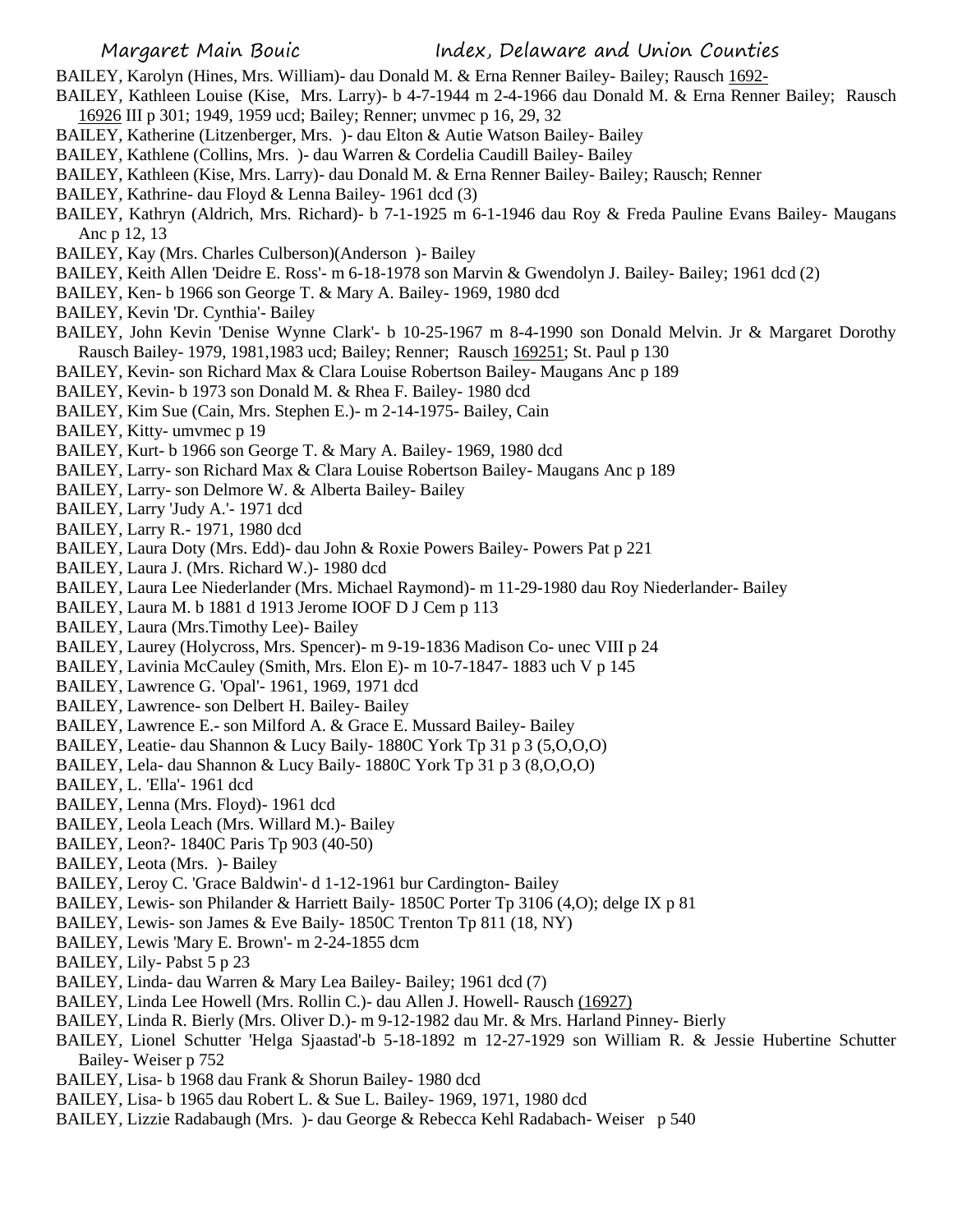BAILEY, Lloyd- son Harley & Hazel M. Cubbison Bailey- Bailey

- BAILEY, Lois Maxine (Ramsey, Mrs. Marvin Greally)- m 6-5-1948- dau Delbert H. & Della Victoria Foreman Bailey-Bailey
- BAILEY, Lois (Mrs. Joseph F.)- Bailey
- BAILEY, Lois (Morse, Mrs. Isaac A.)- b 1818 d 1896 ped Maxine Lombard White 23, unec II p 29
- BAILEY, Lola (Frederick, Mrs. Harold E. Fritz)- b 8-21-1902 m 9-30-1920 d 12-23-1989 (87) Oakdale Cem dau Walter & Helen Merrill Bailey- Bailey; Frederick
- BAILEY, Lorene- 1850C Berkshire Tp 100 (22, NY)
- BAILEY, Loretta M. (Mrs. James R.)- m 12-20-1953 dic 6-1964 Bailey
- BAILEY, Lori Lynn (Robson, Mrs. John Phillip)- m 12-23-1989 dau Robert Bailey- Bailey; Robson
- BAILEY, Lorillard-b 2-22-1839 d 1860- Weiser p 210- ch Nathaniel Platt & Eliza Meier Lorillard Bailey-
- BAILEY, Louie (Mrs. George M)- b 5-1863 d 1938 Unionville Cem D J Cem p 38, 49; 1900C Darby Tp 36-37 p A2  $(37,0,0,0,0)$  m  $15y$
- BAILEY, Louis (Morse, Mrs. Isaac A.)- m 8-26-1838- Madison Co unec IX p 6
- BAILEY, Louisa J. (Mrs. Thomas C.)- b 1848 d 12-3-1937 York Cem p 54; 1880C York Tp 51 p 5 (32, O, Pa, O); 1900C York Tp 45 p 2B (52,O,Pa,O) 3 ch, 2 living m 32y
- BAILEY, Louisa- dau David & Jane Baily- 1850C Troy Tp 2506 (1,O)
- BAILEY, Louise- Jerome IOOF D J Cem p 123
- BAILEY, Lucille Cornell (Mrs. Forest Dale)- d 6-28-1984 (70)- 1961, 1969, 1971, 1980 dcd; Bailey
- BAILEY, Lucille- b 1907 d 1918 dau Laura M. Bailey- Jerome IOOF Cem D J p 113
- BAILEY, Lucy (Mrs. Shannon)-b 1851 d 10-26-1891 York Cem p 47; 1880C York Tp 31-p 3 (28, O,O,O)
- BAILEY, Luella E.- dau I. & L.- d 3-29-1850 (10m 8d)- Sunbury Cem- Powell p 42
- BAILEY, Lulu Jane Snyder (Mrs. Charles)-b 12-27-1894- dau J. Wesley & Sophia Kehl Snyder-Weiser p 530
- BAILEY, Lydia (Doudna, Mrs. William)- b 1812 dau Henry & Elizabeth Bailey- 1883 uch V p 308
- BAILEY, Lydia (Tallman, Mrs. Alexander)- b 6-12-1834 m 4-22-1855 dau William B. & Mary Bailey- 1883 uch V p 555
- BAILEY, Luella Wright (Crane, Mrs. Alma Peterson)- b 9-27-1897 m 5-16-1923-
- McKitrick p 170
- BAILEY, Lyman 'Maria Impson'- m 12-14-1848 ucm 1368; unec VIII p 40
- BAILEY, Lynn- ch Richard & Gail Rommell Bailey- Maugans Anc p 13
- BAILEY, Mabel L. Smith (Mrs. Howard R.)- m 8-29-1947 Bailey; 1961, 1969, 1971 dcd
- BAILEY, Madeline Jones (Mrs. James E.)- m 9-22-1936- Bailey
- BAILEY, Magaline Rowe (Mrs. Cecil)- b 5-19-1936 d 8-23-1994 (58) Trenton Cem- dau Nathan & Mary Cole Rowe-Bailey; 1980 dcd
- BAILEY, Maggie- b 6-1885 dau James S. & Minnie Mahaffey Bailey- 1900C Jerome Tp1138-147 p 6B (14,O,Pa,O)
- BAILEY, Malinda- dau James & Eve Baily- 1850C Troy Tp 2506 (12,O)
- BAILEY, Malinda(Melinda)- b 1962 dau Donald & Rhea Bailey- 1969,1971, 1980 dcd
- BAILEY, Mann- 1850C Berkshire Tp 100 (31,O)
- BAILEY, Marcella Lynn- dau Harold C. & Iva Dell Bailey- Bailey
- BAILEY, Marchelle- dau Calvin C. II & Talita Tinsley Bailey- Bailey
- BAILEY, Margaret (Amrine, Mrs. French C.)- b 1885 d 1952 Oakdale Cem II p 77 (H-R11-16)
- BAILEY, Margaret Beulah (Foltz, Mrs. Edgar Maurice)- b 5-24-1906 m 9-8-1925- Maugans Anc p 56
- BAILEY, Margaret Marie Bauder (Mrs. James)(Cleveland, Mrs. Richard Hall)- b 6-9-1879 m 2-9-1898- Weiser p 239
- BAILEY, Margaret (Bennett, Mrs. Simon)- m 7-3-1850 ucm 1542; unec VIII p 60, XIV p 17
- BAILEY, Margaret (Butz, Mrs. )- dau William & Susan McQuiniff Bailey- Bailey
- BAILEY, Margaret Fanning (Mrs. Elijah)- see Asp 566
- BAILEY, Margaret- 1915 uch p 520; 1883 uch V p 3; Marysville p 9; unec VIII p 42
- BAILEY, Margaret- dau Robert & Nancy Baily- 1850C Concord Tp 2278 (4,O)
- BAILEY, Margaret- dau David & Jane Baily- 1850C Troy Tp 2506 (14,O)
- BAILEY, Margaret Mathias (Mrs. John)- m 4-4-1858 dcm
- BAILEY, Margaret Jane (Kline, Mrs. Daniel B.)- m 5-1-1856 dcm
- BAILEY, Margaret Dorothy Rausch (Mrs. Donald Melvin Jr.)- b 4-9-1941 m 7-14-1963 dau Gerhard Michael & Minnie Anna Scheiderer Rausch- Rausch (16925); St. Paul p 131; 1979, 1981, 1983 ucd
- BAILEY, Margaret (Simone, Mrs. )- dau Oliver B. & Rebecca S. Bailey- Bailey
- BAILEY, Maria Impson (Mrs. Lyman)- m 12-14-1848 ucm 1368; unec VIII p 40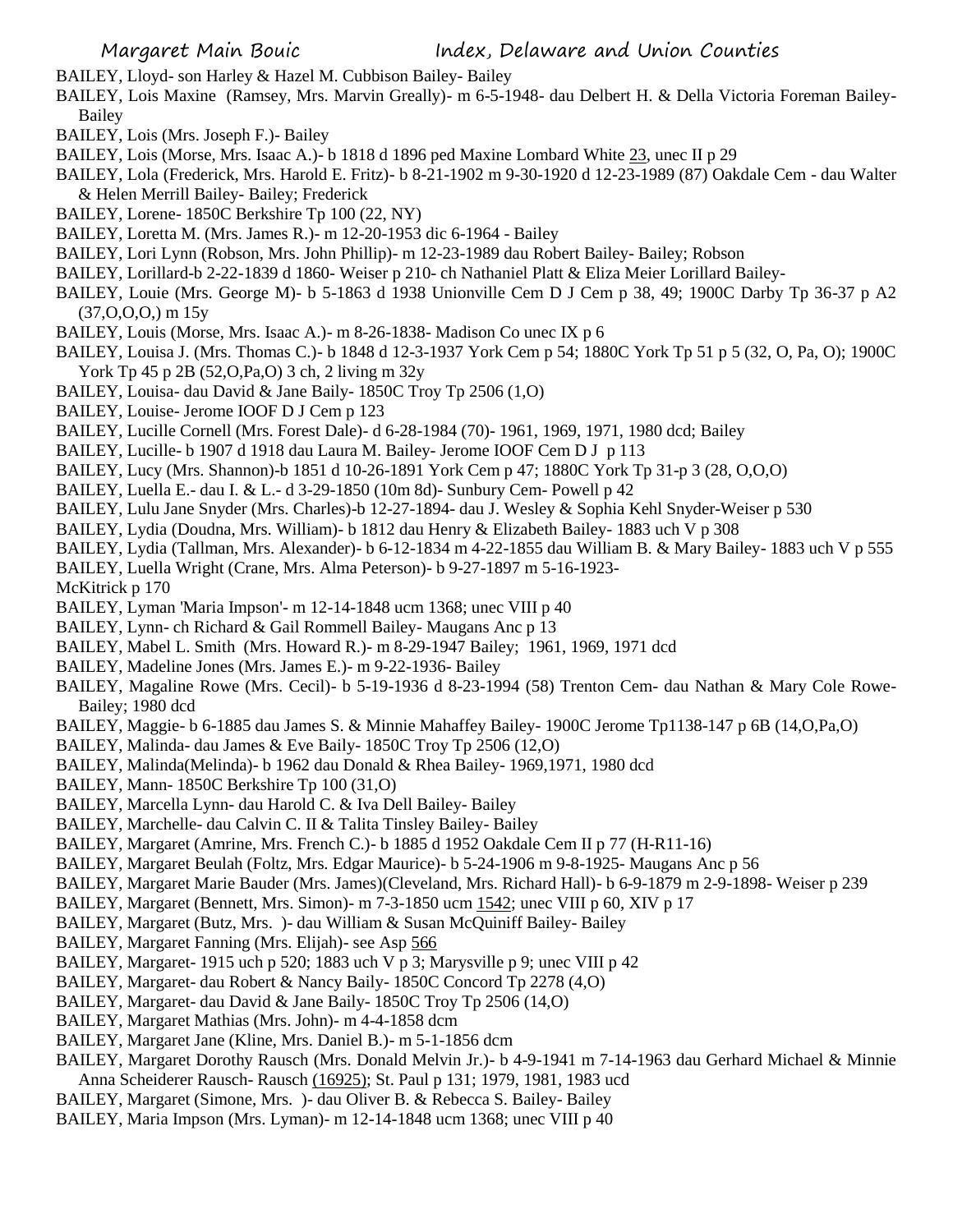- BAILEY, Maria dau Susan Douglass- 1860C Washington Tp 1530-1538 p 207 (17,O)
- BAILEY, Maria (Tyler, Mrs. Enoch)- m 6-9-1861 ucm 3192
- BAILEY, Marie (Willis, Mrs. ) sister Pearl Bailey- Bailey
- BAILEY, Marilyn C.Fox (Mrs. John H. Jr.)- m 2-14-1947 Bailey; 1980 dcd
- BAILEY, Mark E. 'Janice'- 1991 ucd
- BAILEY, Mark- son James R. & Loretta M. Bailey- Bailey
- BAILEY, Marla Dawn Langdon (Mrs. Richard Jeremy)- m 7-20-1996- Bailey
- BAILEY, Marsha (Cain, Mrs. )- dau Delbert Lawrence & Mary Kathryn Murphy Bailey- Bailey
- BAILEY, Martha- 1850C Berkshire Tp 100 (6,O)
- BAILEY, Martha- dau Warren & Cordelia Caudill Bailey- Bailey
- BAILEY, Martha- b 2-17-1826 d 1829 bur at sea- dau William & Mary Cloake Bailey- Maugans Anc p 186, 187, 188, 190
- BAILEY, Martha A. (Mrs. George W.)- 1880C Washington Tp 49-51 p 6 (25,O,O,O)
- BAILEY, Martha (Carter, Mrs. Joseph)- unec VIII p 65
- BAILEY, Martha E. (Mrs. George M.)- b 1868 Jerome IOOF D J Cem p 117
- BAILEY, Marvalene (Frasher, Mrs. Clarence J.)- dau Burr C. & Hazel Shicks Bailey- Bailey; Sunbury p 129
- BAILEY, Marvin D.- son Ernest C. Bailey- Bailey
- BAILEY, Marvin E.'Gwendolyn J.'- son Forest Dale & Lucille Cornell Bailey- Bailey; 1961 dcd
- BAILEY, Mary- 1971 ucd
- BAILEY, Mary- dau John & Eliza Stanton Bailey- 1850C Berkshire Tp 53 (7,O)
- BAILEY, Mary (estate)- mt 3 p l3
- BAILEY, Mary (Mrs. Edward)- b 1822 d 1871 Price Cem djlm p 45; 1883 uch V p 497, 501; 1860C Jackson Tp 1105-1119 p 147 (36,O); 1870C Jackson Tp 10 p 2 (46,O)
- BAILEY, Mary- dau Jesse & Sarah Baily- 1850C Trenton Tp 795 (1,O)
- BAILEY, Mary- b 1964 dau Lawrence E. & Opal M. Bailey- 1969 dcd
- BAILEY, Mary A. Miller (Mrs. W. K.)- dau J. A. & Nancy Benton Miller- 1915 uch p 814, 815, 820
- BAILEY, Mary Ann Mushel, Mrs. Edward)- m 8-5-1942- Maugans Anc p 12
- BAILEY, Mary Bundy (Mrs. Jesse)- b 6-16-1787 d 8-31-1847- 1883 uch V p 308
- BAILEY, Mary Cloake (Mrs. William)- b about 1819 d 4-9-1846 bur. Knox Co. O. dau Nicholas & Esther Cloake-Maugans Anc p 186, 188, 193; 1985 uch p 145
- BAILEY, Mary C.- dau Robert & Nancy Baily- 1850C Concord Tp 2278 (11,O)
- BAILEY, Mary E.- b 8-28-1883 Concord Tp dau David & Nettie E. Anderson Bailey- dcb
- BAILEY, Mary E. (Mrs. Roy O.)- Bailey; 1961, 1969, 1971, 1980 dcd
- BAILEY, Mary E. Miller (Mrs. William K.)- b 1866 m 5-28-1882 ucm 7174 d 1959 Unionville Cem D J Cem p 39, 47 internment 7-8-1959; 1900C Darby Tp 22-23 p 1B (34,O,O,O) 6 ch 5 living
- BAILEY, Mary (Mrs. William B.)- 1883 uch V p 555
- BAILEY, Mary Ellen- 1850C Berkshire Tp 100 (11,O)
- BAILEY, Mary (Gardner, Mrs. Alexander)- Gardner
- BAILEY, Mary Hubbard (Mrs. John)- m 10-25-1831 Madison Co unec V p 48
- BAILEY, Mary Kathryn Murphy (Mrs. Delbert Laurence)- b 10-13-1923 d 5-8-1994 (70) bur Greenound Cem- dau John Frances & Kitty Irene Slack Murphy- Bailey
- BAILEY, Mary (Keller, Mrs. Leroy E.)- m 12-11-1939 -Maugans Anc p 23
- BAILEY, Mary K. Parker (Motschman, Mrs. )(Mrs. William)- b 1-9-1930 d 10-14-1992 (62) bur Urbana- dau Brice & Elsie Couchman Parker- Bailey
- BAILEY, Mary Lea (Mrs. Warren O.)- Bailey; 1961, 1969, 1971, 1980 dcd
- BAILEY, Mary L. (Mrs. Michael A.)- 1980 dcd
- BAILEY, Mary L.- 1961 dcd
- BAILEY, Mary Lou (Carder, Mrs. Alfred)- dau Claude O. & Clara V. Flanegin Bailey- Bailey
- BAILEY, Mary Louise (Harper, Mrs. )- dau Forest Dale & Lucille Cornell Bailey- Bailey
- BAILEY, Mary M. (Spaulding, Mrs. Judson A.)- m 12-13-1849 dcm
- BAILEY, Mary W. (Hoover, Mrs. Israel)- b 1818 NJ m 12-25-1844 dcm; delge VI p 26
- BAILEY, Mary (Mrs. George T.)- 1969, 1971, 1980 dcd
- BAILEY, Mary E. Brown (Mrs. Lewis)- m 2-24-1855 dcm
- BAILEY, Mary Emma Brown (Mrs. )- dau Basil & Susan Freshwater Brown- Freshwater p 200; Bailey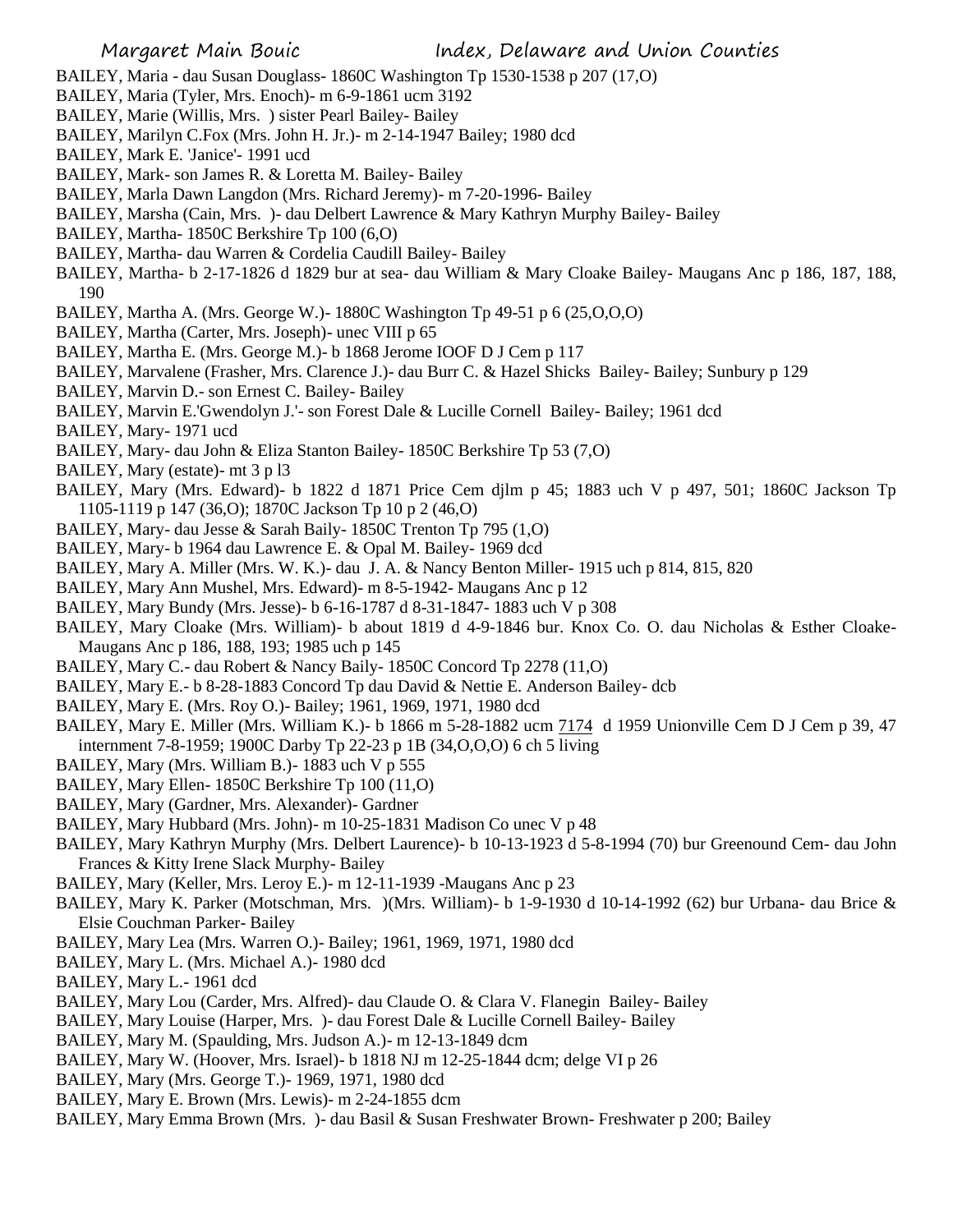- BAILEY, Matilda- b 11-13-1904 Berkshire Tp dau George & Mary Vanduyke Bailey- dcb
- BAILEY, Matthew- b 1969 son Robert J. & Sally A. Bailey- 1971 dcd
- BAILEY, Mattie S.- Pabst 5 p 22
- BAILEY, Maude (Brown, Mrs. )- dau William & Susan McQuiniff Bailey- Bailey
- BAILEY, Maudie M.- b 10-15-1878 Trenton Tp dau Isaac & Cina A. Preston Bailey- dcb
- BAILEY. Maureen Leahy (Mrs. Richard Eugene)- m 8-2-1968 dau George V. Leahy- Bailey
- BAILEY, Richard Max 'Clara Louise Robertson'- b 1-22-1920 son Joseph Dale & Emma Norris Bailey- Maugans Anc p 189
- BAILEY, Megan Lynn- b 9-30-1985 ch Robert & Susan Bailey- Bailey
- BAILEY, Melanie (Herriott, Mrs. )- dau Delbert Lawrence & Mary Kathryn Murphy Bailey- Bailey
- BAILEY, Merlyn 'Sandra'- son Leota Bailey- Bailey
- BAILEY, Merrill E.- b 1914 d 1924 Prob. son Elton D. & Autie Watson Bailey- Unionville Cem D J Cem p 40
- BAILEY, Michael A. 'Mary L.'- 1980 dcd
- BAILEY, Michael Don- b 11-8-1975 son Donald Melvin Jr. & Margaret Dorothy Rausch Bailey- 1979, 1981, 1983, 1991 ucd; Rausch; Renner; St. Paul p 131
- BAILEY, Michael- son Delbert Lawrence & Mary Kathryn Murpny Bailey- Bailey
- BAILEY, Michael R. 'Julie'- 1980 dcd
- BAILEY, Michael Raymond 'Laura Lee Niederlander'- m 11-29-1980 son Raymond E. & Carolyn A. Bailey- Bailey
- BAILEY, Michael- b 10-7-1979 son Keith & Deidre Ellen Ross Bailey-
- BAILEY, Michelle Keigh (Head, Mrs. Kevin Wayne)- b 1968 m 7-1989 dau Richard E. & Anita J. Milner Bailey- 1973, 1979, 1981, 1983 ucd; Bailey; Rausch; Renner
- BAILEY, Mike- b 1970 son George T. & Mary A. Bailey- 1980 dcd
- BAILEY, Mildred (Anthony, Mrs. )- dau Joseph Dale & Emma Norris Bailey- Maugans Anc p 189
- BAILEY, Mildred (Mrs. Norman)- 1961, 1969, 1971, 1980 dcd
- BAILEY, Mildred (Griffith, Mrs. )- dau Delbert H. & Della Victoria Foreman Bailey- Bailey
- BAILEY, Milford A. 'Grace E. Mussard'-m 10-15-1936 son Delbert H. & Della Victoria Foreman Bailey- Bailey
- BAILEY, Milford A. Jr.- son Milford Sr. & Grace Mussard Bailey- Bailey
- BAILEY, Minnie Mahaffey (Mrs. James S.)- b 5-1866 m 6-24-1882 d 1925 Oakdale Cem II p 72 (H-R7-4); 1900C Jerome Tp 138-147 p 6B (34,O,O,O) m 18y, 6 ch, 5 living
- BAILEY, Mollie Augenstein, Mrs. )(Mrs. )- d 11-21-1961- Augenstein; Bailey
- BAILEY, Mollie (Skaggs, Mrs. Lonnie)- b 10-29-1912 d 3-2-1982 bur. Kilbourne- dau Noah & Ella Middleton Bailey-Bailey
- BAILEY, Mona (Dally, Mrs. John)- m 8-13-1938- Bailey
- BAILEY, Myrtle- b 11-30-1881 Trenton Tp dau James & Henrietta Fannin Bailey- dcb
- BAILEY, N.- 1883 uch V p 452
- BAILEY, N. A.- 1979, 1981, 1983 ucd
- BAILEY, Nancy E.- dau David & Jane Baily- 1850C Troy Tp 2506 (12,O)
- BAILEY, Nancy (Mrs. John S.)- 1991 ucd
- BAILEY, Nancy Lou Bobb (Mrs. Barry)- b 10-8-1955 dau Frank & Rosemary Deienberger Bobb- Main 13161548333
- BAILEY, Nancy M.- dau Israel & Elizabeth Bailey- d 5-26-1857 (17-3-22)- Powell p 176 Old Norton Cem; 1850C Marlborough Tp 36 (9,O)
- BAILEY, Nancy (Mrs. Robert)- 1850C Concord Tp 2278 (36, Md); Powell p 83
- BAILEY, Nancy (Shelton, Mrs. )- dau Willard M. & Leola Leach Bailey- Bailey
- BAILEY, Naomi Hayes (Mrs. Gudger)- Bailey
- BAILEY, Naomi L. Merritt (Mrs. Paul W.)- b 1-14-1910 d 3-8-1988 bur S. Vienna Cem- dau Charles & Stella McComis Merritt- Bailey
- BAILEY, Nathaniel Platt 'Eliza Meier Lorillard'- b 1809 d 10-2-1891- Weiser p 210
- BAILEY, Nelda (Erwin, Mrs. Jack)- dau Joseph Dale & Emma Norris Bailey- Maugans Anc p 189
- BAILEY, Nelda (Henesy, Mrs. Donald W.)- m 5-28-1977- Bailey
- BAILEY, Nettie A.- dau George W. & Martha A. Baily- 1880C Washington Tp 49-51 p 6 (15,O,O,O)
- BAILEY, Nettie E. Andrews (Mrs. David)- dau Dr. Hugh B. & Mary E. Dall Andrews- 1908 dch p 681; McKitrick p 286 BAILEY, Nettie R. (Mrs. Robert C.)- 1979, 1981, 1983, 1991 ucd
- BAILEY, Nettie Spires (Shooks, Mrs. )(Mrs. Robert C.)- m(2) 7-2-1977 dau Howard & Mae Spires- Bailey
- BAILEY, Nettie (Thomas, Mrs. )- b 1864 d 1951 York Cem p 54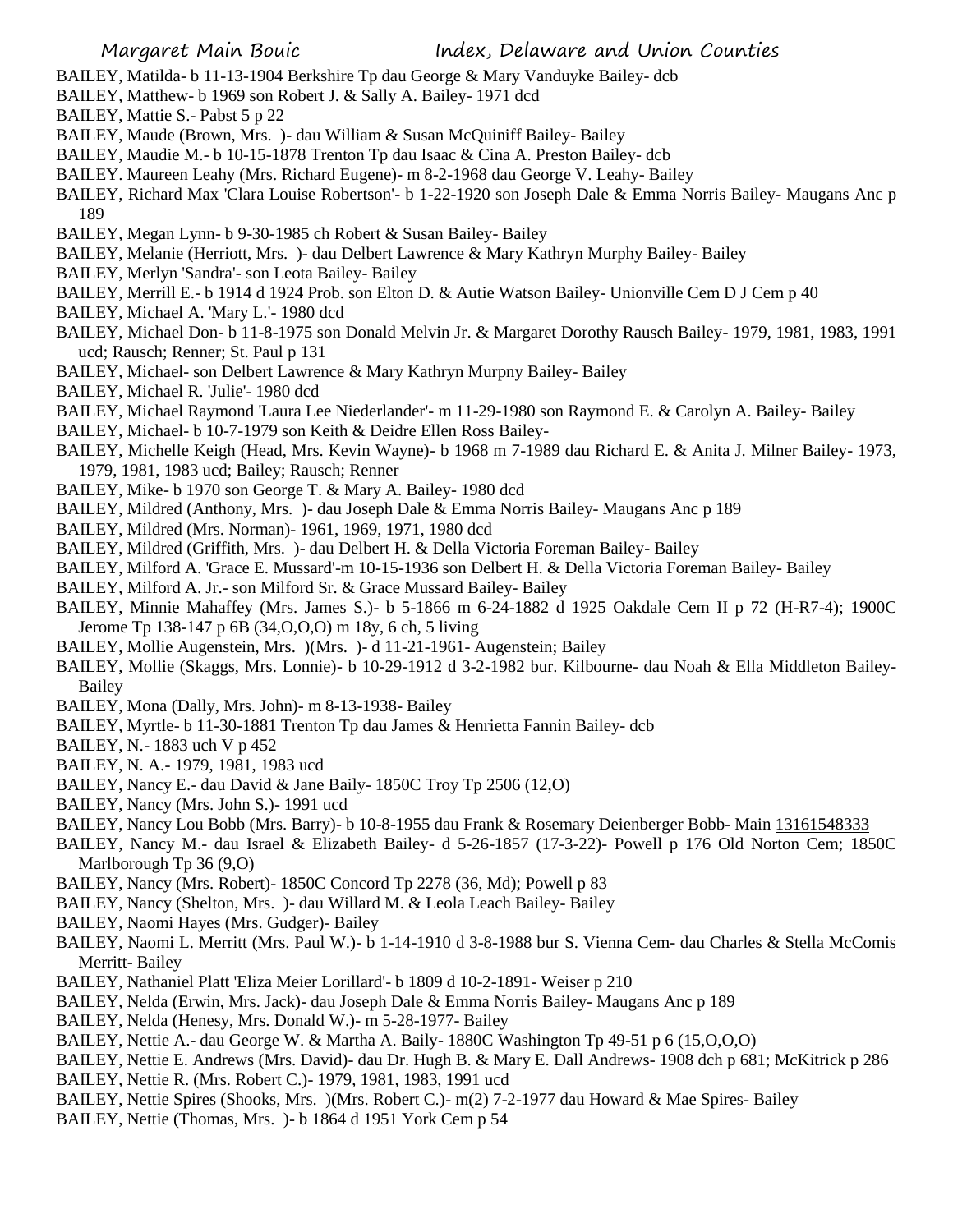- BAILEY, N. M. 'Hannah M.'- 1860C Darby Tp 476-478 p 67 (26,O)
- BAILEY, Noah 'Ella Middleton'- Bailey
- BAILEY, Noreen-dau Roy O. & Mary E. Bailey- Bailey; 1961, 1971 dcd
- BAILEY, Norma Jo McElwee (Mrs. Jay Emerson)- m 2-24- dau Norma McElwee- Bailey
- BAILEY, Norma (Neill, Mrs. Richard)- dau Emma C. Bailey- Neill 3,4; Tossey 4,5
- BAILEY, Norman W. 'Mildred R.'- 1961, 1969, 1971, 1980 dcd
- BAILEY, Obie 'Dora Stewart'- m consent 1895 unec V p 9
- BAILEY, Obie S. 'Cora Blanche Dewitt'- m 6-2-1910 Dewitt Bible unec IV p 40
- BAILEY, Oliver B. 'Rebecca S.'- b 6-14-1901 W. Va d 9-9-1988 (87) bur Coleraine,O.- Bailey
- BAILEY, Oliver D. 'Linda R. Bierly'- m 9-12-1982 son Carl D. Bailey- Bailey
- BAILEY, Opal (Brady, Mrs.Clyde)- dau Emma C. Bailey- Bailey
- BAILEY, Opal M. (Mrs. Lawrence E.)- 1961, 1969 dcd
- BAILEY, Ora (Wood, Mrs. )- dau Delbert H. & Della Victoria Foreman Bailey- Bailey
- BAILEY, Oscar- son Oliver B. & Rebecca S. Bailey- Bailey
- BAILEY, Otis Ralph- b 1885 d 1894 bur. Shoup Cem- Maugans Anc p 189
- BAILEY, Otto 'Helen Wilson'- Bailey
- BAILEY, Patricia (Kuver, Mrs. Walter)- dau Clarence Bailey-Bailey
- BAILEY, Patricia- dau Richard Max & Clara Louise Robertson Bailey- Maugans Anc p 189
- BAILEY, Patrick Elton- b 6-20-1973 son Donald Melvin Jr. & Margaret Dorothy Rausch Bailey- St. Paul p 131; 1979, 1981, 1983, 1991 ucd
- BAILEY, Patrick- b 1956 son Robert L. & Sue L. Bailey- 1969, 1971 dcd
- BAILEY, Paul- son Emma C. Bailey- Bailey
- BAILEY, Paul W. "Pete"'Naomie L.'- Bailey
- BAILEY, Pearl- d 9-17-1975 (90) bur. Powell- Bailey; 1969, 1971 dcd
- BAILEY, Peter 'Elizabeth Harper'-m 5-16-1848 d 8-11-1866 (56-3-7) Fairview Cem p ll; Powell p 243; 1880 dch p 486; 1860C Sc Tp 902 (50, Pa)
- BAILEY, Peter 'Rachel Rush'- delge V p 74
- BAILEY, Phebe A. (Brooks, Mrs. Joseph F.)- m 11-24-1878 ucm 6370 dau John P. & Sarah Holycross Bailey- 1915 uch p 819; 1860C Darby Tp 440-441 p 62 (5, Ind); 1870C Darby Tp 163-151 p 22 (16,O)
- BAILEY, Philander 'Harriett''Elizabeth Sinkey'- d 1862; delge IX p 81; 1850C Porter Tp 3106 (30,O)
- BAILEY, Phidelia- 1850C Berkshire Tp 100 (9,O)
- BAILEY, Philena S. Main (Mrs. William Williams)- b 1-8-1826 d 2-8-1869- dau Saxton M. & Sophronia Stanton Main-Asp 566
- BAILEY, Polly (Bailey, Mrs. Samuel E.)- m 12-31-1837 Madison Co unec IX p 5
- BAILEY, Rachel Rush (Mrs. Peter)- delge V p 74, VII p 53
- BAILEY, Ramah (Blanton, Mrs. )-dau Emma C. Bailey- Bailey
- BAILEY, Randall- son Delmore w. & Alberta Bailey- Bailey
- BAILEY, Raymond E. 'Carolyn A.'- d 10-23-1965(30) son Ernest Bailey- Bailey
- BAILEY, Ray M.-b 1866 d 8-17-1922 York Cem p 47
- BAILEY, Rebecca- dau Floyd & Lenna Bailey- 1961 dcd (5)
- BAILEY, Rebecca (Bowers, Mrs. Lewis)- m 12-22-1849 dcm
- BAILEY, Rebecca- dau George & Elizabeth Baily- 1850C Harlem Tp 691 (19,O)
- BAILEY, Rebecca (Hawthorne, Mrs. David A.)- b 1961 m 7-3-1982 dau Warren O. & Mary L. Bailey; 1969, 1971, 1980 dcd
- BAILEY, Rebecca (Hinton, Mrs. Thomas)- m 1825- delge IV p 19
- BAILEY, Rebecca- dau Jesse & Sarah Baily- 1850C Trenton Tp 795 (13,O)
- BAILEY, Rebecca S. (Mrs. Oliver B.)- d 6-1984- Bailey
- BAILEY, Rhea (Mrs. Donald M.)-1969, 1971, 1980 dcd
- BAILEY, Richard 'Gail Rommell'- b 9-14-1932 son Roy & Freda Pauline Evans Bailey- Maugans Anc p 12, 13
- BAILEY, Richard "Dick" Eugene 'Maureen Leahy'- m 8-2-1968-son John H. & Marilyn C. Fox Bailey- Bailey
- BAILEY, Richard E. 'Anita Jean Milner'- b 9-12-1937 m 8-31-1962 son Don & Erna Renner Bailey- 1949, 1959, 1979, 1981, 1983, 1991 ucd; Rausch 16923, III p 301; unvmec p 23,31
- BAILEY, Richard Jeremy 'Maria Dawn Langdon'- m 7-20-1996 son Richard E. & Anita Jean Miller Bailey- Bailey
- BAILEY, Richard- d 1984 son Joseph Dale & Emma Norris Bailey- Bailey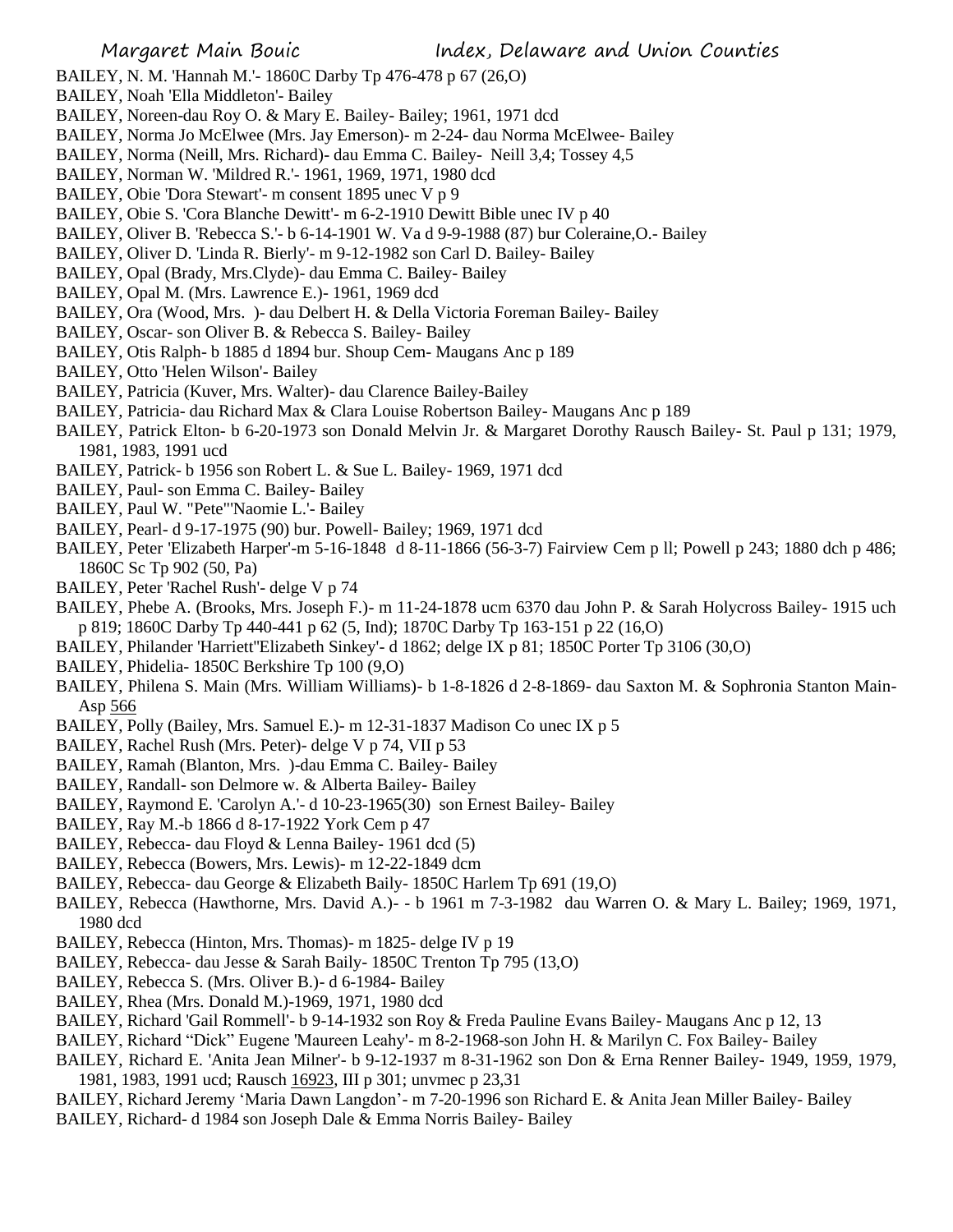- BAILEY, Richard L.- son Paul W. & Naomi L. Merritt Bailey- Bailey
- BAILEY, Richard W. 'Laura J.'- 1980 dcd
- BAILEY, Richard- b 3-22-1833 son William & Mary Cloake Bailey- Maugans Anc p 187, 188, 190
- BAILEY, Riley F.- b 1852 d 1887 Powell Cem- Powell p 165; 1880C Liberty Tp Del Co p 316A- (Baily)
- BAILEY, R. J.- 1991 ucd; Robinson Rd.
- BAILEY, Robert (Sugar Grove)- Bailey
- BAILEY, Robert 'Susan'- son Roy O. & Mary E. Bailey- 1961 dcd (5); Bailey
- BAILEY, Robert C.'Nettie R. Spires'-b 1-18-1918 m 7-2-1977 d 1-17-1989-son Claude O. & Clara V. Flanegin Bailey-Bailey; 1967,1973, 1975, 1979, 1981, 1983, 1991 ucd
- BAILEY, Robert E. 'Gayle L.'- Bailey; 1973 ucd
- BAILEY, Robert J. 'Sally A'- 1971 dcd
- BAILEY, Robert- 1971 dcd
- BAILEY, Robert 'Nettie Spires'- m 7-2-1977 son Claude & Clara Bailey- Bailey
- BAILEY, Robert- son David & Jane Baily- 1850C Troy Tp 2506 (3,O)
- BAILEY, Robert Joseph- son Mary Emma Brown Bailey- Freshwater p 200
- BAILEY, Robert L.'Sue L.'- 1969, 1971, 1980 dcd
- BAILEY, Robert 'Nancy'- 1850C Concord Tp 2278 (49, Pa)- Powell p 83
- BAILEY, Robert William- b 9-3-1979 son Robert & Susan Ann Moffett Bailey- Bailey
- BAILEY, Robin- b 1958 ch Claude S. & Viola L. Bailey- 1969 dcd
- BAILEY, Rodney F.- b 11-1893 son George & Louie Bailey- 1900C Darby Tp 36-37 p A2 (6,O,O,O)
- BAILEY, Roger-'Dianne Scott'-b 9-12-1937 m 10-13-1961 son Donald & Erna Renner Bailey; unvmec p 2331; Bailey; Renner; Rausch; 1949, 1959 ucd
- BAILEY, Rollin C. 'Linda Lee Howell'- b 10-3-1946 son Don & Erna Renner Bailey- Rausch 16927, III p 301; 1949, 1959, 1967,1975; Renner; unvmec p 16, 32
- BAILEY, Ronald- son Clarence Bailey- Bailey
- BAILEY, Roy 'Freda Pauline Evans'- m 2-9-1923- Maugans Anc p 12
- BAILEY, Roy 'Grace Dexter'- b 4-1890 son W. K. & Mary Miller Bailey- 1915 uch p 820; 1900C Darby Tp 22-23 p 1B (10,O,O,O)
- BAILEY, Roy O. 'Mary E.'- b 5-27-1918 WVa d 6-25-1989 (71) Fairview Mem Pk- Bailey; 1961, 1969, 1971, 1980 dcd
- BAILEY, Roxanna- dau George & Elizabeth Baily- 1850C Harlem Tp 795 (20,O)
- BAILEY, Roxanna Osborn (Mrs. Winnie Fred)- b 3-3-1864 m 10-23-1884 d 1-1-1936 bur Shoupd Cem- dau John & Sophia Hawley Osborn- Maugans Anc p 189; 1985 uch p 145
- BAILEY, Ruhama (Brooks, Mrs. Henry K.)- m 6-30-1878 ucm 6283 dau John P. & Sarah Holycross Bailey- 1915 uch p 819; 1860C Darby Tp 440-441 p 62 (2,O) twin; 1870C Darby Tp 163-151 p 22 (12,O)
- BAILEY, Ruth- dau Mary Emma Brown Bailey- Freshwater p 200
- BAILEY, Ruth Wanda (Weller, Mrs. Melvin)- b 9-3-1896 or 10-13-1896 dcb m 9-1-1915 dau Winnie Fred & Roxanna Osborn Bailey- Maugans Anc p 189; 1985 uch p 145
- BAILEY, Saladain (Sylvia) dau John P. & Sarah Holycross Bailey- 1860C Darby Tp 440-441 p 62 (7, Ind); 1870C Darby Tp 163-151 p 21 (17, Ind)
- BAILEY, Sally A. (Mrs. Robert)- 1971 dcd
- BAILEY, Sally (Smith, Mrs. Samuel)- dau Joshua & Elizabeth Chase Bailey- 1883 uch V p 257
- BAILEY, Samantha Lee- dau Timothy Lee & Laura Bailey- Bailey
- BAILEY, Samuel- original owner Liberty Tp, unec XIV p 8
- BAILEY, Samuel 'Polly Bailey'- m 12-31-1837 Madison Co unec IX p 5
- BAILEY, Sandra (Mrs. Merlyn)(Myers, Mrs. )- Bailey
- BAILEY, Sandy 'Alice M. Foor'- Bailey
- BAILEY, Sara- dau Warren O. & Mary Lea Bailey- 1961 dcd (9), 1969, 1971 dcd
- BAILEY, Sarah (Mrs. Andrew)- b 1858 d 1940 Marengo Cem- Powell p 377
- Sarah- internment 5- 13-1912 Unionville Cem D J p 46
- BAILEY, Sarah- dau Israel & Elizabeth Baily- 1850C Marlborough Tp (12,O)
- BAILEY, Sarah- 1850C Berkshire Tp 100 (7,O)
- BAILEY, Sarah (Copeland, Mrs. )- sister Oliver B. Bailey- Bailey
- BAILEY, Sarah C. (perhaps Mrs. Thos. F.)- b 1849 d 1906 Mlb p l96
- BAILEY, Sarah Elizabeth Bailey (Cleveland)(Anderson, Mrs. Miles)- b 8-18-1903 m 7-29-1939 dau James & Margaret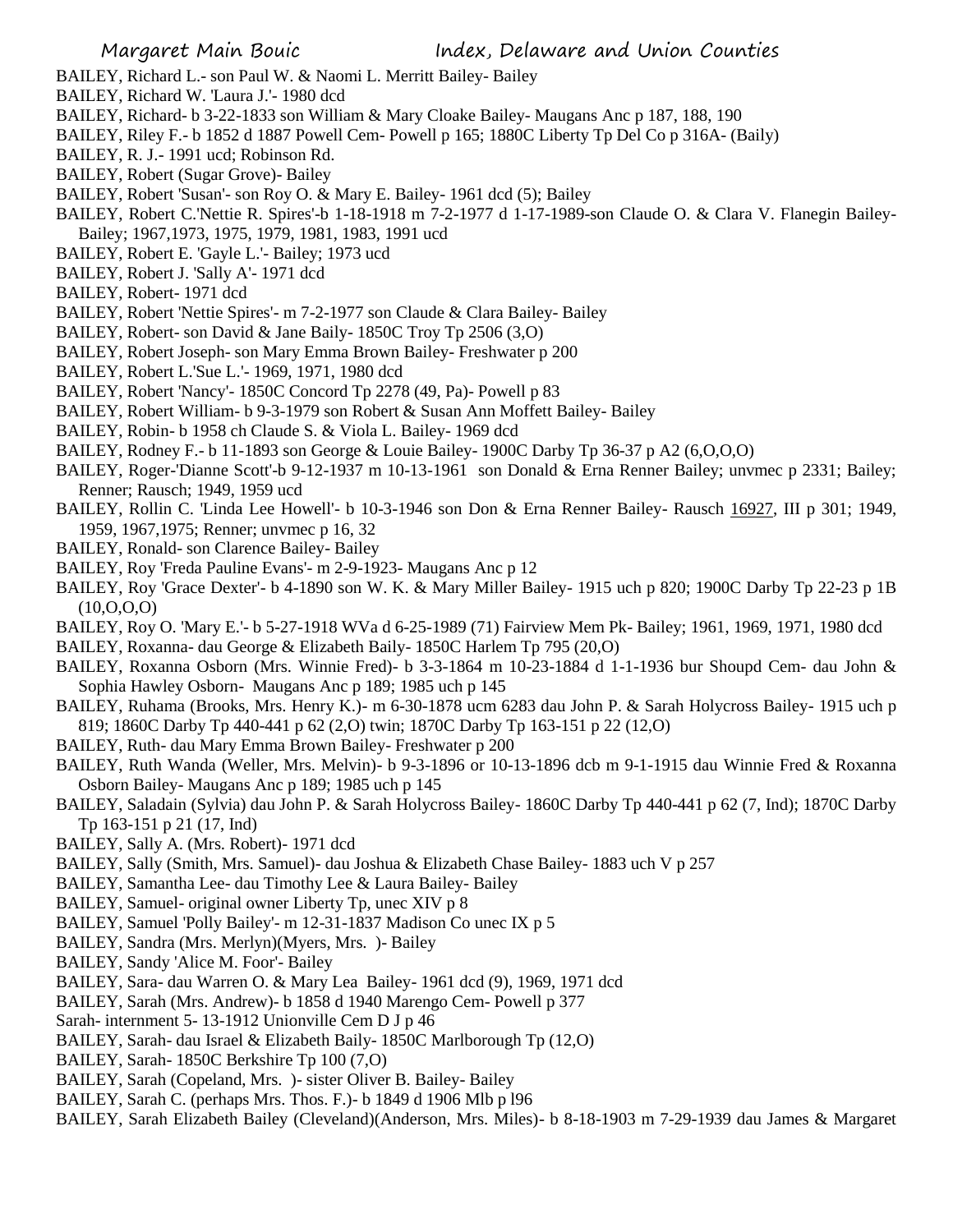Marie Bauder Bailey- Weiser p 239

- BAILEY, Sarah H. (Wheaton, Mrs. Anna Loyal)- m 6-19-1862 dcm
- BAILEY, Sarah Holycross (Mrs. John)- 1860C Darby Tp 440-441 p 62 (28,O); 1870C Darby Tp 163-151 p 21 (39,O); 1900C Darby Tp 2-3 p A1 (68, O,Va,Va) 9ch 8 liv
- BAILEY, Sarah Jane (Meacham, Mrs. Arza)- m 6-16-1850 dcm
- BAILEY, Sarah J. (Wyatt, Mrs. James B.)- m 6-4-1861 dcm
- BAILEY, Sarah (Mrs. Jesse)- 1850C Trenton Tp 795 (40,O)
- BAILEY, Sarah- dau Jesse & Sarah B aily- 1850C Trenton Tp 795 (7,O)
- BAILEY, Sarah- dau John & Eliza Stanton- 1850C Berkshire Tp 53 (9,O)
- BAILEY, Sarah M.-d 5-24-1854(4-8-18) Oller Cem Powell p 83 dau Robert & Nancy Bailey-1850C Concord Tp 2278  $(1,0)$
- BAILEY, Sarah N.- d 5-24-1854 (4-8-18) dau Robert & Nancy Bailey- Oller Cem p 7
- BAILEY, Savanna- dau Edward & Mary Bailey- 1870C Jackson Tp 10 p 2 (9,O)
- BAILEY, Scott- son Mary Bailey- 1971 ucd
- BAILEY, S. Dale 'E. Lucille'- 1969, 1971, 1980 dcd
- BAILEY, Selah (Mrs. William)- b 3-1882- 1900C Jerome Tp 225-2231 p 10A (19,O,O,O); m 1y, no ch also 1900C Jerome Tp 380-392
- BAILEY, Shannon Michelle (Shackelford, Mrs. Lyle)- b 1965 m 7-9-1988 dau Richard E. & Anita Jean Milner Bailey-Rausch 169231; Bailey; 1973, 1979, 1981 ucd
- BAILEY, Shannon S. 'Lucy E.'- b 1839 d 1908 York Cem p 47; now m. affidavits 12-1873 Civil War; 1883 uch V p 497; 1860C Jackson Tp 1105-1119 p 147 (17,O) 1870C Jackson Tp 10 p 2 (27,O); 1880C York Tp 31 p 3 (41, O, Va, NY); mt 3 p 24
- BAILEY, Sharlot (Charlotte)- b 10-25-1827 d 9-24-1847 bur. Knox Co dau william & Mary Cloake Bailey- Maugans Anc p 187, 188, 190
- BAILEY, Shawn Merrill- b 9-9-1969 son Donald Melvin, Jr. & Margaret Dorothy Rausch Bailey- St. Paul p 131; 1979, 1981, 1983, 1991 ucd
- BAILEY, Shawn- b 1980 ch Michael A. & Mary L. Bailey- 1980 dcd
- BAILEY, Shawn- son Mary Bailey- 1971 ucd
- BAILEY, Sheila (Korican, Mrs. )- dau Gudger & Naomi Hayes Bailey- Bailey
- BAILEY, Sherry- ch Floyd & Lenna Bailey- 1961 dcd (12)
- BAILEY, Shirley (Dell, Mrs. )- dau James Everett & Madeline Jones Bailey- Bailey
- BAILEY, Shirley Jeanne (Freeby, Mrs. Lee)-b 5-4-1936 m 3-21-1964 son Don & Erna Renner Bailey; Rausch 16922, III p 301; 1949, 1959 ucd; unvmec p 23
- BAILEY, Shorun (Mrs. Frank)- 1980 dcd
- BAILEY, Silvia A. (Dunfee, Mrs. Samuel W.)- m 12-19-1876- ucm 4839
- BAILEY, Sina Ann Preston (Mrs. Isaac)- m 11-27-1861 dcm; Pabst 5 p l8
- BAILEY, S. K.- 1949, 1959 ucd
- BAILEY, Smith- son William & Caroline Smith Bailey- 1870C Darby Tp 20-18-p 3 (4,O)
- BAILEY, S. P.- dg 1-7-1908, delge VIII p 12
- BAILEY, Spencer- son Benjamin Cloake & Hannah E. Bailey- 1880C Marysville 454-499 p 35 (8,O,O,O)
- BAILEY, S. S.- 1883 uch IV p 528
- BAILEY, Stefanie Faun- b 3-18-1975 dau Timothy Dean & Susan Faun Dunbar Bailey- Renner; Rausch 169281; Bailey
- BAILEY, Stephen Curtis- b 5-11-1955 son Clark D. & Esther J. Russell Bailey- Weaver 1294(10)6
- BAILEY, Stephen E. 'Kim Sue'- m 2-14-1975 son Claude Bailey- Bailey
- BAILEY, Stephen 'Sue'- 1980 dcd
- BAILEY, Steven- son Claude S. & Viola L. Bailey- 1969 dcd
- BAILEY, Steven E.- son Milford A. & Grace Mussard Bailey- Bailey
- BAILEY, Steven R.- son Marvin E. & Gwendolyn J. Bailey- 1961 dcd (1); Bailey
- BAILEY, Steward- b 5-22-1899 d 4-7-1900 New Calif. Cem D J p 89
- BAILEY, Sue (Mrs. Stephen)- 1980 dcd
- BAILEY, Sue L. (Mrs. Robert L.)- 1969, 1971, 1980 dcd
- BAILEY, Susan Ann (Holleymoon, Mrs. Dr. Alfred Thomas)- dcq Clarita Huddleston Pardo 7; Pabst 6 p 92
- BAILEY, Susan Dillow (Mrs. Alvah)- m 10-27-1842 Madison Co unec IX p 65
- BAILEY, Susan Elizabeth (Mrs. )(Douglas, Mrs. Cyrus)- m 5-28-1850 ucm 1538; unec XIV p 17; 1860C Washington Tp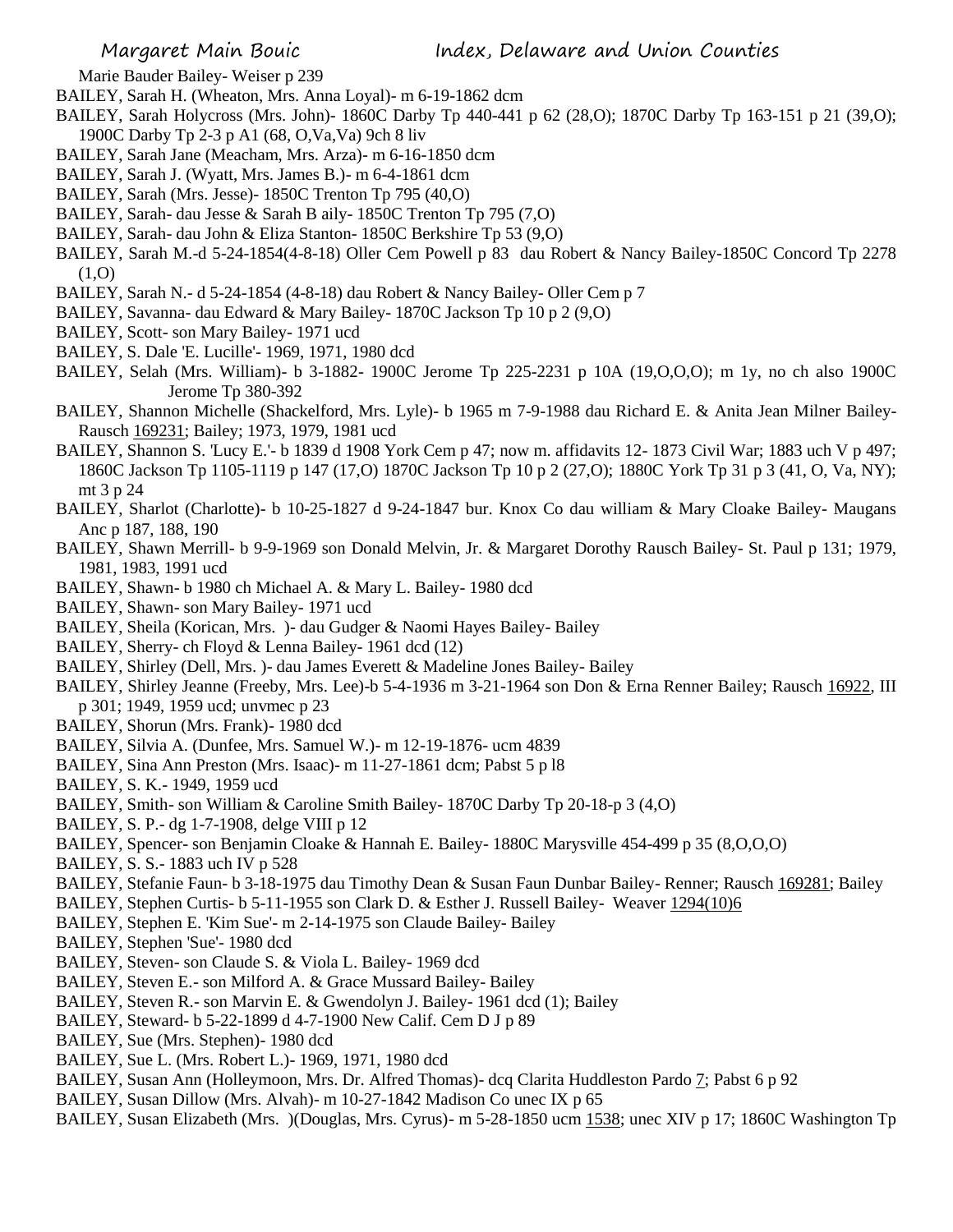1530-1538 p 207 (35, Va)

- BAILEY, Susan Faun Dunbar (Mrs. Timothy)- m 8-22-1970 dau Earl T. Olive Jeanne Dunbar- Bailey; Rausch 16928
- BAILEY, Susan McQuiniff (Mrs. William)- Bailey
- BAILEY, Susan (Mrs. Robert)- Bailey
- BAILEY, Sylvester- 1880C Paris Tp 1 (24,O,Penn,Penn)
- BAILEY, Talita Tinsley (Mrs. Calvin C. II)- Bailey
- BAILEY, T. C.- 1883 uch IV p 520; 1877 uca p 98
- BAILEY, Terri- 1983 ucd
- BAILEY, Theodore-d Jan.1914 son Israel & Elizabeth Baily- 1850C Marlb. Tp 36 (5,O); 1908 dch p 387; Mlb p 196
- BAILEY, Thomas- b 12-9-1831 d. Iowa- son William & Mary Cloake Bailey- Maugans Anc p 187, 188, 190
- BAILEY, Thomas- 1908 dch p 387; hadc p 110( 1900 Sc Tp); delge p 1i
- BAILEY, Thomas C. 'Louisa J.'- b 1840 d 5-7-1918 York Cem p 54; 1880C York Tp 51 p 5 (39, O, Va, NJ); 1900C York, Tp 45 p 2B (59,O,Va,NJ); 1877 uca p 49; unec III p 45
- BAILEY, Thomas- uccp p ll will Baily
- BAILEY, Thomas A. 'Cora A. Martin'- Bailey
- BAILEY, Thomas- b 1-22-1824 d 6-30-1892 Powell Cem Powell p 165; 1880C Liberty Tp Del Co p 316A
- BAILEY, Thomas M.- uccp J l p l88 (will); 1883 uch V p 416; unec XII p 41
- BAILEY, Timothy- son Floyd & Lenna Bailey- 1961 dcd (1)
- BAILEY, Timothy- son Joseph F. & Lois Bailey- Bailey
- BAILEY, Timothy Dean 'Susan Faun Dunbar'- b 8-8-1949 m 8-22-1970 son Donald & Erna Renner Bailey; 1959, 1967 ucd; Bailey; Renner; Rausch 16928
- BAILEY, Timothy Lee "Beetle" 'Laura'- b 1-24-1960 d 3-11-1993 bur Adrian, Mich- son Gudger & Naomi Hayes Bailey- Bailey
- BAILEY, T.M.- 1908 dch p 117; hadc p 119(1900 Sc Tp)
- BAILEY, Tom- son Edward & Mary Ann Murshel Bailey- Maugans Anc p 13
- BAILEY, Tommy- b 1968 son Cecil & Magaline Rowe Bailey- Bailey; 1980 dcd
- BAILEY, Tommy- son Floyd & Lenna Bailey- 1961 dcd (2)
- BAILEY, Tonya Marie- b 11-9-1974 dau Barry & Nancy Lou Bobb Bailey- Main 131615483331
- BAILEY, Victoria Beganer (Chase, Mrs. Daniel L.)- b 4-9-1838 m 11-30-1861 d 2-15-1903 bur. Bloomfield Cem, Marion Co- dau William & Mary Cloake Bailey- Maugans Anc p 187, 188, 190
- BAILEY, Victoria (Grimes, Mrs. Scott Edward)- m 4-16-1981 dau Mr. & Mrs. Raymond Lindig- Bailey
- BAILEY, Viola L. (Mrs. Claude S.)- 1969, 1980 dcd
- BAILEY, Walter H. 'Helen Merril'- m Oct. 1896 d 2-11-1966- Bailey
- BAILEY, Warren 'Cordelia Caudill'- Bailey
- BAILEY, Warren- b 1961 son Donald & Rhea Bailey- 1969, 1971 dcd
- BAILEY, Warren O. 'Mary Lea'- son Oliver B. & Rebecca S. Bailey- 1961, 1969, 1971, 1980 dcd; Bailey
- BAILEY, Wayman- 1980 dcd
- BAILEY, Wayne 'Dixie Lee' b 1951 son Howard R. & Mabel L. Smith Bailey- Bailey; 1961, 1969, 1971 dcd
- BAILEY, Wayne'Charlotte Temple'- m 3-31-1866 ucm 3943; son Edward & Mary Bailey- 1883 uch V p 490;1860C Jackson Tp 1105-1119 p 147 (15,O)
- BAILEY, W. C.- 1883 uch IV p 520
- BAILEY, Wealtha Ann Rose (Mrs. Daniel B.)- m 4-5-1849 dcm; 1850C Trenton Tp 739 (23, NY)
- BAILEY, Wesley F.- son Willard & Eliza Baily- 1850C Harlem Tp 561 (11, Mass)
- BAILEY, Willard 'Eliza'- 1850C Harlem Tp 561 (44, Vt)
- BAILEY, Willard M. 'Leola Leach'- Bailey
- BAILEY, William- 1883 uch IV p 473
- BAILEY, William 'Caroline Smith'- m 12-6-1862 ucm 3382; 1870C Darby Tp 20-18 p 3
- BAILEY, William- 1908 dch p 387; Pabst Pion II p 214; delge X p 76
- BAILEY, William- d 4-20-1851 (9-4-6)- Oller Cem p 7
- BAILEY, William G.- son Cecil Bailey- Bailey
- BAILEY, William- son George & Elizabeth Baily- 1850C Harlem Tp 691 (16,O); 1880C Harlem Tp p 446A
- BAILEY, William- son John P. & Sarah Holycross Bailey- 1860C Darby Tp 440-441 p 62 (2,O) twin; l870C Darby Tp 163-151 p 22 (12,O)
- BAILEY, William- d 4-20-1851 (1m 6d) Oller Cem son Robert & Nancy Bailey- 1850C Concord Tp 2278 (8,O)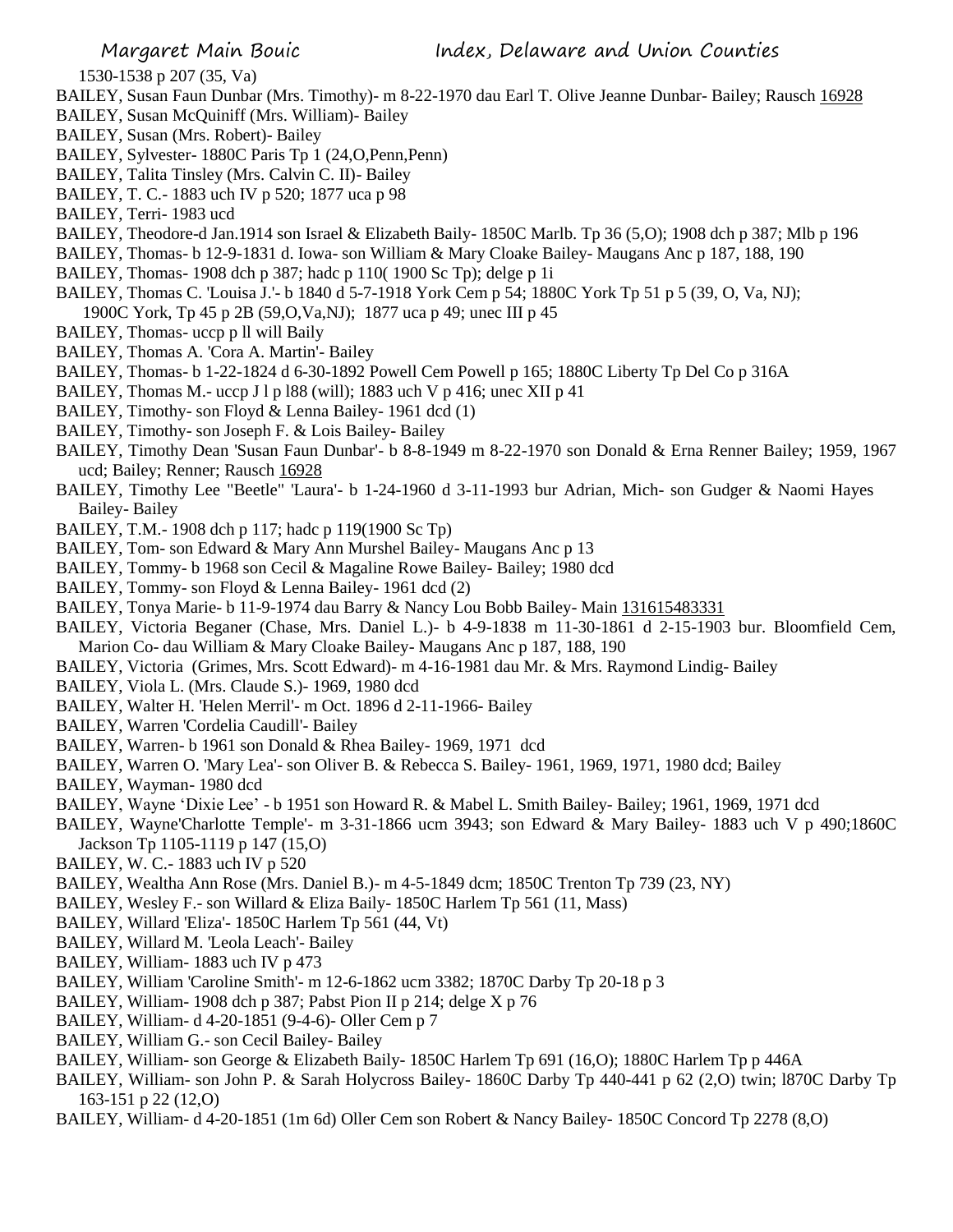- BAILEY, William b 11-80-1820 d 6- -1842 son William & Mary Cloake Bailey- Maugans Anc p 187, 188
- BAILEY, William B. 'Mary'- 1883 uch V p 452
- BAILEY, William C.- son Benjamin Cloake & Hannah Bailey- 1880C Marysville 454-499 p 35 (5,O,O,O)
- BAILEY, W. H.- son M. M. & Hannah M. Baily- 1860C Darby Tp 476-478 p 67 (5/12,O)
- BAILEY, William K. 'Mary E.Miller'- b 3-1858 m 5-28-1882 ucm 7174 d 1931 Unionville Cem D J p 39, 49; 1900C Darby Tp 22-25 p 13 (42, O, O, O)
- BAILEY, William Lionel- b 4-23-1931 son Lionel Schutter & Helga Sjaastad Bailey- Weiser 752
- BAILEY, William L. b 1875 Del. Co d 8-25-1901 (25y 6m) Oakdale Cem I p 175 (C-8)
- BAILEY, William L.- 1883 uch IV p 513; 1877 uca p 97
- BAILEY, William M. 'Leola Leach'- Bailey
- BAILEY, William 'Mary Cloake'- b 1797 d 6-12-1838 bur. Knox Co- Maugans Anc p 186, 188, 193; 1985 ucd p 145
- BAILEY, William 'Mary K. Parker'- Bailey
- BAILEY, William R. 'Jessie Hubertine Schutter'- m 11-27-1889- Weiser p 751
- BAILEY, William 'Selah'- b 7/8-1875- 1900C Jerome Tp 225-234 p 10A (24,O,O,O) m 1y, also 1900C Jerome Tp 380-392
- BAILEY, William 'Susan McQuiniff'- Bailey
- BAILEY, William Williams 'Philena S. Main'- b 10-23-1819 d 1-12-1886 son Elijah & Margaret Fanning Bailey- Asp  $(566)$
- BAILEY, Wilson S.- son Edward & Mary Bailey- 1915 uch p 200; 1883 uch III p 394; 1860C Jackson Tp 1105-1119 p 147 (6/12,O); 1870C Jackson Tp 10 p 2 (10,O)
- BAILEY, Winfield 'Faye Knecht'- Weiser 277
- BAILEY, Winnie Fred 'Roxanna Osborn'- b 3-2-1858 d 3-4-1927 bur. Shoup Cem- son Joseph & Cyrene Thompson Bailey- Maugans Anc p p 188, 189, 193; 1985 uch p 145
- BAILEY, W. K.'Mary E. Miller'-son John P. & Sarah Holycross Bailey- 1915 uch p 411, 814, 819, 820
- BAILEY, W. Shannon- b 4-27-1843 d 1-23-1916 Price Cem djlm p 45
- BAILEY, W. W.- 1915 uch p 267
- BAILEY, Zadoc- 1883 uch V p 452
- BAILEYS, Barbara Reardon (Mrs. C. Dean)- dau Dorothy Reardon- Baileys
- BAILEYS, Craig 'Stacey'- son C. Dean & Barbara Reardon Baileys- Baileys
- BAILEYS, C. Dean 'Nancy J. Marks''Barbara Reardon'- m 4-15-1989- Baileys
- BAILEYS, Gene A. b 5-3-1963 d 3-10-1994 (30) bur Galloway- son C. Dean & Barbara Reardon Baileys- Bailey
- BAILEYS, Nancy J. Marks (Mrs. C. Dean)- m 4-15-1989 dau Dale & Virginia Marks- Baileys
- BAILEYS, Stacey (Mrs. Craig)- Baileys
- BAILIE, Jennie (Rayburn, Mrs. Frank)- m 4-17-1880 Madison Co unec XIII p 12
- BAILIE, Margaret (Hill, Mrs. Thomas, Jr.)- m 1654- Nash p 372
- BAILLIS, Ellen-(20 m, June 1973; dau Rev. Kenneth J. & Martha Baillis- Baillis
- BAILLIS, Rev. Kenneth J. 'Martha '- Baillis; 1971 dcd
- BAILLIS, Martha (Mrs. Rev. Kenneth J.)- Baillis' 1971 dcd
- BAILLY, Hariet (Carlson, Mrs. )- dau Harry & Ruth E. Snider Bailly- Bailly
- BAILLY, Harry L.' Ruth E.' d 5-16-1972(82) bur Gahanna- Bailly
- BAILLY, Helen (Hood, Mrs. )- sister Harry L. Bailly- Bailly
- BAILLY, Louise (Campbell, Mrs. Francis)- dau Harry L. & Ruth E. Snider Bailly- Bailly
- BAILLY, Ruth E. Snider (Mrs. Harry L.)- d 7-29-1993 (90) sister Wilbur Snider-Bailly
- BAILOR, Abbie (Klee, Mrs. Matthias)- b 1846 m 11-26-1869 dau Cosmos & Sarah Bailor- dcc Christina Courter Ealy 19
- BAILOR, Cosmos 'Sarah'- dcc Christina Courter Ealy 38; 1880C Delaware Town p 538A
- BAILOR, Elizabeth Brand (Mrs. Jacob)- b 1808 Md m 1835 d 1877 Ind- ped Shirley Whitehead Wiese 29-delge II p 25
- BAILOR, Harvey H.'Mary'- d 3-20-1954 Bailor; Powers clipping; see Bailer
- BAILOR, Jacob 'Elizabeth Brand'- b 1805 Penn m 1835 d 1884 Ind.- ped Shirley Whitehead Wiese 28- delge II p 25
- BAILOR, Lydia Ann (Buck, Mrs. John Tobias)- dau Samuel Martin & Sarah Ann McCoy Bailor- ped Shirley Whitehead Wiese 7-delge II p 25
- BAILOR, Samuel Martin 'Sarah Ann McCoy'- b 6-7-1838 m 1-8-1865 d 2-18-1917 son Jacob & Elizabeth Brand Bailorped Shirley Whitehead Wiese 14- delge II p 25
- BAILOR, Sarah Ann McCoy (Mrs. Samuel Martin)- b 6-6-1843 m 1-8-1865 d 11-14-1926 dau Benjamin C. & Lydia Iddings McCoy- ped Shirley Whitehead Wiese 15- delge II p 25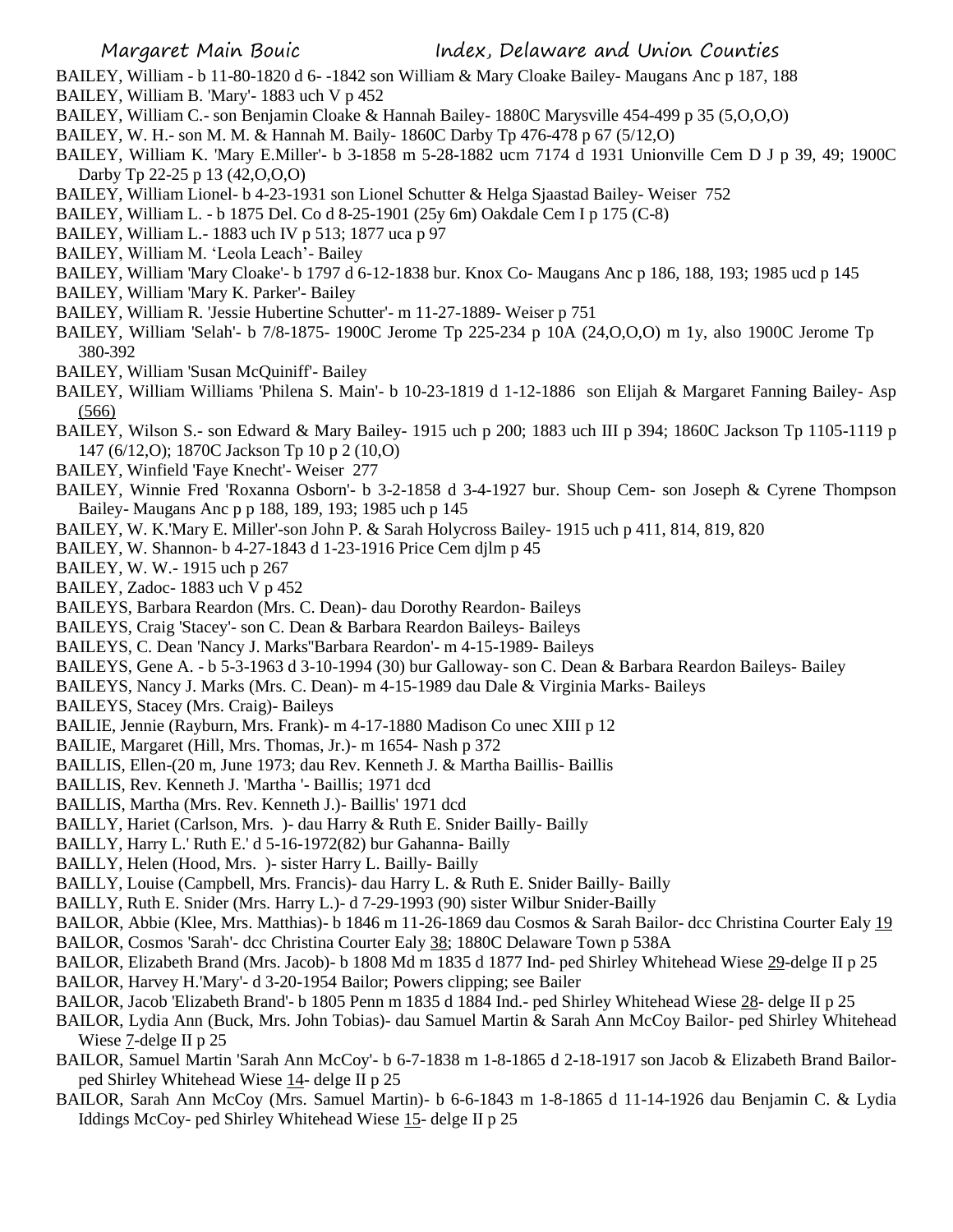- BAILOR, Sarah (Mrs. Cosmus)- dcc Christina Courter Ealy 39
- BAILS, Barbara (Mrs. Charles)- Bails
- BAILS, Betty (Mrs. Jack)(Stepp, Mrs. )- Bails
- BAILS, Charles 'Barbara'- Bails
- BAILS, Debra Sue (Rietz, Mrs. Michael John)- m 9-10-1988 dau Jack & Betty Bails- Bails
- BAILS, Doris (McCubbin, Mrs. Robert)- dau James R. & Leafy Mae Hill Bails- Bails
- BAILS, Elden(Elton)- son James R. & Leafy Mae Hill Bails- Bails
- BAILS, Eugene- son James R. & Leafy Mae Hill Bails- Bails
- BAILS, Geraldine (Syrus, Mrs. A. C.)- dau James R. & Leafy Mae Hill Bails- Bails
- BAILS, Jack 'Betty'- Bails
- BAILS, James E.- son James R. & Leafy Mae Hill Bails- Bails
- BAILS, James R. 'Leafy Hill'- b 3-16-1898 W. Va m 3-30-1918 d 7-21-1976 bur Maple Grove Cem- son Hugh & Herriett Slade Bails- Bails
- BAILS, J. Erick ' Smith'- son James E. Bails- Bails
- BAILS, Katherine (Grove, Mrs. Howard)- dau James R. & Leafy Mae Hill Bails- Bails
- BAILS, Leafy Mae Hill (Mrs. James R.)- b 9-10-1898 m 3-30-1918 d 6-30-1985 bur Maple Grove- dau Fleet & Maggie Bails Hill- Bails
- BAILS, Leana- dau Charles & Barbara Bails- Bails[ engaged to Fred Henault, Jr.
- BAILS, Nathan Smith- b 11-2-1976 son J. Erick & Smith Bails- Bails
- BAILS, Pauline Virginia- b 2-13-1919 d 7-5-1968 bur. N. Lewisburg- dau James R. & Leafy Mae Hill Bails- Bails
- BAILS, Ruth- dau James R. & Leafy Mae Hill Bails- Bails
- BAILS, Tara- dau J. Erick & Smith Bails- Bails
- BAILS, Terri Jo- dau J. Erick & Smith Bails- Bails
- BAILS, Wayne- son James R. & Leafy Mae Hill Bails- Bails
- BAILY, -- unec II p 19 see Bailey
- BAILY, Alva D.- d 10-4-1849 (26-1-25) unec V p 3
- BAILY, Benjamin- Pabst 3 p 8, 18
- BAILY, Benjamin 'Mary C. Temple'- license 1-20-1853 ucm 1911
- BAILY, Bertha- b 10-30-1870 Berlin Tp dau M. C. & Thankful Rose Baily- dcb
- BAILY, Chester- 1880C Harlem Tp p 438A
- BAILY, Denver- b 9-11-1897 Concord Tp son George & Martha E. Courtright Baily- dcb
- BAILY, Eli- son Joseph John & Sarah Holycross Baily- 1985 uch p 106
- BAILY, George- son Joseph John & Sarah Holycross Baily- 1985 uch p 106
- BAILY, George S.- 1880C Liberty Tp Del Co p 308A
- BAILY, Gilbert- son Joseph John & Sarah Holycross Baily- 1985 uch p 106
- BAILY, Harrison- b 3-20-1893 Harlem Tp son George & Lulu Whitehead Baily- dcb
- BAILY, Ismael- 1835 men 41 #96 p 74 Marlborough Tp
- BAILY. Israel- 1840C Marlborough Tp 254 (30-40)
- BAILY, James- 1880C Jerome Tp p 0141
- BAILY, Jese- 1835 men 33 #45 p 52 Harlem Tp
- BAILY, Jesse- unec IV p 8
- BAILY, John- son Joseph John & Sarah Holycross Baily- 1985 uch p 106
- BAILY, Joseph- 1880C Thompson Tp p 297A
- BAILY, Joseph John 'Sarah Holycross'- b c 1827 d 10-15-1885 GAR- 1985 uch p 106
- BAILY, Mary C. Temple (Mrs. Benjamin)- license l-20-1853 ucm 1911
- BAILY, Mary (Cooper, Mrs. Homer H.)- b 4-3-1881 m 5-31-1900- Weiser p 560
- BAILY, Mary M.- 1880C Orange Tp p 352C
- BAILY, Merly- b 12-10-1892 Concord Tp dau George & Ella Courtright Baily- dcb
- BAILY, Onah- b 11-10-1890 Concord Tp dau George & Ella Courtright Baily- dcb
- BAILY, Perry- b 9-4-1892 Harlem Tp son Lewis & Levina Highat Baily- dcb
- BAILY, Phoebe- dau Joseph John & Sarah Holycross Baily- 1985 uch p 106
- BAILY, Rhuhama (Brooks, Mrs. Henry King)- twin dau Joseph John & Sarah Holycross Baily- 1985 uch p 106
- BAILY, Ruth- Pabst 7 p 15
- BAILY, Sarah Holycross (Mrs. Joseph John)- b c 1832- 1985 uch p 106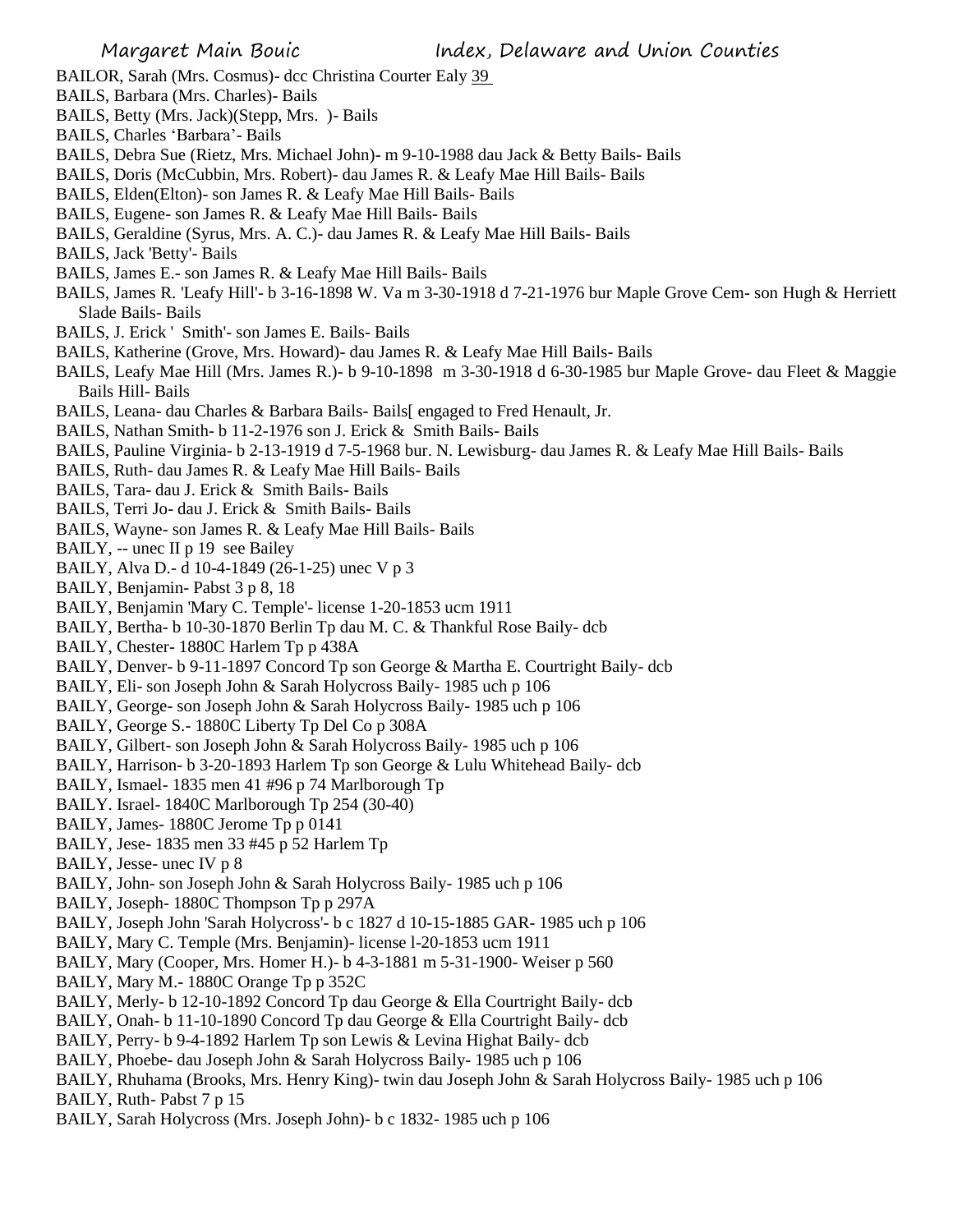- BAILY, Shannon- 1880C York Tp p 0019
- BAILY, S. M.- b 1-26-1880 Trenton Tp dau Lewis & M. A. Hyatt Baily- dcb
- BAILY, Solomin- son Joseph John & Sarah Holycross Baily- 1985 uch p 106
- BAILY, Sylvester- 1880C Paris Tp p 0114
- BAILY, Thomas- 1880C Washington Tp p 0020
- BAILY, William- twin son John & Sarah Holycross Baily- 1985 uch p 106
- BAIN, ---hjt p 38
- BAIN, Abraham Monnett- b 11-18-1861 son John W. & Mary Monnett Bain- Newhouse p l3 12441 ; Monnett p 5, 18, 19, 20
- BAIN, Ara- dau Sarah Shoef Bain- 1880C Maryville 207-233 p 11 (19, Pa, Pa, Pa)
- BAIN, Charles A.- delge V p 53
- BAIN, E. Clara Cole (Mrs. David L.)- m 4-28-1880 ucm 6715
- BAIN, David L. 'E. Clara Cole'-son Joseph & Sarah Bain- m 4-28-1880 ucm 6715; 1850C Paris Tp 681-695 p 103 (6,O); 1870C Jerome Tp 199-190 p 26 (26,O); hjt p 75, picture 137, l9l, 201; 1883 uch IV p 457, V p 285; N. Calif. Cem D J Cem p 90, 95
- BAIN, Emma Ruth- b 5-21-1871 Delaware Town- dau Francis M. & Keary Happah Miller Bain- dcb
- BAIN, Finley- delge IV p 55
- BAIN, George- son Summer & Orilla Bain- 1850C Union Tp 1385-1403 p 207 (15,O)
- BAIN, Henry P.- son Summer & Orilla Bain- 1850C Union Tp 1385-1403 p 207 (20,O)
- BAIN, J.- unec IV p 33
- BAIN, James D.-son Joseph & Sarah Bain- 1850C Paris Tp 681-695 p 103 (8,O);1870C Jerome Tp 199-190 p 26 (28,O); hjt p 47, 75, 94, 99, picture l37, l85, l9l, l92, 200; 1883 uch IV p 456, 467, 535
- BAIN, James 'Sarah Fleming- 1883 uch V p 292
- BAIN, J. D.- 1883 uch V p 285; 1877 uca p 96
- BAIN, John- son Joseph & Sarah Bain- 1850C Paris Tp 681-695 p 103 (12,O)
- BAIN, John- son Summer & Orilla Bain- 1850C Union Tp 1385-1403 p 207 (18,O)
- BAIN, John W.'Mary Monnett'- d 1880 son William Robert & Mary Lain Bain- Newhouse p 12,(1244); Monnett p 5, 18, 19, 20
- BAIN, Joseph 'Sarah'- d 9-10-1855 (49y 12d) Mitchell Cem D J p 9; mt 9-19-1855, 4-6-1859; 1883 uch V p 306; 1850C Paris Tp 681-695 p 103 (44,O); unec VII p 5
- BAIN, Maggie Carriher (Mrs. William)- m 11-19-1868 ucm 4471 mt 12-2-1868
- BAIN, Maggie (Longberry, Mrs. Andrew Jackson Jr.)- 1985 uch p 92
- BAIN, Mary Monnett (Mrs. John W. )- b 8-21-1833 d 7-30-1885 dau Abraham & Sarah Newhouse Monnett- Newhouse p 12 1244; 1976 dch p 41, 201; 1908 dch p 227(1?); Monnett p 5, 18, 19, 20, 22; Pabst 8 p 3; hadc p 76
- BAIN, Minnie- 1880C Concord Tp p 275C
- BAIN, Minnie Rockwell (Davis, Mrs. Henry Thomas)- b 11-30-1866 dau John W. & Mary Monnett Bain- Monnett p 6, 18, 19; Newhouse p l3, 12442
- BAIN, Nancy A.- 1915 uch p 424
- BAIN, Nancy (Bigger, Mrs. William)-dau James & Sarah Fleming Bain; 1883 uch V p 135, 292
- BAIN, Nancy A. (Curry, Mrs. William W.)-m 2-10-1880 ucm 6657- dau Joseph & Sarah Bain- hjt p 31, 188; 1883 uch V p 306; 1850C Paris Tp 681-695 p 103 (10,O); 1870C Jerome Tp 199-190 p 26 (27,O)
- BAIN, Orilla (Mrs. Summer)- 1850C Union Tp 1385-1403 p 207 (47, Ct)
- BAIN, Pa;tty Ann Gregg (Mrs. )- dau George Levi & Elaine Gregg- Cowgill p 33
- BAIN, Sarah- dau Joseph & Sarah Bain- 1850C Paris Tp 681-695 p 103 (3,O)
- BAIN, Sarah Fleming (Mrs. James)- 1883 uch V p 292
- BAIN, Sarah (Mrs. Joseph)-1883 uch V p 292; 1850C Paris Tp 681-695 p 103 (41,O); 1870C Jerome Tp 199-190 p 26 (61,O); 1880C Paris Tp p 0091
- BAIN, Sarah S.- 1877 uca p 45
- BAIN, widow- 1877 uca p 16
- BAIN, Sarah Shoef (Mrs. )- dau George Shoef- 1880C Marysville 207-223 p 11 (48, Pa, Md,PA)
- BAIN, Summer 'Orilla'- 1850C Union Tp 1385-1403 p 207 (52, Ct); 1877 uca p 65, 71
- BAIN, T. H.- son Joseph & Sarah Bain- 1915 uch p 200l 1883 uch III p 394; 1870C Jerome Tp 199-190 p 26 (17,O)
- BAIN, William 'Maggie Carriher'- m 11-19-1868 ucm 4471; mt 12-2-1868
- BAIN, William- hmp p 99, 105; Pabst 8 p 3; delge I p 30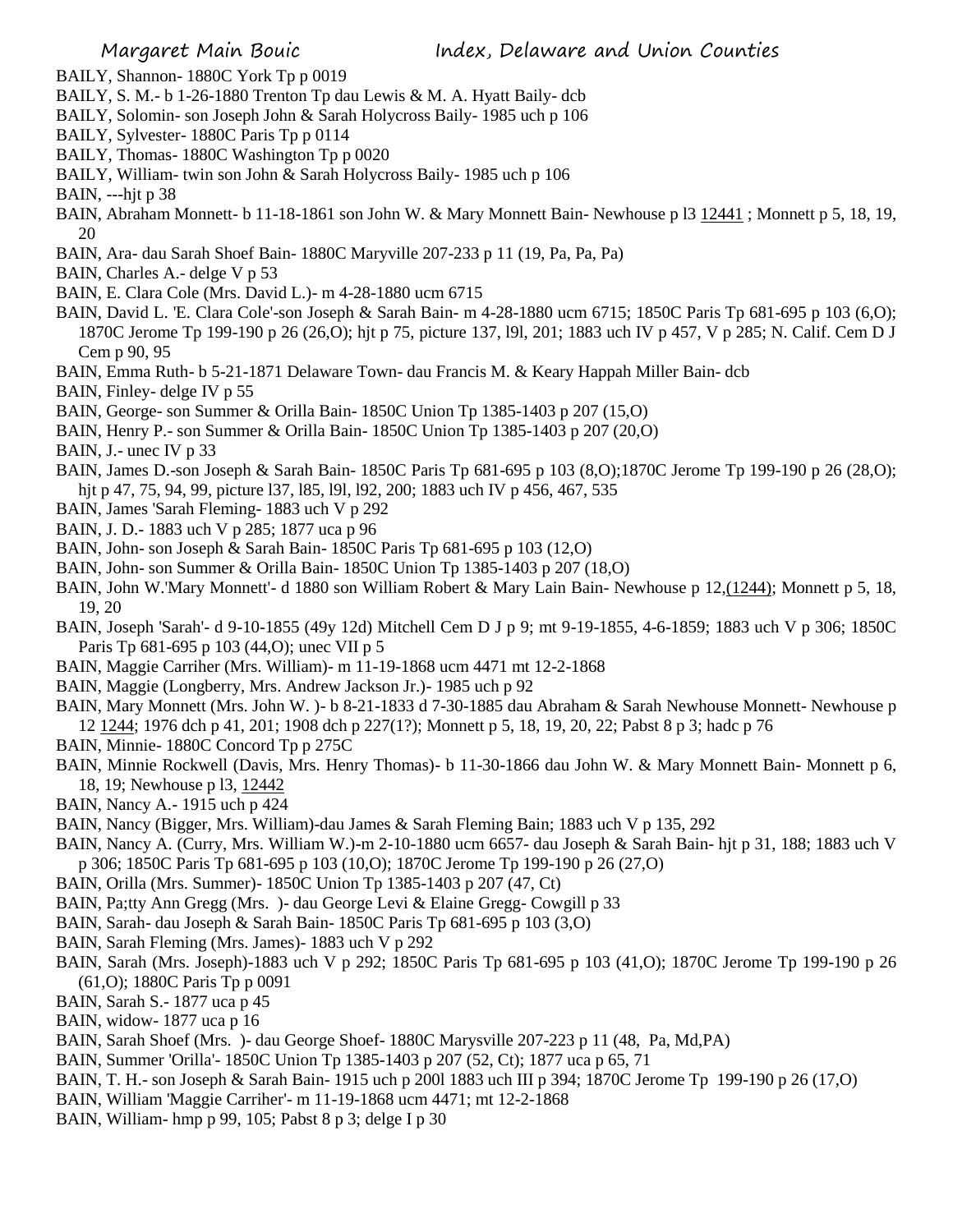- BAIN, William- son Joseph & Sarah Bain- 1850C Paris Tp 681-695 p 103 (3/12,O)
- BAIN, William Robert 'Mary Lain'- Monnett p 20
- BAINA, Franklin- son J. & Sarah Baina- d 3-19-1851 (5m) Oakdale Cem 1751(22-1R)
- BAINA, John- son J. & Sarah Baina- d 7-3-1851 (13y 3m) Oakdale Cem 1750 (22-1R))
- BAINBRIDGE,----- Pabst l p 59
- BAINBRIDGE, Absalom- 1883 uch V p 161
- BAINBRIDGE, Angie D.(Mrs. Wilfred)- b 8-1867 d 1939 Price Cem djlm p 55; 1900C Jackson Tp 37 p 2B (33,O,Eng,O)
- BAINBRIDGE, Charlotte (Robinson, Mrs. John C.)- Mitchell (112947)
- BAINBRDIGE, Elizabeth M.- dau William M. & Hannah A. Bainbridge- 1880C Jackson Tp p 226A (10,O,Va,O)
- BAINBRIDGE, Hannah A. (Mrs. William M.)- b 12-21-1843 d 11-28-1920 Price Cem djlm p 53; 1880C Jackson Tp p 226A (38,O,O,O); 1900C Jackson Tp 116-118 p 5B (58,O,O,O) m 40y, 7 ch, 3 living
- BAINBRIDGE, Hattie F.- b 9-4-1874 d 1-13-1893 Price Cem djlm p 53- dau William & Hannah Bainbridge- 1880C Jackson Tp p 226A (5,O)
- BAINBRIDGE, Ida B/E b 10-19-1879 d 4-21-1885 (5-6-1) Price Cem djlm p 53 dau William M. & Hannah A. Bainbridge; 1880C Jackson Tp p 226A (8/12,O)
- BAINBRIDGE, Pearl- b 2-1890 dau Wilfred & Angeline Bainbridge- 1900C Jackson Tp 37 p 2B (10,O,O,O)
- BAINBRIDGE, Reickbeckey- dau William M. & Hannah A. Bainbridge- 1880C Jackson Tp p 226A (14,O,Va,O) BAINBRIDGE, Suzanne- 1980 dcd
- BAINBRIDGE, Wilfred R.- b 1864 d 1947 Price Cem djlm p 55 son William & Hannah Bainbridge- 1880C Jackson Tp p 226AA (15,O,Va,O); 1900C Jackson Tp 37 p 132 (35,O,Va,O)
- BAINBRIDGE, William M. 'Hannah A.'- b 10-30-1835 d 10-20-1907 Price Cem djlm p 53; 1880C Jackson Tp p 226A (44, Va,Va,Va); 1900C Jackson Tp 116-118 p 5B (64,Va,Va,Va)
- BAINE, Ellen- dau Sarah J. Baine- 1870C Paris Tp 54-55 p 8 (9,O)
- BAINE, Sarah J.- 1870C Paris Tp 54-55 p 8 (35, Pa)
- BAINE, William- b 4-3-1899 Delaware Town son William & Maggie Cullins Baine- dcb
- BAINER, Andrew- son Christian & Eva Bullinger Bainer- 1915 uch p 637
- BAINER, Andrew- son John C. & Elizabeth Koeteemaier Bainer- 1915 uch p 636
- BAINER, Elizabeth "Betty" (Beightler, Mrs. Donald S.)- b 1-23-1895 d 9-5-1981 (86) Oakdale Cem dau Joseph & Mary Gunderman Bainer- Bainer; Beightler
- BAINER, Caroline (Mollenkopf, Mrs. Henry)- dau John C. & Elizabeth Koettenmaier Bainer- 1915 uch p 636
- BAINER, Catherine (Zink, Mrs. Peter F.)- dau John C. & Elizabeth Koettenmaier Bainer- 1915 uch p 636
- BAINER, Christian 'Eva Bullinger'- 1915 uch p 637
- BAINER, Elizabeth G.- dau Joseph M. & Mary Gundermann Bainer- 1915 uch p 637; 1900C B 1<sup>st</sup> ward 388-374 p 15B  $(5,0,0,0)$
- BAINER, Elizabeth Koettenmaier (Mrs. John C.)- dau Jacob & Elizabeth Hirsch Koettenmaier- 1915 uch p 637; Evening Tribune 5-29-1939 p 2
- BAINER, Eva Bullinger (Mrs. Christian)- 1915 uch p 637
- BAINER, Frank- son John C. & Elizabeth Koettenmaier Bainer- 1915 uch p 636
- BAINER, Jacob H.- son John C. & Elizabeth Koettenmaier Bainer- 1915 uch p 636
- BAINER, John C/L. 'Elizabeth Koettenmaier'- son Christian & Eva Bullinger Bainer- 1915 uch p 636, 637; Evening Tribune 5-29-1939 p 2
- BAINER, John David 'Otelia Fox'- b 1887 d 11-19-1965 son Joseph & Mary Gunderman Bainer- 1915 uch p 637; Bainer; 1900C Marysville 1<sup>st</sup> ward 358-374 p 15B (12,0,0,0)
- BAINER, John P.- son John C. & Elizabeth Koettenmaier Bainer- 1915 uch p 636; Marysville p 69
- BAINER, Joseph M.'Mary Gunderman'-b 2-19-1859 m 7-8-1886 d 1939 Oakdale Cem I p 176 (C-11)-- son John C/L. & Elizabeth Koettenmaier Bainer-1915 uch p 151, 529, 636 picture, 637, 638; 1900C Marysville 1st ward 358-374 p 15B (40,O,Ger,Ger) m 14y; d Sunday (80) Evening T5ibune 5-29-1939 p 2; obit 6-1-1939 p 3
- BAINER, Martin- son Christian & Eva Bullinger Bainer- 1915 uch p 637
- BAINER, Mary- dau Christian & Eva Bullinger Bainer- 1915 uch p 637
- BAINER, Mary Gundermann (Mrs. Joseph M.)- b 1861 Un Co m 7-8-1886 d 10-11-1928 Oakdale Cem I p 176 (C-11) dau John & Elizabeth Smith Bundermann- 1915 uch p 637; 1900C Marysville 1<sup>st</sup> ward 358-374 p 15B (39, O, Ger, Ger)m 14y 2 ch; Evening Tribune 5-29-1939 p 2; 6-1 1939 p 3
- BAINER, Mary Josephine (DeArment, Mrs. )- dau John David & Otelia Fox Bainer- Bainer
- BAINER, Mary- d 10-11-1928 Oakdale Cem 4075 (C171)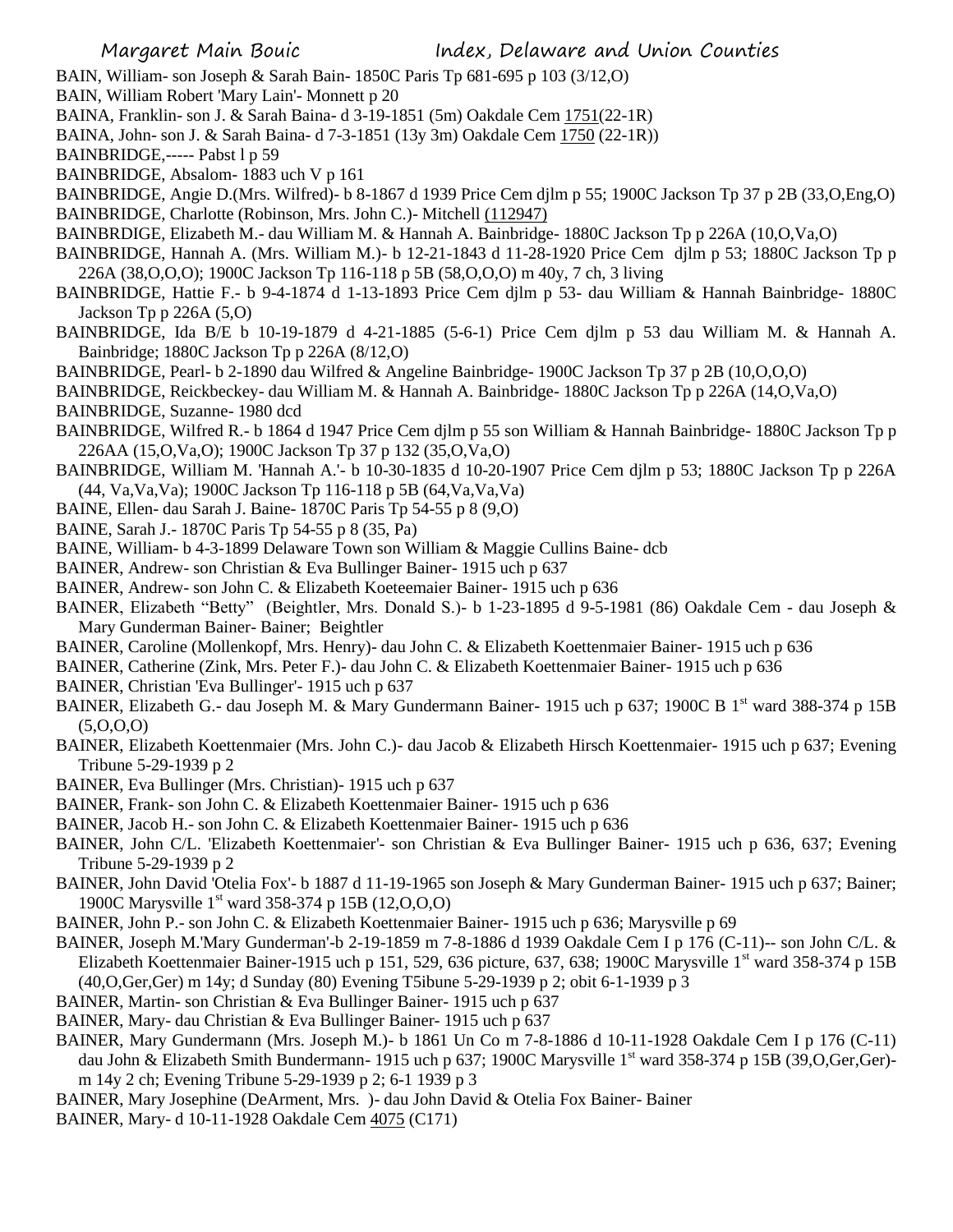BAINER, Otelia Fox (Mrs. John David)- 1915 uch p 637; Bainer BAINER, Stephen- son Christian & Eva Bullinger Bainer- 1915 uch p 637 BAINES, Catherine- b 1832 Ross Co d 11-14-1925 Oakdale Cem II (B-R10-23) BAINES, Edward 'Mary Morris'- m 10-18-1849 dcm BAINES, Mary Morris (Mrs. Edward)- m 10-18-1849 dcm BAINES (Morgridge) Josephine (Mrs.) b 1849 Madison Co d 10-17-192- Oakdale Cem I p 95 (D-R8-16) BAINES, Morris- 1840C Radnor Tp p 103 (30-40); 1850C Radnor Tp 122 (46, Wales); delge IV p 4 BAINES, Sallie (McKittrick, Mrs. Samuel)- McKitrick p 385, 393 BAINS, Alice- 1850C Radnor Tp 122 (63, Wales) BAINS, Franklin- d 3-19-1851 (5m) Oakdale Cem I p 17 (E) BAINS, John- d 7-3-1851 (13y 3m) Oakdale Cem I p 17 (E)- son J. & Sarah BAINTER, Alice L. (Mrs. Charles E.)- 1961 dcd BAINTER, Charles E. 'Alice L.'- 1961 dcd BAINTER, Cheryl- dau charles E. & Alice L. Bainter- 1961 dcd BAINTER, Grover C.- 1961, 1969, 1971 dcd BAINTER, Lulu E. (Mrs.Milford R..)- 1961 dcd BAINTER, Milford R.'Lulu E. (Mrs. Milford R.)- 1961 dcd BAINTER, Robert- son Charles E. & Alice L. Bainter- 1961 dcd BAINTON, Jennie Annette (Snyder, Mrs. John Calvin)- b 5-21-1868 m 1-30- 1890 d 12-25-1912- Weiser p 426 BAINUM, Rev. George W.- 1908 dch p 282 BAIR,- Union Echoes III p 43 BAIR, Angela- dau Carl Earl & Deborah Evans Bair- McKitrick p 270 BAIR, Carl Earl "Woody" 'Deborah Evans'- m 10-17-1970 son William & Lola Mae Jones Bair- McKitrick p 270 BAIR, Carla- dau William C. & Lola Mae Jones Bair- Bair BAIR, Darla Mae- dau Marvin & Deloris Fetterolf Bair- Weiser 608 BAIR, David- b 3-13-1959 son Marvin & Deloris Fetterolf Bair- Weiser 608 BAIR, David- 1883 uch IV p 541 bur N. Calif. BAIR, Debbie Evans (Mrs. Carl Earl)-b 6-27-1950 m 10-17-1970 dau Marion & Jane Haynes Evans- McKitrick p 270 BAIR, Deidre (Mrs. Keith)- Bair BAIR, Deloris Fetterolf (Mrs Marvin)- b 7-4-1929 dau Paul & Ruth Yearick Fetterolf- Weiser 608 BAIR, Dennis Eugene- son Marvin & Deloris Fetterolf Bair- Weiser 608 BAIR, Elizabeth (Smith, Mrs. Samuel Washington)- b 1-9-1804 d 2-3-1888- ped Elton Dutton 11- delge IV p 53 BAIR, Jane Ellen Johnson (Mrs. Melvin Gene)- b 6-30-1943 m 8-19-1961- Cowgill p 11 BAIR, Julie Gingerich (Mrs. Toby)- dau Moe & Edna Gingerich- Bair BAIR, Keith Allen- b 1-26-1996 son Tobie & Julie Gingerich Bair- Bair BAIR. Keith 'Deidre'- Bair BAIR, Lola Mae Jones (Mrs. William C.)- b 4-11-1919 d 4-13-1993 (74) dau Henry P. & Mae Jones- Bair; 1971 dcd BAIR, Magdalena (Hoobler, Mrs. John)- b 1800 ped David Ray Markley 21 BAIR, Marjorie Isabell Straw (Mrs. Merle Francis)- b 6-22-1911 m 9-15-1936 dau Harry Franklin & Mary Pearl Markley Straw- Cowgill p 11 BAIR, Marvin 'Deloris Fetterolf'- Weiser 608 BAIR, Marvin Jr.- son Marvin & Deloris Fetterolf Bair- Weiser 608 BAIR, Mary (Potts, Mrs. Harry N.)- m 3-30-1977 Bair; Potts BAIR, Melonie Sue (Werner, Mrs. Tim)- b 6-9-1963 m 6-2-1985 dau Melvin Gene & Jane Ellen Johnson Bair- Cowgill p 11 BAIR, Melvin Gene'Jane Ellen Johnson'- b 3-31-1938 m 8-19-1961 son Merle Francis & Marjorie Isabell Straw Bair-Cowgill p 11 BAIR, Merle Francis 'Marjorie Isbell Straw'- b 11-12-1909 d 8-21-1984 Wisc.- Cowgill p 11

- BAIR, Robert- brother William C. Bair- Bair
- BAIR, Samuel Eugene- son Marvin & Deloris Fetterolf Bair- Weiser 608
- BAIR, Steven Gene- b 12-23-1967 son Melvin Gene & Jane Ellen Johnson Bair- Cowgill p 11
- BAIR, Toby Lee 'Julie Gingerich'- son Keith Bair- Bair; engaged to Julie Gingerich
- BAIR, Viola M.- b 2-22-1900 Franklin Co dau r. R. & E. A. Tippy Bear- dcb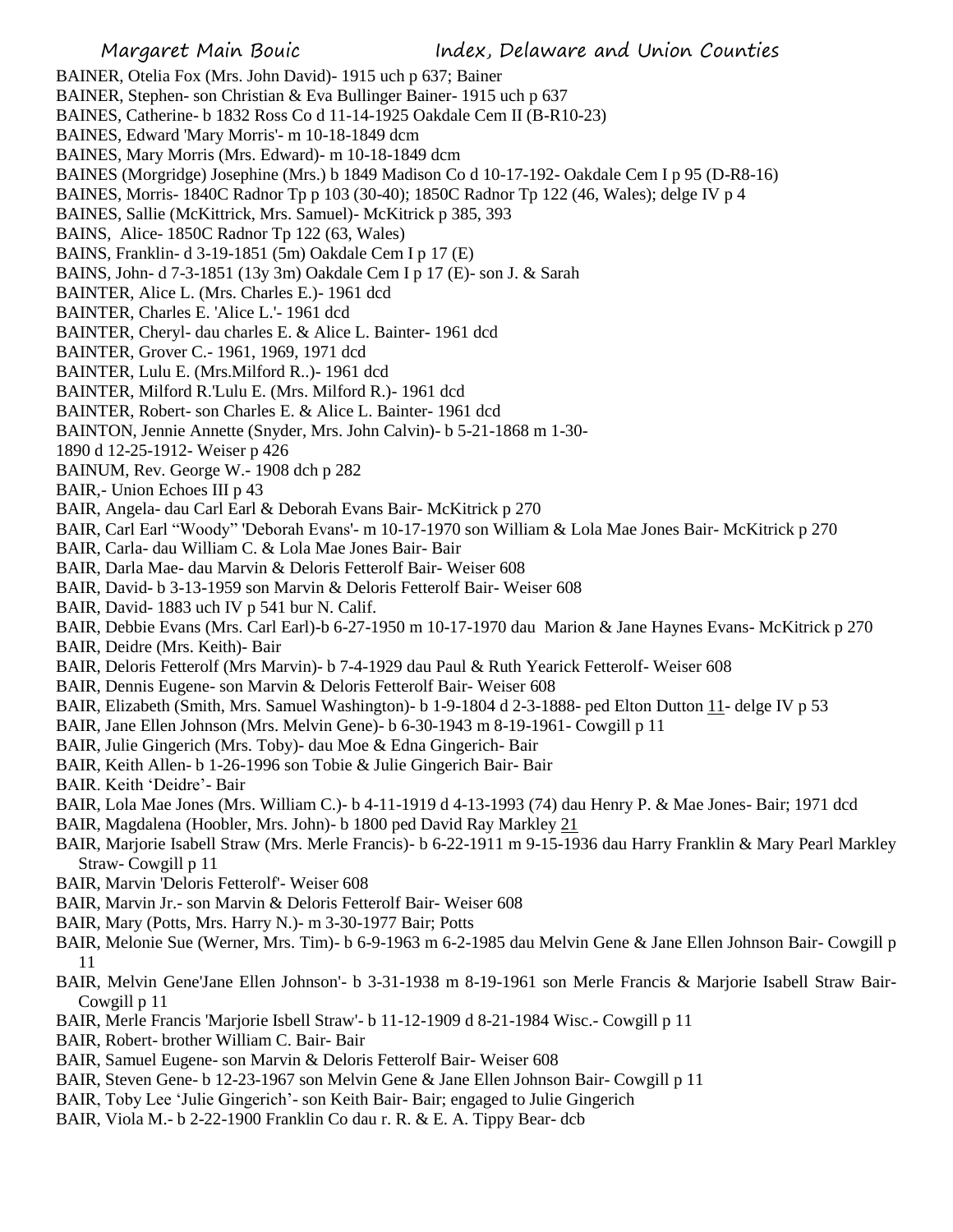- BAIR, William C. 'Lola Mae- d 9-1-1984 (56)- Bair
- BAIRD, ----1880 dch p 577; 1908 dch p 480; Powers p 65; delge VII p 23 (dg 1-3-1902)
- BAIRD, Abagail (Mrs. Chester)- 1850C Kingston Tp 3218 (25,O)
- BAIRD, A. Bud 'Mernie A. Sufgar''Pauline J.'-1979, 1981, 1983, 1991 ucd; Baird
- BAILEY, Adelia- b 12-1897 dau Andrew & Irene Baird- 1900C Richwood 371-398 p 15B (2,O,Mich,Mich)
- BAIRD, Alex 'Stella Brown'- m 11-23-1927- Baird
- BAIRD, Amanda (Mrs. Richard)- Baird
- BAIRD, Amelia Baker (Mrs. Charles)- Baird
- BAIRD, Andrew 'Irene B.'- b 5-1870 1900C Richwood 371-398 p 15B (30,Mich,Irel,Irel) m 6y
- BAIRD, Angela Carmen- b 4-11-1977 dau David N. & Sheryl Lee Beery Baird- Baird; 1981, 1983 ucd; 1985 uch p 10
- BAIRD, Ann (Kite, Mrs. Robert)- m 11-18-1846 ucm 1146
- BAIRD, Barbara Anne (Hanna, Mrs. Harley James)- b 1954 m 4-8-1979 dau John W. & Helen M. Zimmerman Baird-Baird; 1967, 1971, 1973,1975, 1979 ucd
- BAIRD, Barbara (Rausch, Mrs. Douglas Alfred)- b 7-21-1931 m 6-13-1953 Rausch 14442, III p 284; St. Paul p 90
- BAIRD, Becky Sue (Yoakum, Mrs. Charles A.)-m June 1960- dau Fred A. Baird Jr.-Baird
- BAIRD, Betty L. (Mrs. Ned L.)- 1961 dcd
- BAIRD, Bonnie Lou Ellis (Mrs. Chuck)- d 3-5-1995 (45) bur Marietta- dau Virgil A. & Viola Ellis- Baird
- BAIRD, Boydson- son Frank E. & Lucy Baird- Baird
- BAIRD, Carl E. 'Faith E. Ankron'- d 3-14-1972 (57) bur. Oak Grove- Baird
- BAIRD, Charles- son Ned L. & Betty L. Baird- 1961 dcd (9)
- BAIRD, Charles- 1820C Genoa Tp.
- BAIRD, Charles 'Amelia Baker'- Baird
- BAIRD, Charles W.- son Chester & Abagail Baird- 1850C Kingston Tp 3218 (8,O)
- BAIRD, Chester 'Abagail'- 1850C Kingston Tp 3218 (29,O)
- BAIRD, Churck 'Bonnie Lou Ellis'- Baird
- BAIRD, Cordelia- dau Jonathan & Polly Baird- 1850C Leesburg Tp 278-281 p 43 (3,O)
- BAIRD, Cynthia Ellen (Lewis, Mrs. Edward Thomas)- b 1953 m 4-8-1979 dau John W. & Helen M. Zimmerman Baird-Baird; 1967, 1671, 1973, 1979 ucd
- BAIRD, Dale- son A. Bud & Mernie A. Sufgar Baird- Baird
- BAIRD, --(Althouser, Mrs. Darrell)- dau A. Bud & Mernie A. Sufgar Baird- Baird
- BAIRD, David- (1844) unec X p 47
- BAIRD, David N. 'Sheryl Lee Beery'-b 5-16-1948 m 3-18-1973 son John W. & Helen M. Zimmerman Baird- 1985 uch p 10; 1967,1973, 1975, 1979, 1981, 1983, 1991 ucd
- BAIRD, Donald R. 'Patricia Lane Mead'- m 6-25-1966 son Carl & Faith E. Ankrom Baird- Baird
- BAIRD- E. L.- 1880 dch p 300
- BAIRD, Elisabeth- dau Jonathan & Polly Baird- 1850C Leesburg Tp 278-281 p 4 (1,O)
- BAIRD, Emmory- 1850C Orange Tp 1811 (20,O) lived with B. F. Smith
- BAIRD, Emery- Pabst 8 p 68
- BAIRD, Emily Marie- b 12-13-1995 dau Michael & Julie Baird- Baird
- BAIRD, Esther Jamison (Mrs. )- sister Robert Jamison- dcw Bk 4 p 137(16)
- BAIRD, Esther (Jamison, Mrs. Robert)- 1880 dch p 630; 1908 dch p 480; dcw Bk 3 p ll0; delge VII p 13
- BAIRD, Esther S. (Mrs. James R.)- d 8-15-1845 (35 yrs)- dbg p 10; Powell p 92
- BAIRD, Ethel E.- b 10-20-1881 Delaware Town dau Thomas & Adelade Chambers Baird- dcb
- BAIRD, Faith E. Ankron (Mrs. Carl E.)- d 9-21-1971 (58) dau Noah Ankrom- Baird
- BAIRD, Frank E 'Lucy'.- dpc p 63, Baird
- BAIRD, Mrs. Frank- dpc p 63
- BAIRD, Gary- son Carl E. & Fiath E. Ankron Baird- Baird
- BAIRD, George 'Julia Nash'- Nash p 302, 303
- BAIRD, Gracea (Kull, Mrs. Paul)(Houston, Mrs. Howard)- b 10-27-1904 m(1) 11-26-1925 Baird; Kull
- BAIRD, Greg- son A. Bud & Mernie A. Sufgar Baird- Baird
- BAIRD, Harry- son George & Julia Nash Baird- Nash p 302, 303
- BAIRD, Helen M. Zimmerman (Mrs. John W.)- dau Ella Wetzel/George- 1985 uch p 57 1979, 1981, 1983, 1991 ucd
- BAIRD, Helen- dau Frank E. & Lucy Baird- Baird
- BAIRD, Irene B. (Mrs. Andrew)- b 11-1873 1900C Richwood 371-398 p 15B (26, Mich,Mich, Mich) 2 ch m 6y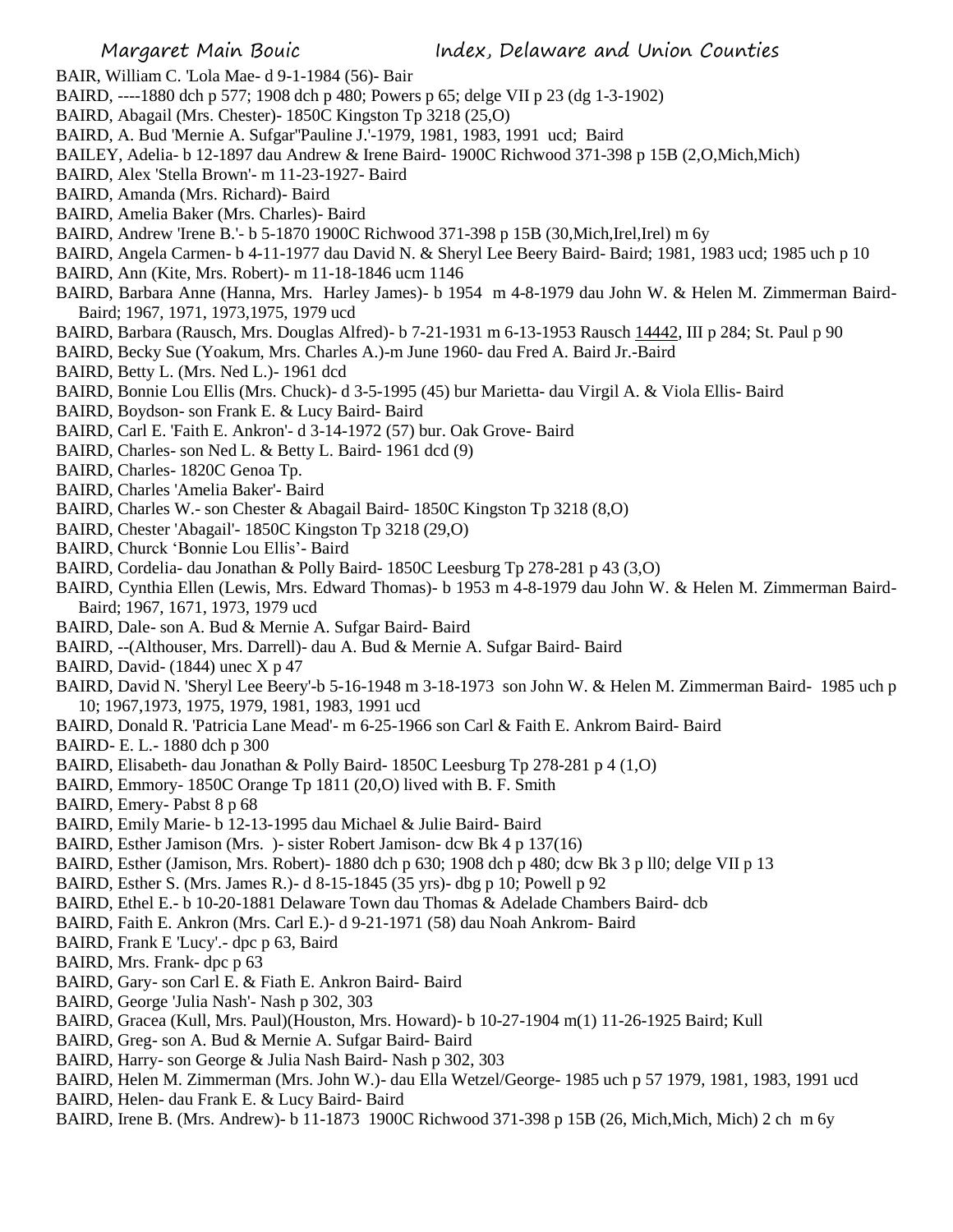- BAIRD, James- Pabst l p 35; Nash p 133
- BAIRD, James R.'Esther S.'- dbg p l0; ccc p l6; Powell p 92
- BAIRD, James R. 'Jane Lindsey'- m 6-14-1838 dcm; delge V p 34, 35
- BAIRD, James- son Ned L. & Betty L. Baird- 1961 dcd (10m)
- BAIRD, Jamie- 1991 ucd
- BAIRD, Jane L.- b 1802 d 1872 Oakdale Cem; Powell p 227
- BAIRD, Jane Lindsey (Mrs. James R.)- b 1802 m 6-14-1838 dcm; d 1872 Oakdale Cem, Powell p 427
- BAIRD, Jane (Mrs. Larry A.)- 1975, 1979, 1981, 1983 ucd
- BAIRD, Jason- Pabst 8 p 8
- BAIRD, Jeffrey- b 1967 son Larry A. & Jane Baird-1975, 1979, 1981, 1983 ucd
- BAIRD, John- 1883 uch V p 288, 331, 416; 1877 uca p 31, 75; unec II p 39
- BAIRD, John- delge V p 71, VIII p 8 , IX p 34; Westfield Tp
- BAIRD, John B.- uccp j l p 334, p 14; unec XI p 69, XII p 50
- BAIRD, John F.- heir of John B. Baird- uccp p 14
- BAIRD, ---(Hanna, Mrs. Harley)- dau John Baird- Baird; Hanna
- BAIRD, John W. 'Helen M. Zimmerman'- m 11-30-1941 son William Baird- 1985 uch p 57 1973, 1979, 1981, 1991 ucd
- BAIRD, Jonathan 'Polly'- 1850C Leesburg Tp 278-281 p 43 (25,O)
- BAIRD, Josiah'Julany'- D J Cem p 98
- BAIRD, Judith- dau Ned L. & Betty L. Baird- 1961 dcd (5)
- BAIRD, Julany (Mrs. Josiah)- d 9-10-1850 (20-2-26) Jerome Cem D J Cem p 98
- BAIRD, Julia Nash (Mrs. George)- dau Richard & Susannah Danner Nash- Nash p 302, 303
- BAIRD, Julie (Mrs. Michael)- Baird
- BAIRD, Karen- dau Ned L. & Betty L. Baird- 1961 dcd (4)
- BAIRD, Karen Jeanne (Ballinger, Mrs. Bruce B.)- m 6-19-1965 dau Carl E. & Faith E. Ankrom Baird- Baird
- BAIRD, Karen Sue Bauer (Mrs. Richard Graham)- b 8-24-1940 m 12-17-1960 div- dau Frederick Jacob & Helen Lorain Fuller Bauer- Cowgill p 76
- BAIRD, Kim- b 1966 dau A. Bud & Pauline J. Baird- 1981 ucd
- BAIRD, Kristin Paige Kessler (Mrs. Richard John)- m 7-1991 dau Wayne & Jean Kessler- Baird
- BAIRD, Larry A. 'Jane'- 1975, 1979, 1981, 1983 ucd
- BAIRD, Levi Michael- b 10-1-1995 son Michael & Amanda Baird- Baird
- BAIRD, Lillie Dale (Weiser, Mrs. Walter J.)- b 9-4-1878 d 12-13-1952- Weiser p 80
- BAIRD, Louisa (Cleaver, Mrs. )-m 1926 White II (67)
- BAIRD, Lucas Wayne- b 3-4-1980 son David N. & Sheryl Lee Beery Baird- 1985 uch p 10; Baird; 1981, 1983, 1991 ucd
- BAIRD, Lucy (Mrs. Frank E.)- d 9-11-1983 (93)- Baird
- BAIRD, Mary- dau Price K. & Ruth H. Baird- 1961 dcd (15)
- BAIRD, Mary (Baylor, Mrs. Richard II)- m 1914- Howison (1572)
- BAIRD, Maryanna (Stouffer, Mrs. Don Allen)- b 1920 m 2-14-1943- Weiser 117
- BAIRD, Mernie A. Sufgar (Mrs. A. Bud)-d 9-21-1977 (55) bur. Prospect dau Winifred Sufgar- Baird; 1979 ucd
- BAIRD, Michael 'Amanda '- Baird
- BAIRD, Michael 'Julie'- Baird
- BAIRD, Michael- b 1965 son Larry A. & Jane Baird-1975, 1979, 1981, 1983 ucd
- BAIRD, Michael- son Ned L. & Betty L.Baird- 1961 dcd(9)
- BAIRD, Michael- son Ross Baird- Baird
- BAIRD, Natalie Marie- b 7-16-1974 dau David N. & Sheryl Lee Beery Baird- Baird;1985 uch p 10; 1975, 1981, 1983, 1991 ucd
- BAIRD, Nathaniel- Pabst 8 p 7
- BAIRD, Ned L. 'Betty L'- 1961 dcd
- BAIRD, Parker b 2-12-1997 son Rick & Peg Baird- Baird
- BAIRD, Patricia Lane Mead (Mrs. Donald R.)- m 6-25-1966 dau Silas Mead- Baird
- BAIRD, Patricia (Mrs. William Michael)- Baird
- BAIRD, Pauline J. (Mrs. A. Bud)- 1981, 1983, 1991 ucd
- BAIRD, Peg (Mrs. Rick)- Baird
- BAKER, Polly (Mrs. Jonathan)- 1850C Leesburg Tp 278-281 p 43 (20,O)
- BAIRD, Price K. 'Ruth H.'-1961, 1969, 1971, 1980 dcd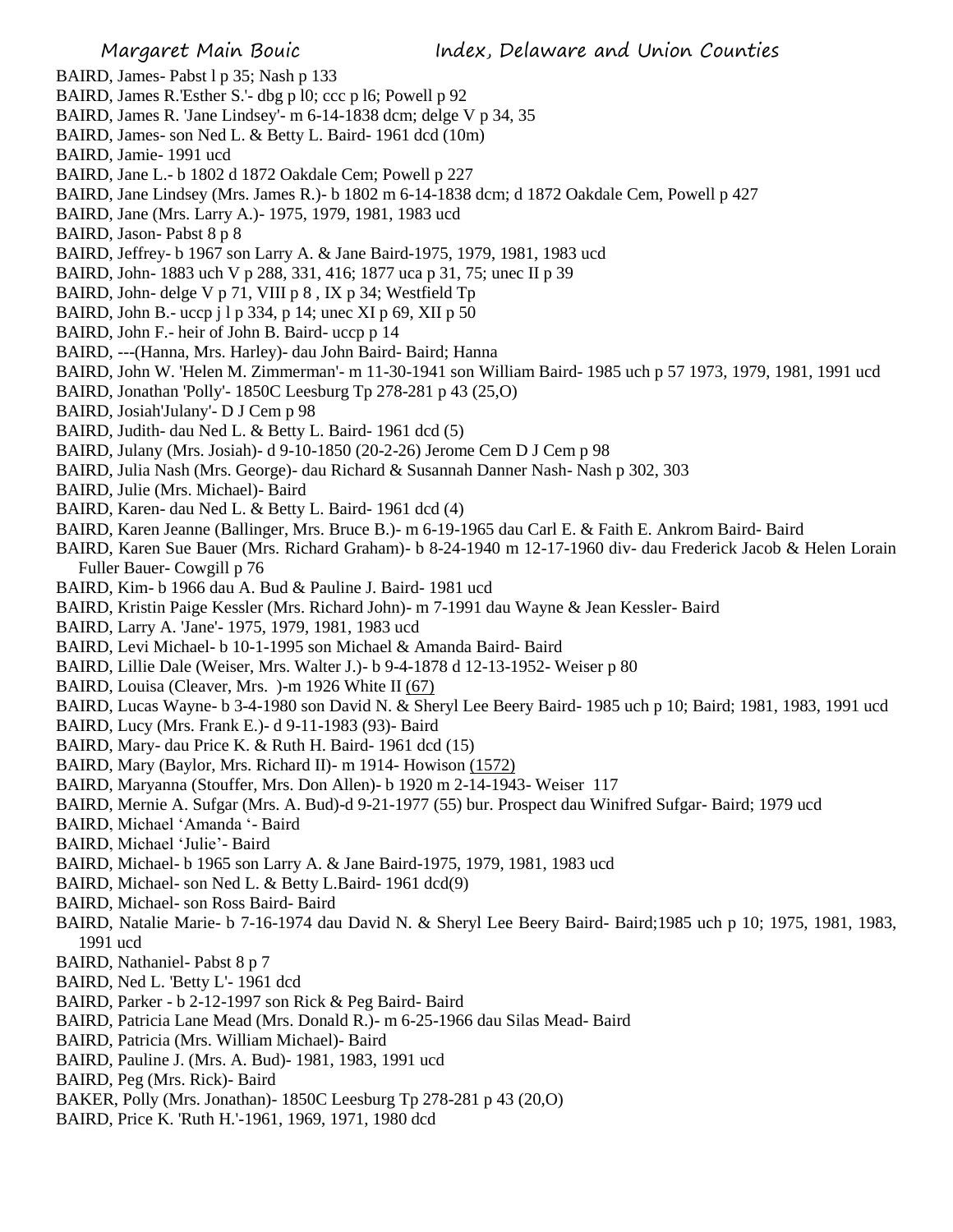BAIRD, Ralph D.- b 2-21-1899 Berkshire Tp son L. D. & Grace Rice Baird- dcb

- BAIRD, Richard Duane 'Starline Wiseman'- b 9-21-1962 m 4-18-1984 son Richard Graham & Karen Sue Bauer Baird-Cowgill p 76
- BAIRD, Richard Graham 'Karen Sue Bauer'- div- Cowgill p 76
- BAIRD, Richard K. b 4-1895 son Andrew & Irene B. Baird- 1900C Richwood 371-398 p 15B (5, Mich,Mich,Mich)
- BAIRD, Richard 'Kristin Paige Kessler'- b 1969 m 7-1991 son Larry A. & Jane Baird- Baird; 1975, 1979, 1981, 1983, 1991 ucd
- BAIRD, Richard- Powers p 195
- BAIRD, Rick 'Peg'- Baord
- BAIRD, Ricky Lee- b 6-30-1962 son William Charles & sally Joan Gabriel Baird- Gabriel 164(13)12
- BAIRD, Robert- 1971 ucd
- BAIRD, Ross- son Alex & Stella Brown Baird- Baird
- BAIRD, Ruth H. (Mrs. Price K.)- 1961, 1969, 1971, 1980 dcd
- BAIRD, Sally Joan Gabriel (Mrs. William Charles)- b 6-7-1933 m 11-30-1957 d 6-8-1996 Fla. dau Finley Morse & Frances Marie Owen Gabriel- Gabriel 164(13)1
- BAIRD, Sarah C. H.- heir of John B. Baird- uccp p 14
- BAIRD, Sheryl Lee Beery (Mrs. David N.)- b 9-15-1947 m 3-18-1973 dau Stanley & Norma N. Hord Beery- Baird; 1985 uch p 10; 1971, 1975, 1979, 1981, 1983, 1991 ucd
- BAIRD, Starline Wiseman (Mrs. Richard Duane\_- m 4-18-1984- Cowgill p 76
- BAIRD, Stella Brown (Mrs. Alex)- b 12-25-1905 m 11-23-1927 d 9-21-1968 bur. Hale Cem- dau John & Ellen Boogs Brown- Baird
- BAIRD, Stephen- b 1973 son Larry A. & Jane Baird- 1975, 1979, 1981, 1983 ucd
- BAIRD, Thomas- 1820C Sunbury Tp; 1880C Delaware Tp p 328C
- BAIRD, Thomas- son Esther Jamison Baird- dcw Bk 4 p 137(16)
- BAIRD, Thora Palmer (Mrs. Walter)- dau Hiram & Phoebee Canine Palmer- Shipps p 27
- BAIRD, Walter 'Thora Palmer'- Shipps p 27
- BAIRD, William- 1826 Scioto Tp delge VII p 48
- BAIRD, William Charles 'Sally Joan Gabriel'- b 3-10-1929 m 11-30-1957 son Ray & Mary Pope Baird- Gabriel  $(164(13)1)$
- BAIRD, William- son Frank E. & Lucy Baird- Baird
- BAIRD, Mrs. William- d 9-14-1970 (90)- Baird
- BAIRD, William Michael 'Patricia' b 9-16-1958 son William Charles & sally Joan Gabriel Baird- Gabriel  $164(13)11$
- BAIRD, William- Nash p 187; Powers p 210
- BAIRD, Willis- 1870C Claibourne Tp 105-103 p 14 (14,O)
- BAIRNT, Sophia Wilhelmina (Safstron, Mrs. Peter)- McKitrick p 404
- BAISDEN, Brent- b 1974 son Everett L. Jr. & Nancy L. Baisden- 1980 dcd
- BAISDEN, Chad- b 1972 son Everett L. Jr. & Nancy L. Baisden- 1980 dcd
- BAISDEN, Elaine- dau Oscar & Anna Baisden- Baisden- engaged to Eric Winstead- Baisden
- BAISDEN, Everett L. Jr. 'Nancy L.'- 1980 dcd
- BAISDEN, Nancy L (Mrs. Everett L. Jr.)- 1980 dcd
- BAISLER, Matilda (Easterly, Mrs. Frederick)- m 2-6-1860 dcm
- BAITZ, Jacob E.- b 2-1-1997 son John & Melissa Baitz- Baitz
- BAITZ, John 'Melissa'- Baitz
- BAITZ, Melissa (Mrs. John)- Baitz
- BAKEDAL, Matilda (McNeal, Mrs. Samuel)- unec VIII p 35
- BAKENHASTER, Charles R. d 4-11-1982(41)- Bakenhaster
- BAKENHASTER, Christine- son Charles R. Bakenhaster- Bakenhaster
- BAKENHASTER, David- brother Charles R. Bakenhaster- Bakenhaster
- BAKENHASTER, Dennis- son Charles R. Bakenhaster- Bakenhaster
- BAKENHASTER, Geneva (Hunt, Mrs. )- sister Charles R. Bakenhsster- Bakenhster
- BAKENHASTER, James- brother Charles R. Bakenhaster- Bakenhaster
- BAKENHASTER, Mikal- son Paul Bakenhaster- Bakenhaster- engaged to Carla Wolfe
- BAKENHASTER, Norma (Bricker, Mrs. )- sister Charles R. Bakenhaster- Bakenhester
- BAKENHASTER, Ronald- brother Charles R. Bakenhaster- Bakenhaster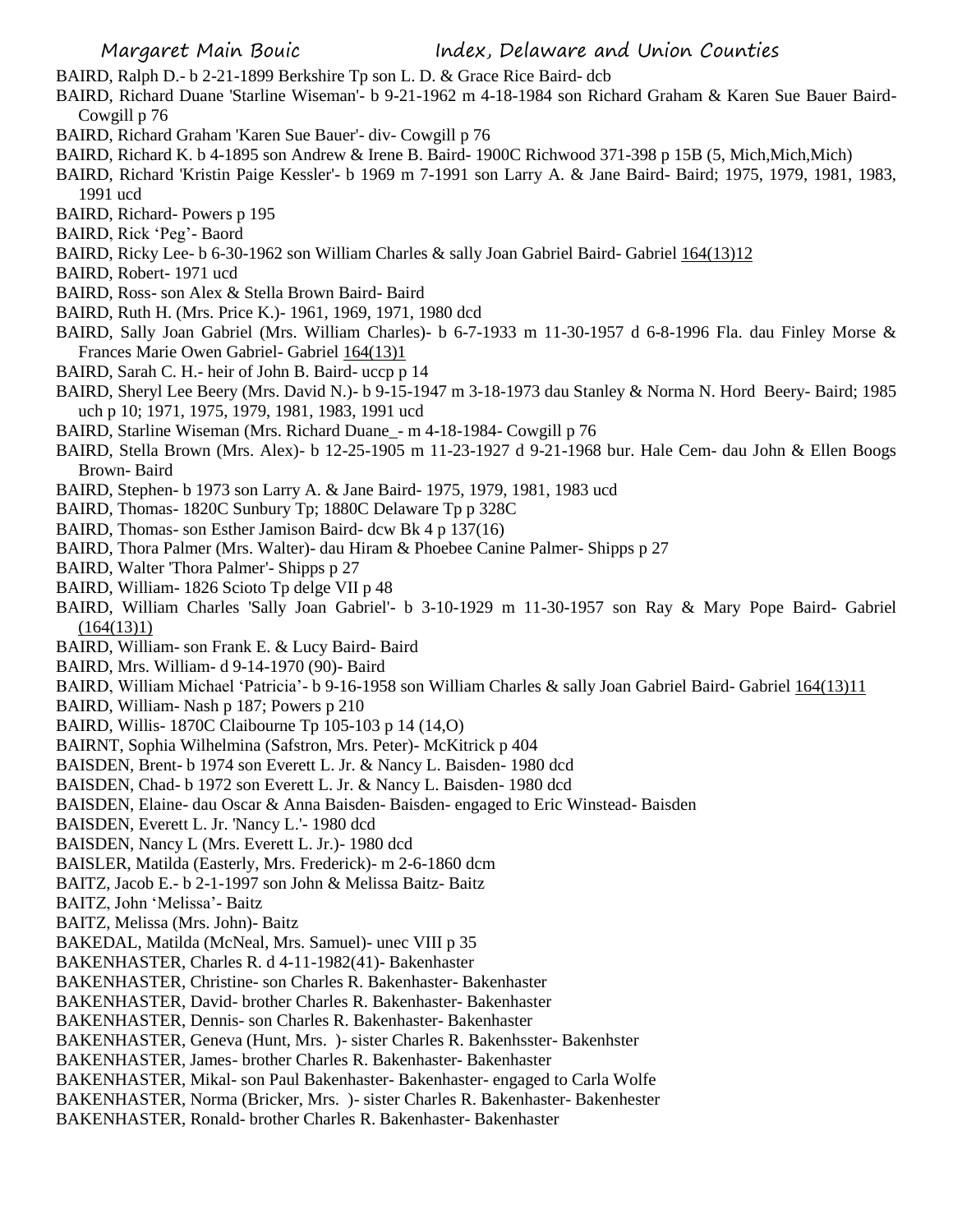BAKENHASTNER, Brenda- b 1953 dau Paul & Josephine Bakenhastner- 1967, 1971 ucd

- BAKENHASTNER, Josephine (Mrs. Paul)- 1967, 1971 ucd
- BAKENHASTNER, Michael- b 1959 son Paul & Josephine Bakenhastner- 1967, 1971 ucd
- BAKENHASTNER, Paul 'Josephine'- 1967, 1971 ucd brother Charles R. Bakenhaster
- BAKENHASTNER, Paula- b 1950 dau Paul & Josephine Bakenhastner- 1967 ucd
- BAKENHESTER, Clara Lee (Mrs. John)- dau Robert O. & Florence Rittenhouse Lee- Parrott 5; Rittenhouse 5
- BAKENHESTER, John 'Clara Lee'- Parrott 5; Rittenhouse 5
- BAKER & SCOTT- delge IV p 55
- BAKER- Baker Bible- delge VII p 11, 49
- BAKER, Mr.- delge IX p 62
- BAKER, ---1908 dch p 92; family of Suzanne Rising #201 unec VII p 19, 20
- BAKER, ---(Mrs. )- 1850C Delaware Town 1221 (35,O)
- BAKER, ----Oakdale Cem 877
- BAKER,---(Forst, Mrs. John)- ped Dick Shover #197 19- unec X p 22
- BAKER, -- (Hurd, Mrs. Max)- dau Andrew & Maude L. Pierson Baker- Baker
- BAKER, Abbie- unec III p 57
- BAKER, Abigail (Vilas, Mrs. Noah)- b 3-28-1735 m 7-24-1760 d 1-10-1808 dau Gideon & Priscilla Baker- Asp p 108
- BAKER, Abigail F. (Beddow, Mrs. Francis L.)- m 6-30-1874 ucm 5508
- BAKER, Abner- Pabst 1 p 7; delge II p 9, X p 73 (1820)
- BAKER, Abner P. b 7-1893 son Charles W. & Carrie Spratt Baker- 1900C Richwood 208-221 p 8B (6,O,O,O)
- BAKER, Abraham 'Katherine Graham'- 1908 dch p 544
- BAKER, Abraham 'Hannah Flory'- Baker
- BAKER, Abraham- d 2-4-1881 mt 3-2-1881; 1860C Union Tp 634-640 p 89 (24,O)
- BAKER, Abraham H.- 1870C Liberty Tp 291 p 35 (32,O)
- BAKER, A. C. 'Julia'- 1860C Jerome Tp 81-79 p 11 (30, Germany); 1877 uca p 92
- BAKER, Ada- 1869 wsc p 3; Pabst 8 p l4
- BAKER, Ada- 1880C Concord Tp p 276A
- BAKER, Ada Cosgray (Mrs. Joseph A.)-b 11-11-1876 m 9-20-1899 d 5-5-1959 dau Moses & Janet Postle Cosgray- 1976 dch p 369; dcc Mildred Baker Burrell3
- BAKER, Ada May- b 12-23-1887 Porter Tp dau Henrey A. & Maga W. Ross Baker- dcb
- BAKER, Ada McDaniel (Mrs. Percy Harrison)- b 4-15-1878 d 4-17-1910- dau William Howison & Mollie E. Fondren McDaniel- Howison 354
- BAKER, Ada Morgan (Mrs. Edwin L.)- m 2-21-1893; Asp (1780)
- BAKER, Ada (Sage, Mrs. James)- Powell p 333
- BAKER, Ada Ora Taylor (Mrs. Dr. Lyman Ellsworth)- b 10-15-1873 div. d 2-27-1957 Springfield- dau John Robinson & Emma Bowen Taylor- Cowgill p 52; 1915 uch p 626
- BAKER, Adeline Hauncey (Mrs. John)- 1985 uch p 81
- BAKER, Adella Mae Randell (Mrs. Roger James)- m 1-23-1944- Baker
- BAKER, A. H.- 1880C Liberty Tp 80-81 p 7 (45, O, Md, Md); 1877 uca p 83
- BAKER, Alan- b 1968 son Lowell M. & Patricia A. Baker- 1971, 1973, 1975, 1979, 1981, 1983 ucd
- BAKER, Albert M. 'Ella'- b 1857 d 1942 Byhalia Cem lptw p 125
- BAKER, Albert 'Rachel Place'- m 8-24-1839 dcm; 1880C Delaware Town p 487A
- BAKER, Dr. Albert Rufus- 1908 dch p 234
- BAKER, Albert- d 8-9-1969 bur Coolville- Baker; 1961 dcd brother Vera Honeter
- BAKER, Albert S. 'May Wallace'- 1883 uch V p 654
- BAKER, Alexander 'Diana Baker'- m 3-14-1861 ucm 3160-son Sarah Baker- 1883 uch IV p 504, 506; 1850C Claibourne Tp 122 p 19 (15,O); 1870C Claibourne Tp 29 p 5 (35,O)
- BAKER, Alice (Kagy, Mrs. Lloyd)- dau James M. & Verdie Glaser Baker- Baker
- BAKER, Alice M. Heath(Mrs. Lloyd D.)- Baker; delge I p 1,2,3, 10, 15, 21, 23; II p 35, 36; III p 2, 8, 16, 17, 42, 3i, 56, 66, IV p 2, 20, 42, 80; delge I V p 12, 13, 15, 20, 23, 30, 32, 40, 42, 44, 45, 60, 62, 500; VII p 15, 66; VIII p 2, 53, 70; IX p 21, 22, 31, 48, 54, 68; X p 2, 3, 5, 43, 60, 62; Del Co Gen Soc #1; unec VIII p 26, XIII p 14
- BAKER, Allen D. 'Elcey Dockey'- m 2-16-1859 ucm 2841; 1860C York Tp 1320-1329 p 176 (32,O)
- BAKER, Allen G. 'Mary Jane Garnes'- m 6-17-1852 dcm
- BAKER, Allie- unec III p 58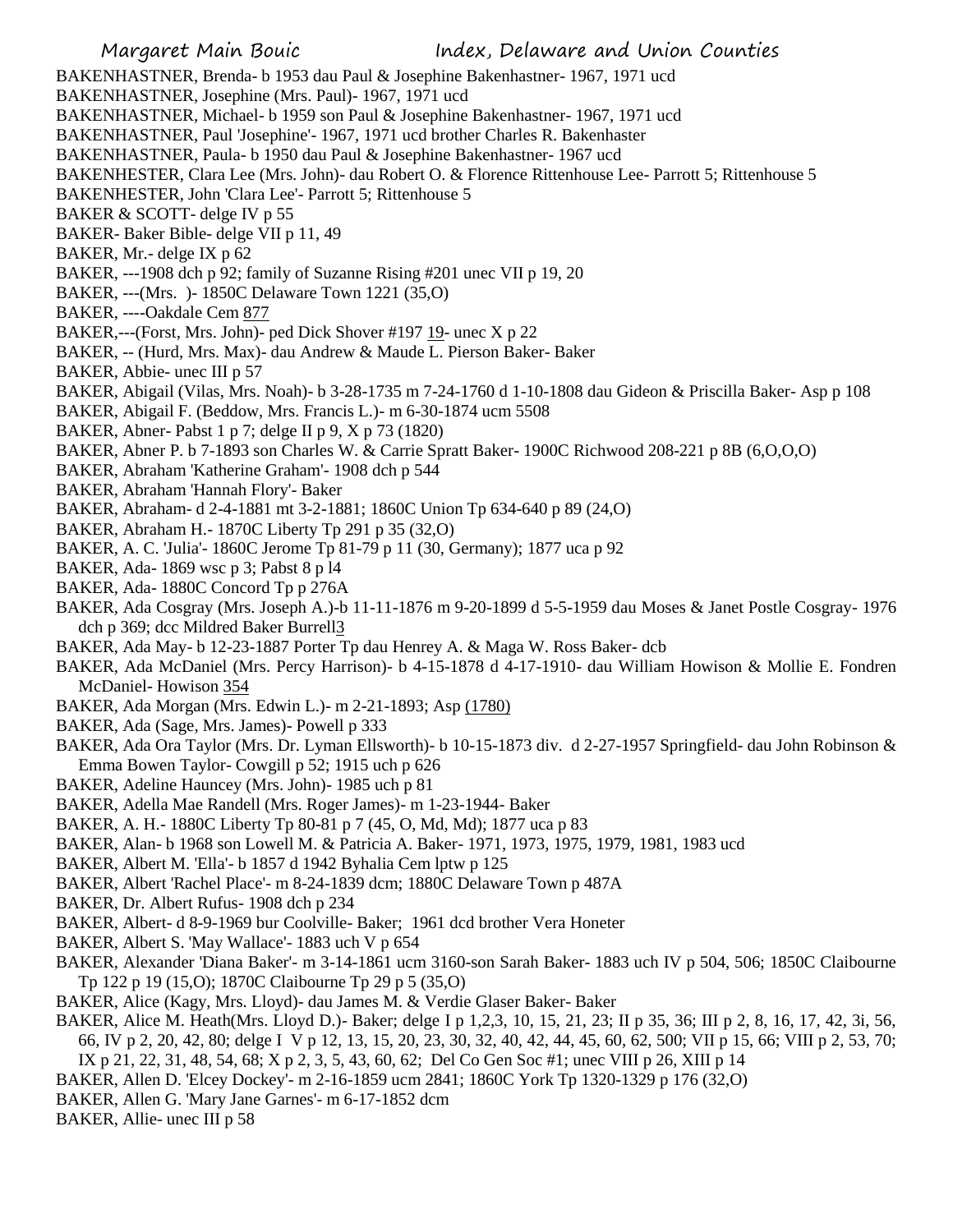- BAKER, Alma Louise (Maddex, Mrs. Horace Lee)- b 7-15-1909 m 8-25-1931/2- 1985 uch p 67; Warren (Swickheimer) p 14
- BAKER, Altana (Anthony, Mrs. John)- dau Zachariah & Mary Eichelbarger Baker- unec II p 18
- BAKER, ---b 3-4-1889 Delaware Town dau Alvah Edwin & Emm Jennie McQuiston Baker- dcb
- BAKER, Alveretta- dau Hiram Judson & Margaret Jane Wilson Baker- Genther p 156
- BAKER, Alvin L. 'Carole A.'- son Bessie Congrove Baker-Baker 1961, 1969, 1971 dcd
- BAKER, Alyce (Mrs. Glenn R.)- 1980 dcd
- BAKER, Amanda(?) 1860C Claibourne Tp 884-868 p 116 (18,O)
- BAKER, Amanda Colflesh (Mrs. John)- dau John F. & Mary D. Weed Colflesh- 1880 dch p 657
- BAKER Amanda (Hutchisson, Mrs. James Taylor)- b c 1890 m 1921- Hutchisson p 67
- BAKER, Amanda M. (Turner, Mrs. William)- m 2-16-1882 ucm 7131
- BAKER, Amanda Marie- b 3-18-1988 dau Glenn Alan & Julia Ann McVey Baker- Baker
- BAKER, Amasa- 1835 men 64 # 57 p 120 Westfield Tp; delge IV p 56
- BAKER, Amber- b 11-19-1972 ch Gary L. & Lisa Van Winkle Baker- 1985 uch p 141; 1975,1979, 1981, 1983, 1991 ucd
- BAKER, Amelia (Baird, Mrs. Charles)- Baird
- BAKER, Amelia Jane (Taylor, Mrs. Benjamin)- b 1835 d 1923 Claibourne Cem p 49- dau John & Ann Matilda Henderson Baker- 1915 uch p 850
- BAKER, Amelia (Jones, Mrs. Evan)-m 10-10-1837 dcm
- BAKER, Amy- b 1969 dau Russell & Marianne Baker-1967, 1971,1985 ucd
- BAKER, Amy Irene McNamee (Mrs. James E.)- dau Walter Eli & Ruth Irene Crawford McNamee- McIntire 171211
- BAKER, L. Andrew 'Louie M. Sharp'- b 1869 d 1952- Byhalia Cem lptw 7 128; Baker; 1900C Jackson Tp 94-96 p 5A  $(31,0,0,0)$  m 4y
- BAKER, Andrew 'Maude L. Pierson'- b 12-14-1879(8) m 9-3-1899 d 10-27-1966 Oakdale Cem p 57 (E-R8-7)- son Abraham & Hannah Flory Baker- Baker
- BAKER, Angela Stanforth (Mrs. Eugene G.)- Baker
- BAKER, Angeline- 1880C Berkshire Tp 412C
- BAKER, Angeline S. (Mrs. Eugene)- d 12-5-1983 (76) bur. Sunbury sister Mrs. John Hanrahan- Baker
- BAKER, Ann (Bradley, Mrs. William)- m 7-17-1827 Madison Co unec V p 27
- BAKER, Ann Dellinger (Mrs. Lewis)- Hutchisson p 27
- BAKER, Ann (Mrs. Steve)- Baker
- BAKER, Anna- 1981, 1983 ucd
- BAKER, Anna- 1869 wsc p 3; Pabst 8 p 14
- BAKER, Anna- 1880C Taylor Tp p 183-185 p 18 (78, Va, Va, Irel) p133A; mulatto
- BAKER, Anna Bell Darling (Mrs. Frank E.)- dau Henry H. & Harriette Darling- Baker
- BAKER, Anna E.- 1971 ucd
- BAKER, Anna E. Rizor (Mrs. Basil H.)- b 9-24-1906 m 12-22-1928 d 11-15-1991 Byhalia Cem lptw p 130- dau Harl & Amanda Buff Rizor; Baker; 1949, 1959, 1967, 1973, 1979 ucd
- BAKER, Anna Jean Robinson (Mrs. William John)- dau D. B. Robinson
- BAKER, Anna E. (Mrs. Thomas)- 1880 dch p 820
- BAKER, Anna Elizabeth (Ichler, Mrs. Joseph)- dau Ernest C. & Barbara Pounds Baker- dumch p 194
- BAKER, Anna Frances Liddick (Shelly, Mrs. John William)(Mrs. Titus Franklin)- dau Calder Raymond & Verna Salome Lenker Liddick- b 6-27-1918 m(1) 12-4-1934 (2) 6-16-1952- Weiser 327
- BAKER, Anna H.- b 4-29-1875 Delaware Town- dau E. L. & Margaret A. Baker- dcb
- BAKER, Anna Horn (Mrs. Charles)- Baker
- BAKER, Anna (Janes, Mrs. Elijah)- 1880 dch p 699; Maugans Anc p 145
- BAKER, Anna K. Weidman (Mrs. Otto L.) b 3-13-1880 d 1978 Oakdale Cem II p 150 (M-R17-2)- Baker
- BAKER, Anna M. (Mattox, Mrs. Isaac)- m 2-7-1875 ucm 5636 mt 3 p 89
- BAKER, Anna Marie (Mary) (Hawke, Mrs. Peter)- dau Henry & Judith Spangler Baker- McKitrick p 61
- BAKER, Anna (Stickney, Mrs. Hugh)- dumch p l94
- BAKER, Anna White (Mrs. Walter)- dau Isaac & Fanny Adams White- White II 136
- BAKER, Anne- 1980 dcd
- BAKER, Ann Matilda Henderson (Mrs. John)- d 1885 (78); 1915 uch p 850
- BAKER, Anne L. Wirthman (Mrs. Robert W.)- bur.St. Mary's- dau Fred M. & Margaret Degan Wirthman- Baker
- BAKER, Anola S.- b 9-7-1922 d 7-26-1980 Raymond Cem lptw p 27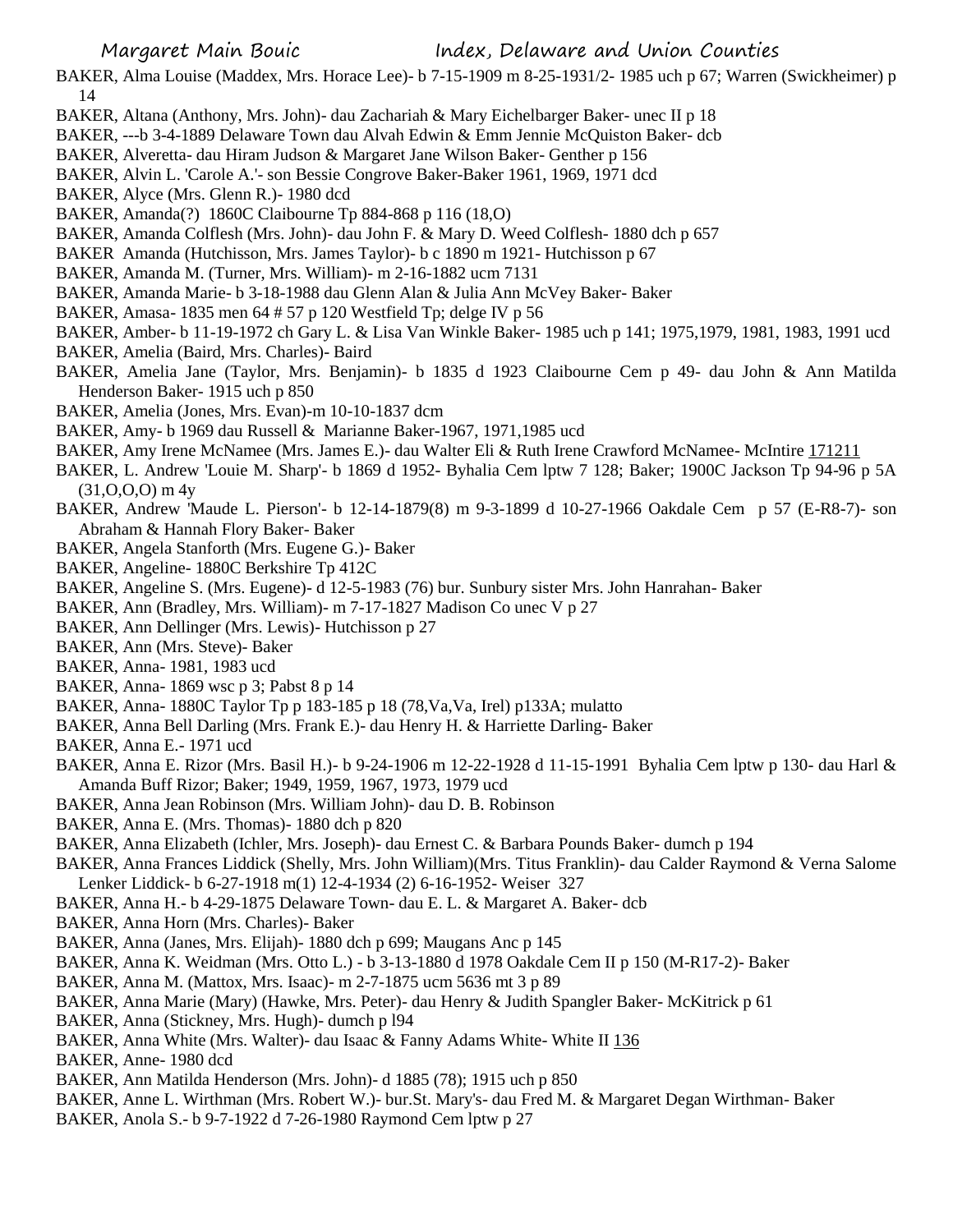BAKER, Anthony 'Catherine Felkner'- Hutchisson p 27, 29

- BAKER, Archie 'Esther Herd'- b 3-11-1898 d 7-13-1973 Oakdale Cem II p 62 (G-R16-11)- son William & Clara Baker-Baker
- BAKER, Armilda (Tilton, Mrs. Clay)- dau Fred L. & Lulu Temple Baker- Baker
- BAKER, Arminda (Darling, Mrs. Henry H.)- m 1-6-1873 ucm 5207; 1870C Leesburg Tp 244-252 p 31 (24,O)
- BAKER, Artemisia (Caton, Mrs. Andrew)- m 4-1847 d 5-14-1848- dumch p 421
- BAKER, Artemus- delge IV p 29, 55
- BAKER, Arthur E. 'Linda L.- 1969, 1971 dcd
- BAKER, Arthur F.- b 1-2-1927 son Tressa B. Guernsey Baker- Giffen 1674115
- BAKER, Arthur H. 'Grace'-d 11-21-1966- Baker; son Raymond P. Baker; 1961 dcd
- BAKER, Arthur- son Raymond & Florence Britton Baker- Baker
- BAKER, Arthur M. 'Lena C.'- 1969, 1971, 1980 dcd
- BAKER, Arthur S.- b 1878 d 1924 ClaibourneCem p 33 son Charles W. & Carrie Spratt Baker- 1880C Claibourne Tp 177-189 p 17 (1,O,O,O)
- BAKER, Artist Ray 'Elsie E. Spain'- m 12-2-1916 d 1922- Baker
- BAKER, Auleen- b 1975 ch Robert E.& Laurie J. Baker-1979, 1981 ucd
- BAKER, Avis (Raines, Mrs. Lawrence E.)- m 1-10-1947- Baker; Raines
- BAKER, B.- 1883 uch IV p 506
- BAKER, Barbara- 1840C Radnor Tp delge IV p 4
- BAKER, Barbara A. (Glock, Mrs. )- dau Jesse Oscar & Essie Rhea Von Derau Baker- Baker
- BAKER, Barbara Anne (Williams, Mrs. Robert E.)- b 7-4-1950 dau Harold & evelyn Somerlot Baker- 1985 uch p 7
- BAKER, Barbara- dau Charles & Anna Horn Baker- Baker
- BAKER, Barbara Jean Ballou (Mrs. Donald E.)- m 8-16-1970- dau Herbert W. Ballou, Jr,.- Baker
- BAKER, Barbara (Tipton, Mrs. George)- b 1843 d 1909 Warren (Swickheimer) p 13
- BAKER, Barned d age 72, obit 7-19-1900, unec XIV p 65
- BAKER, Basil H.'Anna E. Rizor'- b 1899 d 2-13-1970 Byhalia Cem p 130; 1900C Jackson Tp 94-96 p 5A (8/12,O,O,O)
- BAKER, Beatrice Domigan (Mrs. Otis K.)- Sunbury p 133
- BAKER, B. D. dg 1-10-1908, delge VIII p 12
- BAKER, Becky (Mrs. Bill)- Baker
- BAKER, Belinda- dau Zachariah & Mary Eickelbarger Baker- unec II p 18
- BAKER, Belinda (Franks, Mrs. Hayden)- dau John & Elizabeth Sebert Baker- unec II p 18
- BAKER, Belva May- b 1-22-1890 Porter Tp dau H. A. & Maggie Ross Baker- dcb
- BAKER, Benjamin C.- son Charles Dean & Cindy Ann Scheiler Baker- Baker
- BAKER, Benjamin- son Zachariah & Mary Eickelbarger Baker- unec II p 18
- BAKER, Bernard- delge X p 76 (1865)
- BAKER, Bernard 'Cassie A. Leathem'- Baker
- BAKER, Bernard 'Sarah'-b 7-1828 1870C Jerome Tp 150-148 p 21 (39, Ger); 1900C Jerome Tp 269-278 p 12A (71,Ger,Ger,Ger); m 40y
- BAKER, Bernice E. Scheiderer (Mrs. Louis Henry)- b 1910 Oakdale Cem II p 153 (M-R19-17)
- BAKER, Bernice Evilsizor (Mrs. Kenneth R.)- m 5-3-1968- Baker; 1991 ucd
- BAKER, Bernice Rausch (Mrs. Chester)- b 8-25-1915 m 9-20-1942 d 3-3-1996 (80) St. John's Cem dau Carl A. & Caroline Mayer Rausch- Rausch 14271, 11821; Baker
- BAKER, Bertha (Harris, Mrs. John)- dau George M. & Elva I. Evilsizor Baker- Baker
- BAKER, Bertha R.- b 1-1890 granddau Sattie A. Baker- 1900C Claibourne Tp 232-248 p 10B (10,O,O,O)
- BAKER, Bervena (Mrs. Ernest C.)- b 1905 d 1984 Byhalia Cem lptw p 130
- BAKER, Beth (Grose, Mrs. )- dau Merrill & Evelyn Hiatt Baker- Baker
- BAKER, Bethany Renee (Moffett, Mrs. Michael Keith)- m 6-25-1988 dau Russell L. Baker- Baker; Moffett
- BAKER, Betsey (Fox, Mrs. Henry)- m 12-18-1820 Madison Co unec IV p 52
- BAKER, Betsy Sue (James, Mrs. Gary)- b 12-27-1963 m 6-7-1986 dau Robert Allen & Linda Kay Jewell Baker- Baker; 1985 uch p 81; James
- BAKER, Betty Ann (McNew, Mrs. Harold Miller)- b 10-13-1918 m 7-2-1942- Cowgill p 37
- BAKER, Betty (Bringardner, Mrs. Warren)- b 7-23-1922 dau Ralph & Clarabelle Ingle Baker- 1985 uch p 7
- BAKER, Betty (Clingerman, Mrs. )- dau george M. & Elva I. Evilsizor Baker- Baker
- BAKER, Betty Jean (Caran, Mrs. Sam H.)- dau Ernest C. & Bervena Deckard Baker- Baker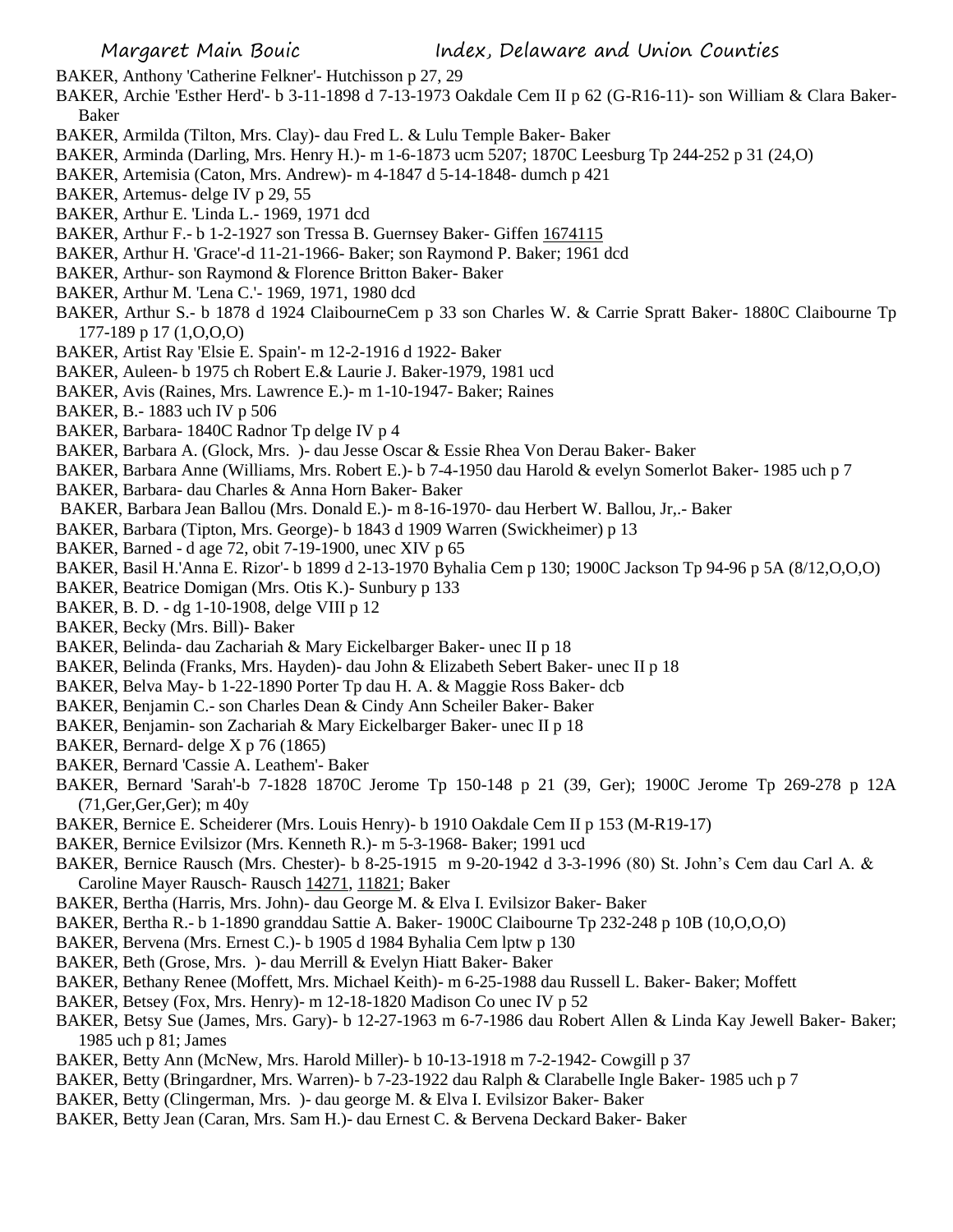- BAKER, Betty Jean (Phillips, Mrs. )- dau Raymond & Florence Britton Baker- Baker
- BAKER, Betty (Johnston, Mrs. Lloyd L.)- dau Merle V. & Katherine Focke Baker- Baker
- BAKER, Betty L.(Toth, Mrs. Zoltan) (Clingerman, Mrs. )- b 11-27-1929 d 1-18-1990 dau George & Elva Evilsizor Baker- Bker
- BAKER, Betty (Mrs. Wayne)- Baker
- BAKER, Beulah (Thompson, Mrs. Dwight)- dau George M. & Elva I. Evilsizor Baker- Baker
- BAKER, Beverly (Wright, Mrs. )- dau Ray & Betty Baker- 1949 ucd; Baker
- BAKER, Beverly Ann- b 8-24-1946 d 8-24-1946 Raymond Cem lptw p 27
- BAKER, Beverly Joy (Wright, Mrs. Jack T.)- Baker; Wright
- BAKER, Beverly (Wright, Mrs. Eugene)- dau Ray H. & Elizabeth J. Buroker Baker- sister Donny Ray Baker- Baker; 1985 uch p 150
- BAKER, Bill 'Becky'- son Roger James & Adella Mae Randall Baker- Baker
- BAKER, Bill- son Glee E. & Clara M. Baker- 1967 ucd
- BAKER, Billy- b 1-27-1942 son Joseph & Sabella Muggie Baker- Weiser 827
- BAKER, Blanche- b 7-1881 dau Perry G. & Louie E. Parish Baker- 1900C Claibourne Tp 57-62 p A3 (18,O,O,O)
- BAKER, Blanche- b 2-11-1889 Delaware Town dau William H. & Belle Stout Baker- dcb
- BAKER, Bonnie Ann (Burnside, Mrs. Harry V.)- m 8-26-1967 dau John E.& Rose L. Cook Baker- Baker
- BAKER, Bonnie (Burnside, Mrs. Harry V.)- dau John Baker- Baker; burnside
- BAKER, Bonnie (Kilhborth, Mrs. Brian)-sister Dean Albert Baker- Baker
- BAKER, Brandon- b 1982 son Brian A. & Charlene M. Baker- 1991 ucd
- BAKER, Brandon Kyle- b 6-10-1989 d 2-14-2003 Oakdale Cem M-167-E 1/2
- BAKER, Brenda Gale Wagner (Mrs. Robert Eugene)- m 2-1-1975 dau Richard Wagner- Baker
- BAKER, Brenda Joyce- dau Ralph Franklin Baker- Baker
- BAKER, Brian A. 'Charlene M.'- 1991 ucd
- BAKER, Brian- b 1965 son Carl L. & Norma Stokes Baker- Baker; 1967, 1971, 1975, 1979, 1983 ucd
- BAKER, Brian Dean 'Cynthia D. Simpson'- b 2-11-1970 m 10-12-1996 son Leo M. & Karen Lynn Stiles Baker- Baker
- BAKER, Brian- b 1958 son Harlow Hugh & Marilyn J. Omeroid Baker- 1967, 1971, 1973, 1979 ucd
- BAKER, Brian- b 1953 son Alvin & Carole Baker- 1961, 1969, 1971 dcd
- BAKER, Brian- b 1965 son Glen R. & Sheryl Baker- 1979, 1981, 1983 ucd
- BAKER, Brian- son Ralph Franklin Baker- Baker
- BAKER, Brooke- b 9-12-1975 ch Gary L. & Lisa Van Winkle Baker- 1979, 1981, 1983 1991 ucd; 1985 uch p 141
- BAKER, Brooks- son Ralph & Joanne Littleton Baker- Genther p 157
- BAKER, Bruce C. 'Sharon M.'- 1975 ucd
- BAKER, Bruce H. 'June E.- 1971 dcd
- BAKER, Bruce Harold 'Sonnie M. Dunn'- b 5-17-1955 m 5-7-1977 son Harold E. & Evelyn A. Somerlot Baker-1985 uch p 7; 1967, 1971, 1975, 1979 ucd
- BAKER, Bryan- b 1963 son John A. & Karen Baker- 1971, 1980 dcd
- BAKER, Byron E.- son Thomas S. & Ella Frances Freshwater Baker- Freshwater p 231; 1900C Union Tp 134-145 p 6A (31,O,O,O) div
- BAKER, Dr. Byron Evans 'Sarah Henry''Lizzie L. Lee'- son Levi Hugh & Mary Ellen Huff Baker- 1915 uch p 401, 688 picture, 689, 670
- BAKER, C.- 1877 uca p 58
- BAKER, C. A. 'Jane Caldwell'- m 4-25-1853 ucm 1950; m slip unec VIII p 10; 1880C Claibourne Tp p 204A; unec VIII p 10
- BAKER, Calvin- son Constant & Caroline Baker- 1850C Mil Tp 1991-2012 p 290 (4,O)
- BAKER, Caren (George, Mrs. )- dau Merrill & Evelyn Hiatt Baker- Baker
- BAKER, Careton 'Emma'- b 5-1852- 1900C Liberty Tp Un Co 227-231 (48,NY,NY,NY)
- BAKER, Carl- son Theodore A. & Pearl E. Baker- Baker
- BAKER, Carl- son George M. & Elva Evilsizor Baker- Baker- 1949 ucd
- BAKER, Carl L. 'Norma J. Stokes '- 7-3-1938 m 1-4-1957 d 4-23-1997 (58) Middleburg Cem- son George M. & Elva I. Evilsizor Baker- Baker; 1959, 1967, 1971, 1973, 1975, 1979, 1981, 1983, 1991 ucd
- BAKER, Carl 'Laura Belle McKitrick- McKitrick p 61
- BAKER, Carla Marie Gangluff (Mrs,. Neil Allen) m 8-6-1994 dau Mel & Ann Gangluff- Baker
- BAKER, Carlene C. (Mrs. Greg A.)- 1980 dcd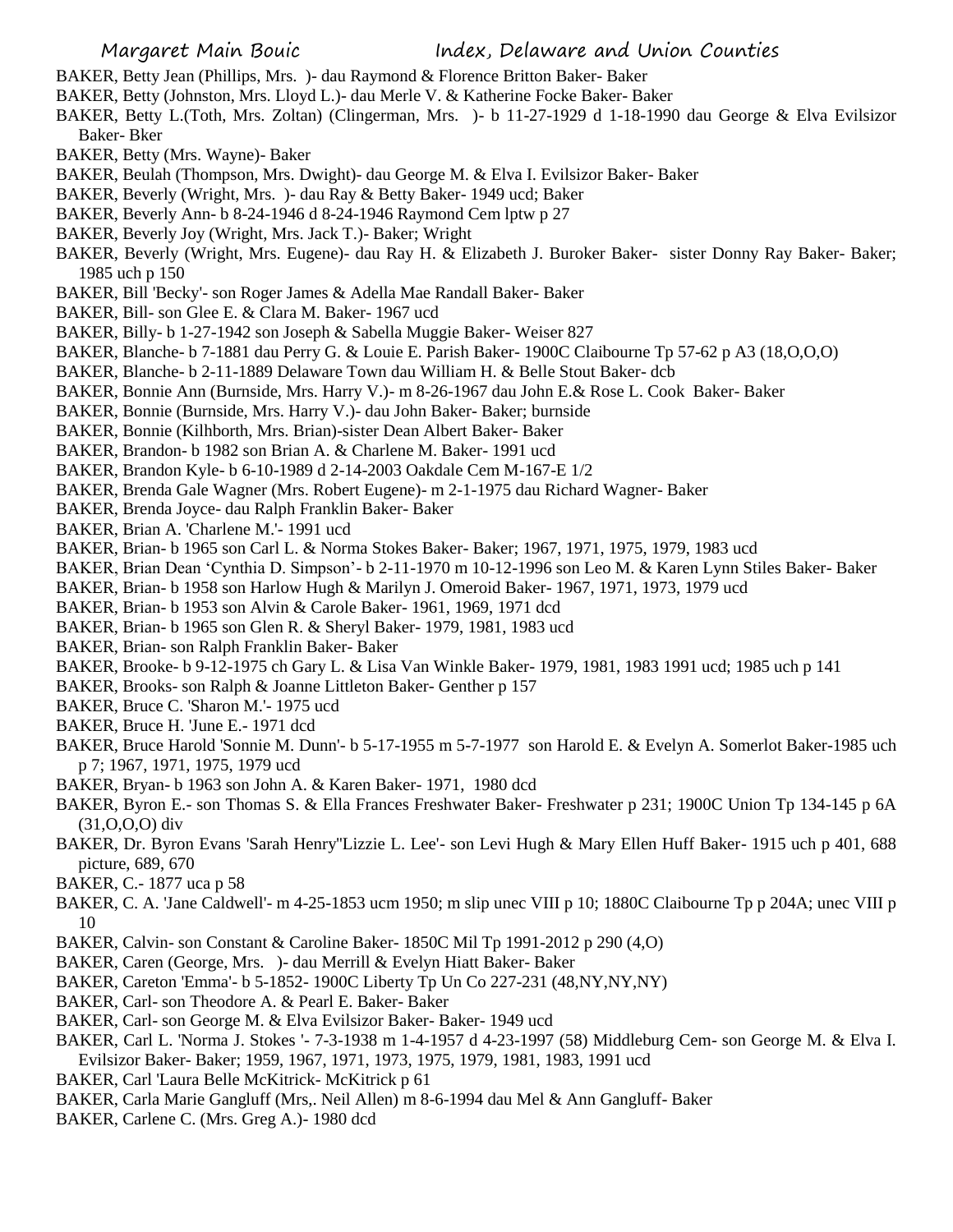- BAKER, Carley- ch Dr. Thomas Baker- Baker
- BAKER, Carol 'Donna L. Nutt'- b 9-30-1937 m 2-26-1957- Dennis
- BAKER, Carol Lee (Hehemann, Mrs. Gary Paul)- m 9-27-1975 dau Chester E. & Bernice D. N. Rausch Baker- Rausch 118212, 142712 III p 204
- BAKER, Carole (Mrs. Alvin)- 1961, 1969, 1971 dcd
- BAKER, Caroline (Mrs. Constant)- 1850C Millcreek Tp 1991-2012 p 290 (34,O)
- BAKER, Caroline E.- b 1853 d 1930 Claibourne Cem p 33 see Carrie
- BAKER, Caroline Maine (Mrs. Leonard)-b 1-23-1824 m 12-28-1847 d 3-8-1896 dau Joshua & Mary Mabie Maine- Asp 877
- BAKER, Caroline Caton (Mrs. Sigmond)- dau Thomas & Amy Gillis Caton- dumch p 420
- BAKER, Caroline Vogel (Mrs. Francis)- dcc Mildred Baker Burrell9
- BAKER, Carroll(Mose)- b 11-16-1919 d 8-19-1984 bur Hilliard- son Raymond & Florence Britton Baker- Baker
- BAKER, Carolyn Faye (Shettel, Mrs. David William II)- b 5-15-1938-Weiser p 453
- BAKER, Carrie B. Walke (Mrs. Ross)- b 5-28-1889 m 6- -1912 d 6-14-1978 bur Milford; Un Al Cem p 74 dau Frank & Alice Thompson Walker- Baker; 1949 ucd
- BAKER, Carrie/Caroline E. Spratt (Mrs. Charles W.)- m 2-14-1878 ucm 6212; 1880C Claibourne Tp 177-189 p 17 (27,O,Md,NY); 1900C Richwood 208-221 p 8B (47,O,Md,NY)
- BAKER, Carrie Moore-b 10-16-1979- dau John Baker- Baker
- BAKER, Carrie- dau Zachariah & Mary Eichelbarger Baker- unec II p 18
- BAKER, Cassandra (McIlroy, Mrs. James S)- dumch p 438; ped Suzanne Rising #210 21- unec X p 31
- BAKER, Case- 1877 Leesburg Tp, unec XI p 13
- BAKER, Cassie A. Leathem (Mrs. Bernard)- b 3-10-1909 d 3-19-1992 (83) bur Iberia- dau Luther & Leah Rinehart Leathem- Baker
- BAKER, Catharine Beardsley (Mrs. Nathan)- m 10-12-1865; 1870C Claibourne Tp 43-42 p 6 (26,O)
- BAKER, Catharine Boocher (Mrs. Ignatius)- 1908 dch p 809; delge IV p 18
- BAKER, Catherine Felkner (Mrs. Anthony)- dau Henry & Rosannah Felkner- Hutchisson p 27, 29
- BAKER, Catharine- dau Frank & Martha Baker- 1860C Claibourne Tp 877-860 p 116 (2,O)
- BAKER, Catharine- dau A. C. & Julia Baker- 1860C Jerome Tp 81-79 p 12 (8/12,O)
- BAKER, Catharine J.- dau E. & H.- d 7-27-1867 (17y 7m) Trenton Cem; Powell p 272
- BAKER, Catherine- unec IV p 71
- BAKER, Catherine- 1880C Concord Tp p 270A
- BAKER, Catherine A.- b 8-23-1832 d 2-7-1890 (57-5-14) Claibourne Cem p 33
- BAKER, Catherine (Berlile, Mrs. )- dau David & Mary E. Baker- Baker
- BAKER, Catherine (Hager, Mrs. Jacob)- b ca 1790- Heller letter
- BAKER, Catherine (McKitrick, Mrs. Alexander)- b c 1758 m c 1778 dau Henry & Judith Spangler Baker- McKitrick p 56, 57, 58, 59, 125, 126, 133, 134, 175, 178
- BAKER, Catherine Miller (Mrs. )- dau George F. & Rhuhamina Hamersby Baker- 1908 dch p 822
- BAKER, Catherine Mummert (Mrs. John)- ped Trella Hemmerley Romine 21; unec VI p 34
- BAKER, Catherine (Randolph, Mrs. Stephen F.)- m 1794- Baker
- BAKER, Catherine (Windle, Mrs. Ben)- b 12-14-1789 d 9-2-1816 dau Philip Peter Jr. & Tureday Felkner Baker-Hutchisson p 27
- BAKER, Catherine Stickley (Mrs. Philip)- Hutchisson p 27
- BAKER, Catherine Rosenberger (Mrs. Henry)- Hutchisson p 27
- BAKER, Catherine (Rose, Mrs. Joseph)- b 1815 d 5-19-1849 dau Jacob & Barbara Baker- dcc Gerald Phillips 25
- BAKER, Cathrine (Mrs. William)- b 4-27-1833 d 8-1-1906 York Cem p 8; 1880C York Tp 72 p 7 (45, O, Pa, O); 1900C York Tp 63 (67, O, Va, O) m 40y, 6 ch, 3 living
- BAKER, Cecil (Mrs. )- Pabst 8 p 42
- BAKER, Cecilia- b 1956 dau John C. & Margaret Baker- Baker; 1969, 1971, 1980 dcd
- BAKER, Ceena A. Dinovo (Mrs. William D.)- m 8-25-1984 dau Tony Dinovo- Baker
- BAKER, Charity D. (Walker, Mrs. )- dau Otis K. & Hazel Beatrice Baker- Baker
- BAKER, Charlene M. (Mrs. Brian A.)- 1991 ucd
- BAKER, Dr. Charles- unec VIII p 29
- BAKER, Charles Terry, Jr.- b 10-29-1959 son Terry Baker- Baker
- BAKER, Charles A. 'Jane Fullington'- 1883 uch V p 204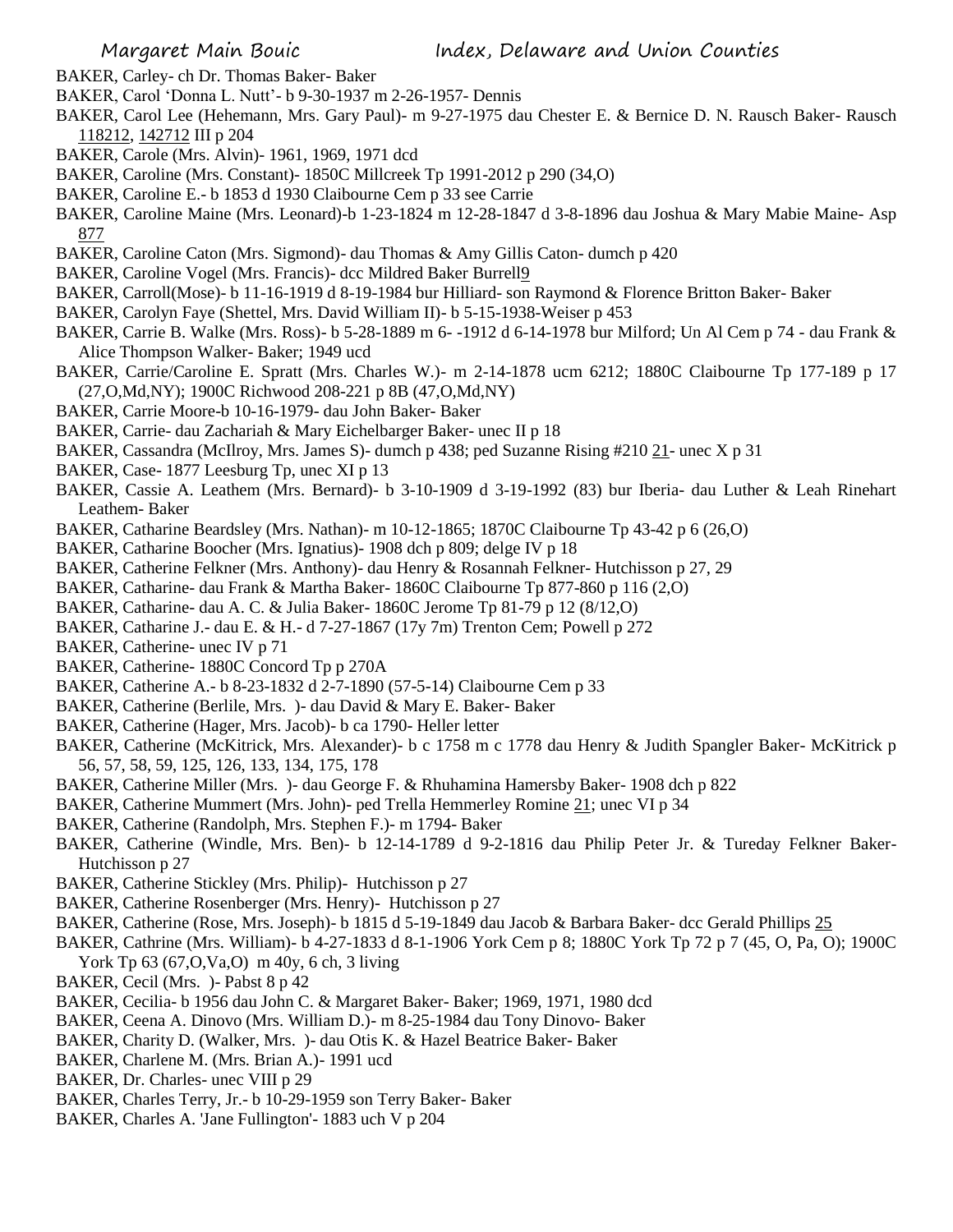- BAKER, Charles A.- son John & Ann Matilda Henderson Baker- 1915 uch p 850
- BAKER, Charles 'Anna Horn'- Baker
- BAKER, Charles Archer- son John Chapman & Mary Amanda Colflesh Baker- john Forney letter
- BAKER, Charles C. 'Clara Fisher'- m 10-15-1881 ucm 7043
- BAKER, Charles Dean 'Cindy Ann Scheiler'- b 9-23-1961 d 12-30-1990 (29) bur Radnor- son Ralph H. Sr. & Patirica M. Adams Baker- Baker
- BAKER, Charles E.- b 3-30-1878 Trenton Tp son T. E. & Mary E. Jones Baker- dcb
- BAKER, Charles Forrest 'Esther Dilsaver'-b 8-5-1913 m 9-12-1942 d 8-15-1984 bur Newton Falls- son Andrew & Maude L. Pierson Baker- Baker
- BAKER, Charles Franklin- b 3-26-1907 d 1913- Baker Bible (Lehner)
- BAKER, Charles J. 'Rebecca C. Woolley'- m 9-18-1876 ucm 5933
- BAKER, Charles 'Lida Boylan'- Maugans Anc p 231
- BAKER, Charles M. 'Karen S. Law'- son Norma Jean Baker- Baker
- BAKER, Charles Newton- b 3-28-1878 d 1-31-1906 Salem O. oldest ch of Delos Richard & Georgia Baker- Baker Bible (Lehner)
- BAKER, Charles-b 1961 son Ralph H. Sr. & Patricia M. Adams Baker- Baker; 1969, 1971 dcd
- BAKER, Charles Stanley- son Walter & Anna White Baker- White II 139
- BAKER, Charles T. 'Beth K.- m 12-20-1958 div June l965- Baker
- BAKER, Charles W. 'Carrie/Caroline E. Spratt'- b Aug 1853/2 m 2-14-1878 ucm 6212 d 1916 Claibourne Cem p 33; 1880C Claibourne Tp 177-189 p 17 (26,O,O,O,) p 0199; 1900C Richwood 208-221 p 8B (47,O,O,Ind) m 23y
- BAKER, Charles- son Hannah Baker- 1860C Claibourne Tp 859-841 p 113 (39,O)
- BAKER, Charles- son Eber Baker- Powell p 302
- BAKER, Charlie- Radnor Cem- Powell p 225
- BAKER, Charlotte (Cooper, Mrs. Daniel E.)- m 9-14-1963 Baker
- BAKER, Charlotte Felkner (Mrs. George)- dau Henry & Rosannah Felkner Hutchisson p 27, 29
- BAKER, Chauncey P.- b 3-1880 son Samuel & Mary J. White Baker- 1900C Claibourne Tp 95-101 p B4 (17,O,O,O)
- BAKER, Cheryl Elaine (Tooker, Mrs. )- dau David M. & Norma Fladt Baker- Baker- Rausch 131131
- BAKER, Cheryl (Hostetler, Mrs. John)- dau Dean Albert & Joanne Baker- Baker
- BAKER, Cheryl (Van Hoose, Mrs. Jim)- b 1961 dau John C. & Margaret Baker- 1969, 1980 dcd; Baker
- BAKER, Chester 'Bernice Rausch'- b 5-18-1917 m 9-20-1942 d 1-14-1997 (79) St. John's Cem- Rausch (14271)(11821), II p 264, 269; son John & Effie Brown Baker- Baker; 1985 uch p 7
- BAKER, Chester P.- b 11-20-1878 Radnor Tp son John S. & Fanny Kirby Baker- dcb
- BAKER, Chloe- dau Henry & Eliza Ford Baker- 1915 uch p 689
- BAKER, Chris 'Tina'- Baker
- BAKER, Christine (Hoover, Mrs. John)- b 6-29-1804 d 2-17-1825 dau Philip Peter, Jr. & Tureday Felkner Baker-Hutchisson p 27
- BAKER, Christine Marie (Bartel, Mrs. Frank Le Roy)- m 8-2-1969 dau Frank S. Baker- Baker
- BAKER, Christopher Francis- b 5-29-1964 son Robert Ellsworth & Sandra Elaine Stein Baker- Cowgill p 53
- BAKER, Christopher 'Mary Wilder'- son John & Elizabeth Sebert Baker- unec II p 18
- BAKER, Cindi (Mrs. K. Scott)- 1991 ucd
- BAKER, Cindy Ann Scheiler (Mrs. Charles Dean)- m 12-27-1979 Baker
- BAKER, Cinthian Rhodes (Mrs. Henry)- m 11-21-1830 Madison Co unec V p 47
- BAKER, Clair Randall 'Frances Ellen Rinewald'-b 7-2-1905 m 5-14-1932 d 6-23-1983 bur. Claibourne Cem p 100- son M. Grant & Maude Randall Baker- Baker; 1971, 1975, 1979, 1981, 1983 ucd
- BAKER, Clara Fisher (Mrs. Charles C.)- m 10-15-1881 ucm 7043
- BAKER, Clara (Kagy, Mrs. Floyd)- dau James M. & Verdie Glaser Baker- Baker
- BAKER, Clara Kinkley (Mrs. Glen E.)- b 1-30-1917 m 9-19-1934 dau Oscar & Theresa Mayer Kinkley- Genther p 72; 1991 ucd
- BAKER, Clara M.- b 5-31-1864 d 7-21-1938 Milford Cem Un Al p 63
- BAKER, Clara (Mrs. William F. ) -m 1888 d 7-1938 Un. Co. Journal 5-9-1940 p 5- Baker
- BAKER, Clarabelle Ingle (Mrs. Ralph)- 1985 uch p 7
- BAKER, Clarra- dau Nathan & Catherine Beardsley Baker- 1870C Claibourne Tp 43-42 p 6 (1,O)
- BAKER, Clara M. (Mrs. Glee E.)- 1967, 1971, 1973, 1975, 1979, 1981, 1983 ucd
- BAKER, Clarence- b 1906 d 1925 Byhalia Cem 1985 uch p 128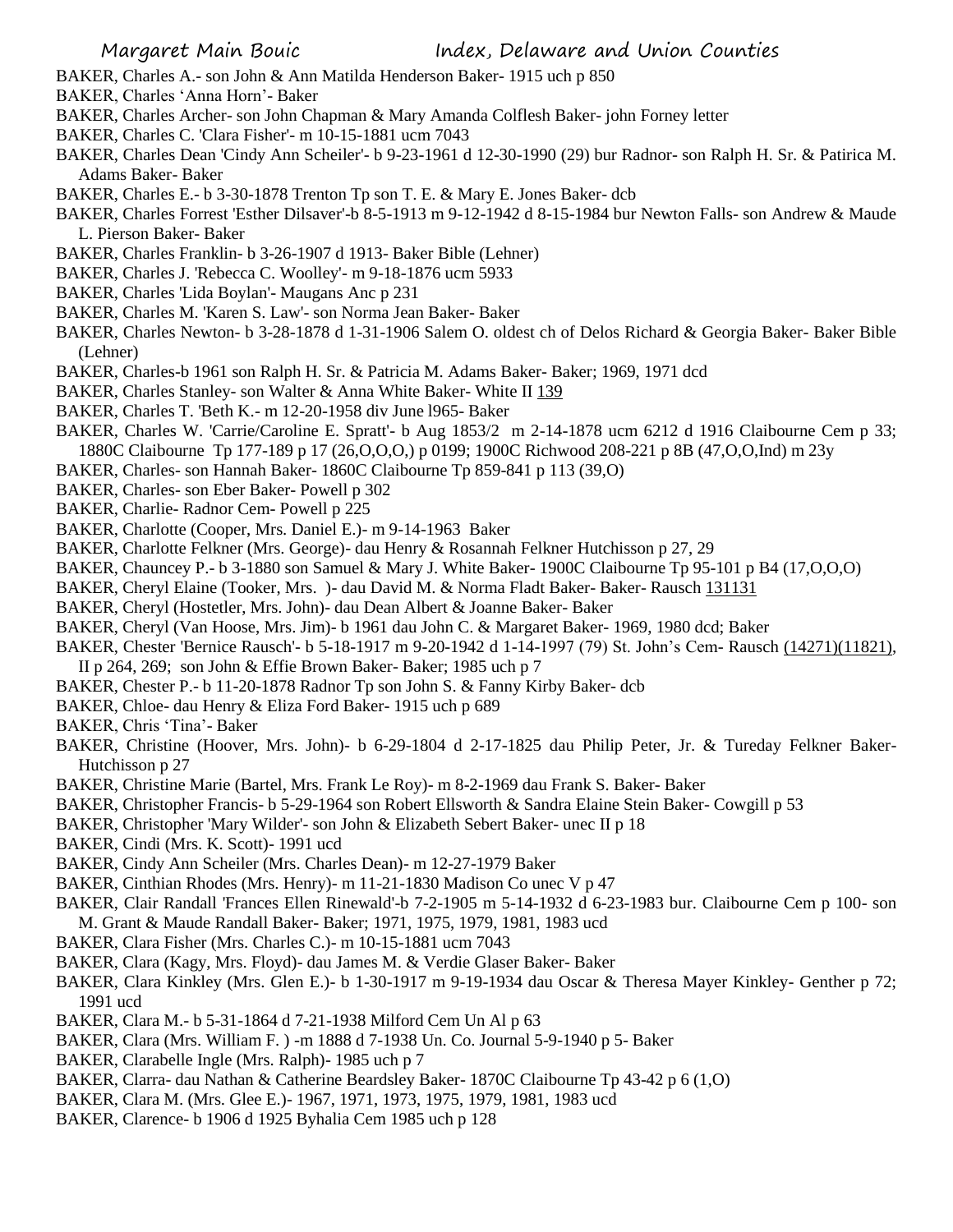- BAKER, Clarence J.- b 11-30-1891 Trenton Tp son Henry & Ellie Coffild Baker- dcb
- BAKER, Clarence- son Ruben & Florence Boals Baker- Baker
- BAKER, Clarence Raymond- b 1-12-1910 d 7-18-1982 bur Oakdlae son Andrew & Maude Pierson Baker- Baker
- BAKER, Clarinda J. (Fox, Mrs. A. Newton)- b 11-30-1843 m 11-27-1862 dau Hiram Edson & Margaret Jane Wilson Baker- Genther p 156; 1850C Troy Tp 2636 (5,O)
- BAKER, Cleatus J.- b d 1907 Price Cem djlm p 37
- BAKER, Clement C. 'Helen E. Wyant'- Baker
- BAKER, Cletus- brother Edwin E. Baker- Baker
- BAKER, Cletus (Mrs. George)- 1949, 1959 ucd
- BAKER, Cletus L.- b 3-1898 son Earl & Frankey Stamets Baker- 1900C Washington Tp 160 p 7B (2,O,O,O)
- BAKER, Clifford 'Mary Irene Straw'- b 2-25-1910 d 2-21-1945- Cowgill p 11
- BAKER, Cloice E.- tcmc p 6; 1850C Troy Tp 2635 (26, Vt); hadc p 56
- BAKER, Constant 'Caroline'- 1850C Mil Tp 1991-2-01 p 290 (35,O)
- BAKER, Cora (Finnegan, Mrs. David)- dau Zachariah & Mary Eichelbarger Baker- unec II p 18
- BAKER, Cora lorrisa- dau John Chapman & Mary Amanda Colflesh- Forney letter
- BAKER, Cornelius- heir of William Edgar- dcw Bk 2 p 387
- BAKER, C. Russell 'Betty D'- 1980 dcd
- BAKER, Curtis 'Symantha Minshall'- 1915 uch p 790
- BAKER, Cynthia D. Simpson (Mrs. Brian S.)- m 10-12-1996 dau Tony & Carol Simpson Baker-
- BAKER, Dan- son Rev. Wallace H. & Mary DeGraff Baker- Baker
- BAKER, Dana L. 'Norma'- b 1932 son Ray H. & Elizabeth J. Buroker Baker- ped Dennis Baker #308 2- unec XI p 47; Baker
- BAKER, Dana L.- b 2-1-1913 d 6-12-1944 WW II Milford Cem Un Al Cem p 74
- BAKER, Dana- son Ray & Betty Baker- Baker; 1949 ucd
- BAKER, Joseph Daniel 'Mary'- d 8-17-1982 (57) bur. Smithville Cem- Baker
- BAKER, Daniel- 1908 dch p 387; 1869 wsc p 3, 6, 13, 19; Pabst 8 p 14, 25; 1880C Delaware Town p 499C
- BAKER, Daniel 'Rebecca'- 1850C Berlin Tp 1795 (30,O)
- BAKER, Danny 'Karen Dee Weaver'- m 4-9-1983 son Mr. & Mrs. John Smith- Baker
- BAKER, Dany 'Katharine'- 1880C Jerome Tp 184-199 p 21 (51, Baden,Baden,Baden) p 0149
- BAKER, Darci Steele- 1-19-1997 dau Chris & Tina Baker- Baker
- BAKER, Darla Mae (Rohls, Mrs. )- dau Ralph Franklin Baker- Baker
- BAKER, Darren- b 1970 son John A. & Karen Baker- 1971, 1980 dcd
- BAKER, David- 1850C Delaware Town 1221 (25,O)
- BAKER, David- son Lloyd & Alice Baker- Baker
- BAKER, David- son Theodore A. & Pearl E. Baker- Baker
- BAKER, David Frank- son Merrill J. Baker- Baker
- BAKER, David L.- son Lester & Janice Baker- Baker; engaged to Barbara J. Krohn
- BAKER, David Lloyd 'Nancy Ann Glacheux'- m 9-13-1997- Baker
- BAKER, David L. 'Tina D. Harter'- son Lloyd D. & Alice Baker- Baker
- BAKER, David- son Merrill & Evelyn Hiatt Baker- Baker
- BAKER, David M. 'Norma Fladt'- b 9-15-1910 m 3-1-1941 d 8-21-1975 bur. St. John's- son John & Effie Brown Baker-D J Cem p 73; Rausch (13113) II p 264; 1985 uch p 7
- BAKER, David 'Mary E.' d 1945- Baker
- BAKER, David- son Ralph Franklin Baker- Baker
- BAKER, D. B.- b 1838 d 1873 Oak Grove Cem; Powell p 427
- BAKER, Dean Albert 'Joanne'- d 4-24-1983 (50) bur. Sunset Cem- Baker
- BAKER, Dean M. 'Mary Belle Patterson'- m 9- -1921 d 10-8-1875 (75) bur Milan, O.- Baker
- BAKER, Deana (Mrs. Lemian)- 1860C Claibourne Tp 877-861 p 116 (19,O)
- BAKER, Deanna- b 2-16-1961 dau Richard & Judy Fay Cantellas Baker- Maugans Anc p 45
- BAKER, DeAnnah Lee Miller (Mrs. Douglas Ralph)- m 5-15-1993 dau Tony & Susan Miller- Baker
- BAKER, Deborah Glen- b 7-24-1953 d 7-3-1959 dau Thomas G. & Mary Ann Boyer Baker- Weiser p 660
- BAKER, Debra- b 1955(4) dau Alvin & Carole Baker- 1961 dcd(6). 1969, 1971 dcd
- BAKER, Debra- b 1957 dau Ray E. & Ruth A. Baker- 1967, 1971, 1973, 1979 ucd
- BAKER, Delbert L. Jr.- 1980 dcd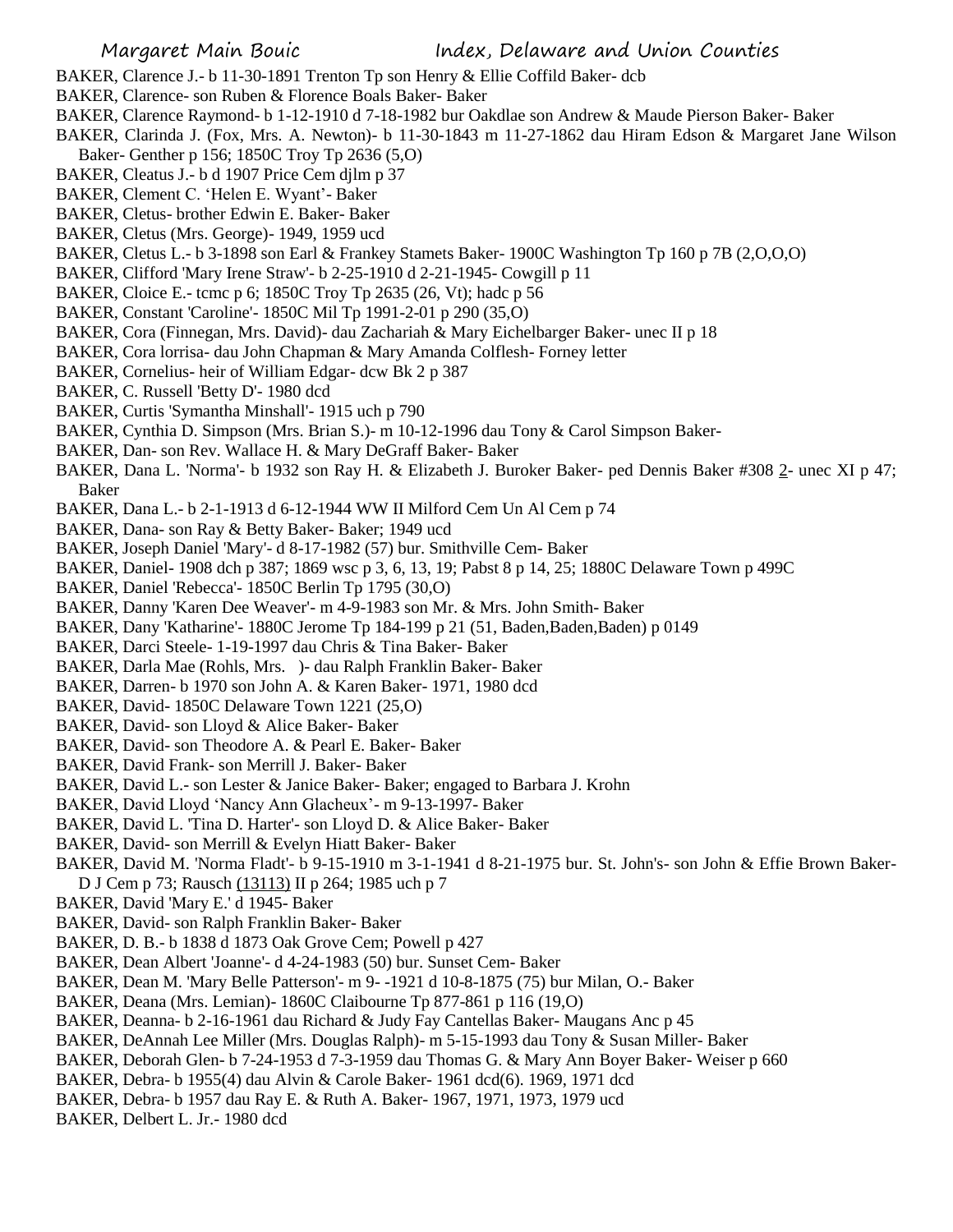- BAKER, Della- b 1-16-1872 Brown Tp dau Elias & Rebecca Eddleblute Baker- dcb
- BAKER, Dellia- dau Nathan & Catherine Beardsely Baker- 1870C Claibourne Tp 43-42 (4,O)
- BAKER, Delores Fix (Mrs. Ralph Franklin)- Baker
- BAKER, Delores (Simpson, Mrs. Russell F. )- m 10-20-1933 dau John & Effie Brown Baker- Baker; 1985 uch p 7
- BAKER, Delores (Hay, Mrs. )- dau Raymond & Florence Britton Baker- Baker
- BAKER, Delores J. Robinson (Mrs. Leo R.)-dau Lester Almon & Evelyn Fae Brown Robinson- 1985 uch p 18; 1959, 1967, 1971, 1973, 1975, 1979, 1981, 1983 ucd
- BAKER, Delos Richard Jr.- b 5-22-1892- son Delos Richard & Georgia Anna Beecher Baker- dcb; Baker Bible (Lehner)
- BAKER, Delos Richard b 11-18-1848 d 12-18-1928 bur Cols.- Baker Bible (Lehner)
- BAKER, Denise (Mrs. Donal)- Baker
- BAKER, Dennis- b 1966 son Glen R. & Sheryl Baker- 1979, 1981, 1983 ucd
- BAKER, Dennis 'Judy'- son Raymond C. & Emogene Baker- Baker
- BAKER, Dennis L.- son Dana L. & Norma L. Gray Baker- #308 ped Unec XI p 27, 47; Baker
- BAKER, Dennis W. 'Virginia'- 1967, 1979, 1981, 1983, 1991 ucd
- BAKER, Dewie (35-1940) Paris Tp uninf p 25, 27, 29, 31, 32
- BAKER, Diana Baker (Mrs. Alexander)- m 3-14-1861 ucm 3160; 1870C Claibourne Tp 29 p 5 (29,O)
- BAKER, Diana J.- b 9-20-1983 dau Bruce Harold & Sonni M. Dunn Baker- 1985 uch p 7
- BAKER, Diana Joan- b 3-13-1935 dau Robert Ellsworth & Lillian Evelyn Ehrhardt Baker- Cowgill p 53
- BAKER, Diana (Mrs. William L.)- 1973, 1975 ucd
- BAKER, Diane- b 1965 dau Robert E. & Laurie J. Baker- 1967, 1979 ucd
- BAKER, Diane- b 1958 dau Roy A. & Mildred T. Baker- 1969 dcd
- BAKER, Dixie Claire (Taylor, Mrs. John Lon)- b 1-7-1934- Genther p 85
- BAKER, Don- son Ray & Betty Baker- 1949 ucd
- BAKER, Dona Viola- b 4-8-1893 Porter Tp dau William & Ella Homes Baker- dcb
- BAKER, Donal 'Denise'- Baker
- BAKER, Donald Michael- b 6-10-1996 son Donal & Denise Baker- Baker
- BAKER, Donald- son Harold & Margaret Irene Staley Baker- Baker
- BAKER, Donald 'Betty Stanley'- Graham 1274131
- BAKER, Donald E. 'Estella M. Scheroderer'- Baker
- BAKER, Donald- 1980 dcd
- BAKER, Don E. 'Barbara Jean Ballou'- m 8-16-1970 son Louis H. & Bernice Scheiderer Baker-Baker
- BAKER, Dona J.- b 11-18-1924 dau Tressa B. Guernsey- Giffen 1674113
- BAKER, Don- son James & Verdie Glaser Baker- Baker-
- BAKER, Don D. 'Maxine'- 1975, 1979, 1981, 1983, 1991 ucd
- BAKER, Don D. 'Frances M.'- 1971, 1973 ucd; 1980 dcd
- BAKER, Donald- son Merl & Hazel Willis Baker- Baker
- BAKER, Donita (Kaminsky, Mrs. Daniel)- dau Donald E. & Estella M. Scheroderer Baker- Baker
- BAKER, Donna L. Nutt (Mrs. Carol)(Schrock, Mrs. Robert)- b 6-14-1937 m 2-26-1957 m(2) 7-30-1965 dau Forrest Clyde & Anna Gladys Maxine Bachelor Nutt- Dennis
- BAKER, Donna (Mrs. Roger)- Baker
- BAKER, Donna (Voisard, Mrs. James)- dau Janney & Louise Roller Baker- Baker
- BAKER, Donna ( Wise, Mrs. William W.)- dau Clair R. & Frances Ellen Rinewald Baker- Baker
- BAKER, Don Ray 'Jeanne'- b 3-20-1935 d 8-2-1986(51) Byhalia Cem- son Ray H. & "Betty" Elizabeth J. Buroker Baker- Baker
- BAKER, Dora- dau Zachariah & Mary Eickelbarger Baker- unec II p 18
- BAKER, Dora- b 1955 dau Perry & Katherine Baker- 1971 dcd
- BAKER, Dorothy Elizabeth (Alspach, Mrs. Robert Corwin)- b 3-11-1916 m 12-24-1938- Weiser p 649
- BAKER, Dorothy (Mrs. Raymond C.)- Baker
- BAKER, Douglas Ralph 'DeAnnah Miller'- m 5-15-1993 son Lloyd & Alice Heath Baker- Baker
- BAKER, Dustin Eric- b 6-11-1973 son Leo M. & Karen Lynn Stiles Baker- Baker
- BAKER, E.- CCC Brown Tp
- BAKER, Earl Austin 'Frankey Stamets'-b 1877 d 1933 Byhalia Cem lptw p 128; son Lewis & Mary Mitchell Baker- 1915 uch p 941; ped Dennis Baker #308 8- unec XI p 27; 1900C Washington Tp 160 p 7B (22, O, -,-) m 22y
- BAKER, Earl F.- son David & Mary E. Baker- Baker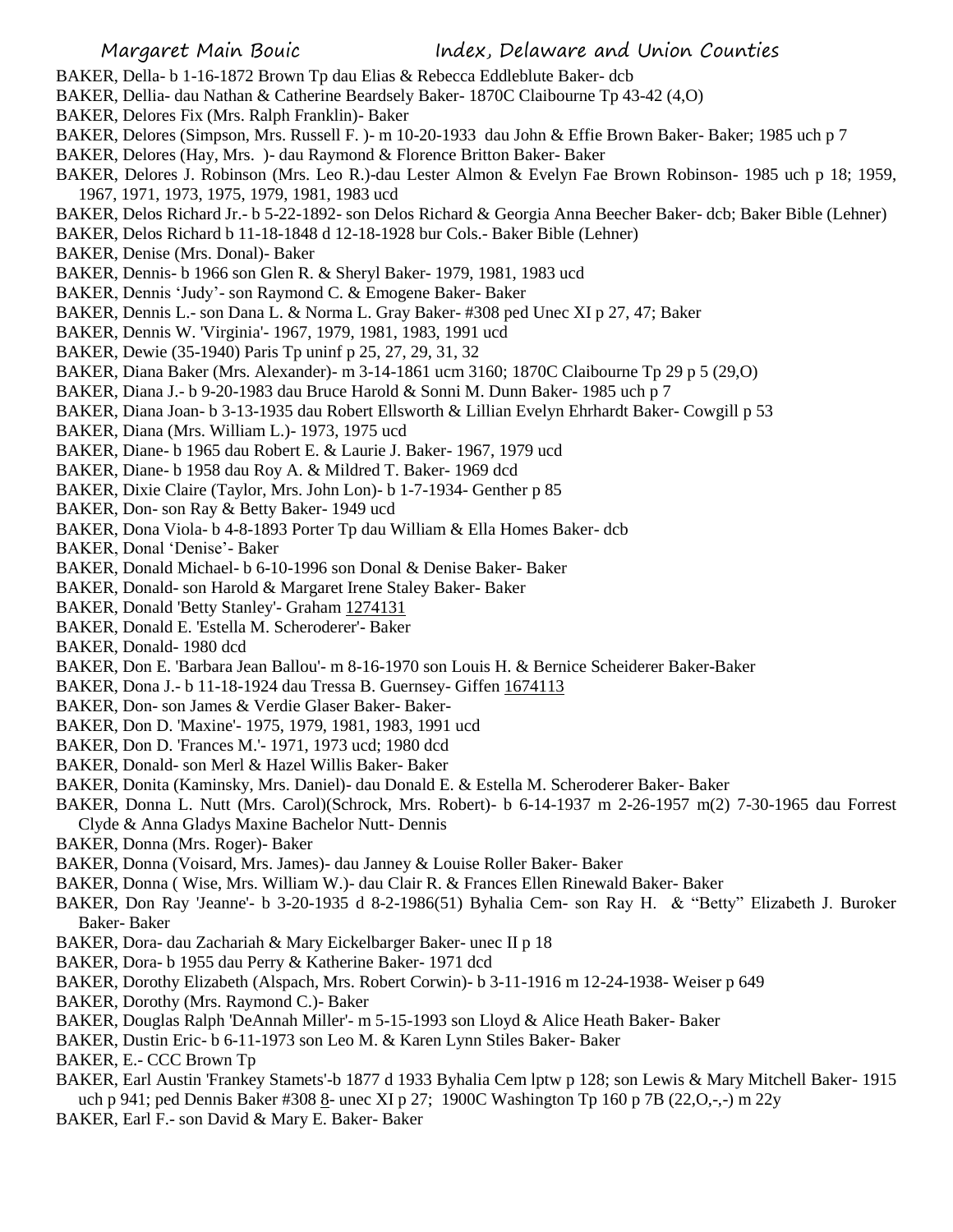- BAKER, Earnest Christian 'Barbara Pounds'- son John Nicholas & Margaret Elwert Baker- dcq Frances Stevenson Main 14
- BAKER, Eavon Lee (Mobley, Mrs. Tony Hammond)- m 2-23-1980 dau Jackie & Phyllis Baker- Baker
- BAKER, Ebenezer 'Phebe Randall'- 1820C Delaware Town; Pabst 5 p 8; 8 p 3; Maugans Anc p 113, 118; delge VIII p 8 (1826 Westfield)
- BAKER, Eber- b Maine- Powell p 302
- BAKER, Echo Southwick (Mrs. Edwin E.)-b 10-3-1926 Byhalia Cem lptw p 129; m 6-2-1941- 1949, 1959, 1967, 1971, 1973, 1975, 1979 ucd
- BAKER, Eda- dau Zebide & Martha Baker- 1860C Liberty Tp Un Co 948-958 p 130 (21,O)
- BAKER, Edgar 'Libbie'- son Hiram Edson & Margaret Jane Wilson Baker- Genther p 156
- BAKER, Edgar 'Lou Woodburn'- m 12-27-1881 ucm 7098
- BAKER, Edith Alice (Mrs. Walter W.)-b 1-1-1912 Eng m 3-1-1943 d 5-20-1989 (77) dau George & Edith Leach Hayes-Hayes; Baker; 1961, 1969, 1971, 1980 dcd
- BAKER, Edith (McWaid, Mrs. Samuel)- m 10-8-1865 ucm 3809
- BAKER, Edmund- unec XII p 14; Jerome Tp
- BAKER, Edna- Delaware Mausoleum- delge III p 58
- BAKER, Edna (Harris, Mrs. Virgil)- b 1926 dau Carl & Laura Belle McKitrick Baker- McKitrick p 92
- BAKER, Edna Pearl Wood (Mrs. Pearl C.)- b 6-9-1889 m 11-7-1907 d 5-25-1964 Claibourne Cem p 56 dau John L. & Sarah Le Anna Nothstine Wood- Baker
- BAKER, Edson 'Margaret'- 1850C Troy Tp 2636 (30, Vt)
- BAKER, Edward- 1880C Kingston Tp p 435C
- BAKER, Edward R.-b 4-5-1880 d 7-25-1880 son Edwin L. & Jennie Burst Baker- Asp 1780-2
- BAKER, Edwin E. 'Echo Southwick'- b 8-4-1915 m 6-2-1941 d 12-8-1972 Byhalia Cem lptw p 129 WWII; 1949, 1959, 1967, 1971 ucd
- BAKER, Edwin L.- 1880C Delaware Town p 493A
- BAKER, Edwin L.- son Moriah Baker- 1850C Trenton Tp 927 (11,O)
- BAKER, Edwin L. 'Jennie Burst''Ada Morgan'- b 1-30-1853 m(1) 5-15-1875 (2) 2-21-1893- son Leonard & Caroline Maine Baker- Asp 1780
- BAKER, Effie Brown (Mrs. John)- Baker; 1985 uch p 7
- BAKER, Effie (Fairbanks, Mrs. )- b 1869 d 1943 Milford Cem Un Al p 61
- BAKER, Eileen Reed (Mrs. Dale E.)- m 5-26-1962 dau Wallace & Amy Reed Baker- Baker
- BAKER, Elcey Dockey (Mrs. Allen D.)- m 2-16-1859 ucm 3809; 1860C York Tp 1320-1329 p 176 (20, NY)
- BAKER, Elder- 1883 uch V p 233
- BAKER, Elias- son Peter & Elizabeth Baker- 1850C Brown Tp 2917 (11,O); hadc p 95
- BAKER, Elis- 1880C Brown Tp p 384C
- BAKER, Elisha 'Elizabeth Kingsbury'- Asp (33-1)
- BAKER, Eliza Ann Cockerell (Mrs. George)- b 7-14-1825 d 4-25-1900 Africa Cem dau Peter & Hannah Linnaberry Cockerell- 1880 dch p 707; 1850C Orange Tp 1700 (25,O); 1880C Orange Tp p 355A; Powell p 178; Heller letter
- BAKER, Eliza A. (Stiles, Mrs. )(Mrs. Mitchell K.)- m 11-7-1878 ucm 6354
- BAKER, Eliza Ann (Ward, Mrs. Gilbert)-lic 3-12-1838 ucm 487; unec III p 30
- BAKER, Eliza E. Pain (Mrs. William)- m 11-11-1870 ucm 4821
- BAKER, Eliza Ford (Mrs. Henry)- 1915 uch p 689
- BAKER, Eliza J. Mitchell (Mrs. Barnard)- m 6-20-1853 dcm
- BAKER, Eliza Jane Phillips (Mrs. Joseph)- b 8-8-1846 m 1-14-1875 d 10-8-1893 (47y 2m) Radnor Cem; Powell p 226; Warren (Swickheimer) p 14; Baker Bible, delge VIII p 24
- BAKER, Eliza P. Warren (Mrs. John)- b 10-10-1816 m 6-9-1839 d 8-8-1900 Radnor Cem- Powell p 225; Baker; Warren (Swickheimer) p 13; Jbt p 1; 1850C Radnor Tp 123 (34,O)
- BAKER, Eliza Paull- dau Eliza Paull Baker- dcw Bk 3 p 288
- BAKER, Elizabeth- dau Zacharia & Mary Baker- 1850C Paris Tp 616-630 p 94 (5,O); unec II p 18
- BAKER, Elizabeth (Mrs. Lincoln E.)- -b 1866 d 3-26-1908 (40y 4m) b Madison Co Oakdale Cem 2104 (46C) I p 89; Un Co Journal 1-8-1940
- BAKER, Elizabeth A. (Hill, Mrs. Calvin)- m 2-1-1847 ucm 1198; unec IV p 15
- BAKER, Elizabeth- dau A. C. & Julia Baker- 1860C Jerome Tp (3,O)
- BAKER, Elizabeth Beyer Mrs. Roger Crane)- Baker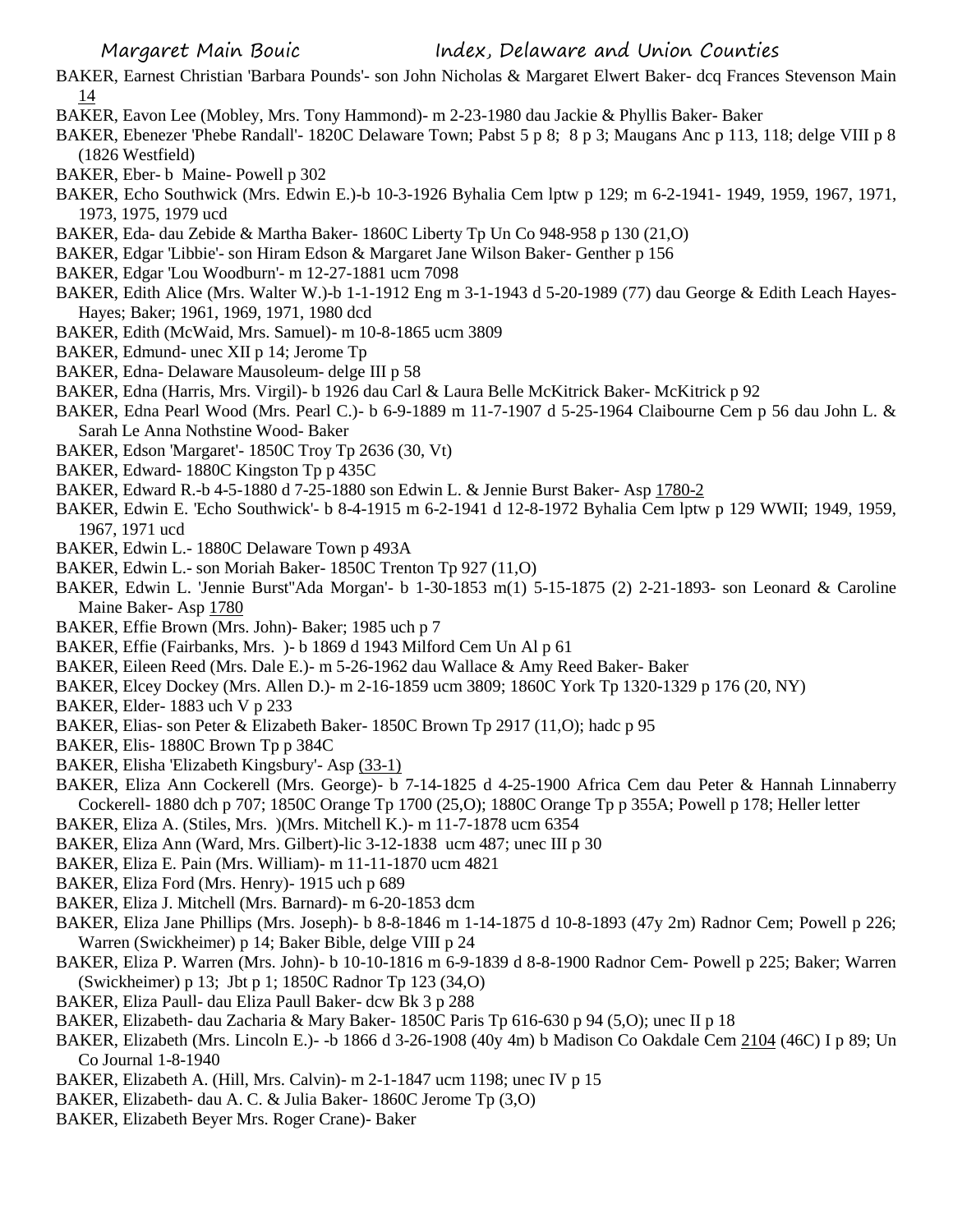- BAKER, Elizabeth C.- dau Peter & Elizabeth Baker- 1850C Brown Tp 2917 (10,O)
- BAKER, Elizabeth (Dolbear, Mrs. Samuel)- Marysville p 32
- BAKER, Elizabeth (Gilette, Mrs. Harvey)- dcq Minnie Gilette Tagg 5; 1908 dch p 836
- BAKER, Elizabeth Hattle (Mrs. William)- Hutchisson p 27
- BAKER, Elizabeth (Hill, Mrs. Edward Rodney)- b 3-6-1847 m 11-22-1866 d 1919 dau John & Eliza P. Warren Baker-Warren(Swickheimer) p 15
- BAKER, Elizabeth Joan (Riethman, Mrs. Homer Henry)- b 7-9-1940 m 11-24-1960 dau Glen & Clara Kinkley Baker-Genther p 72
- BAKER, Elisabeth (Mrs. John)- 1850C Liberty Tp Un Co 863-880 p 129 (29,O)
- BAKER, Elizabeth J. "Betty' Buroker (Mrs. Ray H.)- b 10-16-1912 m 9-12-1931 d 9-30-1997 (84) Byhalia Cem- dau Walter Monroe & Alice Stanley Buroker- Baker
- BAKER, Elizabeth Kingsbury (Mrs. Elisha)- b 5-15-1737 dau John & Esther Whitney Kingsbury- Asp 33-2
- BAKER, Elizabeth Mullen (Mrs. Peter)- m 8-12-1821 Madison Co unec IV p 52
- BAKER, Elizabeth (Mrs. Peter)- 1850C Brown Tp 2917 (37,O)
- BAKER, Elizabeth Raudenbusch (Mrs. John)- dau Henry & Anna Mary Raudenbusch- Powers p 78, 82
- BAKER, Elizabeth (Scott, Mrs. Sir Thomas)- Powers Pat p 256
- BAKER, Elizabeth Sebert (Mrs. John)- b 1822 d 1887- unec II p 18
- BAKER, Elizabeth Thomas (Mrs. Horace W.)- m 6-16-1842 ucm 803; 1850C Radnor Tp 9 (26,O); unec V p 60, XII p 20
- BAKER, Elizabeth (Weyant, Mrs. David)- 1880 dch p 696
- BAKER, Ella Dean (Mrs. Col. Russell)- d 10-21-1974 (84) bur. San Antonio, Texas- dau John W. & Nettie Dean- Baker
- BAKER, Ella (Mrs. Albert M.)- b 1861 d 1940 Byhalia Cem lptw p 125
- BAKER, Ella Frances Freshwater (Mrs. Thomas S.)- b 7-18-1892 m 3-24-1914 dau Asbury & Anna Evans Freshwater-Freshwater p 231
- BAKER, Ella- b 1-18-1861 d 3-7-1940 (79) d at home of Glen Davis- dau Lewis & Mary Mitchell Baker- Un Co Journal 3-14-1940 p 4; sister-in-law of Louis J. & Blanche R. Temple; 1900C Washington Tp 271 p 12B (39,O,O,O)
- BAKER, Elsie E. Spain (Mrs. Artist Ray)- b 2-3-1892 m 12-2-1916 d 10-13-1970 dau Madison & Josephine Thomas Spain- Baker
- BAKER, Elva I.Evilsizer (Mrs. George M.)- b 11-30-1895 d 5-21-1974 dau Irvin & Mary Haney Evilsizer- 1949, 1959, 1967, 1971, 1973 ucd; Baker
- BAKER, Elvin T- 1961, 1969 dcd
- BAKER, Elwood L.- brother Dean Albert Baker- 1980 dcd
- BAKER, Ella (Mrs. Zachariah)- unec II p 18
- BAKER, Ella Dean (Mrs. Russell)- Genther p 157
- BAKER, Ellen- dau Ralph Pierce & Joanne Little Baker- Genther p 157
- BAKER, Ellen Leicester- dau Edson & Margaret Baker- 1850C Troy Tp 2636 (2,O)
- BAKER, Ellen M. (Huff, Mrs. Lysander Grover)- b 6-25-1845 m 1-7-1864 d 1915 bur Forest Grove- dau Hiram Edson & Margaret Jane Wilson Baker- Genther p 152, 156; 1985 uch p 56
- BAKER, Emanuel- son Peter & Elizabeth Baker- 1850C Brown Tp 2917 (5,O)
- BAKER, Emanuel 'Mary'- 1840C Jerome Tp 1169 p 52 (40-50);1850C Millcreek Tp 1944-1965 p 283 (60, RI); 1860C Paris Tp 1294-1285 p 172 (69, RI); 1883 uch IV p 433; mt 10-8-1859 (67); 8-15-1860 (69); unec V p 22, XIII p 34, XIV p 8, 53
- BAKER, Emily Bagley (Mrs. Hiram)- dau Thomas & Abiah Lane Bagley- Bagley p 10
- BAKER, Emily- dau Zachariah & Mary Eichelbarger Baker- unec II p 18
- BAKER, Emma (Mrs. Careton)- b 9-1852; 1900C Liberty Tp Un Co 227-231 p 10B (47,Ny,NY,NY)
- BAKER, Emma- dau Edson & Margaret Baker- 1850C Troy Tp 2636 (4/12,O)
- BAKER, Emma- dau Henry & Sarah E. Baker- 1870C Leesburg Tp 104-106 p 13 (13,O)
- BAKER, Emma E.- dau William & Jane Kilgore Baker- 1880 dch p 820
- BAKER, Emma- dau William & Cathrine Baker- 188-C York Tp 72 p 7 (12,O,O,O)
- BAKER, Emma Eichelbarger (Mrs. Mathaniel)- unec II p 18
- BAKER, Emma J. Williams (Coburn, Mrs. Clarence D.)(Mrs. Dr. Lyman Ellsworth)(Scheiderer, Mrs. Lewis)- b 10-24-1876 d 7-22-1968- dau Amos Jackson & Mary A. Romine Williams- Cowgill p 52
- BAKER, Emma Olive (Kincaid, Mrs. Eldon Clark)- b 12-1886 d 1957 dau John & Adeline Hauncey Baker- 1985 uch p 81
- BAKER, Emma (McMahan, Mrs. Lorenzo G.)- m 4-14-1874 ucm 5479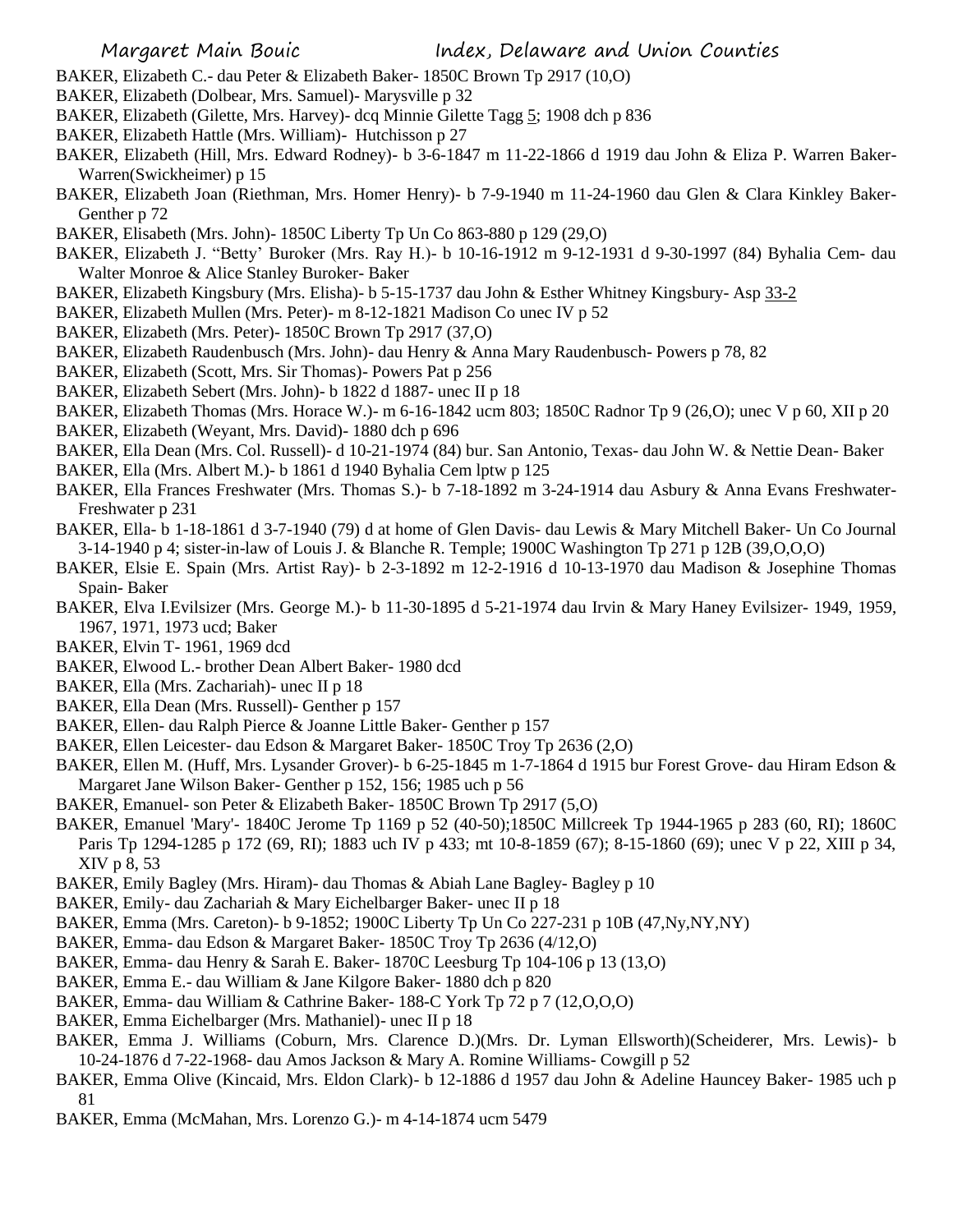- BAKER, Emma V. Beachy (Mrs. )- b 9-15-1930 d 10-8-1979 dau Eli E. & Mary Ann Kaufman Beachy bur Cols.Forest Lawn Mem. Park- Baker
- BAKER, Emma (Yeckley, Mrs. Oscar)- m 1890- Nash p 262
- BAKER, Emma (Zornes, Mrs. )- dau Harry,Sr. & Mabel Martin Baker- Baker
- BAKER, Emmanuel- son Peter & Elizabeth Baker- 1850C Brown Tp 2917 (10,O)
- BAKER, Emogene (Mrs. Raymond C.)- d 1985 Baker
- BAKER, Enoch 'Hannah Baker'- son Jacob & Barbara Baker- 1880 dch p 808; dcc Gerald Phillips see 25; 1880C Brown Tp p 384C
- BAKER, Ernest- brother Edwin E. Baker- Baker
- BAKER, Ernest C.'Bervena Deckard'- b 11-14-1902 m 9-1-1928 Byhalia Cem lptw p 130- son Earl & Frankie Stamates Baker- Baker
- BAKER, Essie Von Derau (Mrs. Jesse Oscar) b 8-13-1889 m 12-21-1911 d 7-18-1995 (106) dau Phillip & Barbara Von Derau- Baker
- BAKER, Estella B. (Mrs. Walter)- b 12-1870 1900C Marysville 4<sup>th</sup> ward 375-385 p 15A (29, O, O, O) m 4y 1 ch
- BAKER, Estella M. Scheroderer (Mrs. Donald E.)- d 6-12-1977 (60) bur Ashley Un. Cem- Baker
- BAKER, Esther A.- b 5-1898 dau Marion Grant & Maud E. Randall Baker- 1900C Leesburg Tp 89 p 4B (2,O,O,O)
- BAKER, Esther Herd (Mrs. Archie)- b 10-9-1900 d 6-6-1980 Oakdale Cem II p 62 (G-R16-11)- Baker
- BAKER, Ethel- d 4-22-1838 (1-6-20) dau C. W. & C. E. Baker- Claibourne Cem p 33
- BAKER, Ethel Belle (Tatman, Mrs. )(Payne, Mrs. Mahor)- b 1-9-1911 d 5-2-1995 bur Catawba- dau Frank R. & Minnie Waldreu Baker- Baker
- BAKER, Ethel M. (Mrs. Pete L.)- 1971 ucd
- BAKER, Eugene- uncle of Clara Huff Simkins- Genther p 158
- BAKER, Eugene G.- son Ross L. & Carrie Walke Baker- Baker
- BAKER, Eugene 'Angelene S.'- d 1964- Baker
- BAKER, Eva- b 3-3-1890 Delaware Town dau Charles & Alm Newell Baker- dcb
- BAKER, Eva- dau William & Jane Kilgore Baker- 1880 dch p 820
- BAKER, Evan- son Isaac & Margaret Jones Baker- Powell p 365
- BAKER, Evelyn A. Somerlot (Mrs. Harold E.)-m 9-5-1948 dau Carl & Hazel Somerlot- 1985 uch p 7, 131; 1967, 1971, 1973, 1975, 1991 ucd
- BAKER, Evelyn Hiatt (Mrs. Merrill)- m 8-12-1945- Baker
- BAKER, Evelyn Joann Lenker (Mrs, Marlin)-d 1929- dau George Frank & Pearl Joann Fisher Baker- Weiser 323
- BAKER, Evelyn M. Sharpnack (Mrs. Pearl H.)- Baker
- BAKER, Ezaon- son Morris & Phoebe Biggs Baker- Powell p 365
- BAKER, Fannie- Grad Delaware HS 1878- delge VI p 72; mt 5-1889
- BAKER, Fannie (Mrs. Hamer P.0- b 7-31-1861 d 6-3-1899 Claibourne Cem p 33
- BAKER, Fanny- 1880C Concord Tp p 266A
- BAKER, Fanny (Phillians, Mrs. Max)- b 5-27-1922 m 10-11-1942 Maugans Anc p 7;; Phillians 3,4
- BAKER, Fay- b 10-1890 son William & Mary Baker- 1900C Marysville  $4<sup>th</sup>$  ward 303-312 p 12B (9,0,0,0)
- BAKER, F. E.- 1915 uch p 266; 1766 uca p 31
- BAKER, Ferrel- 1883 uch IV p 432, V p 198 mt 10-8-1859 (70) mt 8-15-1860 (71); unec XIII p 34
- BAKER, Fidelia (Main, Mrs. Erastus)- Asp (610)
- BAKER, Flora Eva (Burns, Mrs. Ernest)- b 11-2-1940/39 m 4-9-1961 dau Mr. & Mrs. Bernard Lewis- Rausch (144111), 112321 III p 284; St. Paul p 18. 86, 104
- BAKER, Florence Britton (Mrs. Raymond)- Baker
- BAKER, Florence (Gross, Mrs. )- dau Pearl & Mary F. Bowshier Baker- Baker
- BAKER, Florence Boals (Mrs. Ruben)- m 6-20-1934- Baker
- BAKER, Florence Dora Campbell (Lentz, Mrs. )(Mrs. Frank G.)- b 8-15-1864 WVa d 10-15-1945 Radnor Cem- dau Andrew & Mary Campbell- Warren (Swickheimer) p 17
- BAKER, Florence G. (Smith, Mrs. William C.)- m 10-3-1877 ucm 6131
- BAKER, Fontabelle (Snodgrass, Mrs. Harry William)- b 11-4-1897 m 8-24-1922 d 9-23-1982 dau Dr. Lyman Ellsworth & Ada Ora Taylor Baker- 1915 uch p 626; Cowgill p 52
- BAKER, Frances- dau Bernard & Sarah Baker- 1870C Jerome Tp 150-148 p 21 (8,O)
- BAKER, Frances- dau Dany & Katharine Bker- 1880C Jerome Tp 184-199 p 21 (18, O,Baden,O)
- BAKER, Frances Jackson (Mrs. Howard Lee)- Genther p 157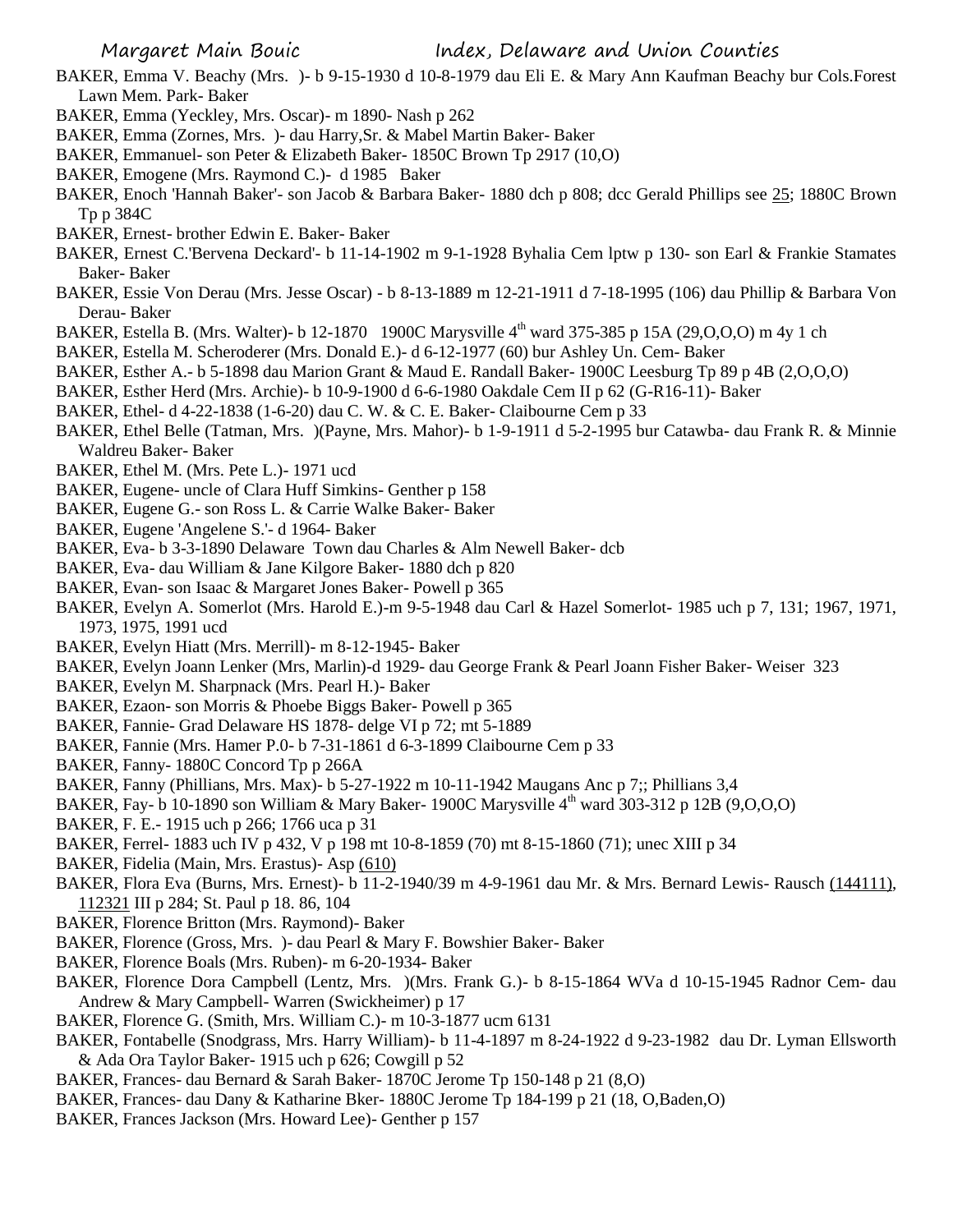- BAKER, Frances Ellen Reinwald (Mrs. Clair R.)- b 5-8-1910 m 5-14-1942 d 5-28-1984,bur Claibourne Cem p 100- dau Frank & Lacy Ellen Gorslin Reinwald- Baker; 1967, 1973, 1975 ucd
- BAKER, Frances (Myers, Mrs. Dana V.)- m 8-16-1916- Maugans Anc p 104
- BAKER, Frances Marvine- dau Dr. Byron E. & Lizzie L. Lee Baker- 1915 uch p 689
- BAKER, Frances McDougal (Mrs. Percy Harrison II)- Howison (977)
- BAKER, Frances (Stone, Mrs. Robert)- dau George M. & Elva Evilsizer Baker- Baker
- BAKER, Frances M. (Mrs. Don D.)- 1971, 1973 ucd
- BAKER, Francis (Mass. 1635)- Powell p 302
- BAKER, Francis- son Morris & Phoebe Biggs Baker- Powell p 365
- BAKER, Francis C.- 1840C Concord Tp p 121 (40-50) hadc p 22
- BAKER, Francis 'Ruth'- 1949 ucd
- BAKER, Frank 'Anna Bell Darling'- b 12-1860; 1900C Paris Tp 100-103 p 7A (39,O,O,O) m 15y
- BAKER, Frank B. 'Keziah Pearson'- m 10-3-1877 ucm 6131
- BAKER, Francis 'Caroline Vogel'- dcc Mildred Baker Burrell 8
- BAKER, Frank B. 'Keziah'- b 3-4-1832 d 11-9-1901 Claibourne Cem p 36
- BAKER, Frank G. 'Florence Dora Campbell'- b 3-21-1856 d 3-21-1900 bur Radnor- son John & Eliza P. Warren Baker-Warren (Swickheimer) p 17
- BAKER, Frank J. 'Leona C. Brewer'- d 1949- Baker
- BAKER, Frank 'Martha'- 1860C Claibourne Tp 877-860 p 115 (28,O)
- BAKER, Frank 'Laura Edelblute'- m 8-7-1889 -Freshwater p 108; 1900C Dover Tp 132-135 p 6B (46,O,O,O)
- BAKER, Frank R. 'Minnie Waldreu'- Baker
- BAKER, Frank- b 8-27-1872 Porter Tp son Samuel & Abie Place Bker- dcb
- BAKER, Frankey (Frankie) Stamets (Mrs. Earl Austin)- b 1875 d 1958 Byhalia Cem lptw p 128; dau Harrison S. & Hope Haines Stamets- 1915 uch p 941; ped Dennis Baker #308 9- unec XI p 27, 47; 1900C Washington Tp 160 p 7B (24,O,O,O) 3 ch, 1 living
- BAKER, Franklin- 1880C Thompson Tp p 300C
- BAKER, Franklin 'Kiziah'- b 3-1832 1900C Taylor Tp 15 p 1A (68,O,Vt.Vt)
- BAKER, Fred- b 11-9-1877 d 1-10-1887 son Edwin L. & Jennie Burst Baker- Asp 1780-1
- BAKER, Fred- 1908 dch p 414; 1976 dch p 255
- BAKER, Fred- Grad Delaware HS 1879- delge VI p 72
- BAKER, Fred D.- Sunbury p 36, 56, 75, 143
- BAKER, Fred- son George & Victoria Hill Baker- Baker
- BAKER, Fred L. 'Lulu Temple'- b 10-1-1899 m 1922 d 2-9-1978 son George & Victoria Hill Baker- Baker; 1959,1971, 1973, 1975
- BAKER, Fred Weed- son John Chapman & Mary Amanda Colflesh Baker- Forney letter
- BAKER, Frederick- stabbed, Madison Co. Democrat 7-23-1879, unec XII p 8
- BAKER, Frederick- b 6-1-1887- Baker Bible (Lehner)
- BAKER, Frederick Jr.- son Frederick Baker,Sr.- Baker
- BAKER, Frederick- b ca 1864 son Henry L. & Mary Ann Angle Baker- Heller letter
- BAKER, Frederick R. Sr.'Gertrude K.'- b 5-28-1897 d 4-6-1988 (90) bur NY- Baker
- BAKER, Freedabel V. (Alexander, Mrs. Everett L. Sr.0- b 12-1-1907 d 3-23-1976 Oakdale Cem II p 150 (M-R16-16); 1985 uch p 5, 63
- BAKER, Fresling- son Stephen & Lucinda Baker- 1850C Brown Tp 1959 (5/12,O)
- BAKER, Gaile Alfred Jr.'Mary Jo Myers'- b 2-19-1931 m 2-12-1954- dcc Mary Myers Baker 1
- BAKER, Gand R.- 1880C Delaware Town p 522A
- BAKER, Gary- b 4-28-1960 d 4-29-1960 Milford Cem Un Al p 75
- BAKER, Gary- d 1968 son Carl L. & Norma J. Stokes Baker- Baker
- BAKER, Gary Allen-. 'Lisa Van Winkle'-b 1955 son James H. & Margaret E.Chandler Baker- 1959, 1967, 1971, 1979, 1981, 1983, 1991 ucd; Taylor 1524145111112; Genther p a2; 1985 uch p 141
- BAKER, Gary- son Dana L. & Norma Baker- Baker
- BAKER, Gary Eugene- b 1-17-1949- son Kenneth & Mary E. Hendrix Baker- Weiser p 79
- BAKER, Gary Lynn 'Gayle Dee Mitchell' m 9-7-1985 son Betty Baker- Baker
- BAKER, Gary 'Melony'- son Roger James & Adella Mae Randall Baker- Baker
- BAKER, Gary- son Raymond & Florence Britton Baker- Baker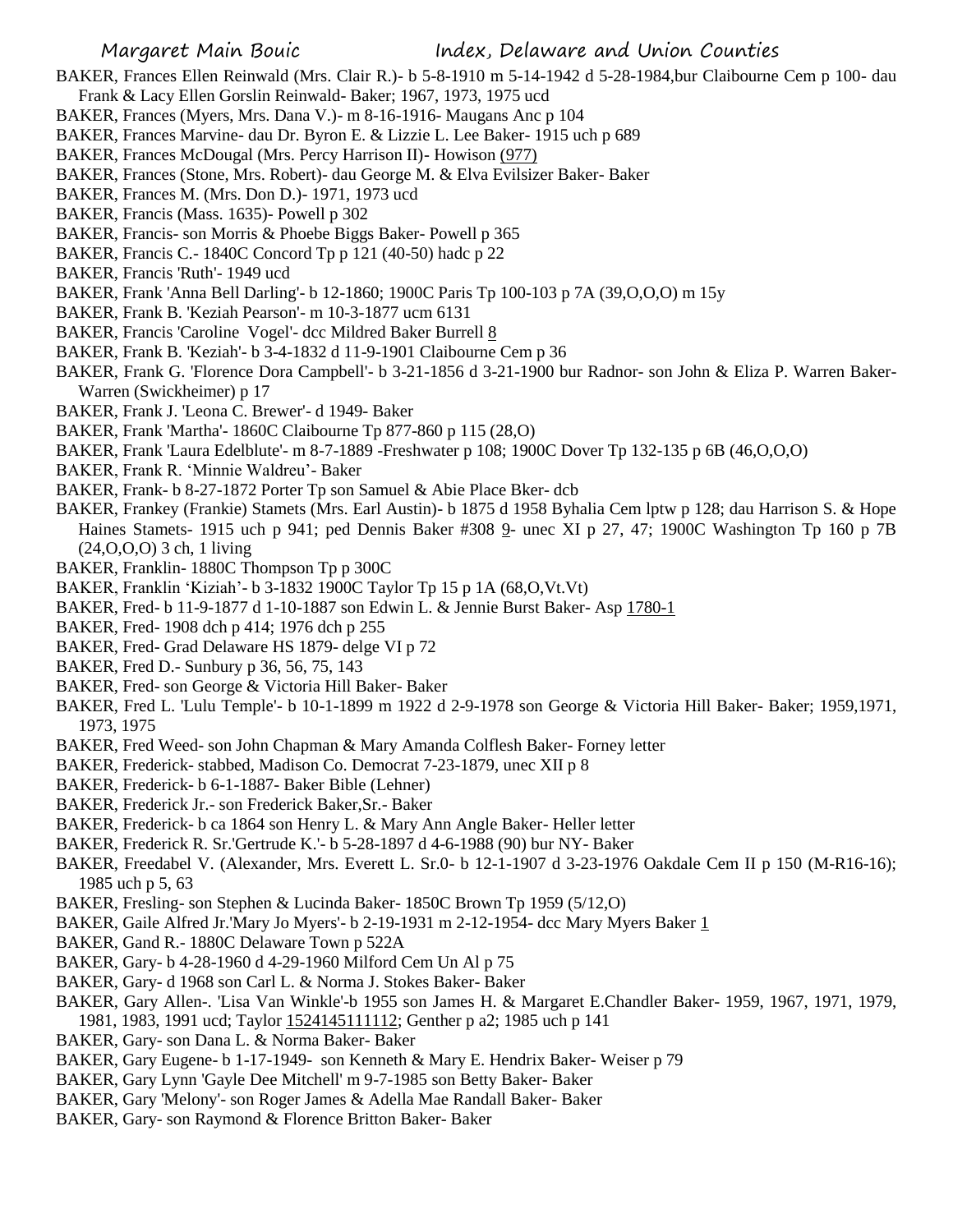- BAKER, Elder George- unec VIII p 24, XIV p 18
- BAKER, George- b 7-1-1873 Delaware Town dcb
- BAKER, George- son Eber Baker- Powell p 302
- BAKER, George- 1835 men 17 #65 p 25 Brown Tp; 1840C Brown Tp p 210 (40-50); delge IV p 9
- BAKER, George Henry 'Susan A. Dickinson'- b 6-25-1866 d 6-24-1955 son John Chapman & Mary Amanda Colflesh Baker- Forney letter
- BAKER, George- son Peter & Elizabeth Baker- 1850C Brown Tp 2917 (4,O)
- BAKER, George 'Eliza A. Cockerell'- b 1824 d 10-27-1878 (54-3-18);Africa Cem 1850C Orange Tp 1700 (26,O); Powell p l78; Heller letter; 1880 dch p 707
- BAKER, George H.- d 10-5-1888 (41-1-21) Powell p 178 son George & Eliza A. Cockerell Baker; 1850C Orange Tp 1700 (23); 1880 dch p 707; Africa Cem; Heller letter; hadc p 111 (1900 Orange Tp)
- BAKER, George- son George & Nancy C. Baker- d 7-10-1840 (4 y) Kilb Cem p 4; Powell p 66
- BAKER, George 'Cletus'- 1949 ucd
- BAKER, George 'Mary Roney'- m 1867, delge X p 75
- BAKER, George 'Nancy'-Powell p 66; CCC Brown Tp 1849
- BAKER, George 'Charlotte Baker'- Hutchisson p 27,29
- BAKER, George 'Mary Ann Baker'- 1880 dch p 614; Heller letter
- BAKER, George- 1915 uch p 230; 1883 uch V p 666
- BAKER, Elder George- 1883 uch V p 396, 398
- BAKER, George- son Zachariah & Elizabeth Eichelbarger Baker- unec II p 18
- BAKER, George A.- son Horace W. & Elizabeth Baker- 1850C Radnor Tp 9 (2,O)
- BAKER, George P.- son Henry & Eliza Ford Baker- 1915 uch p 689
- BAKER, George Franklin-b 10-7-1914 son Joseph G. & Mary Virginia Moore Baker- Howison 1148
- BAKER, George Lloyd 'Martha'- b 7-10-1901 d 1-15-1964 son George C. & Elizabeth Kelly Baker- Baker
- BAKER, George M. 'Elva I. Evilsizor'- b 6-20-1884 d 10-19-1962 son John & Martha Mason Baker- 1949 ucd; Baker
- BAKER, George Richard- son George Lloyd Baker- Baker
- BAKER, George 'Victoria Hill'- Baker
- BAKER, George W.- b 9-8-1870 Brown Tp---dcb
- BAKER, George W. 'Lillie M.'- b 3-1872 d 1956 Price Cem djlm p 37 son William & Cathrine Baker- 1880C York Tp 72 p 7 (9,O,O,O); 1900C York Tp 354 p 14B (28,O,O,O) m 3y
- BAKER, Georgianna- b 8-30-1896 Delaware Tp dau George A. & Ella Monery Baker- dcb
- BAKER, Gerald- son Merl & Hazel Willis Baker- Baker
- BAKER, Gertrude- dau Edgar & Libbie Baker- Genther p 156
- BAKER, Gertrude K. (Mrs. Frederick R.)- d 1983- Baker
- BAKER, Gertrude- b 5-1897 dau Walter & Estella B. Baker- 1900C Marysville 4<sup>th</sup> ward 375-385 p 15A (3,O,O,O)
- BAKER, Gideon 'Priscilla'- Asp p 108
- BAKER, Judge Gideon- 1976 dch p 284
- BAKER, Ginny- dau Phil & Linda Johnson Baker- 1985 uch p 83
- BAKER, Gladys Laverne (Sinift, Mrs. Metellus)- b 1-9-1905 m 12-30- 1985 uch p 128
- BAKER, Gladys (Young, Mrs. )- dau George M. & Elva I. Evilsizor Baker- Baker
- BAKER, Glee E. 'Clara M.'- son James M. & Verdie Glaser Baker- Baker; 1971,1973,1975, 1979, 1981, 1983 ucd
- BAKER, Glenn Alan 'Julia Ann McVey'- m 3-16-1985 son H. Dwight Baker- Baker
- BAKER, Glen 'Clara Kinkley'- b 5-17-1914 m 9-19-1934 d 11-15-1976 son Lincoln & Lucy Elizabeth Simkins Baker-Genther p 72; 1991 ucd
- BAKER, Glenda Marie (Hile, Mrs. Rick)- b 4-27-1955 m 6-8-1974 dau Glen & Clara Kinkley Baker- Genther p 72
- BAKER, Glenn R. 'Sheryl A.'- son Walter & Edith Alice Hayes Baker- Baker; 1961, 1969 dcd; 1975, 1979, 1981, 1983, 1991 ucd
- BAKER, Glenn R. 'Alyce'- 1980 dcd
- BAKER, Gloria (Burkhammer, Mrs. Raymond)- dau Roger James & Adella Mae Randall Baker- Baker
- BAKER, G. M.- 1877 uca p 21
- BAKER, Grace- b 12-1892 granddau Sattie A. Baker- 1900C Claibourne Tp 232-248 p 10B (7,O,O,O)
- BAKER, Grace (Mrs. Arthur H.)- Baker; 1961 dcd
- BAKER, Grace I. Evans (Mrs. )- b 11-4-1911 d 6-11-1992 (80) Oak Grove Cem- dau Gabriel & Cloy Evans- Baker
- BAKER, Marion Grant 'Maude Randall'- b b 9-1869/1868 d 1948 Price Cem djlm p 22; 1900C Leesburg Tp 89 p 4B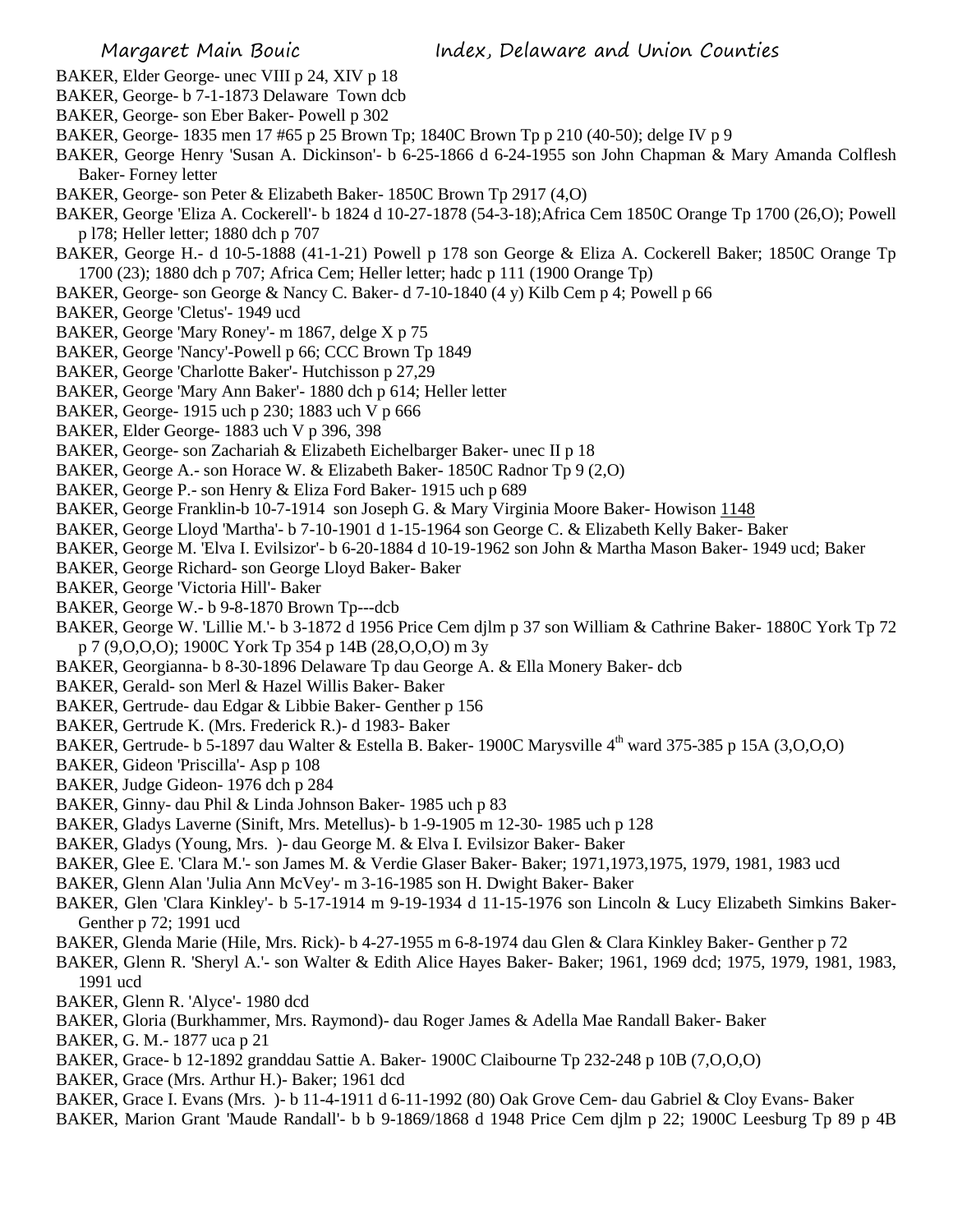$(30,0,0,0)$  m 6y

- BAKER, Gregory Clyde- b 11-26-1957 son Carol & Donna L. Nutt Baker- Dennis
- BAKER, Gregory- son Milburn E. & Velma Baker- 1959 ucd (4)
- BAKER, Gregory- b 1955 son Alvin & Carole Baker- 1961, 1969, 1971 dcd
- BAKER, Greg 'Carline G.'- 1980 dcd
- BAKER, Greg 'Linda Lawrence'- Baker
- BAKER, Guy- 1915 uch p 149
- BAKER, Guy- b 9-1892 son William & Mary Baker- 1900C Marysville 4<sup>th</sup> ward 303-312 p 12B (7, O, O, O)
- BAKER, G. W.-1915 uch p 232; 1883 uch V p 533
- BAKER, H.-CCC Orange Tp 1875
- BAKER, H. A.- DDS b 1871 d 1935 Claibourne Cem p 33
- BAKER, Hallie (Confer, Mrs. Bernard)- b 4-14-1921- Weiser p 612
- BAKER, Hamer- son Catharine A. Baker- 1880C Richwood 304-321 p 28 (20,O,O,O)
- BAKER, Hamer P. 'Fannie'- b 1865 d 1942 Claibourne Cem p 33
- BAKER, Hamilton dg 1-7-1908 ; delge VIII p 12
- BAKER, Hanah- 1880C Trenton Tp p 337A
- BAKER, Hannah- d 3-13-1871 (15-9-17) Africa Cem Powell p 178- dau George & Eliza A. Cockerell Baker; Heller letter
- BAKER, Hannah- 1860C Claibourne Tp 859-841 p 113 (59, NJ)
- BAKER, Hannah Flory (Mrs. Abraham)- Baker
- BAKER, Hannah Low (Mrs. )- Sbc p 31
- BAKER, Hannah (Minfield, Mrs. George W.)- m 9-29-1839 ucm 578
- BAKER, Hannah Snodgrass (Mrs. William S.)- m 9-9-1880 ucm 6788
- BAKER, Harlow Hugh 'Marilyn J. Omeroid '- son Basil H. & Anna Elizabeth Rizor Baker- Baker; 1949, 1967, 1971, 1973, 1975, 1979, 1981, 1983, 1991 ucd
- BAKER, Harold- son Ralph H. Baker- Baker
- BAKER, Harold- b 7-22-1898 d 10-25-1971 not m son Frank & Laura Edelblute Baker- Freshwater p 108; 1900C Dover Tp 133-135 p 6B (1,O,O,O)
- BAKER, Harold- son Merl & Hazel Willis Baker- Baker
- BAKER, Harold- son Morris & Phoebe Biggs Baker- Powell p 365
- BAKER, Harold C.- b 12-15-1907 Un. Co d 3-13-1914 (6y 3m) Oakdale Cem2640(E362) I p 57
- BAKER, Harold E. 'Evelyn Ann Somerlot'- b 4-23-1925 son Ralph & Clarabelle Ingle Baker- 1985 uch p 7, 131; 1967, 1971, 1973, 1975, 1979, 1981, 1983, 1991 ucd
- BAKER, Harold M. 'Margaret Irene Staley'- 1961,1969, 1971 dcd; Baker
- BAKER, Harriet (Ellis, Mrs. Eldon)- Graham(183715)
- BAKER, Harriett- 1850C Berkshire Tp 220 (27, NY)
- BAKER, Harriet Anne- dau Howard & Hazel Stevenson Baker- Genther p 157
- BAKER, Harriet- dau Zebide & Martha Baker- 1860C Liberty Tp Un Co 948-958 p 130 (12,O)
- BAKER, Harriet Gool (Mrs. William)- lic 6-18-1840 ucm 642; unec IV p 23
- BAKER, Harriet Newell Pierce (Mrs. Oscar)- Genther p 156, 157
- BAKER, Harrison Scott II b 1950 son Stanley Wallace & Starling Dixon Baker- unec XIII p 2, 11, 22 ped #386; delge X p 21
- BAKER, Harrison Scott 'Zella Mae Tracy'- b 1874 d 1963 son William & Malinda Starr Baker- ped Harrison Scott Baker II #386 4; unec XIII p 11
- BAKER, Harry- Marysville p 16
- BAKER, Harry- dg 1-27-1908, delge VIII p 12
- BAKER, Harry- b 5-12-1871 Trenton Tp son B. W. & Amn Jany Day Baker- dcb
- BAKER, Harry E.- b 10-21-1883 Berkshire Tp son Edward & Lucinda Rodger Baker- dcb
- BAKER, Harry Howard- son John Chapman & Mary Amanda Colflesh Baker- Forney Letter; Colflesh
- BAKER, Harry Monson 'Margaret'- b 5-23-1887 son Lyman Gates & Mary Elizabeth Monson Baker- Cowgill p 53
- BAKER, Harry,Jr. 'Roberta'- b 7-16-1945 d 5-22-1993 (47) bur Marion- son Harry Sr. & Mabel Martin Baker- Baker
- BAKER, Harry,Sr. 'Mabel Martin'- Baker
- BAKER, Hazel Beatrice (Mrs. Otis K.)- d 1-27-1964- Baker
- BAKER, Hazel (Mrs. Lewis)- b 1-30-1901 d 5-9-1966- Baker
- BAKER, Hazel May Grant (Mrs. John)- b 2-15-1894 dau William Hert & Della Maud Truby Grant Weiser p 687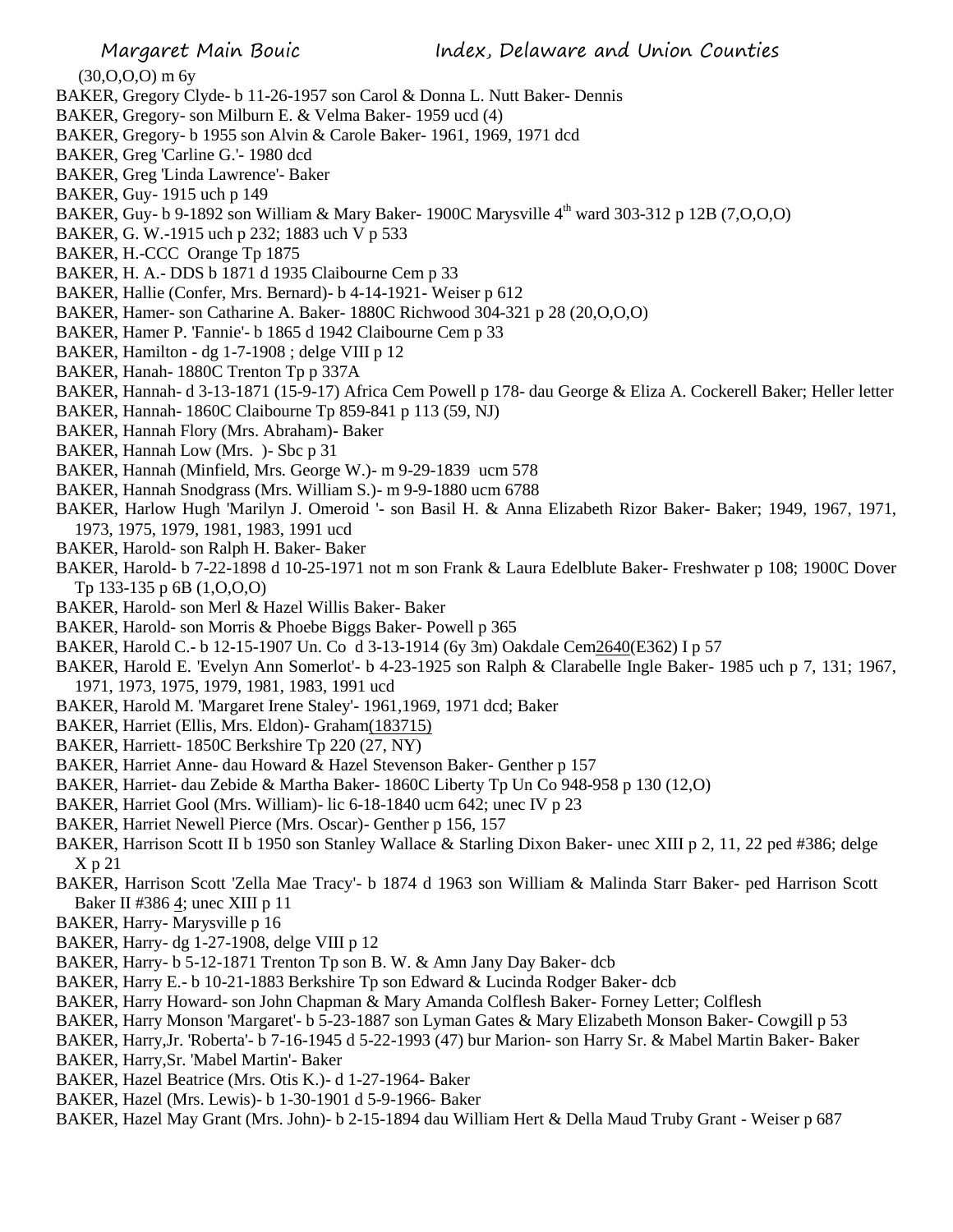- BAKER, Hazel S. (Mrs. )- d 6-4-1972 (77) bur. Union Cem Cols.- Baker
- BAKER, Hazel Stevenson (Mrs. Howard)- Genther p 157
- BAKER, Hazel (Mrs. Theodore T.(C))- 1969, 1971 dcd
- BAKER, Hazel Willis (Mrs. Merl)- Baker
- BAKER, Heather R.- dau Charles Dean & Cinday Ann Scheitler Baker- Bker
- BAKER, ----b 11-23-1868 Orange Tp dau Henry L. & Mary A. Baker- dcb
- BAKER, Helen d 7-7-1983 (84) cremated, Oak Grove Cem dau Oscar & Helen Pierce Baker- dpc p 58, 62; Baker
- BAKER, Helen E. Wyant (Mrs. Clement C.)- Baker
- BAKER, Helen Freeman (Mrs. Dr. Ralph Pierce)- Genther p 157
- BAKER, Helen Panknin (Mrs. Serge)- Baker
- BAKER, Henderson- b 8-30-1838 d 7-29-1919 Milford Cem Un Al p 63
- BAKER, Henrietta- b 3-26-1884 d 3-17-1954 Oakdale CemII p 84 (H-R19-9)
- BAKER, Henrietta- dau Harriett Baker- 1850C Berkshire Tp (6,O)
- BAKER, Henrietta- 1850C Brown Tp 2866 (6,O)
- BAKER, Henry- unec p 54; 1877 uca p 97
- BAKER, Henry- d 3-24-1986 Oakdale Cem O-8-SW 1/4
- BAKER, Henry A.- 1880C Scioto Tp p 294A
- BAKER, Henry C.- 1880C Delaware Tp p 519A
- BAKER, Henry 'Catherine Rosenbarger'- b 12-5-1794 d 9-6-1872 son Philip Peter Jr. & Tureday Felkner Baker-Hutchisson p 27
- BAKER, Cinthian Rhodes'- m 11-21-1830 Madison Co unec V p 47
- BAKER, Henry 'Judith Spangler'- d 1758- McKitrick p 57
- BAKER, Henry A. 'Eliza Ford'- 1915 uch p 689;
- BAKER, Henry A.- 1880C Sc Tp 339 (22,)
- BAKER, Henry E. b 5-22-1860 d 5-20-1902 E. York Cem York Cem p 8 son William & Cathrine Baker- 1880C York Tp 72 p 7 (20,O,O,O)
- BAKER, Henry L. 'Mary A. Angle'- b 10-30-1841 m 1863 son George & Mary Baker Baker- 1880 dch p 614; 1908 dch p 116, 160, 433, 823; dumch p 47; Heller letter
- BAKER, Henry 'Madge Stark'- dumch p 250
- BAKER, Henry 'Nancy'- 1835 men 46 #28 p 83 Orange Tp; 1850C Orange Tp 1701 (64, Pa); hadc p 40
- BAKER, Henry 'Sarah E.Tanner'- b 11-24-1830 d 7-9-1914 Claibourne Cem p 36; 1870C Leesburg Tp 104-106 p 13 (39,0); 1900C Marysville  $4^{\text{th}}$  ward 236-244 p 10A (69,0,0,0) m 46y
- BAKER, Herbert Earl- son John Chapman & Mary Amanda Colflesh Baker- Forney letter- Colflesh
- BAKER, Hester Almira (Hildreth, Mrs. Americus David)- b 1-20-1864 m 1-1-1890 d 10-14-1926 Colo.dau Lyman Gates & Mary Elizabeth Monson Baker- 1883 uch V p 607; Cowgill p 51
- BAKER, Hettie (Hughes, Mrs. )- b 1889 d 1976 Hopewell Cem djlm p 89
- BAKER, Hettie Staats (Mrs. Vaught)- Baker
- BAKER, Hiram 'Emily Bagley'- Bagley p 10
- BAKER, Hiram Edson 'Margaret J. Wilson'- b c 1819 Vt m 2-9-1843 d 1902 (83)-Genther p 152, 156, 158; 1985 uch p 56
- BAKER, H. M.- 1980 dcd
- BAKER, Homer- b 10-1-1886 Genoa Tp son N. H. & Mary White Bker- dcb
- BAKER, Hope (Mrs. H. S.)- b 1835 d 1909 bur Byhalia- unec XI p 27
- BAKER, Horace W. 'Elizabeth Thomas'- m 6-16-1842 ucm 803; 1850C Radnor Tp 9 (31, NY); unec V p 60, XII p 20
- BAKER, Horace W.- son Horace W. & Elizabeth Baker- 1850C Radnor Tp 9 (3/12,O)
- BAKER, Howard- b 1912 d 1944 Byhalia Cem 1985 uch p 128
- BAKER, Howard 'Hazel Stevenson'- b 1-12-1891 Delaware Town- son Oscar & Harriet N. Pierce Baker- dcb; Genther p 157
- BAKER, Howard Lee 'Frances Jackson'- dau Howard & Hazel Stevenson Baker- Genther p 157
- BAKER, Howard William 'Vera Lorraine Eister'- b 1-9-1904 m 12-23-1950- Weiser p 391
- BAKER, H. S. 'Hope'- b 1833 d 1916 Byhalid Cem unec XI p 27
- BAKER, Hugh J.- son LeRoy J. & Susie Walker Baker- Baker
- BAKER, Ida C.- unclaimed letter 1893, delge X p 65
- BAKER, Ida- dau Henry & Sarah E. Baker- 1870C Leesburg Tp 104-106 p 13 (8,O)
- BAKER, Ida D. P.- dau Lyman G. Baker- 1870C Claibourne Tp 142-140 (10,O)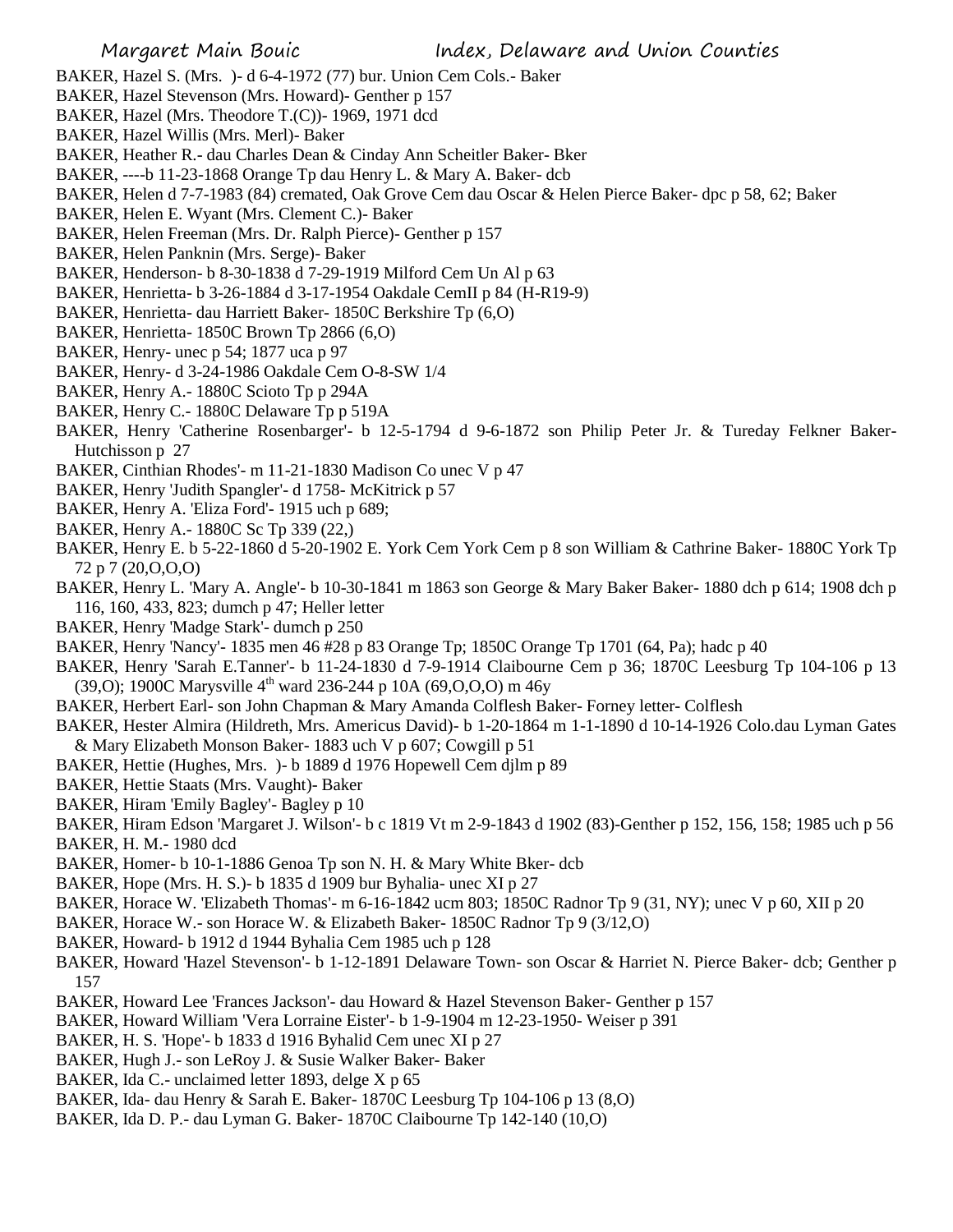- BAKER, Ida M. (Haskins, Mrs. Howard)- dau William & Jane Kilgore Baker- 1880 dch p 820
- BAKER, Idella- dau John Chapman & Mary Amanda Colflesh Baker- Forney letter- Dolblesh
- BAKER, Ignatius 'Catharine Boocher'- d 8-17-1870 Trenton Cem- delge III p 5, IV p 18; 1880 dch p 808 BAKER, Immanuel- unec IV p 35
- BAKER, Ira H.- son Stephen & Lucinda Baker- 1850C Brown Tp 2959 (8,O)
- BAILEY, Irene- dau Charles W. & Carrie Spratt Baker- 1900C Richwood 208-221 p 8B (9,O,O,O)
- BAKER, Irene (Mrs. Harold M.)- 1961, 1969 dcd
- BAKER, Irwin- b 1960 son Ralph H. & Patricia Adams Baker- Baker; 1969, 1971 dcd
- BAKER, Isaac 'Savilla Godlove'- b 12-25-1787 son Philip Peter Jr. & Tureday Felkner Baker- Hutchisson p 27
- BAKER, Isaac-'Margaret Jones' b 2-20-1830 Knox Co m 1859 son Morris & Phoebe Biggs Baker; Powell p 365
- BAKER, Isabel- dau Peter & Elizabeth Baker- 1850C Brown Tp 2917 (7,O)
- BAKER, Isabel Victoria Dall (Mrs. Joseph W.)- b 10-7-1841 m 3-25-1865 d 1-23-1923 dau James & Bridget McDonald Dall- dcc Mildred Baker Burrell 5
- BAKER, Isabella- dau Sarah Baker- 1850C Claibourne Tp 122 p 20 (7,O)
- BAKER, Iva McAllister (James, Mrs. )(Mrs. Grant)- b 7-12-1884 d 2-5-1976 dau Cassius R. & Etta Ritchie McAllister.- Baker-1971, 1973, 1975
- BAKER, Iva Virginia (Dailey, Mrs. Leonard F.)- m 10-21-1963 Baker; Dailey
- BAKER, Iva (Wasserbeck, Mrs. Irlis)- dau Fred L. & lula Tample Baker- Baker
- BAKER, Iva V.- b Mar 1883 dau Perry G. & Louie Parish Baker- 1900C Claibourne Tp 57-62 p A3 (17,O,O,O)
- BAKER, J.- 1908 dch p 431; Powell p 211
- BAKER, Jackie 'Phyllis'- son Morley C. Baker- Baker
- BAKER, Jack L.-1980 dcd
- BAKER, Jacob- Salt Res. Deeds, delge VIII p 10, 30, 67
- BAKER, Jacob,Jr.- Salt Res. Deeds, delge VIII p 10
- BAKER, Jacob- 1835 men 16 #26 p 24 Brown Tp
- BAKER, Jacob- 1880C Marlborough Tp p 344C
- BAKER, Jacob 'Mary Ann Ramp'- b 1816 d 1893 ped Harriston Scott Baker II #386 16, unec XIII p 11
- BAKER, Jacob 'Sarah'- b 3-8-1815 d 8- -1896 Wyatt Cem- Powell p 303; delge IX p 52
- BAKER, Jacob ' Copeland'- b 10-26-1799 d 3-10-1875 son Philip Peter Jr. & Tureday Felkner Baker- Hutchisson 27
- BAKER, Jacob- son Anthony & Catherine Felkner- Hutchisson p 27
- BAKER, Jacob 'Barbara'- b Va d 1857- dcc Gerald Phillips50; 1880 dch p 808
- BAKER, Jacob W.- son Enoch & Hannah Baker Baker- 1880 dch p 809
- BAKER, James E. 'Amy Irene McIntire'- McIntire(171211)
- BAKER, James F.- 1880C Delaware Town p 506A
- BAKER, James H. 'Margaret E.Chandler' 1949, 1959, 1967, 1971, 1973, 1975, 1979, 1981, 1983, 1991 ucd; Maugans Anc p 180; Taylor(1524145111112); Genther p 2a
- BAKER, James H.- Maugans Anc p 180
- BAKER, James- son Harry ,Jr. & Roberta Baker- Baker
- BAKER, James- son John & Elizabeth Sebert Baker- 1850C Liberty Tp 863-880 p 129 (1,O); unec II p 18
- BAKER, James L. 'Susan A.'- Genther p 54
- BAKER, James M. Sr.- 1959,1967, 1971, 1973, 1975 ucd
- BAKER, James W.- Baker; 1971 ucd
- BAKER, James N.- 1850C Troy Tp 2635 lived with Samuel Lindsey (1,O)
- BAKER, James Jr.- son James M. & Verdie Glaser Baker- Baker
- BAKER, James M. 'Verdie Glaser'- b 4-8-1890 m 1910 d 1-24-1978 son George & Victoria Hill Baker- Baker
- BAKER, James R.-b 6-27-1849 d 3-23-1850 son Leonard & Caroline A. Main Baker- Asp 1779
- BAKER, James W.'Jimi Ann Stewart'- m 1-27-1961- Baker
- BAKER, James- son Stephen & Lucinda Baker- 1850C Brown Tp 2959 (5,O)
- BAKER, James- son Theodore A. & Pearl E. Baker- Baker
- BAKER, James- son Zachariah & Mary Eichelbarger Baker- unec II p 18
- BAKER, James- adopted son- d 12-5-1850 (15-9-2) Sunbury Cem- Powell p 43
- BAKER, Jamie- ch Dr. Thomas Baker- Baker
- BAKER, Jane, Miss- unclaimed letter unec VI p 26
- BAKER, Jane Caldwell (Mrs. C. A.)- m 4-24-1853 ucm 1950; m slip unec VIII p 10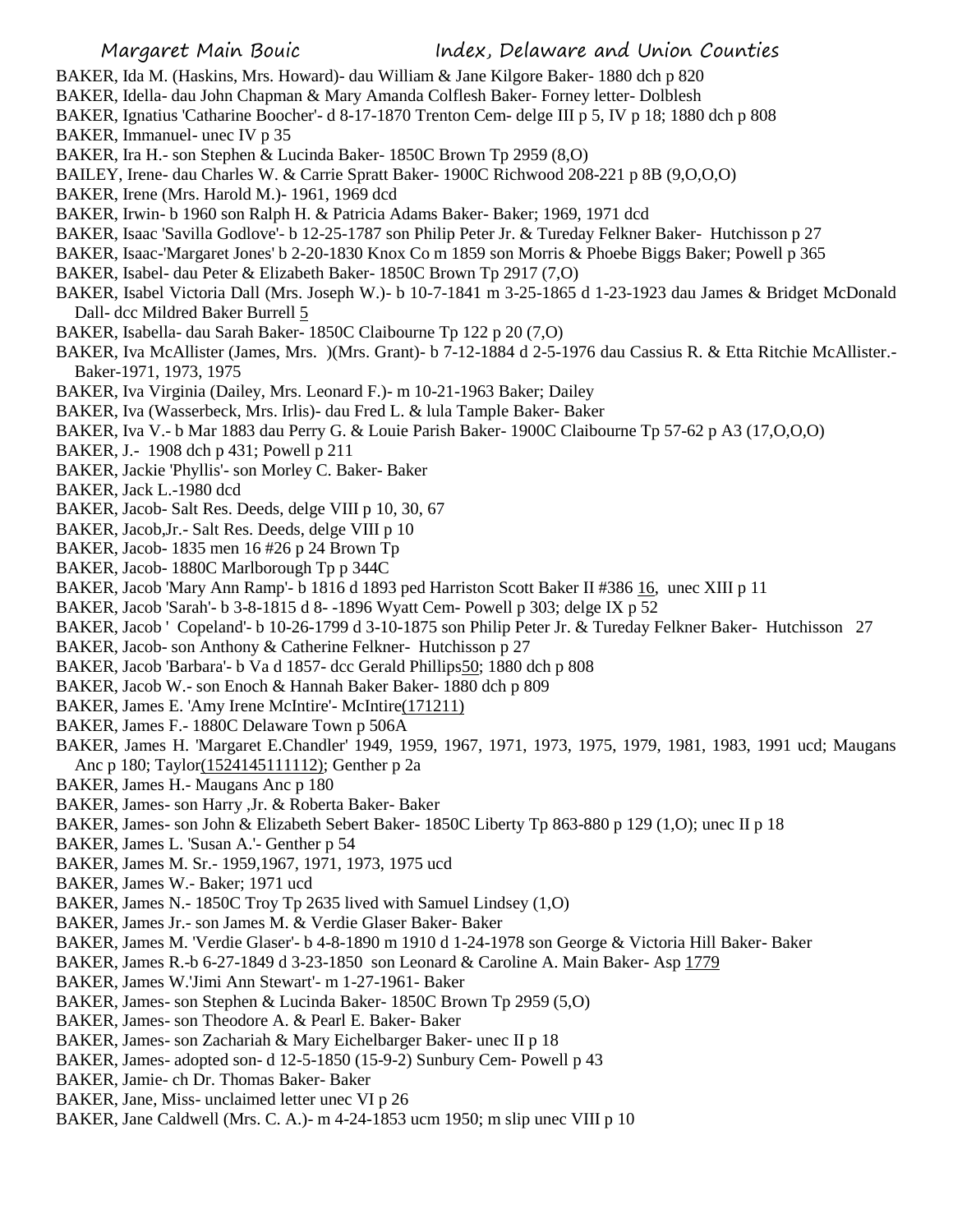- BAKER, Jane E. Woodruff (Mrs. Nathan)- m 7-3-1878 ucm 6282
- BAKER, Jane Fullington (Mrs. Charles A.)- dau Moses & Harriet Guy Fullington- 1883 uch V p 204
- BAKER, Jane Kilgore (Mrs. William)- dau Robert Kilgore-1880 dch p 820
- BAKER, ---b 9-6-1867 Porter Tp dau William & Jane Kilgore Baker- dcb
- BAKER, Jane (--Mrs. Ambrace)- dau Ralph Pierce & Helen Freeman Baker- Genther p 157
- BAKER, Jane (Shoemaker, Mrs. Adam)- d 1-28-1852 (75( Ashley Cem- Powell p 188; dcq Forest Shoemaker 17; dumch p 277
- BAKER, Jane (Mrs. Samuel)- 1850C Porter Tp (21, Eng)
- BAKER, Jane- 1980 dcd
- BAKER, Jane- dau Zacharia & Mary Eichelbarger Baker- 1850C Paris Tp 616-630 p 94 (6,O); unec II p 18
- BAKER, Jane Parker (Mrs. John)- unec II p 18
- BAKER, Janet Marie (Jones, Mrs. Steven Douglas)-b 1955 m 10-16-1976 dau John W.Sr. & Pamela Baker- Baker
- BAKER, Janet (Mrs. Roland L.)- Baker
- BAKER, Janice K. Anspach (Smith, Mrs. Paul N.)(Mrs. Richard K.)- b 3-10-1938 d 2-20-1995 (56) bur Fremont- dau B. Ray & Gladys Hintz Alspach- Baker
- BAKER, Janice- dau William J. & Mary A. Baker- 1961 dcd (7)
- BAKER, Janney 'Louise Roller'- b 5-3-1903 d 11-22-1989 (86) bur Springfield- son Luther & Tessie Boyd Baker-Baker
- BAKER, Jason Raymond- adopted son of John Baker- Baker; engaged to Cynthia Billikam
- BAKER, J. D.- 1915 uch p 261
- BAKER, J. E.- heir of William Edgar- dcw Bk 2 p 387
- BAKER, Jean (Wilson, Mrs. Richard K. )- dau Rev. Wallace H. & Mary Degraff Baker- Baker
- BAKER, Jeanette (Reffett, Mrs. Caleb Harold)- Baker
- BAKER, Jeanne (Mrs. Don Ray)- Baer
- BAKER, Jeffrey- son Lloyd D. & Libby Hoffman Baker- Baker
- BAKER, Jemima A.- dau E. & H.- d 2-19-1870 (8m 11d) Trenton Cem- Powell p 272
- BAKER, Jenetta Christina (Cooper, Mrs. Thomas Newton)- Weiser p 560
- BAKER, Jennie- unec III p 3
- BAKER, Jennie- b 9-7-1871 Delaware Town dau Samuel H. & Nancy Baker- dcb
- BAKER, --- b 10-2-1875 Delaware Town dau Samuel H. & Nancy Baker- dcb
- BAKER, Jennie Burst (Mrs. Edwin L.)-m 5-15-1875 d 5-14-1890- Asp (1780)
- BAKER, Jennie (Hager, Mrs. Americus Simeon)- m 4-3-1872- Genther p 210
- BAKER, Jennie Veda Fryman (Mrs. William Warren)- b 10-19-1881 d 10-31-1942 Warren (Swickheimer) p 14
- BAKER, Jenny- dau Roy P. & Linda Baker- 1981, 1983 ucd; Baker
- BAKER, Jerome Clark- b 8-28-1884- Baker Bible (Lehner)
- BAKER, Jerry Lynn- b 10-16-1949 son David M. & Norma Fladt Baker- Baker; Rausch 131132, III p 268
- BAKER, Jerry- son Morris & Phoebe Biggs Baker- Powell p 365
- BAKER, Jesse- unec III p 19
- BAKER, Jessica- dau Dr. Thomas Baker- Baker
- BAKER, Jessie Gray (Mrs. John Phillips)- b 6-25-1883 m 1-1-1909- Warren (Swickheimer)- p 14
- BAKER, Jessie (Long, Mrs. )- dau John D. & Martha A. Collins Baker- Warren (Swickheimer) p 15
- BAKER, Dr. J. Eugene 'Rosa E. Critchbield'- b 2-9-1857 m 10-15-1885 son Hiram Edson & Margaret Jane Wilson Baker-Genther p 156, 157
- BAKER, J. F.- 1915 uch p 317
- BAKER, Jesse Oscar' Essie Von Derau'- b 1885 m 12-21-1911 d 2-1955 Broadway Cem lptw p 81; 1883 uch V p 57; 1877 uca p 39; 1900C Taylor Tp 255-261 p 11B (14,O,O,O)
- BAKER, Mrs. J. O.- 1877 uca p 45
- BAKER, Jimi Ann Stewart (Mrs. James W.)- m 1-27-1961- Baker
- BAKER, Joann (Mrs. Harold)- Baker
- BAKER, Joanne (Mrs. Dean Albert)-Baker
- BAKER, Joanne Littleton (Mrs. Ralph Pierce)- Genther p 157
- BAKER, Jodi Rene- dau Sharon Brashears- Baker
- BAKER, Joetta- dau Joseph & Sabella Muggio Baker- b 9-3-1944- Weiser p 827
- BAKER, John- Genther p 124
- BAKER, John- hadc p 46 l849 Porter Tp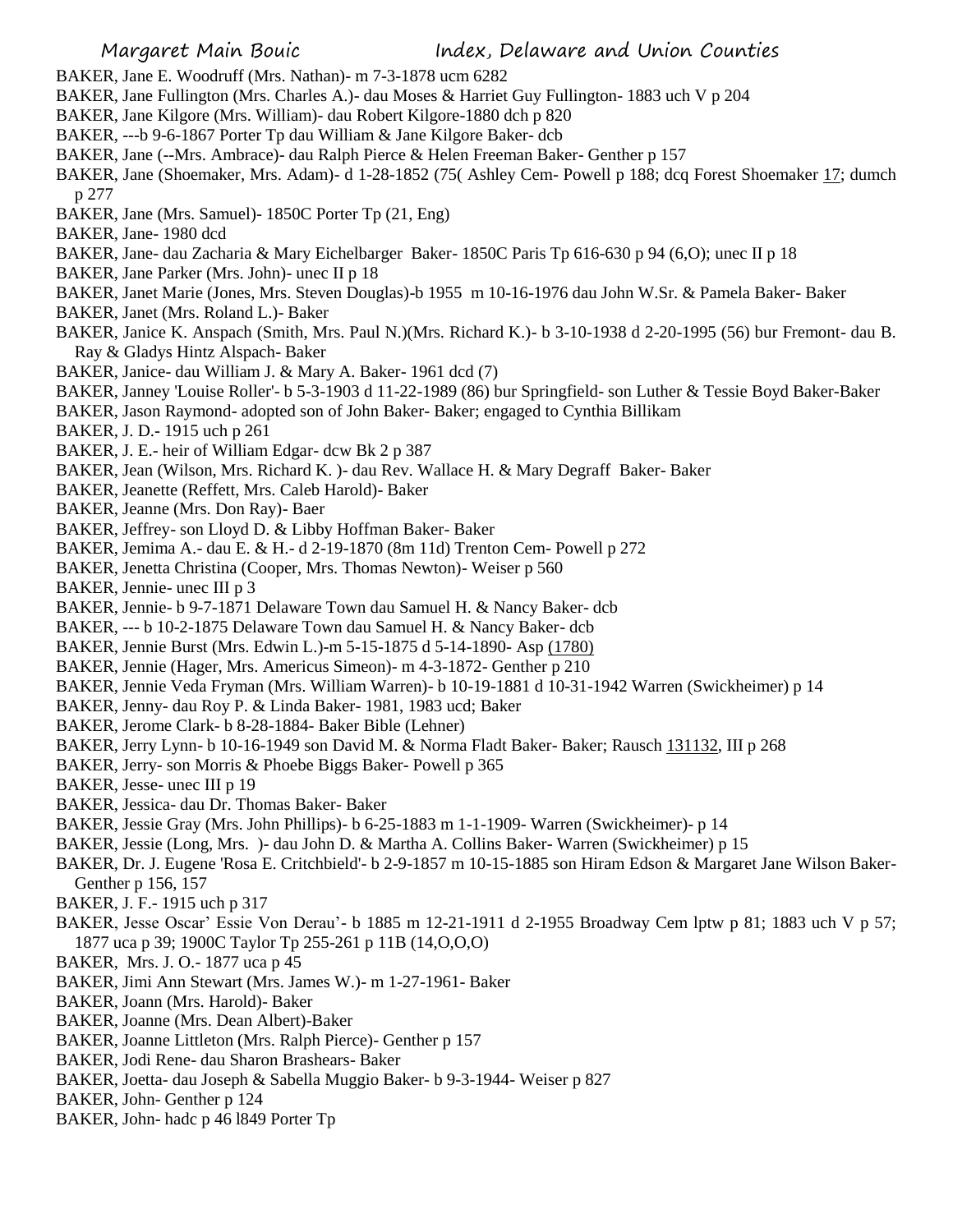- BAKER, John- 1880 dch p 511; Pabst 3 p 6, l7; Pabst O; delge V p 33
- BAKER, John A. 'Karen'- 1971 dcd
- BAKER, John 'Adeline Hauncey'- 1985 uch p 81
- BAKER, John' Ann Matilda Henderson'-d 1840 (46); 1915 uch p 850
- BAKER, John- son Anthony & Catherine Felkner Baker- Hutchisson p 27
- BAKER, John Bradley- son Ralph Pierce & Helen Freeman Baker- Genther p 157
- BAKER, John ' Catherine Mummert'- ped Trella Hemmerly Romine 20 unec VI p 34
- BAKER, John Chapman 'Mary Amanda Colflesh'- b 5-2-1843- Forney Letter; Colflesh
- BAKER, John C. 'Margaret C'- d 10-21-1985 (65) bur Westerville- Baker; 1969, 1971, 1980 dcd
- BAKER, John D. 'Martha Collins''Lucinda Werner'- b 1849 m 9-25-1873 d 1951 . son John & Eliza Warren Baker- 1850C Radnor Tp 123 (1,O); Warren (Swickheimer) p 15
- BAKER, John' Debbie'- b 1955 son John C. & Margaret Baker- 1969, 1971 dcd
- BAKER, John 'Effie Brown' b 1875 m 9-20-1908 d 1955 Trinity Lutheran Cem D J Cem p 84; 1985 uch p 7
- BAKER, John 'Eliza P. Warren'- b 12-13-1813 d 12-6-1893 Radnor Cem Powell p 225; Warren (Swickheimer) p 13; Jbt p
- l, 3; hadc p 48; l850C Radnor Tp 123 (34, Pa); 1880C Radnor Tp p 472A
- BAKER, John 'Elizabeth Raudenbusch'- Powers p 78, 82
- BAKER, John 'Elizabeth Sebert'-b 1820 d 1878; brother Zachariah Baker- 1850C Liberty Tp Un Co 863-880 p 129 (39,O); unec II p 18
- BAKER, John E' Rose L. Cook'- b 12-1-1917 m 3-26-1941 d 9-13-1994 (76) Oakdale Cem -son Otto L. & Anna K. Weidman Baker- Baker
- BAKER, John- dcc Eulalie Cook Green 994
- BAKER, John Gudion- son John Chapman & Mary Amanda Colflesh Baker- Forney letter- Colflesh
- BAKER, John 'Hazel May Grant'- Weiser p 687
- BAKER, John 'Jane Parker'- son John & Elizabeth Sebert Baker- unec II p 18
- BAKER, John- son John C. & Margaret C. Hunaday Baker- Baker
- BAKER, John J. b 3-10-1870 Porter Tp son Samuel & Abigal Baker- dcb
- BAKER, John 'Karen'- 1980 dcd
- BAKER, John- b 1962 lived with Harley G. & Judith A. Bodenbender- 1979
- BAKER, John Lowell- inf son Basil H. & Anna E. Rizor Baker- Byhalia Cem- 1985 uch p 130
- BAKER, John- son Morris & Phoebe Biggs Baker- Powell p 365
- BAKER, John Phillips 'Jessie Gray'- b 4-1-1883 m 1-1-1909 son Joseph & Eliza Jane Phillips Baker- Warren (Swickheimer) p 14; Baker Bible, delge VIII p 24
- BAKER, John- son Sarah Baker- 1860C Dover Tp 3279 (4,O)
- BAKER, John- son Sarah Baker- 1850C Claibourne Tp 122 p 20 (4,O)
- BAKER, John 'Margerete Kirby'- m 8-28-1816 unec IV p 29
- BAKER, John Nicholas 'Margaret Elwert'- dcq Frances Stevenson Main 28; Elwert
- BAKER, Dr. John O., 'Phebe'- 1870C milford 34 p 3 (52,O)
- BAKER, John S.- 1880C Radnor Tp p 468A
- BAKER, John Snyder- Powers p 251
- BAKER, John Thomas 'Lana Alene Worthington'- b 11-4-1948 m 7-1-1967 son Glen & Clara Kinkley Baker- Genther p 72, 73
- BAKER, John W. Sr. 'Rosemary'- 1969, 1971, 1980 dcd
- BAKER, Jo Moore- b 1904 d 1939 Milford Center- Un Al p 69
- BAKER, Johnathan- 1835 men 64 #38 p 119 Westfield Tp
- BAKER, Jonathan- 1850C Troy Tp 2635 lived with Samuel Lindsey
- BAKER, Jonathan 'Maria'- Genther p 156
- BAKER, Jordon Sean- b 4-10-1997 son Brian Dean & Cynthia D. Simpson Baker- Baker
- BAKER, Joseph- Powers p 251
- BAKER, Joseph- Oak Grove Cem Powell p 428
- BAKER, Joseph- 1850C Radnor Tp 126 (16, Pa)
- BAKER, Joseph- 1880C Concord Tp p 270
- BAKER, Joseph A. 'Ada Cosgray.'-b 10-12-1874 m 9-20-1899 d 12-18-1957 son Joseph W. & Isabel Victoria Dall Bakerdcc Mildred Baker Burrell 2; 1976 dch p 399
- BAKER, Joseph- son Anthony & Catherine Felkner Baker- Hutchisson p 27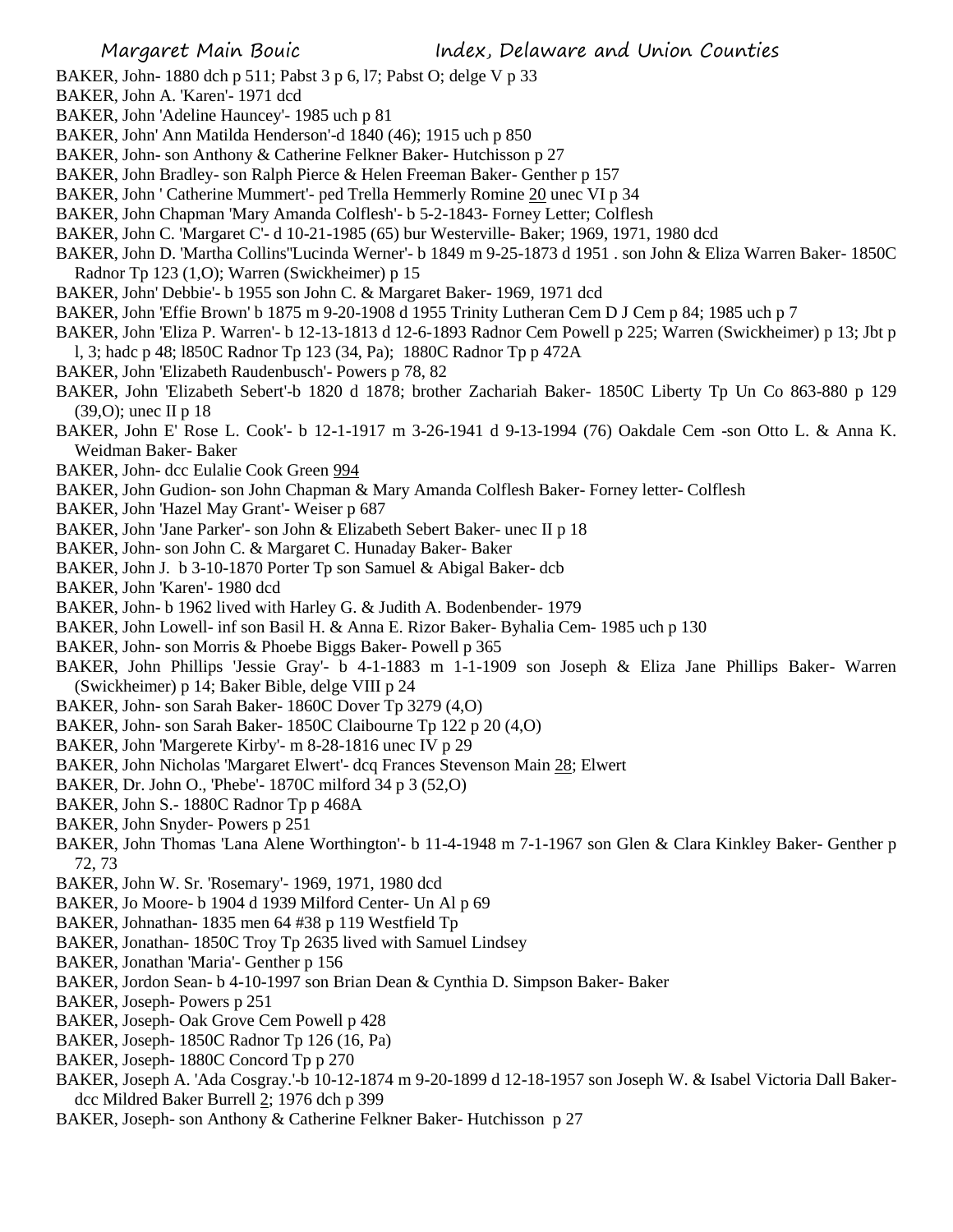- BAKER, Joseph Daniel II- son Joseph Daniel & Mary Baker- Baker
- BAKER, Joseph 'Eliza Jane Phillips'- b 9-13-1845 m 1-14-1875 d 1-14-1896 (50-4-10)- Radnor Cem- Powell p 226; Baker Bible, delge VIII p 24, 26; 1880C Radnor Tp p 468A p
- BAKER, Joseph G. 'Mary Virginia Moore'- Howison (484)
- BAKER, Joseph- brother Frederick R. Baker,Sr.- Baker
- BAKER, Joseph- b 9-13-1845 d 1-14-1896 Radnor Cem- son John & Eliza P. Warren Baker- Jbt p 2; 1908 dch p 387; 1850C Radnor Tp 123 (5,O); Warren (Swickheimer) p 14
- BAKER, Joseph- son John & Ann Matilda Henderson Baker- 1915 uch p 850
- BAKER, Dr. Joseph O. 'Phoebe Burnham'- b 1819 m 2-12/10-1848 ucm 1291 d 3-15-1880- Milford Cem- Un Al p 18 son Ferrill Baker; 1883 uch V p 198, 201; 1850C Milford, Un. Tp 1200-1218 p 178 (31,O); unec VII p 26
- BAKER, Joseph 'Souilla Helsley'- b 2-4-1802 d 6-11-1880 son Philip Peter Jr. & Tureday Felkner Baker- Hutchisson p 27
- BAKER, Joseph 'Sabelle Muggio'- m 4-26-1941- Weiser p 827
- BAKER, Joseph W. 'Isabel Victoria Dall'- b 3-3-1841 m 3-25-1865 d 1-31-1923 son Francis & Caroline Vogel Baker-dcc Mildred Baker Burrell4
- BAKER, Joseph W.- b 10-12-1874 Concord Tp son Joseph & Bell D. Doll Baker- dcb
- BAKER, Josephine L. Moore (Kerns, Mrs. Harold)(Mrs. W. R.)- b 11-7-1904 m(2) 1936 d Monday Eve Tribune 5-1- 1939 p 2 dau O. A. & Mary Reams Moore- Baker
- BAKER, Josephine Thomas (Mrs. Richard)- b 1896 m 1922 dau Amos & Berneice Kinney Thomas- Genther p 196
- BAKER, Josh- son Dr. Thomas Baker- Baker
- BAKER, Joshua 'Lydia Clark'- Asp p 108
- BAKER, Joshua- son William & Cathrine Baker- 1880C York Tp 72 p 7 (15,O,O,O)
- BAKER, Josie Brown (Mrs. Sylvestro)- dau John & Sara Walker Brown- Maugans Anc p 171
- BAKER, Joy- 1980 dcd
- BAKER, Joy Roberts (Mrs. )- dau Harry Lee & Mary Leota Fish Robert- 1985 uch p 51
- BAKER, Judith Ann McVetty (Mrs. Phillip)- Genther p 72
- BAKER, Judith Carol Bowsher (Condo, Mrs. Leslie Everett Noel III)(Mrs. )- b 3-30-1942 m(1) 11-6-1960 dau Lloyd Ellsworth & Geraldine Louise Lung Bowsher- Cowgill p 7
- BAKER, Judith Spangler (Mrs. Henry)(Eichinger, Mrs. Jacob)- b c 1733 m(2) 3-25-1766 dau Hans Kasper & Judith Ziegler Spangler- McKitrick p 57
- BAKER, Judy (Mrs. Dennis)- Baker
- BAKER, Judy- dau Mr. & Mrs. Wm. McGrew- Baker
- BAKER, Judy- dau Joseph & Sabella Muggio Baker- b 4-26-1946- Weiser p 827
- BAKER, Judy Fay Cantellas (Mrs. Richard)- b 7-12-1939 m 12-5-1959 dau Robert & Marion McCall Cantellas- Maugans Anc p 45
- BAKER, Julia (Owsley, Mrs. William H.)- b 1852 dau George & Eliza Cockerell Baker- 1880 dch p 707; Heller letter
- BAKER, Julie b 1975 dau Richard O. & Margaret A. Baker- 1983 ucd
- BAKER, Julie Ann- b 8-13-1976 dau Robert E. & Brenda Wagner Baker- Baker; engaged to Anthony Dwayne Perry
- BAKER, Julie Ann McVey (Mrs. Glenn Alan)- m 3-16-1985 dau George McVey- Baker
- BAKER, Julie Marie (Hershberger. Mrs. Jon Thomas) -b 1975 m 6-28-1997 dau Richard O. & Margaret A. Dickey-Baker; 1991 ucd
- BAKER, Julia (Mrs. A. C.)- 1860C Jerome Tp 81-79 p 11 (21, Germany)
- BAKER, June E. (Mrs. Bruce H.)- 1971 dcd
- BAKER, Justine- b 1987 ch Brian A. & Charlene M. Baker- 1991 ucd
- BAKER, J. Leonard- b 6-8-1903 d 7-21-1956 Milford Cem Un Al p 73
- BAKER, Karen Ann- b 7-28-1970 dau John Thomas & Lena Alene Worthington Baker- Genther p 73
- BAKER, Karen b 1968 dau Bruce H. & June E. Baker- 1971 dcd
- BAKER, Karen (Mrs. John A.)-1971, 1980 dcd
- BAKER, Karen- b 1974 dau Kenneth R. & Bernice J. Evilsizor Baker- Baker; 1979, 1981, 1983, 1991 ucd
- BAKER, Karen Dee Weaver (Mrs. Danny)- b 4-9-1983 dau Keith Weaver- Baker
- BAKER, Karen Kay Kennedy (Mrs. Kenneth Leroy)- m 7-22-1980 dau Richard and Margaret Kennedy- Kennedy; Baker
- BAKER, Karen Lynn Stiles (Mrs. Leo M.)- m 2-22-1969 dau Wayne E. Stiles- Baker
- BAKER, Karen S. Law (Mrs. Charles M.)- dau Walter Law- Baker
- BAKER, Karen Sue- b 4-23-1974 dau Dr. Kenneth L. & Baughman Baker- Baker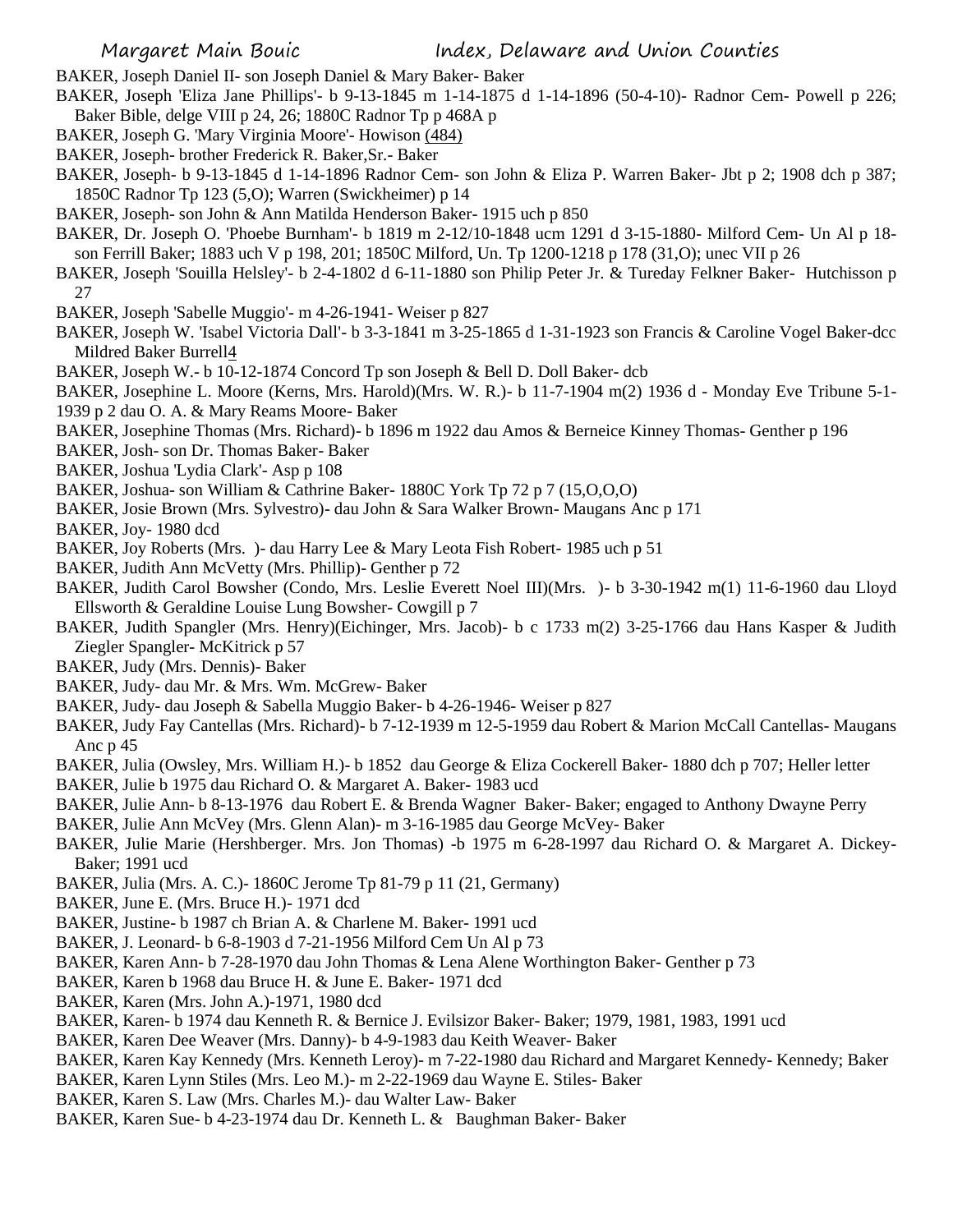- BAKER, Karey Reed- b 7-23-1968 son Dale E. & Eileen Reed Baker- Baker
- BAKER, Kate L.- dau William & Jane Kilgore Baker- 1880 dch p 820
- BAKER, Katharine (Mrs. Dany)- 1880C Jerome Tp 184-199 p 21 (42, O,Va,Va)
- BAKER, Katharine Graham (Mrs. Abraham)- d 4-14-1961 bur Radnor- dau Milo & Alvesta Kroninger Graham- 1908 dch p 544; Baker
- BAKER, Katherine Focke (Mrs. Merle V.)- b Cleveland d 11-13-1993 (94) bur S. C.- dau Francis A. & Mary Butts Focke- Baker
- BAKER, Katherine- dau Harry,Jr. & Roberta Baker- Baker
- BAKER, Katherine Leona Richardson (Mrs. Howard Willard)- b 5-23-1899 d 4-12-1998 (98) bur Medina- dau Harry Mervin & Nellie Louise Ames Richardson- Baker
- BAKER, Katherine- dau Milburn E. & Velma Baker- 1959 ucd (6)
- BAKER, Katherine (Mrs. Perry)- 1971 dcd
- BAKER, Kathleen Anne (Ziegler, Mrs. )- dau Howard Lee & Frances Jackson Baker- Genther p 157
- BAKER, Kathryn Irene (Dicke, Mrs. David William)- m 6-11-1966 dau James E. & Amy Irene McNamee Baker-McIntire 1712111
- BAKER, Kathryn M. (Mrs. Warren L.)- 1959, 1967 ucd
- BAKER, Kathy- dau Donald E. & Estella M. Scheroderer Baker- Baker
- BAKER, Kathy S.(Cleveland, Mrs. Randy)- b 1953 m 9-23-1978 dau Ralph H.Sr. & Patricia Baker- Baker; 1969, 1971 dcd
- BAKER, Keith- son Howard Lee & Frances Jackson Baker- Genther p 157
- BAKER, Kelly Jean- b 3-7-1963 Newport- dau Robert Ellsworth & Sandra Elaine Stein Baker- Cowgill p 53
- BAKER, Kelly Jo- b 12-17-1965 dau Robert Allen & Linda Kay Jewell Baker- 1985 uch p 81
- BAKER, Kenneth-b 1957 son Carl L. & Norma Baker- 1959 ucd (2), 1967, 1971, 1973, 1975 ucd
- BAKER, Kenneth- son Charles & Anna Horn Baker- Baker
- BAKER, Kenneth- son Clement C. & Helen E. Wyant Baker- Baker
- BAKER, Kenneth 'Mary E. Hendrix'- b 3-15-1928 m 2-1-1946- Weiser p 68
- BAKER, Kenneth- son Pearl & Mary F. Bowshier Baker- Baker
- BAKER, Dr. Kenneth L. ' Baughman' son Ralph Baker- Baker
- BAKER, Kenneth Howard 'Laura Anne McCarty'- m 5-9-1992 son Lloyd D. & Alice Heath Baker- Baker; engaged to Shari J. Lewis
- BAKER, Kenneth- son Ross L. & Carrie Walke Baker- Baker
- BAKER, Kenneth R. 'Bernice J.Evilsizor'- b 6-7-1926 m 5-3-1968 d 5-8-1988 bur Milford Cem- son Earl H. & Mary F. Bowshier Baker- Baker; 1973, 1975, 1979, 1981, 1983 ucd
- BAKER, Kevin- son Dana L. & Norma Baker- Baker
- BAKER, Keziah Pearson (Mrs. Frank B.)- m 10-3-1877 ucm 6131; Claibourne Cem p 36; 1900C Taylor Tp 15 p 1A (66,O,VA,Va) m 28y no ch
- BAKER, Kimberly A. (Hosler, Mrs. Bob)- Baker; Hosler
- BAKER, Kristen- dau Dr. Thomas Baker- Baker
- BAKER, Kristi Lauranne- b 1-22-1977 dau Greg & Linda Lawrence Baker- Baker
- BAKER, Kristine- dau Howard Lee & Frances Jackson Baker- Genther p 157
- BAKER, Kristoffer- b 1973 son William L. & Diana K. Baker- 1975, 1979 ucd
- BAKER, Kurt H.- b 1-18-1982 son Bruce Harold & Sonnie M. Dunn Baker- 1985 uch p 7
- BAKER, Lana A. Worthington (Mrs. John Thomas)- b 8-9-1948 m 7-1-1967 dau Earl Wesley & Treva Ruth Ashbaugh Worthington- Genther p 72, 73
- BAKER, Larena (Tanner, Mrs. James)- m 8-21-1852 ucm 1840
- BAKER, Larry- son James & Margaret Baker- 1949 ucd
- BAKER, Latina Michelle- b 1-13-1978 dau Charles M. & Karen S. Law Baker- Baker
- BAKER, Laura- 1991 ucd, Jackson Tp
- BAKER, Laura Anne McCarty (Mrs. Kenneth Howard)- m 5-9-1992 dau Robert & Jane McCarty- Baker; McCarty
- BAKER, Laura Belle McKitrick (Mrs. Carl)- b 1899- McKitrick p 61
- BAKER, Laura Edelblute (Mrs. Frank)-b 1867/b 5-1866 Del. Co m 8-7-1889 d 3-30-1901 (34y 10m) Oakdale Cem I p 36 (E-R34-3)- dau Jacob & Lavina Freshwater Edelblute- Freshwater p 108; 1900C Dover Tp 132-135 p 6B (24,o,O,O)
- BAKER, Laura- b 1959 dau Bruce H. `& June E. Baker- 1971 dcd
- BAKER, Laura Etta (Sears, Mrs. Clifton W.)- b 7-30-1872 dcb -dau Henry L. & Mary A. Angle Baker- dumch p 47;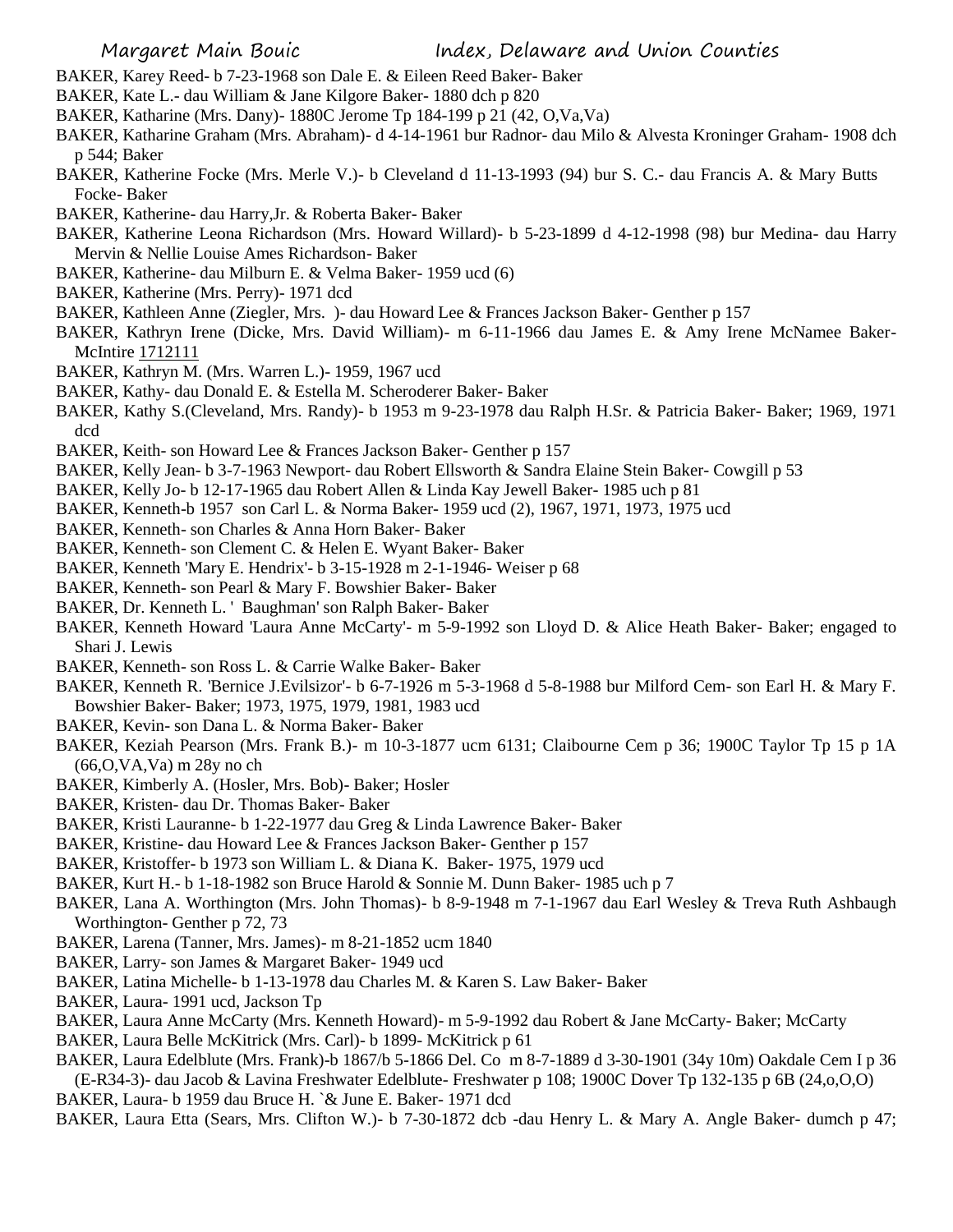Heller letter

- BAKER, Laura (Howard, Mrs. Harry)- Baker; Howard
- BAKER, Laura dau Dr. Thomas Baker- Baker
- BAKER, Lauri J. (Mrs. Robert E.)- 1979, 1981 ucd
- BAKER, La Verne (Sinift, Mrs. )- dau Andrew & Louie M. Sharp Baker- Baker
- BAKER, LaVone Hull (Mrs. Morley C.)-b 5-5-1910 d 12-15-1960 Hopewell Cem djlm p 89- dau Frank & Nellie Reading Hull- Baker
- BAKER, Lawson 'Susan Gulic'- parents of Lincoln E. Baker- Un Co Journal 1-8-1940; of William F. Baker, Un Co Journal 5-9-1940
- BAKER, Leah (Stallsmith, Mrs. )- sister Edwin E. Baker- Baker
- BAKER, Dr. L. E. 'Ada Taylor'- 1915 uch p 626
- BAKER, Lee K.- son Hazel S. Baker- Baker
- BAKER, Leilani- dau Jackie & Phylis Baker- Baker
- BAKER, Lela Hogan- d 9-16-1979 (89) bur Oak Grove- Baker
- BAKER, Lelah (Mrs. Raymond P.)- Baker
- BAKER, Lemian 'Deana'- 1860C Claibourne Tp 897-861 p 116 (21,O)
- BAKER, Lena C. (Mrs. Arthur)-1971 ucd
- BAKER, Leo- d 12-17-1996 Oakdale Cem M-290-NW 1/4
- BAKER, Leona- b 4-8-1875 Trenton Tp du B. W. & Amy Day Baker- dcb
- BAKER, Leona C. Brewer (Mrs. Frank J.)- d 11-13-1965 bur Oakdale Cem- Baker
- BAKER, Leonard 'Caroline Main'- m 12-28-1847- Asp (877)
- BAKER, Leonard 'Madge King'- Baker
- BAKER, Leo M. 'Karen Lynn Stiles'- b 1950 m 2-22-1969 son Leo R. & Delores Baker- Baker; 1959, 1967 ucd; 1985 uch p 18
- BAKER, Leo R. 'Delores Robinson'-1985 uch p 18; 1959, 1967, 1971,1973, 1975, 1979,1981, 1983 ucd
- BAKER, Leota- dau Bernard & Sarah Baker- 1870C Jerome Tp 150-148 p 21 (2,O)
- BAKER, LeRoy J. 'Susie Walker'- Baker
- BAKER, Leslie- son James M. & Verdie Glaser Baker- Baker
- BAKER, Lester- son Hiram Edson & Margaret Jane Wilson Baker- Genther p 156
- BAKER, Levi Hugh 'Mary Ellen Huff'- son Henry & Eliza Ford Baker- 1915 uch p 688, 689
- BAKER, Levi H.- son Catherine Baker- 1870C Claibourne 76-72 p 8 (15,O)
- BAKER, Levi M.- son E. & H.- d 7-14-1863 (1-3-4) Radnor Cem- Powell p 272
- BAKER, Lewis 'Ann Dellinger'- b 12-14-1808 d 2-16-1887 son Philip Peter Jr. & Tureday Felkner Baker- Hutchisson p 27
- BAKER, Lewis B.- son Basil & Anna Rizor Baker- Baker
- BAKER, Lewis son Charles & Anna Horn Baker- Baker
- BAKER, Lewis 'Mary Mitchell- b 1824 d 1904 bur Fairview, near Byhalia- ped Dennis Baker #308 16- delge XI p 27, 47; Un Co Journal 3-14-1940 p 4; 1900C Jackson Tp 94-96 p 5A (75,O,Pa,Pa)
- BAKER, L. G.- 1877 uca p 87; 1880C Claibourne Tp p 194A
- BAKER, Libby Hoffman (Mrs. Lloyd)- Baker
- BAKER, Lida- dau Levi Hugh & Mary Ellen Huff Baker- 1915 uch p 688
- BAKER, Lida Boylan (Mrs. Charles)- dau John & Lydia Borwn Boylan- Baker
- BAKER, Lida Warner (Mrs. Frank)- dau Henry & Keturah Gosslee Warner- unec VIII p 29, XII p 32
- BAKER, Lillian Evelyn Ehrhardt (Mrs. Robert Ellsworth)- b 3-4-1902 m 3-15-1930 RI d 8-23-1968- Cowgill p 53
- BAKER, Lillie M. (Mrs. George W.)- b 1878 d 1929 Price Cem djlm p37
- BAKER, Lilly- dau William & Jane Kilgore Baker- 1880 dch p 820
- BAKER, Lincoln- son Eber Baker- Powell p 302
- BAKER, Lincoln 'Elizabeth Kennedy'- son Lawson & Susan Gulic Baker- Baker
- BAKER, Lincoln 'Lucy Elizabeth Simkins'- b 8-11-1864 d 1-6-1940 (75) Oakdale Cem II p 62 (G-R16-11)- son James L. & Susan A. Baker- Genther p 54, 72
- BAKER, Linda Johnston (Houdashelt, Mrs. Glen)- 1985 uch p 83
- BAKER, Linda Kay Jewell (Mrs. Robert Allen)-b 7-29-1943 m 6-9-1962 dau Ray Preston & Alice Mae Moseley Jewell-Baker; 1985 uch p 81
- BAKER, Linda L.- 1991 ucd, Robinson Rd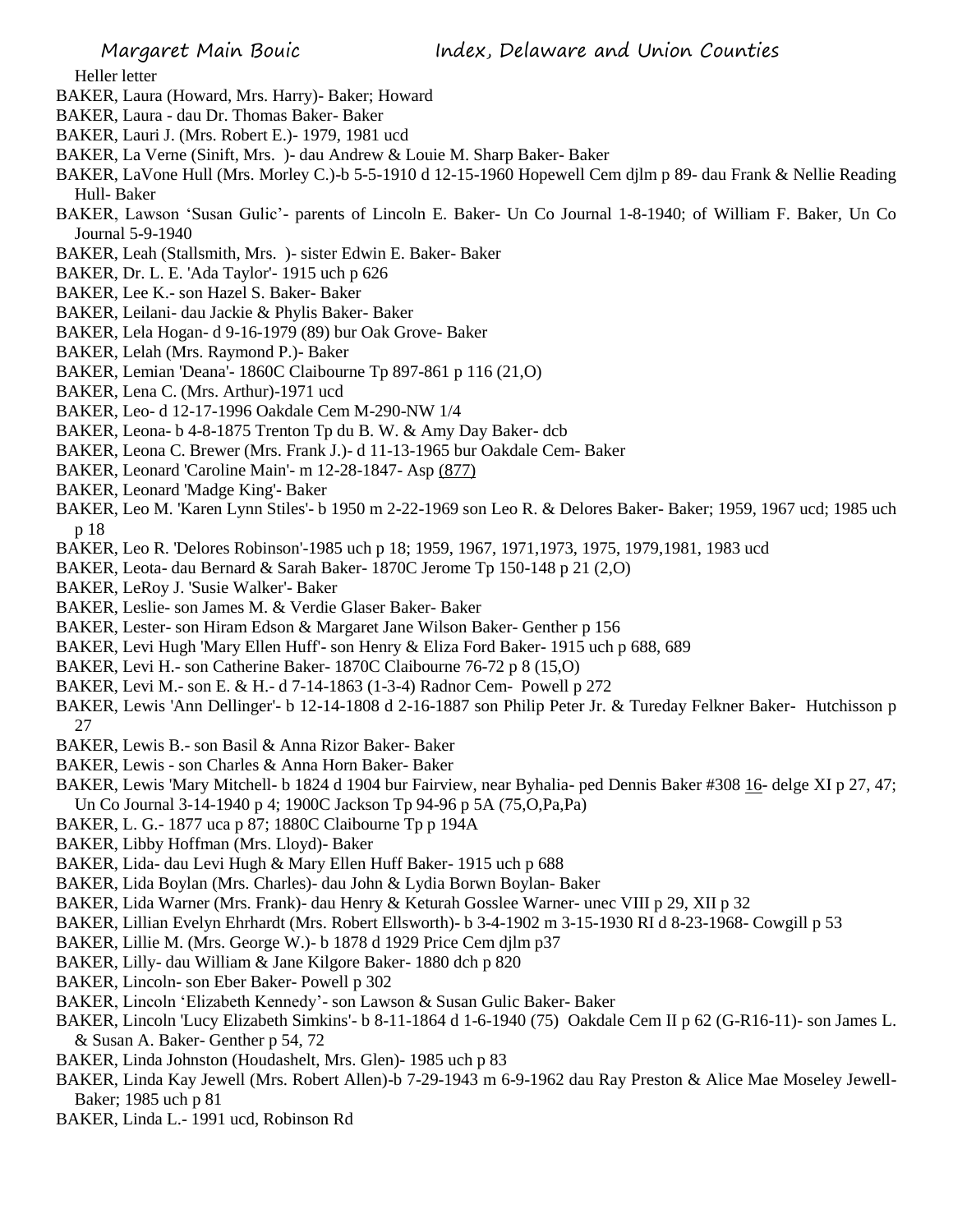- BAKER, Linda Lawrence (Mrs. Greg)- Baker
- BAKER, Linda L. (Mrs. Arthur E.)- 1969, 1971 dcd
- BAKER, Linda Miller (Mrs. Cecil) div (Jerome, Mrs. Lee)- m(2) 8-19-1982 dau Dean Miller- Baker
- BAKER, Linda Johnston (Mrs. Roy Philip)-dau Donald Eugene & Cora Dell Sours Johnston- 1985 uch p 83; 1981, 1983, 1991 ucd; Graham 1744531
- BAKER, Linda- dau William J. & Mary A. Baker-1961 dcd
- BAKER, Lisa Ann (Burke, Mrs. Steven R.)- m 9-24-1983 dau James W.& Jimi Ann Stewart Baker- Baker
- BAKER, Lisa Van Winkle (Mrs. Gary L.)-b 10-12-1954 dau John Paul & Nadine Clark Van Winkle- 1985 ucd p 141 1973, 1975, 1979, 1981, 1983, 1991 ucd
- BAKER, Lisa- dau Cecil & Linda Miller Baker- Baker
- BAKER, Liza Browning (Mrs. Samuel)- Hutchisson p 27
- BAKER, Lizetta Leona Lee (Mrs. )- d 5-9-1940 (76?) Dau Jacob & Elizabeth Dines Lee, d Friday, Heart attack, Johnstown Cem, Un Co Journal 12-16-1940 p 2
- BAKER, Lizzie L. Lee (Cary, Mrs. John)(Mrs. Dr. Byron E.)- dau Jacob C. & Elizabeth Dines Lee- 1915 uch p 689
- BAKER, Lloyd David-b 7-7-1946 son Chester E.& Bernice D. N. Rausch Baker- Baker; Rausch 118211III p 264,142711III p 269; Baker
- BAKER, Lloyd D. 'Alice Heath'- son Howard William & Katherine Leona Richardson Baker- Baker
- BAKER, Lloyd 'Libby Hoffman'- Baker
- BAKER, L. M. (Mrs. T. G.)- Claibourne Cem
- BAKER, Lorain Newcomb, Mrs. Michael)- m 5-5-1829 Madison Co Unec V p 39
- BAKER, Lorena A. (Tanner, Mrs. James)- m slip- unec VII p 58
- BAKER, Lorence- dau Catherine Baker- 1870C Richwood Tp 76-72 p 8 (11,O)
- BAKER, Lori (Gilbert, Mrs. ) b 1962 ch Harlow Hugh & Marilyn J. Omeroid Baker- Baker; 1967, 1971, 1973, 1975, 1979 ucd
- BAKER, Lori- b 1977 dau Terri Baker- 1981 ucd
- BAKER, Lorie- b 1970 dau Russell & Marianne Baker- 1973, 1975 ucd
- BAKER, Lorrie Ann- dau Jackie M. & Phylis Baker- Baker
- BAKER, Lottie M.- grad Delaware HS 1885- delge VII p 6
- BAKER, Louie E. Parish (Mrs. Perry G.)- b 1865 m 7-13-1881 ucm 6987 d 1920 Claibourne Cem p 63; 1900 Claibourne Tp 57-62 A3 (35,O,NJ,O)
- BAKER, Louie (Griffith, Mrs. Thomas F.)- dau Curtis & Symanthia Marshall Baker- 1915 uch p 790
- BAKER, Louie M. Sharp (Mrs. Andrew)- b 10-16-1874 d 1-26-1963 Byhalia Cem lptw 7 128- dau John W. & Chloe Pond Sharp- Baker; 1900C Jackson Tp 94-96 p 5A (25,O,O,O) m 4y, 2 ch
- BAKER, A. Louisa- grad Delaware HS 1885- delge VII p 6
- BAKER, Louisa Jane (Rocamora, Mrs. Marcel M.)- b 6-18-1880 m 12-12-1903 dau John & Sarah Churchill Baker- Baker
- BAKER, Louisa L.- b 1854 dau George & Eliza Cockerell Baker- 1880 dch p 707; Heller letter
- BAKER, Louisa M.- dau Allen D. & Elsey Dockey Baker- 1860C York Tp 1320-1329 p 176 (7/12,O)
- BAKER, Louise (Mrs. M.)- 1880C Claibourne Tp 44-47 (36,O,O,O)
- BAKER, Louis- son Basil H. & Anna Rezor Baker- 1949 ucd
- BAKER, Louis Henry 'Bernice Scheiderer'- b 12-13-1911 m 9-9-1934 d 3-9-1981 Oakdale Cem II p 153 (M-R19-17) son Otto L. & Anna K. Weidman Baker- Baker
- BAKER, Louise (Edmonds, Mrs. )- sister Albert Baker- Baker
- BAKER, Louise Roller (Mrs. Janney)- d 4-24-1977 (75) bur Springfield- Baker; Roller
- BAKER, Louretta L. (Askins, Mrs. Jeffrey K.)- m 9-24-1988 dau Stanley & Virginia Baker- Askins; Baker
- BAKER, Lovina (Thayer, Mrs. Benjamin Franklin)- m 4-13-1848- Asp (1044)
- BAKER, Lowell M. 'Patricia A.'-son Mildern A. & Margaret Bonham Baker- Baker 1949, 1959, 1967, 1971, 1973, 1975, 1979, 1981, 1983, 1991 ucd
- BAKER, Lucille (Warrick, Mrs. )- dau Andrew & Louie M. Sharp Baker- Baker
- BAKER, Lucille (Owens, Mrs. J. C.)- b 1923 dau Carl & Laura Belle McKitrick- McKitrick p 92
- BAKER, Lucina Rozella (Harris, Mrs. Harry D.)- b 1-9-1868 m 2-26-1896 d 11-19-1908- dau Lyman Gates & Mary Elizabeth Monson Baker- 1883 uch V p 607; Cowgill p 52
- BAKER, Lucinda (Mrs. Stephen)- 1850C Brown Tp 2959 (33,O)
- BAKER, Lucinda Werner (Mrs. John D.)- Warren (Swickheimer) p 15
- BAKER, Lucius- son Catherine Baker- 1870C Richwood 76-72 p 8 (6,O)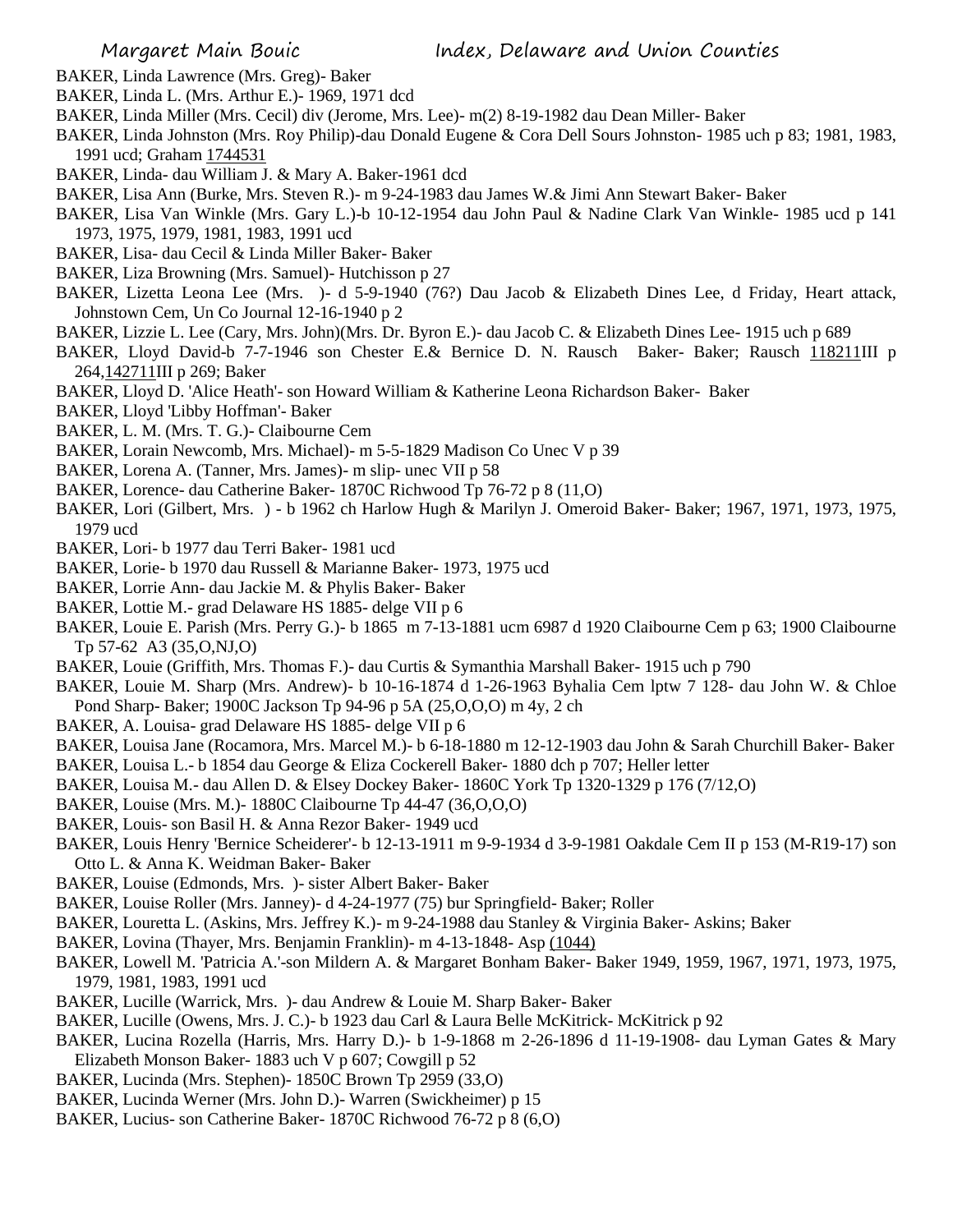BAKER, Lucy (66-1942) d 1-11-1942 uninf p 25

- BAKER, Lucy Elizabeth Simkins (Garrett, Mrs. Guy)(Mrs. Lincoln)- b 7-1877(9) or 7-5-1884 d 1-11-1942 bur. Oakdale Cem II p 62 (G-R16-11)- dau Fisher Albert B. & Elizabeth Nancy Taylor Simkins- Genther p 54, 72; UN Co Journal 1- 8-1940(Different)
- BAKER, Lucy M. (Murphy, Mrs. Morris)- dau William & Jane Kilgore Baker- 1880 dch p 820
- BAKER, Lucy Rowley (Mrs. William)- 1883 uch V p 607; Cowgill p 51
- BAKER, Lucy (Thayer, Mrs. Zuriah Campbell)- Asp (1043)
- BAKER, Lucy- dau William & Lucy Baker- 1850C Porter Tp 166 (5/12,O)
- BAKER, Lucy (Mrs. William)- 1850C Porter Tp 3166 (23, Eng)
- BAKER, Lulu (Mrs. Fred L.) m 1922-1959, 1971, 1973, 1975, 1979, 1983. 1991 ucd
- BAKER, Lulu I.- retired, Richwood; 1991 ucd
- BAKER, Lulu M.- b 5-15-1883 Brown Tp dau J. W. & Mary Gault Baker- dcb
- BAKER, Lura/Laura Fae- b 11-9-1894 Scioto Tp d 8-18-1914 bur Radnor dau Frank G. \*& Florence Dora Campbell Baker- Warren (Swickheimer) p 17
- BAKER, Luther- son Joseph Daniel & Mary Baker- Baker
- BAKER, Luther- son Rev. Wallace H. & Mary Degraff Baker- Baker
- BAKER, Luther- son Stephen & Lucinda Baker- 1850C Brown Tp 2959 (6,O)
- BAKER, Lydia Ann- dau Peter & Elizabeth Baker- 1850C Brown Tp 2917 (14,O)
- BAKER, Lydia- dau Morris & Phoebe Biggs Baker- Powell p 365
- BAKER, Lydia Clark (Mrs. Joshua)- Asp p 108
- BAKER, Lydia (Spooner, Mrs. Philip)-b 11-15-1762 m 12-18-1783 d 11-24-1805 dau Joshua & Lydia Clark Baker- Asp p 108
- BAKER, Lyle 'Mary Ethel'- Baker
- BAKER, Lyle- son George C.Baker- Baker
- BAKER, Lyman Ellsworth 'Ada Ora Taylor''Emma J. Williams Coburn'- son Lyman Gates & Mary Elizabeth Monson Baker- b 2-14-1870 m 10-9-1895 d 12-22-1937 -1883 uch V p 607
- BAKER, Lyman Gates 'Mary Elizabeth Monson'- b 8-1-1836/9 m 1861 d 3-20-1906 Claibourne Cem p 62- son William & Lucy Rowley Baker- 1883 uch V p 607; Cowgill p 51; 1870C Claibourne Tp 142-140 (32,O); 1880C Claibourne Tp 79-83 p 194D (43,O,O,O); 1900C Marysville 3rd ward 98-103 p 4A (62,O,O,O) m 39y
- BAKER, Lynette- dau Roy Philip & Linda Johnston Baker- 1985 uch p 83; 1981, 1983 ucd; Graham 17445311
- BAKER, Mabel Martin (Mrs. Harry,Sr.)- Baker
- BAKER, M. 'Louisa'- 1880C Claibourne Tp 44-47 p 5 (28,O,O,O) p 0212
- BAKER, Madge King (Mrs. Leonard)- b 10-7-1900 d 8-29-1974 Milford Cem- Un Al p 73 dau Benjamin F. & Anjenette Roseberry King- Baker
- BAKER, Madge Ross (Mrs. Henry)- dau William & Ellen Whitney Ross- dumch p 250
- BAKER, Mae- dau Levi Hugh & Mary Ellen Huff Baker- 1915 uch p 688
- BAKER, Mae- dau Andrew & Louie M. Sharp Baker- Baker
- BAKER, Maggie- dau William & Jane Kilgore Baker- 1880 dch p 820
- BAKER, Mahlon 'Laura' 1915 uch p 781
- BAKER, Malinda- b 1-11-1876 Brown Tp dau Elias & Rebecca Edleblute Baker- dcb
- BAKER, Malinda Starr (Mrs. William)- b 1840 d 1914 dau John & Eve Starr Starr- ped Harrison Soctt Baker II #386 9, unec XIII p 11
- BAKER, Marcella (Rose, Mrs. )- dau Clement C. & Helen E. Wyant Baker- Baker
- BAKER, Marcia Kay (Livingston, Mrs. John Robert)-b 1954 m 9-6-1975 dau James H.& Margaret Baker- Maugans Anc p 180; 1959, 1967, 1971, 1973 ucd
- BAKER, Marcus A. 'Mary Adams'-b 8-9-1866 m 10-7-1886 son Leonard & Caroline A. Main Baker- Asp 1781
- BAKER, Marcus- son Bernard & Cassie A. Leathem Baker- Baker
- BAKER, Margaret A.- b 12-18-1932 Lady of Lourdes Cem- lptw p 56
- BAKER, Margaret A.Dickey (Mrs. Richard O.)-1967, 1971, 1973, 1975,1979, 1981, 1983 ucd
- BAKER, Margaret Ann Gaston (Mrs. )- dau William Gaston- dcw Bk 4 p 42(403)
- BAKER, Margaret Ann- dau Harold M. Baker- Baker
- BAKER, Margaret (Boswell, Mrs. Isaac Street)- b 1830 d 1896 dau William D. & Melissa Twitty Baker- ped jerry Barber #220 9- unec X p 68
- BAKER, Margaret/Maggie Carroll (Mrs. Miles)- b 1862 d 1935 Warren (Swickheimer) p 18; 1900C Richwood 143-151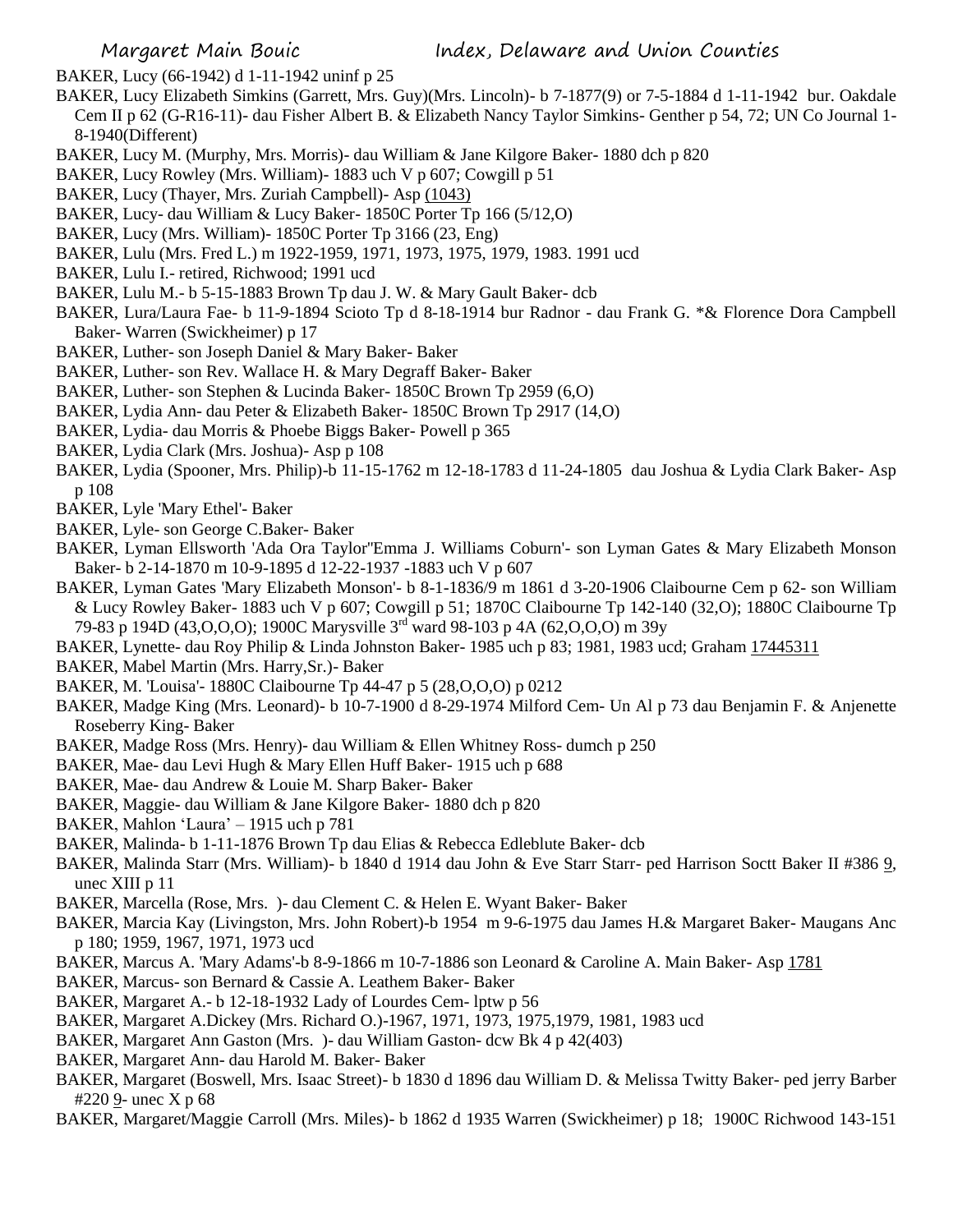p 6A (38, O,Irel,Irel) no ch

- BAKER, Margaret C. Hunaday (Mrs. John C.)- b 8-13-1920 d 2-25-1990 (69) bur Westerville- Baker; 1969, 1971, 1980 dcd
- BAKER, Margaret E. (Mrs. )- d 10-28-1968- Baker
- BAKER, Margaret E. Chandler (Mrs. James H.)- dau Lawrence & Mildred Kater Chandler- Taylor 15241451111; Genther p a2; 1949, 1967, 1971, 1973, 1975, 1979, 1981, 1983, 1991 ucd
- BAKER, Margaret (Mrs. Edson)- 1850C Troy Tp 2636 (28,O)
- BAKER, Margaret- dau Emanuel & Mary Baker- 1860C Paris Tp 1294-1285 p 172 (13,O)
- BAKER, Margaret Elwert (Mrs. John Nicholas)- dcq Frances Stevenson Main 29
- BAKER, Margaret (Flint, Mrs. James C.)- dau Raymond P. Baker- Baker; Flint
- BAKER, Margaret G. Bonham (Mrs. Milburn)- b 1901 d 1968 Byhalia Cem lptw p 132 1949,1959, 1967 ucd
- BAKER, Margaret (Mrs. Harry Monson)- Cowgill p 53
- BAKER, Margaret Irene Staley (Mrs. Harold)- d 8-21-1972 (70) bur Oak Grove Cem -Baker
- BAKER, Margaret- dau Isaac & Margaret Jones Baker- Powell p 365
- BAKER, Margaret Jane Wilson (Mrs. Hiram Edson)-b c 1820 m 2-9-1843 d 11- -1897 dau Obijah & Jane Wilson- 1985 uch p 56; Genther p 152, 156, 158
- BAKER, Margaret- dau John & Ann Matilda Henderson Baker- 1915 uch p 850
- BAKER, Margaret Jones (Mrs. Isaac)- dau Thomas & Mary Rees Jones- Baker
- BAKER, Margaret (Lambert, Mrs. )( ) d 10-28-1968 bur St. Mary's- Baker
- BAKER, Margaret (Maxson, Mrs. )- dau Clement C. & Helen E. Wyant Baker- Baker
- BAKER, Margaret (Peggy)(McNaulty, Mrs. )(DeWitt, Mrs. Richard G.)- 1985 uch p 41
- BAKER, Margaret (Mrs. Roger)- Taylor (1524145111111); Genther a p 2
- BAKER, Margerete Kirby (Mrs. John)- m 8-28-1816- unec IV p 29
- BAKER, Margery Claire (Maloon, Mrs. James H.)- m 3-12-1982 dau Robert C. Baker- Baker
- BAKER, Maria A.- d 12-1-1882 (71y 6m) Oak Grove Cem Powell p 94; 1880C Delaware Town p 493A
- BAKER, Marianne (Mrs. Russell)- 1967, 1975 ucd
- BAKER, Mariah (Mrs. Jonathan)- Genther p 156
- BAKER, Marie- dau Melvin(Milburn) & Velma B. Baker- 1949, 1959 ucd(11)
- BAKER, Marie Eva- dau Henry & Judith Spangler Baker- McKitrick p 61
- BAKER, Marilyn J. Omeroid (Mrs. Harlow H.)-m 6-1-1957 1967, 1971, 1973, 1975, 1979, 1981, 1983, 1991 ucd
- BAKER, Marilyn (Kinsella, Mrs. )- dau Theodore A. & Pearl E. Baker- Baker
- BAKER, Marilyn (Rees, Mrs. )- dau Merrill & Evelyn Hiatt Baker- Baker
- BAKER, Marion- son Henry & Sarah E. Baker- 1870C Leesburg Tp 104-106 p 13 (1,O)
- BAKER, Marion E. 'Nellie M. Day'- Baker
- BAKER, Marjorie- b 6-6-1964 dau Richard & Judy Fay Cantellas Baker- Maugans Anc p 45
- BAKER, Marjorie Annette- b 1-27-1926 d 7-9-1972 Milford Cem Un Al p 74 dau Ross Baker- Baker
- BAKER, Mark H.- son LeRoy J. & Susie Walker Baker- Baker
- BAKER, Mark- b 1969 son Robert E. & Laurie J. Baker- 1979, 1981 ucd
- BAKER, Marley- 1975, 1979, 1981 ucd
- BAKER, Marlin 'Evelyn Joann Lenker'- Weiser p 323
- BAKER, Marlin- b d 1929- son Marlin & Evelyn Joann Lenker Baker- Weiser p 323
- BAKER, Marsha (Livingaron, Mea. John)- dau James & Margaret Chandler Baker- Taylor 1524145111113; Genther a p  $\mathcal{D}$
- BAKER, Marshall- 1980 dcd
- BAKER, Martha- 1975, 1983 ucd
- BAKER, Martha- dau Pearl & Mary F. Bowshier Baker- Baker
- BAKER, Martha (Mrs. Frank)- 1860C Claibourne Tp 877-860 p 115 (20,O)
- BAKER, Martha (Mrs. George Lloyd)- Baker
- BAKER, Martha A. Collins (Mrs. J. D.)- b 5-17-1851 d 2-21-1877 (25-9-4) Radnor Cem Powell p 225; Warren (Swickheimer) p 15
- BAKER, Martha A. (Jobe, Mrs. Elmer)(Rogers, Mrs. Elgie)- b 8-9-1866 m(1) 10-26-1882 (2) 4-3-1889 dau Leonard & Caroline Main Baker- Asp 1782
- BAKER, Martha Elizabeth b 12-18-1928 d 2-23-1992 (63) bur Summerford Cem- dau Earl & Mary Bowshier Baker-Baker; 1967, 1973, 1981 ucd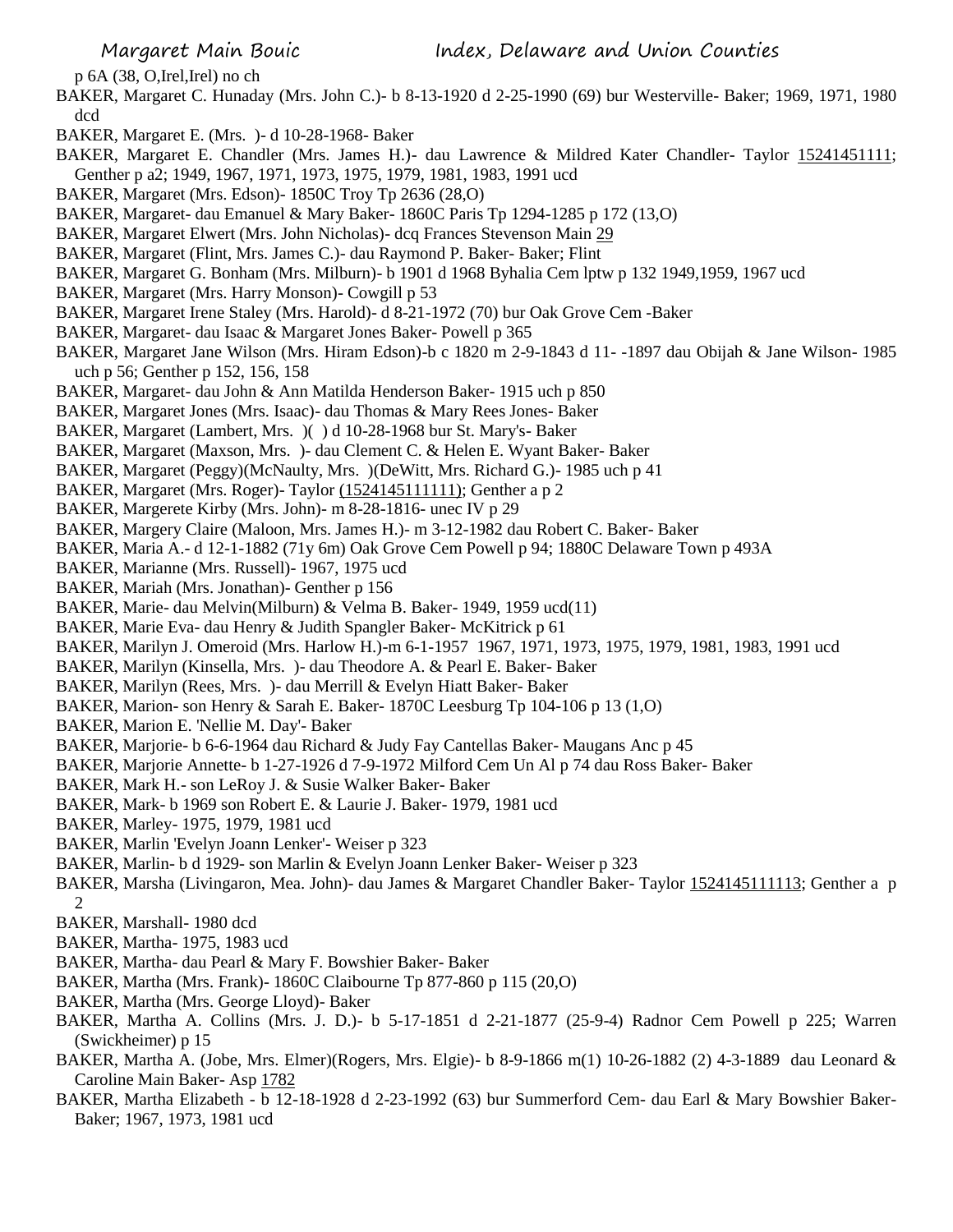- BAKER, Martha (Mrs. Zebede)- d 1-26-1894 (83-11-8) Burnside Cem R 10; lptw p 105; 1860C Liberty Tp Un Co 945-958 p 130 (51, Pa)
- BAKER, Martin R.- son Henry & Eliza Ford Baker- 1915 uch p 689
- BAKER, Marvin L.- b 1903 d 1943 Oakdale Cem I (E-R58-7)
- BAKER, Mary unclaimed letter unec VI p 26
- BAKER, Mary- delge I p 29
- BAKER, Mary- b 11-1828; 1900C Liberty Tp Un Co 319-327 p 14A (71,NY,Vt,Mass), 1 ch, none living
- BAKER, Mary Alice (Schertzer, Mrs. John)- m 3-17-1945- Baker
- BAKER, Mary (Mrs. )(Taylor, Mrs. John)- m 1718- Genther p 29
- BAKER, Mary- b 9-22-1753 d 3-17-1836- dcc Maxson Greene 35
- BAKER, Mary- dau Henry & Sarah E. Baker- 1870C Leesburg Tp 104-106 p 13 (11,O)
- BAKER, Mary-b 1961 dau Richard O. & Margaret A. Baker-1967, 1971 ucd
- BAKER, Mary (Mrs. Joseph Daniel)- Baker
- BAKER, Mary Eichelbarger (Mrs. Zachariah)-m 1843 dau George & Jane Eickelbarger- 1850C Paris Tp 616-630 p 94 (22,O); unec II p 18
- BAKER, Mary A. (Mrs. William J.)- 1961 dcd
- BAKER, Mary A.- dau George & Eliza A. Cockerell Baker- 1880 dch p 707; 1850C Orange Tp 1700 (1,O)
- BAKER, Mary A.- dau Daniel & Reecca Baker- 1850C Berlin Tp 1995 (6,O)
- BAKER, Mary A. Angle (Mrs. Henry L.)- b 1841 NJ m 1863 d 4-15-1901- 1880 dch p 614; 1908 dch p 173, 174, 177; dumch p 47
- BAKER, Mary Adams (Mrs. Marcus A.)-m 10-7-1886 Asp (1781)
- BAKER, Mary Alice (Bilikam, Mrs. Ronald)- dau Hazel Baker- Baker
- BAKER, Mary Ann Boyer (Mrs. Thomas G.)-b 3-4-1930 m 6-12-1952 dau George Powell & Magdalene Glick Boyer-Weiser p 660
- BAKER, Mary Ann (Mrs. George)-b 1841 d 2-6-1871 (51-4-24) Africa Cem; Powell p 178 dau Henry & Nancy Stuart Baker; 1880 dch p 614; Heller letter
- BAKER, Mary Ann Ramp (Mrs. Jacob)- b 1817 d 1890 ped Harrison Scott Baker II #386 17, unec XIII p 11
- BAKER, Mary Ann (Mrs. Russell L.)- 1971, 1983 ucd
- BAKER, Mary Ann- dau Peter & Elizabeth Baker- 1850C Brown Tp 2917 (8,O)
- BAKER, Mary A.- dau Sarah Baker- 1850C Claibourne Tp 122 p 19 (17,O)
- BAKER, Mary A.- 1975, 1979, 1981 ucd
- BAKER, Mary Amanda Colflesh (Mrs. John Chapman)- b 3-17-1844 m 9-3-1865 d 5-15-1919 Ind- dau John F. & Mary Diehl Weed Colflesh- Colflesh; Forney letter
- BAKER, Mary A. (Mrs. Z. D.)- b 1861 d 1940 Price Cem djlm p 38
- BAKER, Mary Baker (Mrs. George)- d 2-6-1871 (51-4-24) Africe Cem; Powell p 178
- BAKER, Mary Belle Patterson (Mrs. Dean M.)- d 4-21-1980 bur Milan, O sister G. W. Patterson- Baker
- BAKER, Mary Beth (Westlake, Mrs. Steven C.)- dau Richard O. & Margaret A. Dickey Baker- Baker
- BAKER, Mary C.- b 8-17-1842 d 5-14-1900 Milford Cem Un Al p 63
- BAKER, Mary (Coomer, Mrs. )- dau Henry L. & Mary Ann Angle Baker- Heller letter
- BAKER, Mary- dau Dany & Katharine Baker- 1880C Jerome Tp 184-199 p 21 (12, O,Baden,O)
- BAKER, Mary Degraff (Mrs. Rev. Wallace H.)- d 5-21-1980 (83) bur. Forest Hill- Baker
- BAKER, Mary (Durfey, Mrs. Elmer)- b 7-10-1852 m 10-2-1871 d 11-29-1937 dau John & Eliza P. Warren Baker-Warren (Swickheimer) p 16
- BAKER, Mary E.- b 8-24-1842 d 3-8-1908 Claibourne Cem p 62
- BAKER, Mary E. (Mrs. David)- d 8-29-1985 (85) bur London, O.- Baker
- BAKER, Mary Elizabeth (Gohl, Mrs. Earl Forrest)- b 9-2-1923 m 11-15-1945- Weiser 822
- BAKER, Mary Elizabeth Monson (Mrs. Lyman Gates)- b 8-24-1841 lic 8-28/29-1861 ucm 3213 d 3-9-1908 Claibourne Cem- dau Theodore W. S. P. & Hester Cowgill Monson- Cowgill p 51; 1880C Washington Tp 79-83 p 194D (38,O,O,O)
- BAKER, Mary Ellen Huff (Mrs. Dr. Byron E.)- dau Bartlett & Evaline Roney Huff- 1915 uch p 689
- BAKER, Mary (Mrs. Emanuel)- 1850C Mil Tp 1944-1965 p 253 (39, Va); 1860C Paris Tp 1294-1285 p 172 (48, Va)
- BAKER, Mary- dau Emanuel & Mary Baker-1850C Mil Tp 1944-1965 p 253 (7, Va) 1860C Paris Tp 1294-1285 p 172 (17,O)
- BAKER, Mary E. Hendrix (Mrs. Kenneth)- b 3-13-1928 m 2-1-1946 dau Arval M. & Lora E. Oakley Hendrix- Weiser p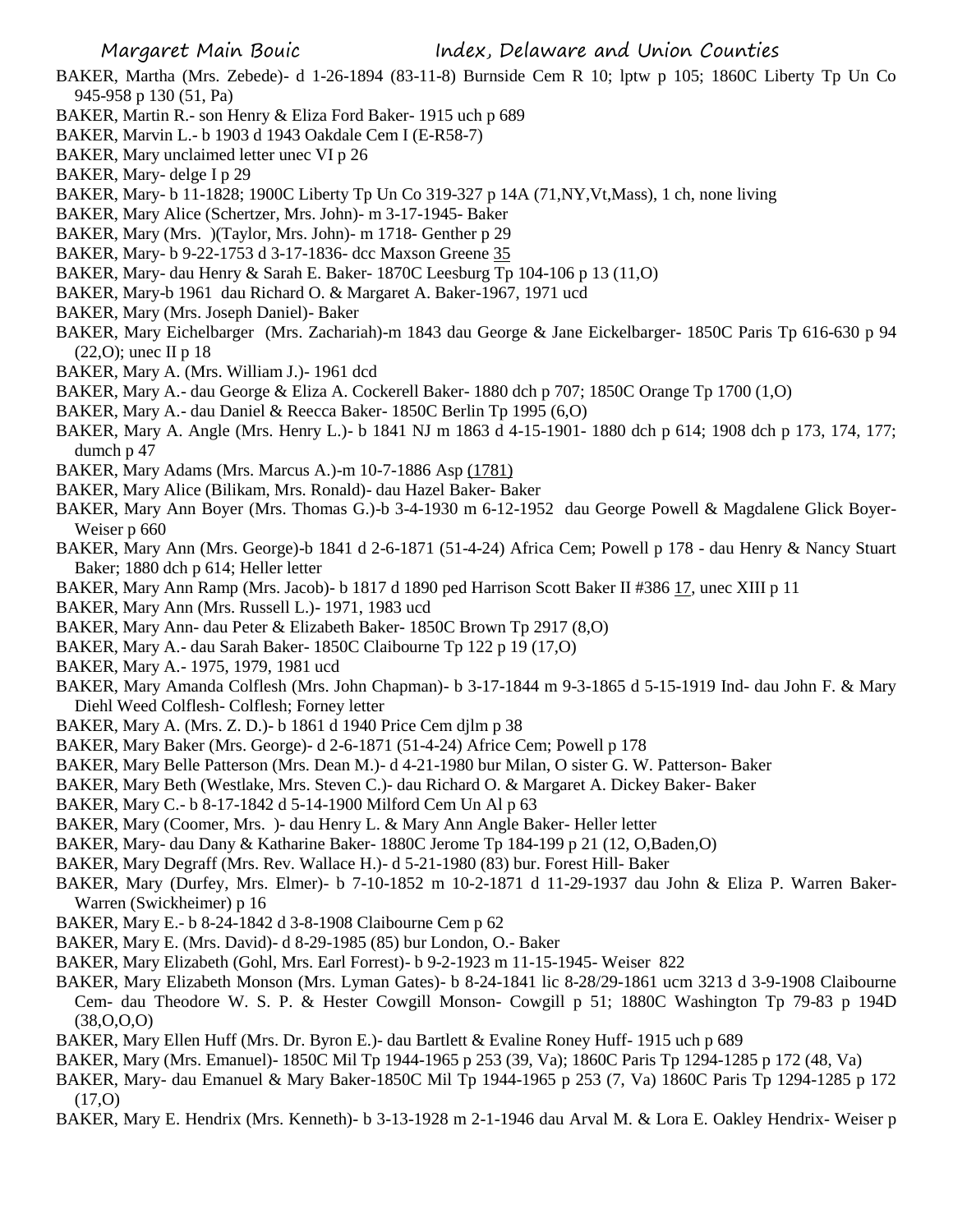68

- BAKER, Mary Ethel (Barry, Mrs. Bernard)(Morrison, Mrs. Virgil)(Mrs. Lyle)- d 5-22-1974 (82) bur. Kilbourne- Baker
- BAKER, Mary F. Bowshier (Mrs. Pearl/Earl)- b 2-18-1904 d 12-11-1974 dau Clement & Elizabeth Bowshier- bur. Somerford Cem- Baker; 1967, 1971, 1973 ucd
- BAKER, Mary Frances (Myers Mrs. Dana)- b 7-22-1896 m 8-16-1916 dau Frank G. & Florence Dora Campbell Baker-Warren (Swickheimer) p 18
- BAKER, Mary (Gibson, Mrs. Cortlen)- m 8-20-1874 ucm 5525
- BAKER, Mary (Goedeking, Mrs. Rev. Edward J.)- b 9-27-1908 m 1950 d 1-10-1995 (86) Oakdale Cem -dau Otto L. & Anna K. Weidman Baker- Baker
- BAKER, Mary (Hann, Mrs. Peter)- m 12-24-1829 Madison Co unec V p 40
- BAKER, Mary Irene Straw (Mrs. Clifford)(Combs, Mrs. Dale)- b 7-24-1914 m(2) 8-12-1949 dau Harry Franklin & Mary Pearl Markley Straw- Cowgill p 11
- BAKER, Mary J.- dau William & Cathrine Baker- 1880C York Tp 72 p 7 (17,O,O,O)
- BAKER, Mary Jane Carnes (Mrs. Allen G.)- m 6-17-1852 dcm
- BAKER, Mary Jane Lutz (Gebhart, Mrs. Donald Leroy)- b 12-7-1921- Weiser p 728
- BAKER, Mary Jane (Thomas, Mrs. Isaac)- m 6-20-1850 unec XI p 45
- BAKER, Mary Jo Myers (Mrs. Gaile Alfred Jr.)- b 1-7-1933 m 2-12-1954 dau Clarence Alven & Marjorie Anna Jones Myers- dcc Mary Myers Baker 1
- BAKER, Mary Johnson (Mrs. William)- m 3-10-121 Madison Co unec IV p 63
- BAKER, Mary Jones (Mrs. Thoas E.)- dau Robert Jones- 1880 dch p 820
- BAKER, Mary- b 7-21-1870 Concord Tp dau Joseph & Bell Doll Baker- dcb
- BAKER, Mary J. (Mrs. Samuel)- b 1853 d 1935 Claibourne Cem p 36; 1880C Leesburg p 1 p 175A (0,O,WVa)
- BAKER, Mary J. White (Mrs. Samuel)- b 9-1853 see Mollie- 1900C Claibourne Tp 95-101 p B4 (46,),O,O) Baker
- BAKER, Mary Lou (Adler, Mrs. Jay Burns)- b 3-20-1937 Marysville- dau Glen & Clara Kinkley Baker- Genther p 72
- BAKER, Mary (Marshall, Mrs. W. E.)- dau Zachariah & Mary Eichelbarger Baker- Baker
- BAKER, Mary Matthews (Mrs. )- mother of Walter Baker- Baker
- BAKER, Mary Mitchell (Mrs. Lewis)- b 1834 d 1894 bur near Byhalia- ped Dennis Baker #308 17, unec XI p 27, 47
- BAKER, Mary (Mayfield, Mrs. Andrew)- dcq Nina Main Ufferman 15
- BAKER, Mary R.-1850C Delaware Town 1187 (24,O)
- BAKER, Mary- dau Morris & Phoebe Biggs Baker- Powell p 365
- BAKER, Mary (Richards, Mrs. Thomas)- b 11-27-1920- Freshwater p 126
- BAKER, Mary Roney (Mrs. George)- b 1867 delge X p 75
- BAKER, Mary S.- dau Stanley & Virginia Baker- Baker; engaged to Brian K. Crowley
- BAKER, Mary (Terry, Mrs. )- dau Harry,Sr. & Mabel Martin Baker- Baker
- BAKER, Mary Virginia Moore (Mrs. Joseph G.)- b 3-17-1895 dau Charles Thorton & Lavan DeLacy Moore- Howison 484
- BAKER, Mary- Pabst 8 p 3
- BAKER, Mary (Wells, Mrs. Levi)- m 11-6-1867 ucm 4275
- BAKER, Mary Wilder (Mrs. Christopher)- unec II p 18
- BAKER, Mary Wildridge (Mrs. Orvel)- Baker
- BAKER, Matilda Hakes (Mrs. Sherman)- b 1-7-1819 dau Solomon & Renna Card Hakes- Asp 375-9
- BAKER, Matthew Heath- b 2-1-1992 son David L. & Tina D. Harter Baker- Baker
- BAKER, Maude L. Pierson (Mrs. Andrew)- b 12-4-1881 m 9-3-1899 d 4-29-1969 bur Oakdale Cem I p 57 (E-R58-7)- Baker
- BAKER, Maude Randall (Mrs. M. Grant)- b 4-1875 d 1917 Price Cem djlm p 22; dau Mary E. Randall- Baker; 1900C Leesburg Tp 89 p 4B (25,O,O,O) m 6y, 1 child
- BAKER, Max E.- d 1974 son Thomas S. & Ella Frances Freshwater Baker- Freshwater p 231
- BAKER, Maxine (Mrs. Don)- 1975, 1979, 1981, 1983, 1991 ucd
- BAKER, May (Mrs. William)- 1900C Marysville 4<sup>th</sup> ward 303-312 p 12B (26, 0, 0, 0) m 10y, 2 ch
- BAKER, Melanie- dau James E. & Amy Irene McNamee Baker- McIntire 1712112
- BAKER, Melissa Sue- b 10-22-1979 dau John Thomas & Lana Alene Worthington Baker- Genther p 73
- BAKER, Melissa Twitty (Mrs. William D)- b 1815 d 1864 ped Jerry Barber #220 19- unec X p 68
- BAKER, Melony (Mrs. Gary)- Baker
- BAKER, Melva D.- b 9-15-1910 d 8-21-1974 St. John's Cem- D J Cem p 73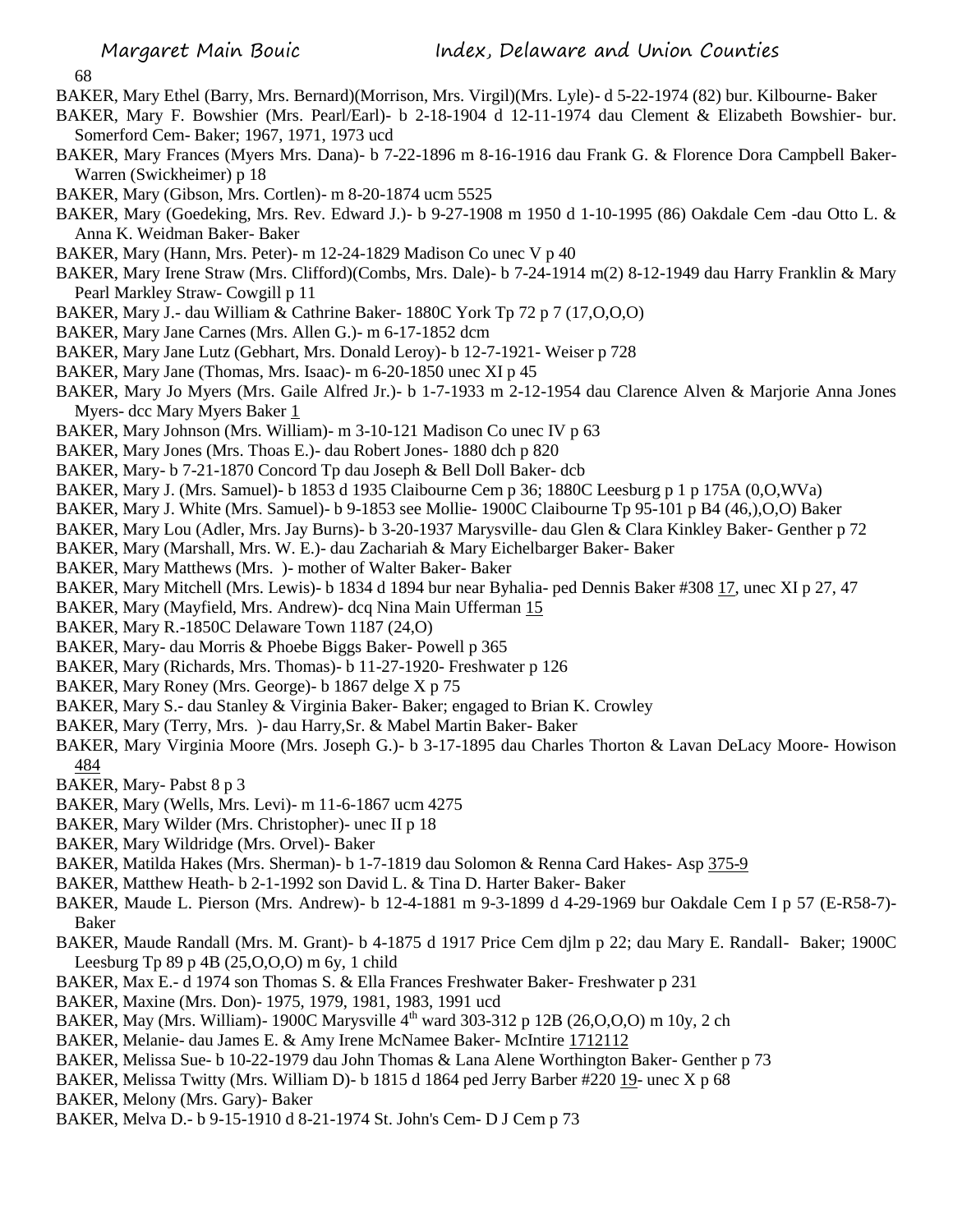- BAKER, Meredith Ann- b 2-2-1989- dau Dr. Thomas Baker- Baker
- BAKER, Merle- brother Dean M. Baker- Baker
- BAKER, Merle E.- son Merle V. & Katherine Focke Baker- Baker
- BAKER, Merle 'Hazel Willis'- Baker
- BAKER, Merle V. 'Katherine Focke'- Baker
- BAKER, Merrill 'Evelyn Hiatt'- m 8-12-1945 Baker
- BAKER, Merrill-son Frank J. & Leona C. Brewer Baker- Baker
- BAKER, Mestie R.- b 2-1-1872 Thomson Tp dau William & Elen Payne Baker- dcb
- BAKER, M. Grant 'Maude Randall'- Baker
- BAKER, Mrs. M. G.- 1915 uch p 149
- BAKER, Michael B.- b 12-28-1979 son Bruce Harold & Sonni M. Cunn Baker- 1985 uch p 7
- BAKER, Michael 'Lorain Newcomb'- m 5-5-1829 Madison Co unec V p 39
- BAKER, Michelle Lynne- b 2-17-1987 dau Donald E. & Ballou Baker- Baker
- BAKER, Milan L.- son Enoch & Hannah Baker Baker- 1880 dch p 809
- BAKER, Milburn E. 'Velma'- b 5-4-1918 d 11-3-1984 WWII Byhalia Cem lptw p 131; 1949, 1959 ucd brother Edwin E. Baker- Baker
- BAKER, Mildern (Milburn) A.' Margaret G. Bonham'-b 2-21-1897 d 6-12-1973 WWI Byhalia Cem lptw p 132- son Andrew & Louie Sharp Baker- Baker; 1949, 1959, 1967 ucd; 1900C Jackson Tp 94-96 p 5A (3,O,O,O)
- BAKER, Mildred (Burrell, Mrs. Harold Courtland)- b 5-31-1911 m 8-11-1934 dau Joseph A. & Ada Cosgray Baker- dcc Mildred Baker Burrell 1; Baker; 1976 dch p 369
- BAKER, Mildred (Dague, Mrs. )- dau J. Eugene & Rosa E. Critchfield Baker- Genther p 157
- BAKER, Mildred (Hurd, Mrs. Max)-m 11-30-1941/ Feb 1942- dau Andrew & Maude Pierson Baker- Baker
- BAKER, Mildred (Lucas, Mrs. )- dau Harry,Sr. & Mabel Martin Baker- Baker
- BAKER, Mildred "Betty" (Mrs. Morley C.)- Baker
- BAKER, Mildred T. (Mrs. Roy A.)- 1969 dcd
- BAKER, Miles 'Margaret Carroll'- b 1858 son John & Eliza P. Warren Baker- Warren (Swickheimer) p 18; 1900C Richwood 143-151 p 6A (43, O,Penn,O) m 18y
- BAKER, Millard 'Pearl'- son Clement C. & Helen E. Wyant Baker- Baker
- BAKER, Minnie- 1971, 1973,1975, 1979, 1981 ucd
- BAKER, Minnie (Bynner, Mrs. Charles)- dau Mahlon & Laura Baker- Maugans Anc p 37; 1915 uch p 781
- BAKER, Minnie Elizabeth Weidle (Mahan, Mrs. John Luther)- b 4-28-1916- Weiser p 714
- BAKER, Minnie J.- dau William & Jane Kilgore Baker- 1880 dch p 820
- BAKER, Minnie- dau Lyman G. & Mary Elizabeth Monson Baker- 1880C Claibourne Tp 79-83 (16,O,O,O)2
- BAKER, Minnie M. Wood (Mrs. Waverly)- b 4-7-1891 m 1910 d 12-4-1977 bur Claibourne p 57- dau John L. & Sarah Nothstine Wood- Baker
- BAKER, Minnie Waldren (Mrs. Frank R.)- Baker
- BAKER, Mitchell K. 'Mrs. Eliza A. Stiles'- m 11-7-1878 ucm 6354; 1883 uch V p 594, 595, 596
- BAKER, Moll(ie)y White (Mrs. Samuel)- m 4-18-1875 ucm 5685 mt 3 p 89
- BAKER, Molly- dau Lloyd D. & Libby Hoffman Baker- Baker
- BAKER, Moriah- 1850C Trenton tp 927 (37,O)
- BAKER, Morley C. 'La Vone Hull'- b 10-25-1910 d 3-1-1988 Dayton djlm p 89 son Vaught & Hettie Staats Baker- Baker
- BAKER, Morley C. 'La Vone Hull'- b 10-25-1910- djlm p 89; 1980 dcd
- BAKER, Morris- son Morris & Phoebe Biggs Baker- Powell p 365
- BAKER, Morris- son I. & M. d 11-11-1842 (16y 7m) Ebenezer Cem- Powell p 365
- BAKER, Morris 'Phoebe Biggs'- b 1795 m 1824- Powell p 365
- BAKER, Myrta L.- dau Samuel & Mary J. Baker- 1880C Leesburg Tp 1 p 175A (3,O,O,O)
- BAKER, Nancy A. (Hawkins, Mrs. Rufus M.)- m 12-26-1850 Madison Co unec XI p 46
- BAKER, Nancy Ann Gladieux (Mrs. David Lloyd)- m 9-13-1997 dau Thomas E. & Carol A. Gladieux -Baker
- BAKER, Nancy (Cochrel, Mrs. Asaph)- b 3-2-1825 m 1-4-1844 d 7-311889 Cochrel Bible- ped Louise Rambo Howison #159 13- unec IX p 40, 45
- BAKER, Nancy Crouch (Mrs. William H.)- m 4-8-1845 Madison Co unec X p 17
- BAKER, Nancy (Mrs. George)- Powell p 66
- BAKER, Nancy (Mrs. Henry)- 1850C Orange Tp 1701 (68, Ireland)
- BAKER, Nancy- dau Emanuel & Mary Baker- 1860C Paris Tp 1294-1285 p 172 (8,O)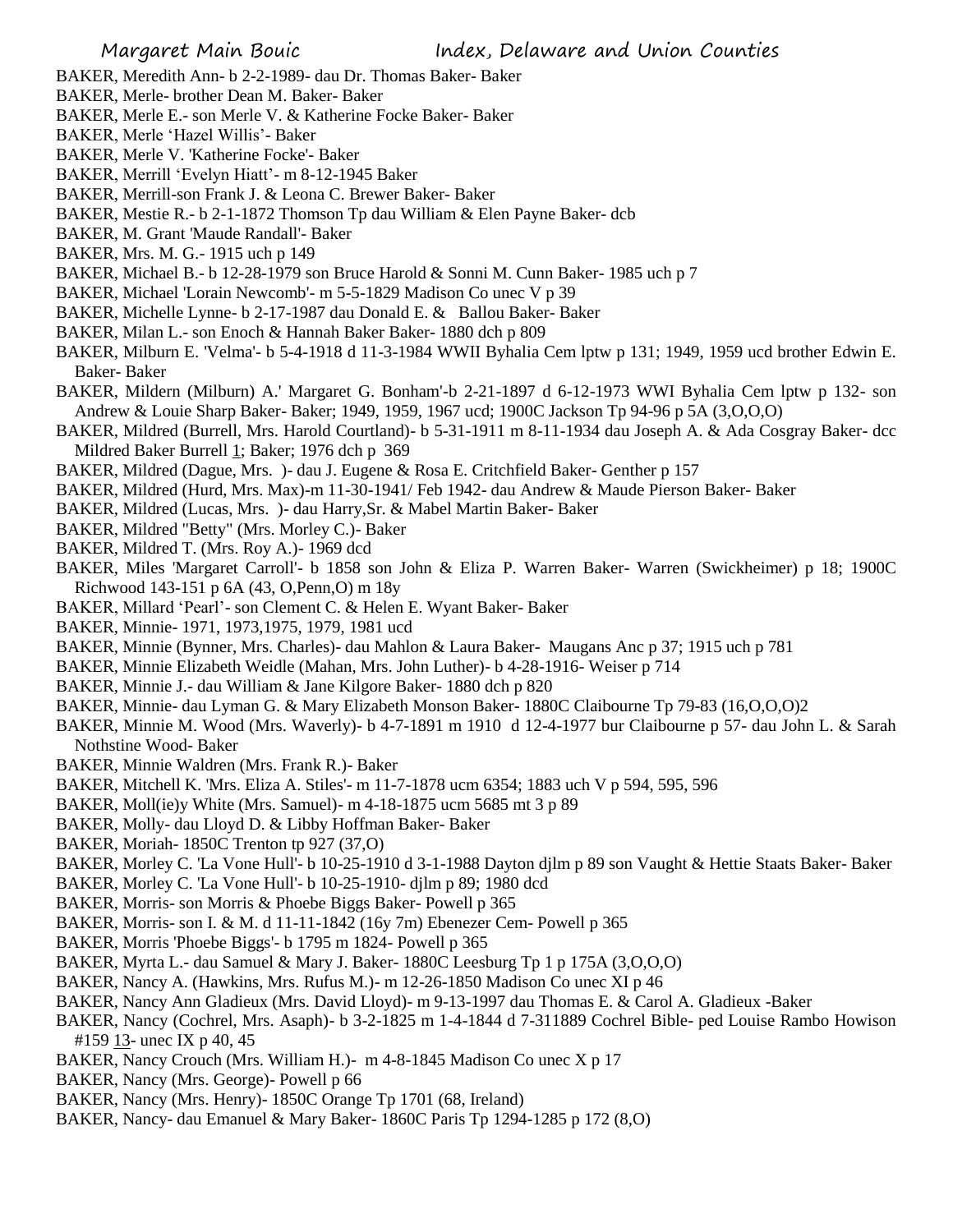- BAKER, Nancy (Smith, Mrs. )- dau Harry,Sr. & Mabel Martin Baker- Baker
- BAKER, Nancy (Stephenson, Mrs. John)- 1883 uch V p 652
- BAKER, Nancy Stuart (Mrs. Henry)- b 1782 Heller letter
- BAKER, Nancy J.- dau Sarah Baker- 1860C Dover Tp 327 (16,O)
- BAKER, Nancy J.- b Pa 1830 d 12-31-1907 (80y 6m) Oakdale Cem 2091 I p 24 (114E)
- BAKER, Nathan 'Catharine Beardsley'-m 10-12-865 ucm 3818; 1883 uch IV p 506; son Sarah Baker- 1850C Claibourne Tp 122 p 19 (15,O), 1870C Claib. Tp 43-42 p 6 (33,O)
- BAKER, Nathan J.- son Alexander & Diana Baker Baker- 1870C Claibourne Tp 29 p 5 (7,O)
- BAKER, Nathan 'Jane E. Woodruff- m 7-3-1878 ucm 6282
- BAKER, Nathaniel W.- 1969 dcd
- BAKER, Nathaniel 'Emma Eichelbarger'- son Zacharia & Mary Eichelbarger Baker- 1850C Paris Tp 616-630 p 94 (5,O); unec II p 18
- BAKER, Neil Allen 'Carla Marie Gangluff'- b 11-8-1971 m 8-6-1994 son Robert Allen & Linda Kay Jewell Baker- 1985 uch p 81; Baker
- BAKER, Nellie M. Day (Mrs. Marion E.)- Baker
- BAKER, Nettie- dau William & Jane Kilgore Baker- 1880 dch p 820
- BAKER, Neva L/T- b 10-1893 dau Samuel & Mary White Baker- 1900 Claibourne Tp 95-101 p B4 (6,0,0,0)
- BAKER, Nina J.- b 9-8-1896 d 6-24-1994 Fla. bur Mansfield- dau LeRoy J. & Susie Walker Baker- Baker
- BAKER, Noel R.-b 3-22-1898- son Edwin L. & Ada Morgan Baker- Asp 1780-4
- BAKER, Norma Fladt (Mrs. David)- b 7-30-1916 m 3-1-1941 dau Leo & Laura Rausch Fladt- Rausch 13113II p 264; St. John's Cem D J p 73
- BAKER, Norma Gray (Mrs. Dana L.)- b 1933 dau Delmas & Lena Margaret McAllister Gray- ped Dennis Baker #308 3 unec XI p 47
- BAKER, Norma J. Stokes (Mrs. Carl L.)- m 1-4-1957 Ind. Baker; 1959, 1967, 1971, 1973, 1975, 1979, 1981, 1983, 1991 ucd
- BAKER, Nora Jean- Baker
- BAKER, Norman- b 11-7-1899 Radnor Tp son John C. & Mary E. Williams Baker- dcb
- BAKER, Norman L.- b 4-12-1925 son Tressa B. Guernsey Baker- Giffen 1674114
- BAKER, Norman b 11-12-1871 Trenton Tp son William & Rosana White Baker- dcb
- BAKER, O. B.- 1980 dcd
- BAKER, Elder O. E.- 1883 uch V p 533; unec V p 6
- BAKER, O. K.-1969, 1971 dcd
- BAKER, Ollie- b 8-1878 twin dau Henry & Sarah Tanner Baker- 1900C Marysville 4<sup>th</sup> ward 236-244 p 9B (21, O, O, O)
- BAKER, Oma (Allen, Mrs. Herman Albert)- 1985 uch p 6
- BAKER, Ora 'Editha Warner'- m consent 1892 unec V p 10
- BAKER, Orlando H.- 1840C Concord Tp p 118 (50-60); delge II p 12
- BAKER, Orvel 'Mary Wildridge'- Baker
- BAKER, Orville- son John , brother Ralph Baker- 1985 uch p 7
- BAKER, Orville- son Ralph & Effie Brown Baker- Baker
- BAKER, Orville 'Sarah Ann Perry'- lic 10-29-1849 ucm 1467; unec VII p 46, XIII p 20
- BAKER, Oscar- 1860C Dover Tp 337 (32,O); Baker
- BAKER, Oscar- 1880C Oxford Tp p 397A
- BAKER, Oscar 'Harriet Newell Pierce'- son Hiram Edson & Margaret Jane Wilson Baker- Genther p 156, 157
- BAKER, Oscar- b 3-8-1889 Delaware Town son Oscr & Hattie Pierce Baker- dcb
- BAKER, Osker A.- son Allen D. Baker- 1860C York Tp 1320-1329 p 176 (10,O)
- BAKER, Otha H.- b 1890 d 1918 Price Cem djlm p 38
- BAKER, Otis K.-'Beatrice Domigan'- d 11-27-1983 (88) bur. Sunbury Mem. Park- Baker; Sunbury p 79, 109, 133
- BAKER, Otto L. 'Anna Weidman'- b 8-12-1879/8 d 6-5-1964 Oakdale Cem II p 150 (M-R17-2) twin son Henry & Sarah Tanner Baker- Baker; 1900C Marysville  $4<sup>th</sup>$  ward 236-244 p 10A (21, O, O, O)
- BAKER, P. A.- 1915 uch p 261
- BAKER, Pamela- b 1955 dau John W. Sr. & Rosemary Baker- 1969, 1971 dcd
- BAKER, Pamela- dau William J. & Mary A. Baker- 1961 dcd (9)
- BAKER, Pat- 1971 dcd
- BAKER, Patricia A.(Mullins, Mrs. Mike)- dau John C. & Margaret C. Hunady Baker- Baker; 1969 dcd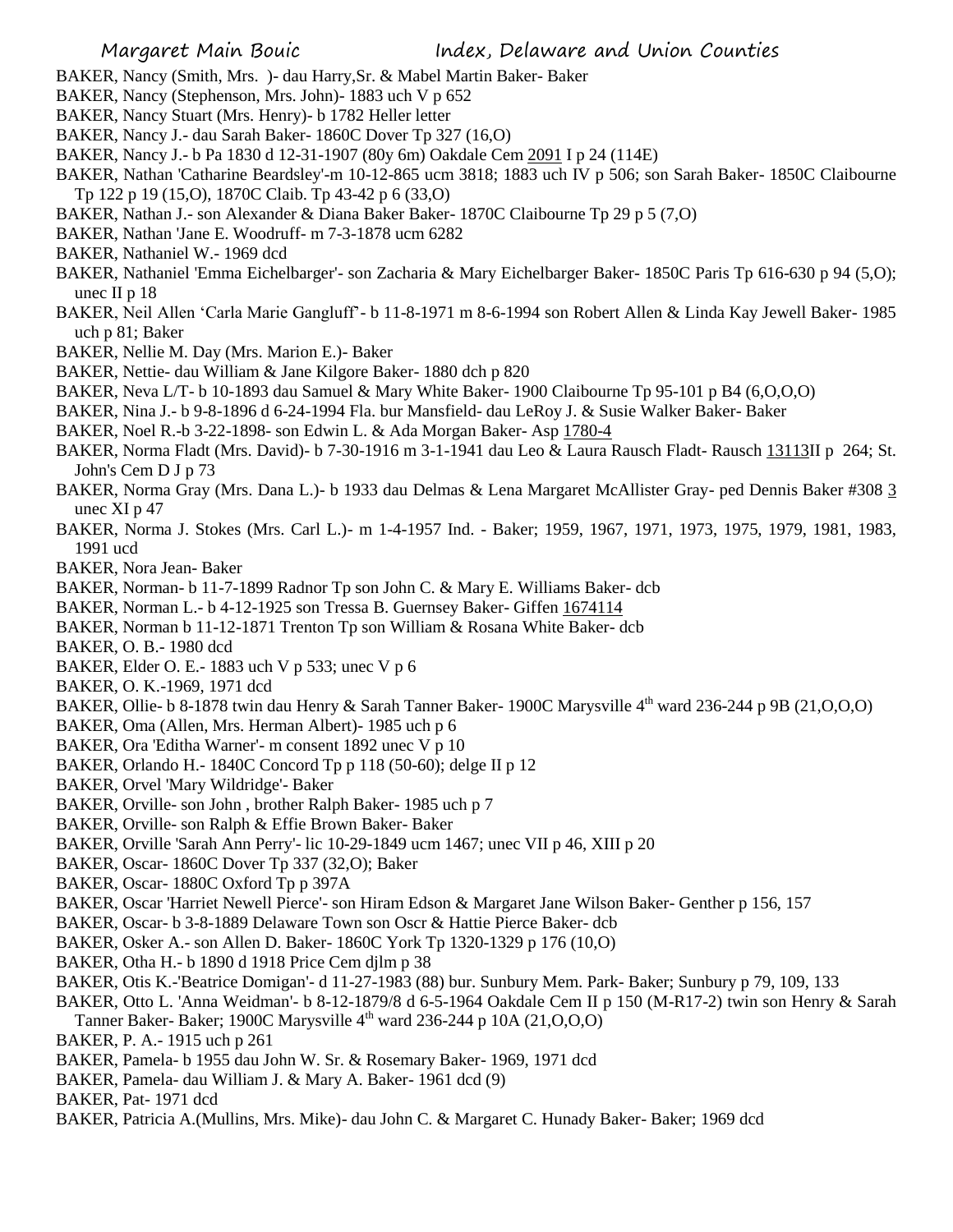- BAKER, Patricia A. (Mrs. Lowell M.)- 1967, 1971, 1973, 1975, 1979, 1981, 1983, 1991 ucd
- BAKER, Patricia Ann (Hutchisson, Mrs. William Emmet)- m 6-23-1956- Hutchisson p 67
- BAKER, Patricia (Caudill, Mrs. )- dau Harry,Sr. & Mabel Martin Baker- Baker
- BAKER, Patricia M. Adams (Mrs. Ralph H.Sr.)- b 6-20-1936 d 7-25-1997 dau Homer & Pauline Harris Adams- 1969 dcd, Baker
- BAKER, Paul Michael- b 12-19-1992 son William & Ceena Baker- Baker
- BAKER, Paul M.- b 5-14-1919 son Tressa B. Guernsey Baker- Giffen 1674111
- BAKER, Paul M.- son Ross & Carrie Walke Baker- Baker
- BAKER, Paul- son Rev. Wallace H. & Mary Degraff Baker- Baker
- BAKER, Paul- brother Joseph Daniel Baker- Baker
- BAKER, Pauline L.- b 6-18-1921 dau Tressa B. Guernsey Baker- Giffen 1674112
- BAKER, Pearl C. 'Edna Pearl Wood'- b 1883 m 11-7-1907 d 1945 Claibourne Cem p 56- Baker
- BAKER, Pearl E. (Mrs. Theodore A.)- Baker
- BAKER, Pearl H. 'Evelyn M. Sharpnack'- d 1-23-1985 (70)- Baker
- BAKER, Pearl/Earl 'Mary F. Bowshier'- d 1943- Baker
- BAKER, Pearl (Mrs. Millard)- Baker
- BAKER, Pearl- b 7-1884 grandson Sattie A. Baker- 1900C Claibourne Tp 232-248 p 10B (15,O,O,O)
- BAKER, Percy Harrison 'Ada McDaniel'- Howison (354)
- BAKER, Percy Harrison II 'Frances McDougal'- b 12-25-1904 son Percy Harrison & Ada McDaniel Baker- Howison 977
- BAKER, Perry G/C. Lewie(Louie) E. Parish'- b 3-1862 m 7-13-1881 ucm 6987 d 1950 Claibourne Cem p 63; 1900C Claibourne Tp 57-62 p A3(38,O,O,O) m 19y
- BAKER, Perry- son Bessie Congrove Baker- Baker
- BAKER, Perry- son Catherine Baker- 1870C Richwood 76-72 p 8 (9,O)
- BAKER, Perry 'Katherine'- 1971 dcd
- BAKER, Perry b 1957 son Perry & Katherine Baker- 1971 dcd
- BAKER, Peter- 1843, delinquent taxes, unec XI p 69
- BAKER, Peter L. 'Ethel M.'- 1971 ucd
- BAKER, Peter 'Elizabeth'- 1850C Brown Tp 2917 (41, Md); 1880C Brown Tp 384C
- BAKER, Peter- 1908 dch p 445
- BAKER, Peter 'Elizabeth Mullen'- m 8-12-1821 Madison Co unec p 52
- BAKER, Peter G.- CCC Brown Tp 1849
- BAKER, Peter- b 3-19-1873 Porter Tp son George & Mary Rooney Baker- dcb
- BAKER, Phil- Marysville p 24
- BAKER, Philie Randall (Mrs. Ebenezer)- dau Samuel & Phebe Hathaway Randall- Maugans Anc p 113, 118
- BAKER, Philip A.-b 9-4-1882 d 9-1-1943 Oakdale Cem II p 84 (H-R19-9); 1915 uch p 539; 1900C Marysville 3<sup>rd</sup> ward 97-102 p 4A (17,O,O,O)
- BAKER, Philip- son William G. & Virginia Hay Baker- Baker
- BAKER, Phillip 'Judith Ann McVetty'- b 12-19-1942 Celina d 2-10-1973 Lima- Genther p 72, 73
- BAKER, Phillip- son William G. & Virginia C. Hay Baker- Baker
- BAKER, Philip- son James M. & Verdie Glaser Baker- Baker
- BAKER, Philip 'Catherine Stickby'- son Philip Peter Jr. & Tureday Felkner Baker- Hutchisson p 27
- BAKER, Philip Peter- son Anthony & Catherine Felkner Baker- Hutchisson p 27
- BAKER, Philip Peter Jr. 'Tureday Felkner' b 2-26-1759 d 5-2-1838- Hutchisson p 27
- BAKER, Phoebe Biggs (Mrs. Morris)- b 1797 m 1824 d 1855 Powell p 365
- BAKER, Phoebe Burnham (Mrs. Dr. Joseph O.)- m 2-12/10-1848 ucm 1291 d 9-11-1898 (72-4-2) Milford Cem D Un Al p 63- dau David & Nancy Gabriel Burnham- 1883 uch V p 198; 1850C Milford 1200-1218 p 178 (24,O); 1870C
- Milford 34 p 3 (44,O); 1880C Milford 98 p 39 (53, O, Conn, O) p 0084; unec VII p 26
- BAKER, Pricilla- dau Zebide & Martha Baker- 1860C Liberty Tp Un Co 948-958 p 130 (16,O)
- BAKER, Philip- b Ger. to US 12-1853 naturalized 10-13-1863
- BAKER, Phyllis (Mrs. Jackie)(Johnson, Mrs. )- Baker
- BAKER, Phyllis (Ritenour, Mrs. Norman)- dau Rev. Wallace H. & Mary Degraff Baker- Baker
- BAKER, Phyllis (Stevenson, Mrs. Harold)- dau Janney & Louise Roller Baker- Baker
- Baker, Phyllis (Thompson, Mrs. )- dau Raymond & Florence Britton Baker- Baker
- BAKER, Priscilla (Mrs. Gideon)- Asp p 108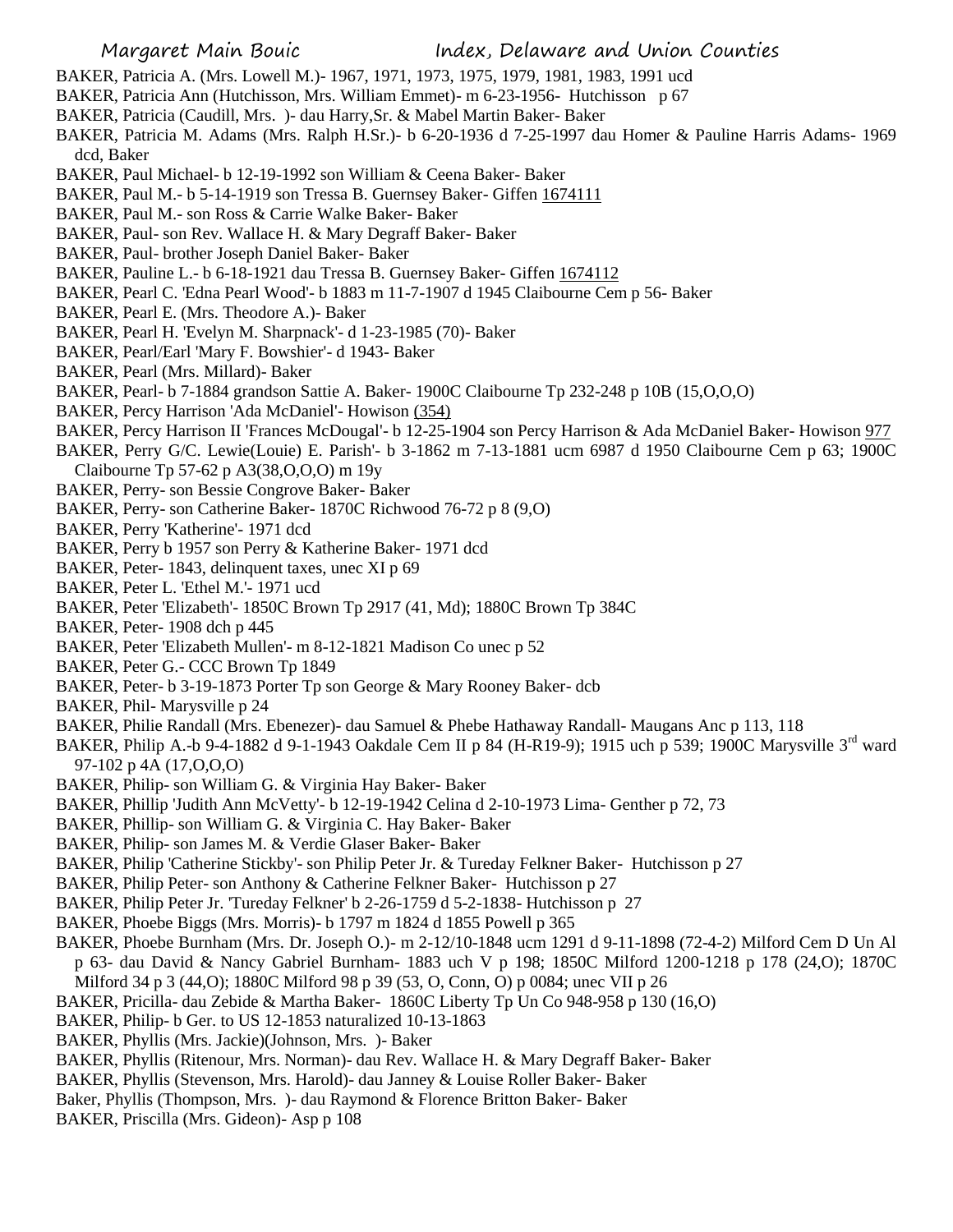- BAKER, Prof.- dpc p 37
- BAKER, Rachael Place (Mrs. Albert)- m 8-24-1839 dcm
- BAKER, Rachel (Erwin, Mrs. Robert)- dau Waverly & Minnie M. Wood Baker- Baker
- BAKER, Ralph- son Bessie Congrove Baker- Baker
- BAKER, Ralph- son John & Effie Brown Baker- Baker
- BAKER, Ralph- 1969, 1971 dcd
- BAKER, Ralph Franklin 'Delores Fix'- b 2-18-1927 d 9-25-1995 (68) Oklahoma- Baker
- BAKER, Ralph H. Jr.- b 1957 son Ralph H. & Patricia M. AdamsBaker- 1969, 1971 dcd; Baker
- BAKER, Ralph- b 4-14-1886 Delaware Town son Oscar & Hattie Pierce Baker- dcb
- BAKER, Ralph H.Sr. 'Patricia M. Adams'-d 1-1-1984 (51)-bur Radnor Cem- Baker; 1969, 1971 dcd
- BAKER, Ralph H. 'Clarabelle Ingle'- d 6-22-1983 (86) bur Oak Grove Cem son John Baker- 1985 uch p 7 Baker
- BAKER, Dr. Ralph Pierce 'Virginia J.' 'Helen Freeman'-d 4-20-1961 son Oscar & Harriet N. Pierce Baker- Genther p 157; Baker
- BAKER, Ralph Pierce 'Joanne Littleton'- son Dr. Ralph Pierce & Helen Freeman Baker- Genther p 157
- BAKER, Randy- b 1969 son Kenneth R. & Bernice J. Baker- Baker; 1971, 1979, 1981, 1983, 1991 ucd
- BAKER, Rashonna Lynn Conley (Mrs. Timothy Wayne)- m 9-1-1984 dau Harold & Laqueta Conley- Baker
- BAKER, Ray 'Betty'- son Earl & Frankie Stamates Baker- Baker
- BAKER, Ray- brother Edwin E. Baker- Baker
- BAKER, Ray E. 'Ruth A.- son George M. & Elva Evilsizer Baker- Baker;1949, 1967, 1971, 1973, 1975, 1979, 1981, 1983, 1991 ucd
- BAKER, Ray H. 'Betty Elizabeth J. Buroker'- m 9-12-1931 son Austin Earl & Frankie Stamets Baker- ped Dennis Baker #308- unec XI p 47; Baker; 1949, 1959 ucd
- BAKER, Raymond- son Edgar & Libbie Baker- Genther p 156
- BAKER, Raymond C. 'Emogene''Dorothy'- b 4-17-1913 d 11-2-1995 (82) bur New Albany- son Charles & Anna Horn Baker- Baker
- BAKER, Raymond Clarence- b 1-12-1901 d 7-18-1982 son Andrew & Maude Pierson Baker- Baker
- BAKER, Raymond 'Florence Britton'- Baker
- BAKER, Raymond P. 'Lela Hogand' 8-28-1962 (80) bur Oak Grove- Baker
- BAKER, Rebecca (Mrs. )- Unec III p 58
- BAKER, Rebecca (Mrs. Daniel)- 1850C Berlin Tp 1995 (26,O)
- BAKER, Rebecca C. Woolley (Mrs. Charles J.)- m 9-18-1874 ucm 5933
- BAKER, Rebecca (Hatton, Mrs. John Wesley)- b 3-7-1820 d 3-1-1894 bur Trenton Cem- delge III p 5, 53; dcq Sarah Hatton Swearengin 5; ped Leora Hatton Betsch 9
- BAKER, Rebecca (Ramey, Mrs. John)- b 9-24-1785 d 2-9-1856 dau Philip Peter & Tureday Felkner Baker- Hutchisson p 27
- BAKER, Rene (Mrs. Dr. Scott R.)- Baker
- BAKER, Rev.- 1915 uch p 539
- Baker, Richard- son Raymond & Florence Britton Baker- Baker
- BAKER, Richard 'Josephine Thomas'- m 1922- Genther p 196
- BAKER, Richard 'Judy Fay Cantellas'- m 12-5-1959- Maugans Anc p 45
- BAKER, Richard K. ' ''Janice Anspach'- Baker
- BAKER, Richard- son Merl & Hazel Willis Baker- Baker
- BAKER, Richard O.'Margaret A. Dickey'- b 12-18-1925 Lady of Lourdes Cem lptw p 56 son Otto L. & Anna K. Weidman Baker- Baker; 1967, 1971, 1973, 1975, 1979, 1981, 1983, 1991 ucd
- BAKER, Rita Eileen (Strange, Mrs. Allan Cedric)- b 1938-9 dau Glen & Clara Kinkley Baker- Genther p 72
- BAKER, Rita (Hamilton, Mrs. ) dau Theodore A. & Pearl E. Link Baker- Baker
- BAKER, Rev. delge I p 7 (Sparta Church)
- BAKER, Robert Allen- b 11-15-1961 son Carol & Donna L. Nutt Baker- Dennis
- BAKER, Robert Allen-'Linda Kay Jewell'- m 6-9-1962 son Louis H. & Bernice Scheiderer Baker- Baker; 1985 uch p 81
- BAKER, Robert B.- son John & Ann Matilda Henderson Baker- 1915 uch p 850
- BAKER, Robert C.- father Margery Clair Baker- Baker; 1967, 1973, 1975, 1979, 1981, 1983 ucd
- BAKER, Robert C.- b 8-14-1922 d 6-24-1985 bur Somerford Cem- son Pearl & Mary F. Bowshier Baker- Baker
- BAKER, Robert D.- 1991 ucd Robinson Rd
- BAKER, Robert E. 'Laurie J.'- 1979, 1981 ucd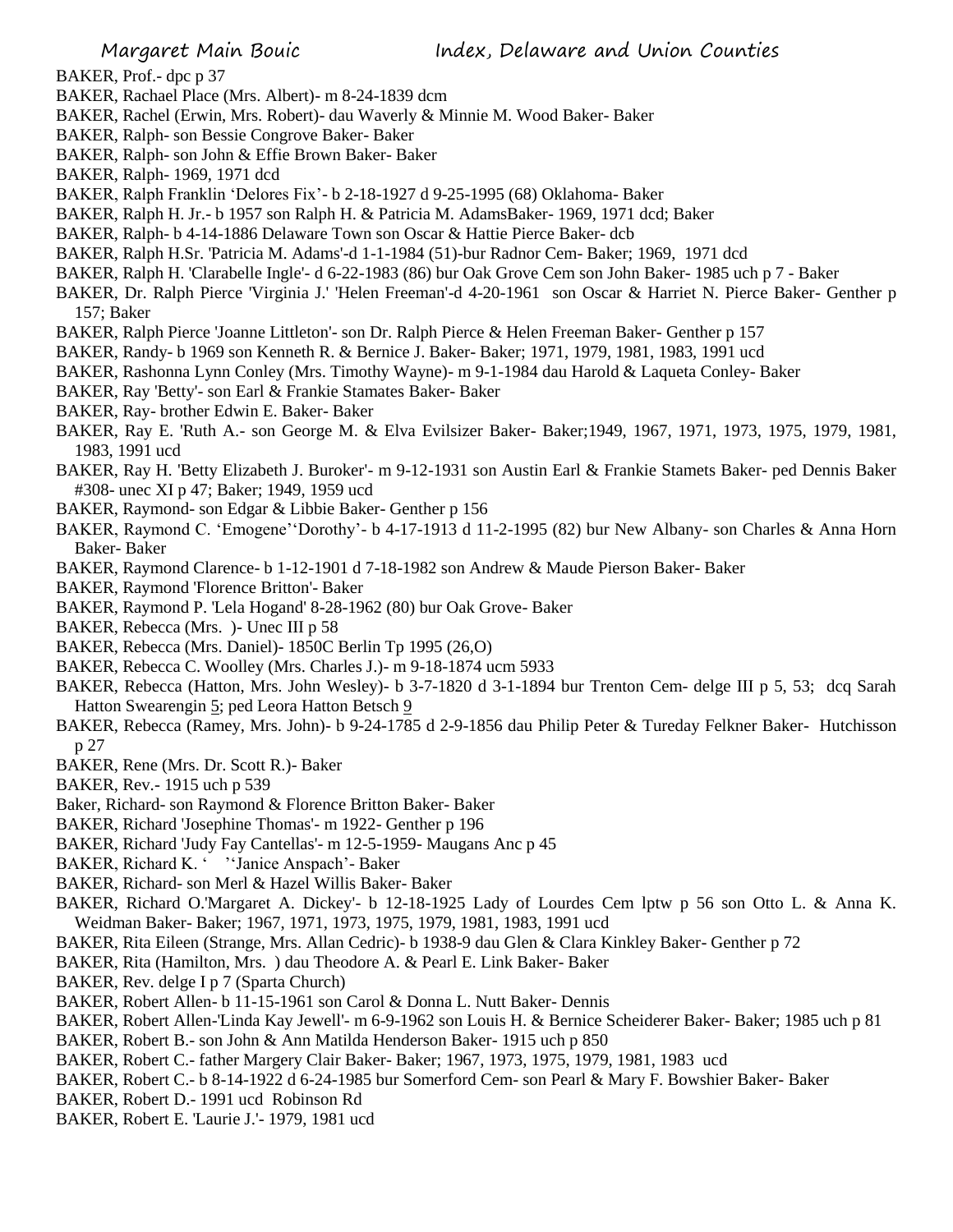- BAKER, Robert Ellsworth 'Lillian Evelyn Ehrhardt'- b 10-31-1900 m 3-15-1930 d 9-5-1976 son Dr. Lyman Ellsworth & Ada Taylor Baker- 1915 uch p 626; Cowgill p 53
- BAKER, Robert Ellsworth- b 4-8-1962 Ga- son Robert Ellsworth & Sandra Elaine Stein Baker- Cowgill p 53
- BAKER, Robert Ellsworth 'Sandra Elaine Stein'- b 8-15-1936 S. C. m 4-8-1961 son Robert Ellsworth & Lillian Evelyn Ehrhardt Baker- Cowgill p 53
- BAKER, Robert Eugene 'Brenda Gale Wagner'- m 2-1-1975- son Leo H.& Delores Robinson Baker- Baker; 1985 uch p 18
- BAKER, Robert F.- son Howard William & Katherine Leona Richardson Baker- Baker
- BAKER, Robert- son John C. & Margaret Hunady Baker-Baker; 1969, 1971, 1980 dcd
- BAKER, Robert- b 1841 d 11-9-1862 son John & Eliza Warren Baker- Jbt p 2; 1908 dch p 387; 1850C Radnor Tp 123 (10,O); Radnor Cem Powell p 225 GAR
- BAKER, Robert J.- son William & Jane Kilgore Baker- 1880 dch p 820
- BAKER, Robert- prob. son Kenneth R. & Bernice J. Baker- 1971 ucd
- BAKER, Robert- b 1958 son Leo R. & Delores Baker- 1959, 1967, 1973 uc
- BAKER, Robert- b 1963 son Lowell M. & Patricia A. Baker- 1967, 1971, 1973, 1975, 1979, 1981, 1983, 1991 ucd
- BAKER, Robert- son Merl & Hazel Willis Baker- Baker
- BAKER, Robert- prob son Thomas Baker- 1850C Porter Tp 3166 (36, Eng)
- BAKER, Robert W. 'Anne L. Wirthman'- d 1961- Baker
- BAKER, Robert William- son Jesse Oscar & Essie Rhea Von Derau Baker- Baker
- BAKER, Robert- son William & Lucy Baker-1850C Porter Tp 3166 (4, Pa)
- BAKER, Roberta (Mrs. Harry,Sr.)- Baker
- BAKER, Rod- son Dean Albert & Joanne Baker- Baker
- BAKER, Rodney E.- son Donald E. & Estella M. Scheroderer Baker- Baker
- BAKER, Roger Crane 'Elizabeth Beyer'- b 4-26-1910 d 6-29-1988 bur Tex.- son Raymond P. & Lela Hogan Baker- Baker
- BAKER, Roger Crane Jr.- son Roger Crane & Elizabeth Beyer Baker- Baker
- BAKER, Roger 'Donna'- son Raymond C. & Emogene Baker- Baker
- BAKER, Roger- son James H. & Margaret Chandler Baker-Taylor 1524145111111; Genther p a2; 1959 ucd (13)
- BAKER, Robert James 'Adella Mae Randall'- b 7-4-1919 Champaign Co m 1-23-1944 d 2-17-1997 (77) Maple Grove
- Cem- son Clement C. & Helen E. Wyant Baker- Baker
- BAKER, Roger L.-1967 ucd
- BAKER, Roger son Ross Baker- Baker; 1980 dcd
- BAKER, Roland L.- Janney & Louise Roller Baker- Baker
- BAKER, Roland- son Merl & Hazel Willis Baker- Baker
- BAKER, Rosa- dau Catherine Baker- 1870C Richwood 76-72 p 8 (2,O)
- BAKER, Rosa E. Critchfield (Mrs. J. Eugene)- m 10-15-1885- Genther p 156, 157
- BAKER, Rosaline Brown- b 8-1-1906 d 3-8-1930 unec V p 6,7; Brown Bible dau William M. & Ida Brown
- BAKER, Rosanna Phelps (Mrs. Samuel K. W.)- b 4-11-1852 m 9-25-1881 ucm 7023 d 4-28-1927 Broadway Cem lptw p 73; 1900C Taylor Tp 255-261 p 11B (48,O,Va,O) m 18y, 8 ch, 2 living
- BAKER, Rose L. Cook (Mrs. John E.) b 4-30-1920 m 3-26-1941 d 4-26-1985 Oakdale Cem M-23-N ½- dau George & Aubrey Smallwood Cook- Baker
- BAKER, Rosella- dau Lyman G. & Mary Elizabeth Monson Baker- 1880C Claibourne Tp 79-83 p 194D (12,O,O,O)
- BAKER, Rosemary (Bell, Mrs. Edgar A.)-b 12-3-1953 m 4-26-1975 dau Harold E.& Evelyn A. Somerlot Baker- Baker; 1967, 1971 ucd
- BAKER, Rosemary (Mrs. John W. Sr.)- 1969, 1971, 1980 dcd
- BAKER, Ross L. 'Carrie B. Walke'-b 5-22-1889 m 6- -1912- d 8-10- 1973 bur Milford Cem Un Al Cem p 74 -son William & Clara Baker;1949, 1959, 1967, 1971, 1973
- BAKER, Roy A. 'Mildred T.- 1969 dcd
- BAKER, Roy Gray- b 9-22-1916 d 9-26-1920 son John Phillips & Jessie Gray Baker- Warren (Swickheimer) p 15
- BAKER, Roy M.-b 5-20-1894- son Edwin L. & Ada Morgan Baker- Asp 1780-3
- BAKER, Roy Philip 'Linda Johnston'- 1985 uch p 83; 1975, 1981, 1983, 1991 ucd
- BAKER, Mrs. R. S.- Powers p 117, 118, 119, 120
- BAKER, Ruben 'Florence Boals'- m 6-20-1934- Baker
- BAKER, Ruby May (Rabold, Mrs. Ernest Edward)- b 1892 m 10-12-1910- Weiser p 827
- BAKER, Ruhama- dau E. & H.- d 7-7-1842 (5y5d) Trenton Cem- Powell p 72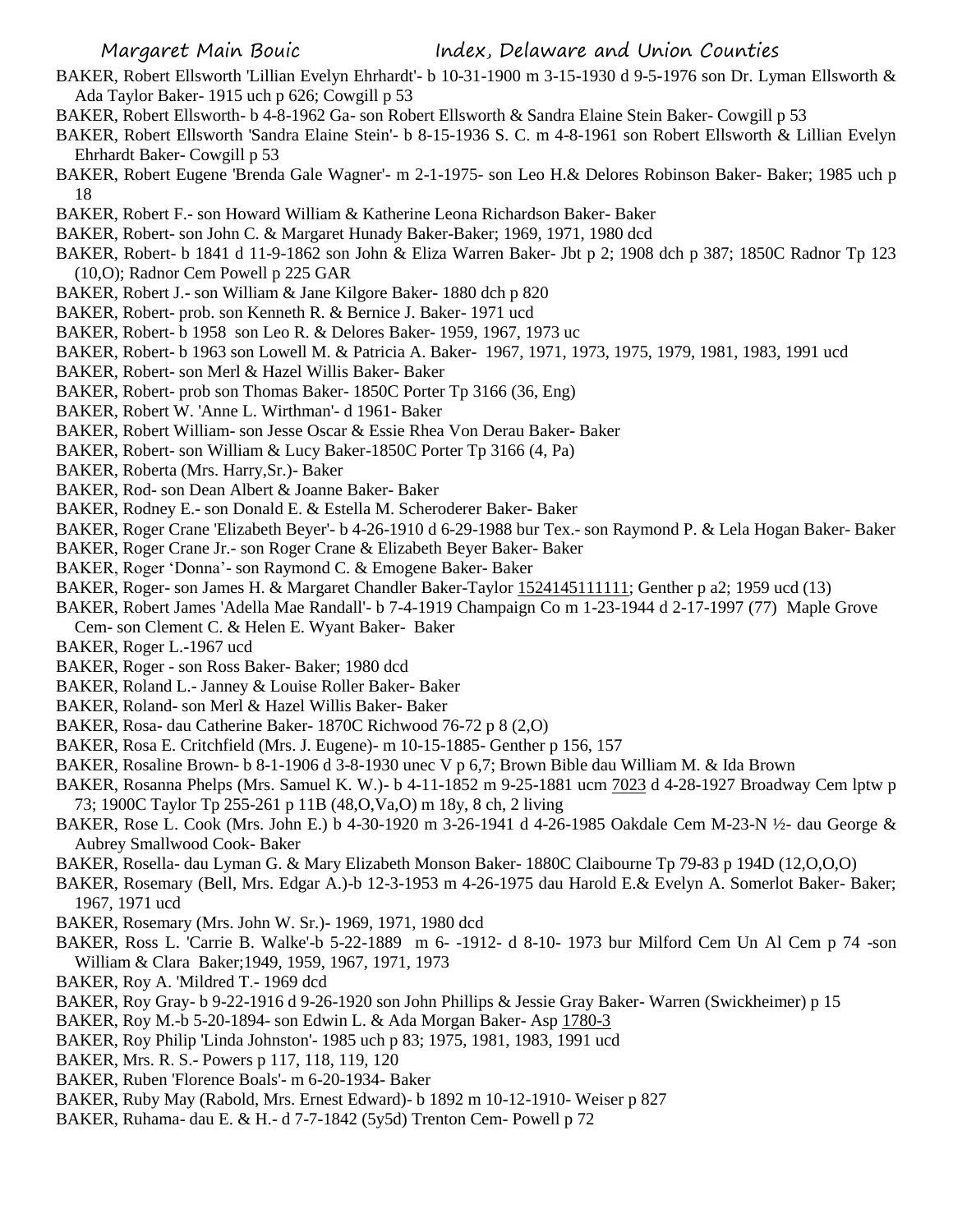- BAKER, inf. dau E. & H.- d 4-2-1854 (1-4-13)- Trenton Cem- Powell p 72
- BAKER, Col. Russell 'Ella Dean'- d 3-15-1963 bur Ft. Sam Huston Cem.- son Oscar & Harriet N. Pierce Baker- Genther p 157 Baker
- BAKER, Russell' Marianne'-1971, 1973, 1975 ucd
- BAKER, Ruth Ann (Mrs. Ray E.)- Baker; 1967, 1971, 1973 1979, 1981, 1991 ucd; 1980 dcd
- BAKER, Ruth Alma (Casner, Mrs. John Wesley)- b 11-14-1911 m 4-26-1946- Weiser p 760
- BAKER, Ruth Ann (McKenzie, Mrs. Bob)- dau Earl H. & Mary F. Bowshier Baker- Baker
- BAKER, Ruth B. (Walter, Mrs. Harold E.)- b 1-7-1924 Beltsville d 6-8-1968 (62) dau Marion E. & Nellie M. Day Baker,Sr.- Baker; Walter
- BAKER, Ruth (Mrs. Francis)- 1949 ucd
- BAKER, Ruth Isabel (Leonard, Mrs. Harry)- 1908 dch p 539
- BAKER, Ruth (Patterson, Mrs. )- sister Edwin E. Baker- Baker
- BAKER, Ruth (Poland, Mrs. )- dau Pearl & Mary F. Bowshier Baker- Baker
- BAKER, R. W.- Pabst 8 p 68 (35-1890)
- BAKER, Sabella Muggio (Mrs. Joseph)- Weiser p 827
- BAKER, Sallie (Kaufman, Mrs. Christian)- dau Hiram Edson & Margaret Jane Wilson Baker- Genther p 157
- BAKER, Sally (Dillow, Mrs. James)- m 10-17-1835 Madison Co- unec VII p 23
- BAKER, Sally (Loudenback, Mrs. Benjamin)- m 7-31-1826 Madison Co unec V p 16
- BAKER, Sally- dau Milburn E. & Velma Baker- 1949, 1959 ucd (10)
- BAKER, Samuel- 1835 men 42 #144 p 76 Marlborough Tp; 1840C Marlborough Tp p 251 (70-80)
- BAKER, Samuel- hadc p 95, Brown Tp
- BAKER, Samuel Peak Cem- Powell p 354, 357
- BAKER, Samuel- 1908 dch p 387
- BAKER, Samuel Eugene- b 1-21-1872 Delaware Town son Edwin & Margaret Gastin Baker- dcb
- BAKER, Samuel 'Jane'- 1850C Porter Tp 3171 (21, Eng); 1880C Porter Tp p 454A; delge IV 3i
- BAKER, Samuel F.- son William & Jane Kilgore Baker- 1880 dch p 820
- BAKER, Samuel H.- son Moriah Baker- 1880C Trenton Tp 927 (13)
- BAKER, Samuel K. W. 'Rosanna Phelps'- b 3-31-1852 m 9-25-1881 ucm 7023 d 6-3-1926 Broadway Cem lptw p 73; 1900C Taylor Tp 255-261 [ 11B (48,O,Va,Va)- m 18y
- BAKER, Samuel 'Liza Browning'- b 2-4-1806 d 9-5-1886 son Philip Peter J. & Tureday Felkner Baker- Hutchisson p 27
- BAKER, Samuel 'Mary J.'- b 1854 d 1935 Claibourne Cem p 36 son Henry & Sarah E. Baker- 1870C Leesburg Tp 104-106 p 13 (15,O); 1880C Leesburg Tp 1 p 175A (25,O,O,O)
- BAKER, Samuel 'Molly(Mary) White'- b 4-1854 m 4-18-1875 ucm 5685 mt 3 p 12; Baker; 1900C Claibourne Tp 95-101 p B4 (46,O,O,O) m 25y
- BAKER, Samuel- b 10-16-1893 Scioto Tp son Samuel & Mary White Baker- dcb
- BAKER, Samuel 'Susanna Zimmerman'- b 1819 d 1902 son John & Catherine Mummert Baker- ped Trella Hemmerly Romine 10; unec VI p 34
- BAKER, Sandra Elaine Stein (Mrs. Robert Ellsworth)- b 5-10-1936 m 4-8-1961 dau Frank & Catherine Christiansen Stein- Cowgill p 53
- BAKER, Sarah- 1850C Claibourne Tp 122 p 19 (46, Penn)
- BAKER, Sarah- 1860C Dover Tp 327 (40,O)
- BAKER, Sarah- 1860C Dover Tp 327 (14,O)
- BAKER, Sarah Ann Perry (Mrs. Orville)- lic 10-29-1849 ucm 1467; unec VII p 46, XIII p 20
- BAKER, Sarah (Mrs. Bernard)- b 9-1837 -1870C Jerome Tp 150-148 p 21 (32,O); 1900C Jerome Tp 269-278 p 12A (62,O,Pa,Md) m 40y
- BAKER, Sarah Beth- b 4-3-1991 dau Glen & Julie McVey Baker- Baker
- BAKER, Sarah- dau Constant & Caroline Baker- 1850C Mil Tp 1991-2012 p 290 (9,O)
- BAKER, Sarah A. Slough (Mrs. )- dau Joseph & Sarah Trout Slough- dumch p 455
- BAKER, Sarah Catherine (Hemmerly, Mrs. David)- b 1851 d 1904 dau Samuel & Susanna Zimmerman Baker- ped Trella Hemmerly Romine 5; unec VI p 34
- BAKER, Sarah C. Frederick (Mrs. Bernard)- m 12-27-1860 ucm 3122
- BAKER, Sarah (Demster, Mrs. Regin)- unec VIII p 70
- BAKER, Sarah E.- 1850C Mil Tp
- BAKER, Sarah E. (Mrs. Henry)- b 4-8-1835 d 11-1-1900 Claibourne Cem p 36; 1870C Leesburg Tp 104-106 p 13 (33,O)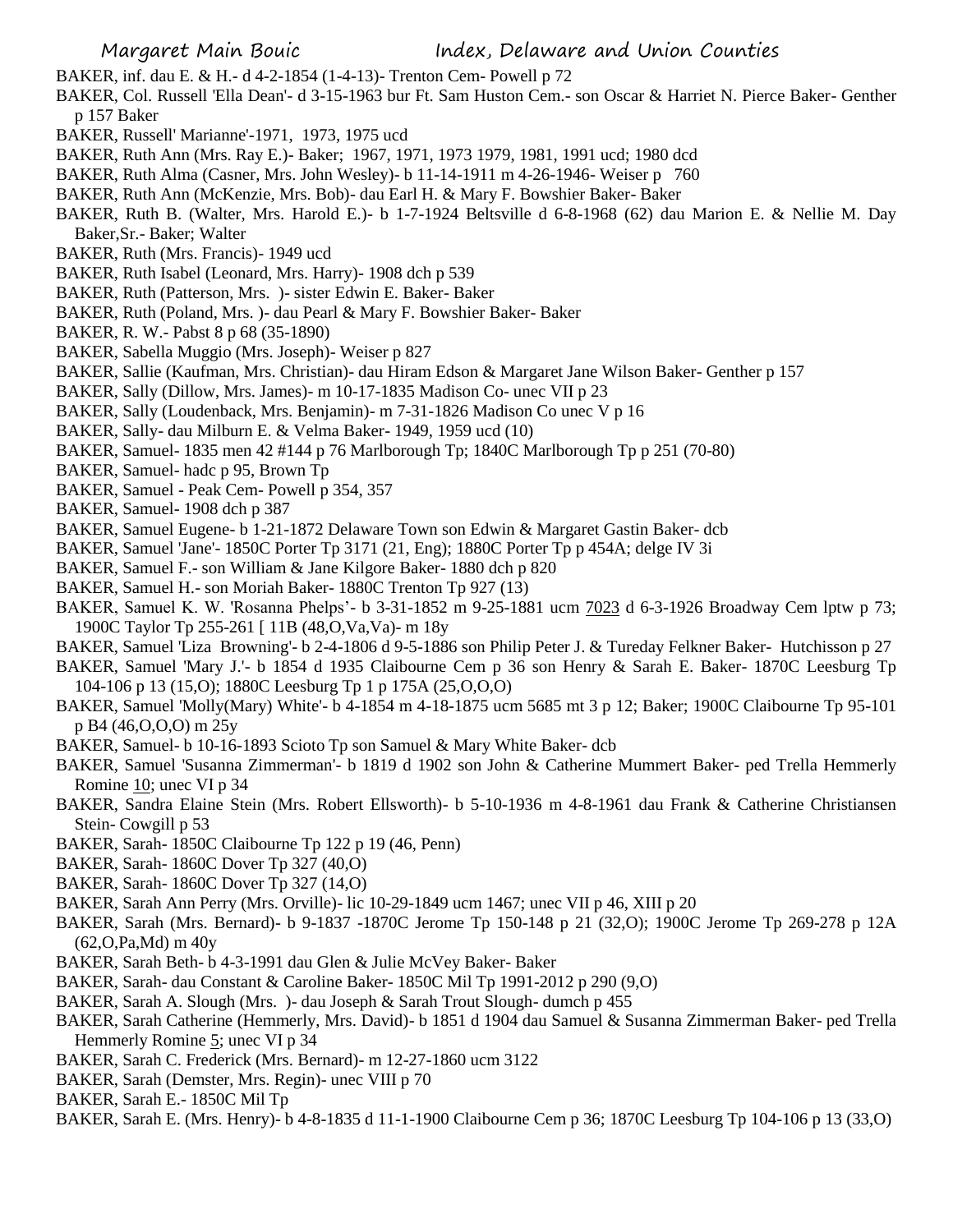- BAKER, Sarah E.- dau John & Eliza Baker- 1850C Radnor Tp 123 (3,O)
- BAKER, Sarah- b 10-27-1868 Brown Tp dau Elias & Rebecc Baker- dcb
- BAKER, Sary Elisa- b 10-27-1868 Brown Tp dau Rebecca Baker- dcb
- BAKER, Sarah (Gould, Mrs. John)- b 3-9-1641 m 10-14-1660 d 1-20-1708/9 dau John Baker- dcc Eulalie Cook Greene 497
- BAKER, Sarah- dau Henry & Eliza Ford Baker- 1915 uch p 689
- BAKER, Sarah (Mrs. Jacob)- d 6-26-1820 d 8-3-1900- Wyatt Cem- Powell p 303; delge IX p 52
- BAKER, Sarah Josephine- dau John & Ann Matilda Henderson Baker- 1915 uch p 850
- BAKER, Sarah McKenney (Mrs. William)- m 7-1-1833 Madison Co unec VII p 10
- BAKER, Sarah Mildred (Hite, Mrs. Forrest)- b 3-12-1932 m 4-17-1971 d 1-26-1989 bur Grand Prairie- dau Orval & Mary Wildridge Baker- Baker
- BAKER, Sarah (Morgan, Mrs. Minard)- dau John & Elizabeth Sebert Baker- 1850C Liberty Tp Un Co 863-880 p 129 (8,O); unec II p 18
- BAKER, Sarah dau Peter & Elizabeth Baker- 1850C Brown Tp 2917 (3/12,O)
- BAKER, Sarah Purvis (Mrs. Morris)- Powell p 365
- BAKER, Sarah Tanner (Mrs. Henry)- 1900C Marysville 4<sup>th</sup> ward 236-244 p 10A (65,O,Va,Va) m 46y 12ch, 9 living
- BAKER, Sarah (Wiswell, Mrs. Oliver)- m 1-1-1690 d 4-29-1755- dcc Pamela Wickham Docherty 273
- BAKER, Sattie M.- b 1863 d 1936 Claibourne Cem p 69 dau Martha Wallace- 1900 Claibourne Tp 232-248 p 10B (37,O,O,O) div
- BAKER, Savilla Godlove (Mrs. Isaac)- Hutchisson p 27
- BAKER, Scott- query- Dixon, Smith, Waterman- delge IX p 80
- BAKER, K. Scott 'Cindi'- 1991 ucd
- BAKER, Dr. Scott R. 'Rene'- Baker
- BAKER, Rev. Sep.- unec VIII p 3
- BAKER, Serena- dau Frank & Martha Baker- 1860C Claibourne Tp 877-860 p 116 (11/12,O)
- BAKER, Serge 'Helen Panknin'- d 1-4-1966- Baker
- BAKER, Sharon Ann (Bosse, Mrs. Bruce)-b 1960 dau Richard O. & Margaret A. Dickey Baker- Baker;Bosse; 1967, 1971, 1973, 1975, 1979 ucd
- BAKER, Sharon Lee (Asman, Mrs. Melvin Dale)- b 1-23-1943 m 10-15-1961-dau Raymond & Florence Britton Baker-Rausch (13(13)13) III p 279
- BAKER, Sharon M. (Mrs. Bruce C.)- 1975 ucd
- BAKER, Sharon (Tillis, Mrs. )- dau Theodore A. & Pearl E. Link Baker- Baker
- BAKER, Sherman 'Matilda Hakes'- Asp (375-9)
- BAKER, Sherri Ann- b 7-23-1965 dau Phillip & Judith Ann McVetty Baker- Genther p 73
- BAKER, Sheryl- dau John C. & Margaret Baker- 1971 dcd
- BAKER, Sheryl A. (Mrs. Glenn R.)- Baker; 1969 dcd; 1979, 1981, 1983, 1991 ucd
- BAKER, Shirley (Linscott, Mrs. )- sister Ralph H. Baker- Baker
- BAKER, Shirley (Miller, Mrs. Wilfred)- dau Howard Willard & Katherine Leona Richardson Baker- Baker
- BAKER, Sigmond 'Caroline Caton'- dumch p 420
- BAKER, Silas- son Sarah Baker- 1860C Dover Tp 327 (8,O)
- BAKER, S. K.- 1915 uch p 513
- BAKER, S. May (Wallace, Mrs. Albert)- dau William & Martha Ross Wallace- 1883 uch V p 654
- BAKER, Solomon- 1840C Dover Tp 1355 (15-20)
- BAKER, Sonni M. Dunn (Mrs. Bruce H.)- m 5-7-1977 dau Larry Dunn- Baker
- BAKER, Sophia- dau A. C. & Julia Baker- 1860C Jerome Tp 81-79 p 12 (2,O)
- BAKER, Sophronia Thomas (Mrs. William)- m 2-4-1835 Madison Co unec VIII p 67
- BAKER, Souilla Helsley (Mrs. Joseph)- Hutchisson p 27
- BAKER, Stacy Clarissa (Spade, Mrs. Frederick)- b 10-5-1802 d 3-3-1893 ped Norma Oller Lawrence 31- delge V p 51
- BAKER, C. Stanley- brother Dean M. Baker- Baker
- BAKER, Stanley 'Virginia'- Baker
- BAKER, Stanley Wallace 'Starling Dixon'- b 1912 ped Harrison Scott II Baker #386 2- son Harrison Scott & Zella Mae Tracy Baker
- BAKER, Starling Dixon (Mrs. Stanley Wallace)- b 1919 d 1992 dau Kalvin Carl & Mary Marie Hunt Dixon- ped Harrison Scott II Baker #386 3, unec XIII p 11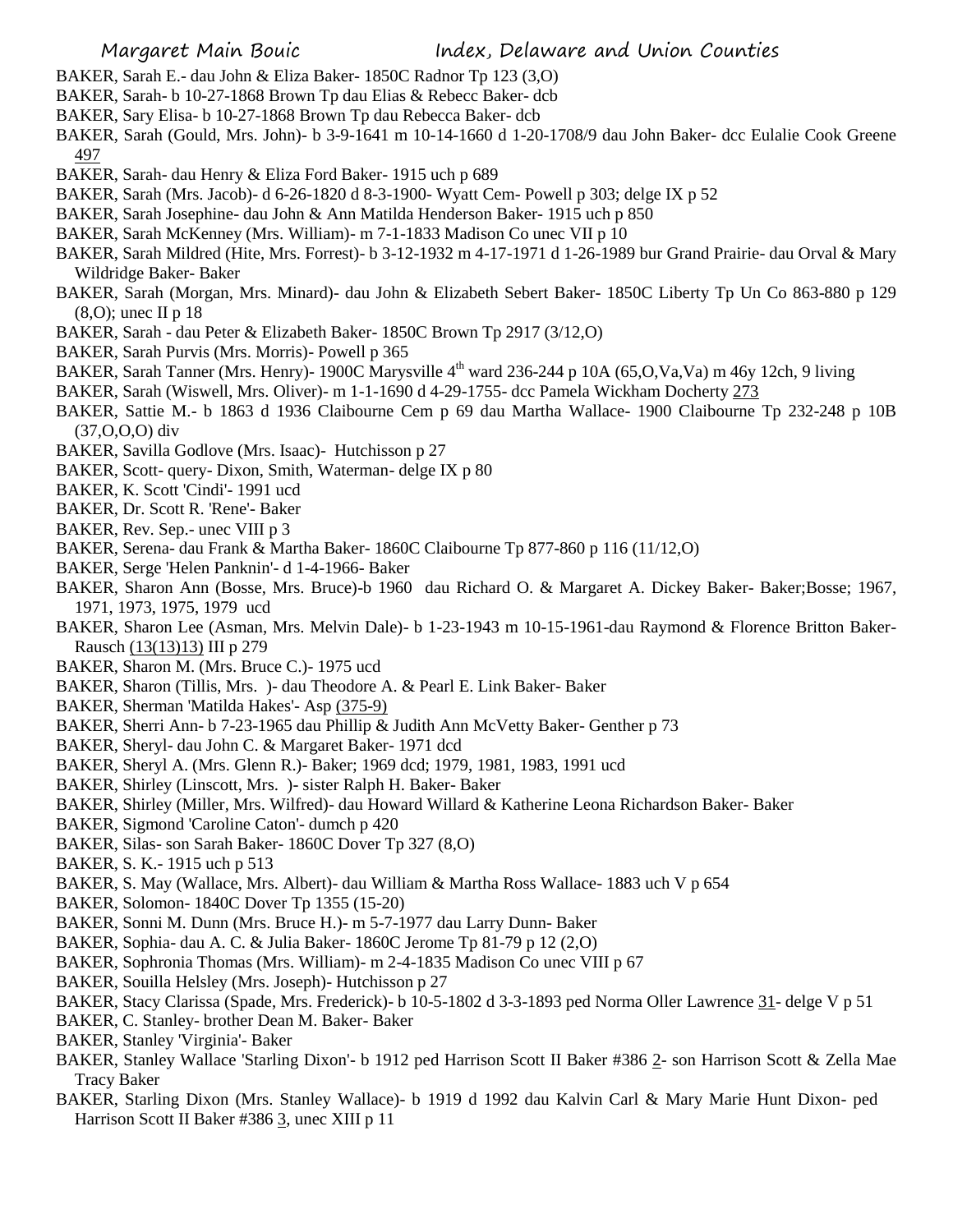- BAKER, Stella W. (Lash, Mrs. Edward W.)- b 8-15-1892 d 1-31-1977 (84) Marion Cem- dau Samuel K. W. & Rosanna Phelps Baker- 1900C Taylor Tp 255-261 p 11B (7,O,O,O)
- BAKER, Stephan- 1820C Big Rock Tp
- BAKER, Stephen- Powers p 112
- BAKER, Stephanie- b 8-24-1958 dau Joseph & Sabella Muggio Baker- Weiser p 827
- BAKER, Steve- 1981, 1983 ucd
- BAKER, Steve 'Ann'- son Roger James & Adella Mae Randall Baker- Baker
- BAKER, Steven- b 1963 son Carl L. & Norma J. Stokes Baker- Baker; 1967, 1971, 1973, 1975, 1979 ucd
- BAKER, Steven E. b 1958 son Ralph H. & Patricia M. Adams Baker- Baker; 1969, 1971 dcd
- BAKER, Stephen Francis- stillborn 4-25-1987 bur St. Mary's son William D. & Ceena A. Dinova Baker- Baker
- BAKER, Steven 'Lucinda'- 1850C Brown Tp 1959 (34, NY)
- BAKER, Sue E. (Jones, Mrs. Thomas Clive)- b 1868 m 1889 dau Henry L. & Mary A. Angle Baker- 1908 dch p 823; dumch p 47; Heller letter
- BAKER, Susan- 1850C Radnor Tp 126 (20, Pa)
- BAKER, Susan A. (Mrs. James L.)- Genther p 54
- BAKER, Susan Elizabeth (Morrall, Mrs. )- dau Roger Crane & Elizabeth Beyer Baker- Baker
- BAKER, Susan Gulic (Mrs. Lawson)- parents of Lincoln E. Baker- Un Co Journal 1-8-1940
- BAKER, Susan- dau Morris & Phoebe Biggs Baker- Powell p 365
- BAKER, Susan Paige (Chisholm, Mrs. John Mark)- m 10-17-1987 dau James W. & Jimi Ann Stewart Baker- Baker; engaged to Gregory R. Watts
- BAKER, Susan(na) (Hill, Mrs. George J.)-m 3-19-1849 ucm 1401- 1915 uch p 852; unec VII p 45, XIII p 19
- BAKER, Susie Walker (Mrs. LeRoy)- Baker
- BAKER, Susannah (or Barker?) (McDermot, Mrs. William)- m 8-18-1870 ucm 4758
- BAKER, Susanna Zimmerman (Mrs. Samuel)- b 1820 d 1905 dau Peter & Sarah Kennel Zimmerman- ped Trella Hemmerly Romine 11 unec VI p 34
- BAKER, Susie- grad Delaware HS 1885 delge VII p 6
- BAKER, Sylvester E- son Emanuel & Mary Baker- 1860C Paris Tp 1294-1285 p 172 (11,O)
- BAKER, Sylvester 'Josie Brown'- Maugans Anc p 71
- BAKER, Sylvia- 1880C Harlem Tp p 440A
- BAKER, Sylvia Bell (Shoemaker, Mrs. )- d 3-12-1965- Baker
- BAKER, Symanthia Minshall (Mrs. Curtis)- 1915 uch p 790
- BAKER, Tammy (Mrs. Todd)- Baker
- BAKER, Taylor Nicole- b 9-15-1991 dau Todd & Tammy Baker- Baker
- BAKER, Ted E.- 1971,ucd
- BAKER, Teresa- b 1961 dau Arthur E. & Linda L. Baker- 1969, 1971 dcd
- BAKER, Terra Lynn- dau J. L. Baker- Baker
- BAKER, Terri (Johnson, Mrs. )- dau Carl L. & Norma J. Stokes Baker-b 1959(60)- Baker; 1967, 1973, 1975, 1979, 1981 ucd
- BAKER, Terry- b 7-13-1947 d 8-23-1958 ch Kenneth & Mary E. Hendrix Baker- Weiser p 68
- BAKER, Terry- Baker
- BAKER, T. G. 'L. M.'- Claibourne Cem p 4
- BAKER, Theadore- b 9-21-1895 Delaware Town son D. R. & Georgana Beechler Baker- dcb
- BAKER, Thelma- dau Charles & Anna Horn Baker- Baker
- BAKER, Theodore Andri- b 9-21-1894 son Delos Richard Baker- Baker Bible (Lehner)
- BAKER, Theodore A. 'Pearl E.'- d 4-15-1977 (81) bur Tampa, Fla.- Baker
- BAKER, Theodore C. 'Hazel'- 1969, 1971 dcd
- BAKER, Theodore- b 1-19-1871 Porter Tp son George & Mary Baker- dcb
- BAKER, Theodore- son Henry & Eliza Ford Baker- 1915 uch p 689
- BAKER, Dr. Thomas- Baker
- BAKER, Thomas- delge V p 52 common pleas court
- BAKER, Thomas- 1850C Porter Tp 3166 (71, Eng)
- BAKER, Thomas- 1850C Brown Tp 2956 (21, Va)
- BAKER, Thomas- 1835 men 46 #29 p 83 Orange Tp
- BAKER, Thomas- unec XI p 10, Leesburg Tp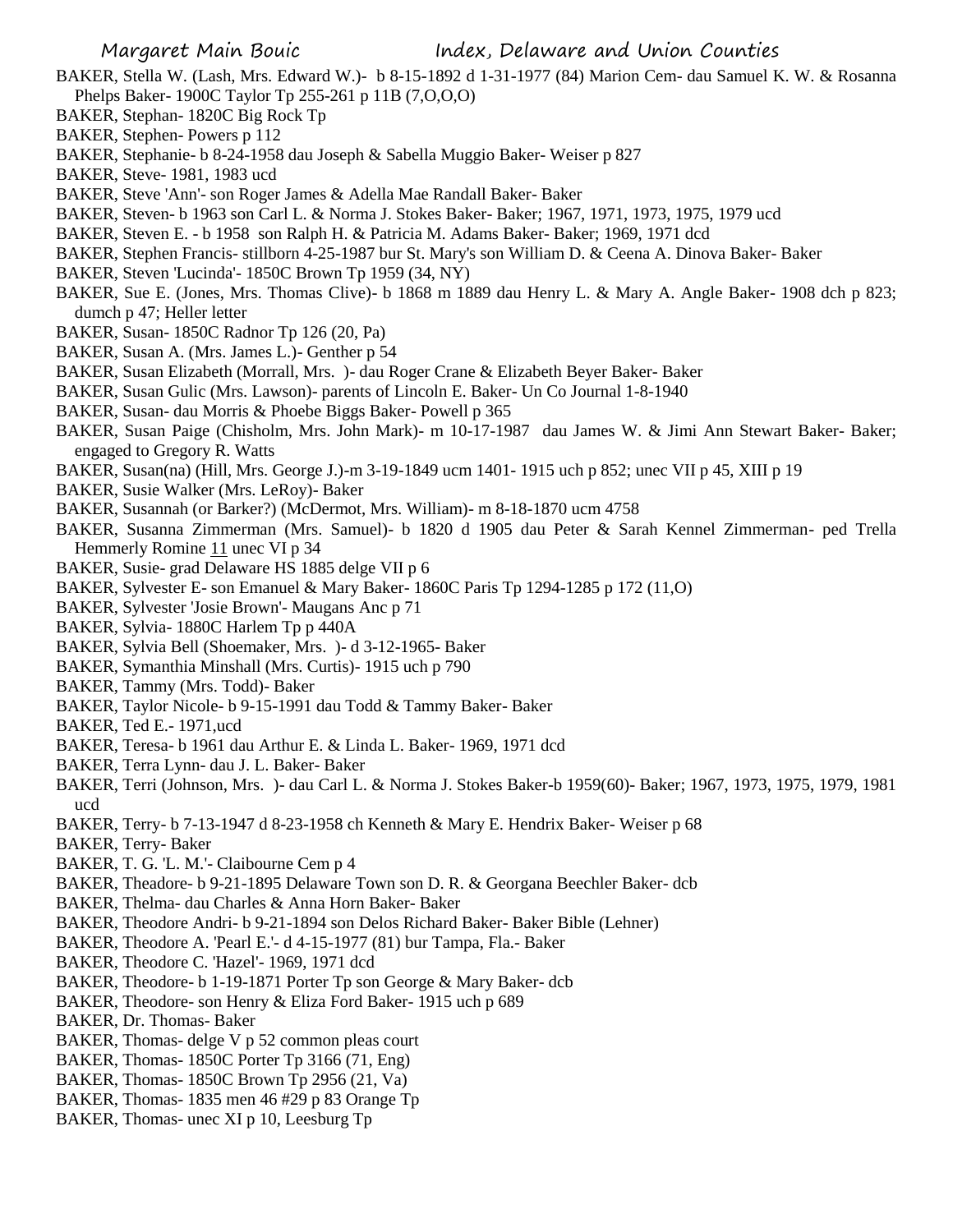- BAKER, Thomas E.- 1967 ucd; Baker
- BAKER, Thomas E. 'Mary Jones'- son William & Jane Kilgore Baker- 1880 dch p 820
- BAKER, Thomas G. 'Mary Ann Boyer'- b 1927- Weiser p 660
- BAKER, Thomas Q.- son Theodore A. & Pearl E. Baker- Baker
- BAKER, Thomas R.- b 11-14-1964 d 7-21-1984 bur Catholic Cem lptw p 56- son Richard O. & Margaret A. Baker-1967,1971, 1973,1975, 1979, 1981, 1983 ucd
- BAKER, Thomas S. 'Ella Frances Freshwater'- m 3-24-1914- Freshwater p 231
- BAKER, Thomas- son William & Lucy Baker- 1850C Porter Tp 3166 (3,NY); 1880C Porter Tp p 453C
- BAKER, Timothy- b 1959 son Arthur E. & Linda L. Baker- 1969, 1971 dcd
- BAKER, Timothy- son Harry,Jr. & Roberta Baker- Baker
- BAKER, Timothy Michael- b 8-24-1966 son Robert Ellsworth & Sandra Elaine Stein Baker- Cowgill p 53
- BAKER, Timothy Robert- b 9-22-1980 son Robert E. & Brenda Wagner Baker- Baker
- BAKER, Tim T.-b 1953 son Edwin E. & Echo Southwick Baker- 1959, 1967, 1971, 1973,1975, 1979 ucd; Baker
- BAKER, Dr. Timothy Wayne 'Rashonna Lynn Donley;- m 9-1-1984 son Wayne & Betty Baker- Baker
- BAKER, Tina (Mrs. Chris)- Baker
- BAKER, Tina D. Harter (Mrs. David L.)- m 6-30-1984 dau Lawrence & Selma Harter- Baker
- BAKER, Titus Franklin 'Anna Frances Liddick'- b 9-22-1904 m 6-16-1952- Weiser p 327
- BAKER, Todd- son Donny Ray & Jeanne Baker- Baker
- BAKER, Todd 'Tammy'- son James W. & Jimi Ann Stewart Baker- Baker
- BAKER, Tom- 1961 dcd
- BAKER, Tom- son Edwin & Echo Southwick Baker- Baker- 1959 ucd (12)
- BAKER, Tom- son Orvel & Mary Wildridge Baker- Baker
- BAKER, Tonya- b 1961 dau Ray E. & Ruth A. Baker- 1967, 1981 ucd
- BAKER, Tony R.- 1971, 1973, 1979, 1991 ucd
- BAKER, Trent- son Donny Ray & Jeanne Baker- Baker
- BAKER, Tressa B. Guernsey (Mrs. )- b 10-28-1899 dau Arthur D. & Minnie E. Downing Guernsey- Giffen 167411 p 154
- BAKER, Tureday (Dorothy) Felkner (Mrs. Philip Peter Jr.)-b 5-6-1765 d 1-25-1842- dau Henry & Rosannah Felkner-Hutchisson p 27, 29
- BAKER, Tyler- son James W. & Jimi Ann Stewart Baker- Baker
- BAKER, Van Addison- b 6-4-1891 son G. W. & Ella Canary Baker- dcb
- BAKER, Velma (Mrs. Milburn E.) -1949, 1959 ucd
- BAKER, Baught 'Hettie Staats;- Baker
- BAKER, Vera (Honeter, Mrs. )- sister Albert Baker- Baker
- BAKER, Vera Lorraine Eister (Mrs. Howard William)- Weiser p 391
- BAKER, Verdie Glaser (Mrs. James M.)- m 1910 d 1952- Baker
- BAKER, Victoria Hill (Mrs. George)- Baker
- BAKER, Vincent- son Harold & Margaret Irene Staley Baker-Baker
- BAKER, Viola- dau Catherine Baker- 1870C Claibourne Tp 76-72 p 8 (7,O)
- BAKER, Viola (Farster, Mrs. George)- dau Merl & Hazel Willis Baker- Baker
- BAKER, Viola D. (Orr, Mrs. John)- m 10-5-1881 ucm 7030
- BAKER, Violet- 1961, 1969, 1980 dcd
- BAKER, Violet Elizabeth (Maxwell, Mrs. Robert Byron)- b 4-21-1915- Weiser p 734
- BAKER, Virginia C. Hay (Mrs. William G.)-b 10-17-1906 m 9-1-1931 d 2-29-1980
- bur Oakdale Cem II p 84 H-R19-9)- dau Edward B. & Suzette Chapman Hay- Baker
- BAKER, Virginia R. (Mrs. Dennis W.)-1979, 1981, 1983, 1991 ucd
- BAKER, Virginia Lee- dau Walter & Anna White Baker- White II 140
- BAKER, Virginia (Mrs. Stanley)- Baker
- BAKER, Rev. Wallace Howard'Mary Degraff'- d 1-2-1982 (92) father of Dan Baker- Baker
- BAKER, Walter 'Anna White'- White II (136)
- BAKER, Walter 'Estella B.' b 9-1872 1900C Marysville 4<sup>th</sup> ward 375-385 p 15A (27, O, O, O) m 4y
- BAKER, Walter Ray- son John Chapman & Mary Amanda Colflesh Baker- Colflesh; Forney letter
- BAKER, Walter W. 'Edith Alice Hayes '- b 7-24-1916 m 3-1-1943 d 7-7-1997 (80) son James M. & Victoria Hill Baker/Mary Matthews -Baker; 1961, 1969, 1971, 1980 dcd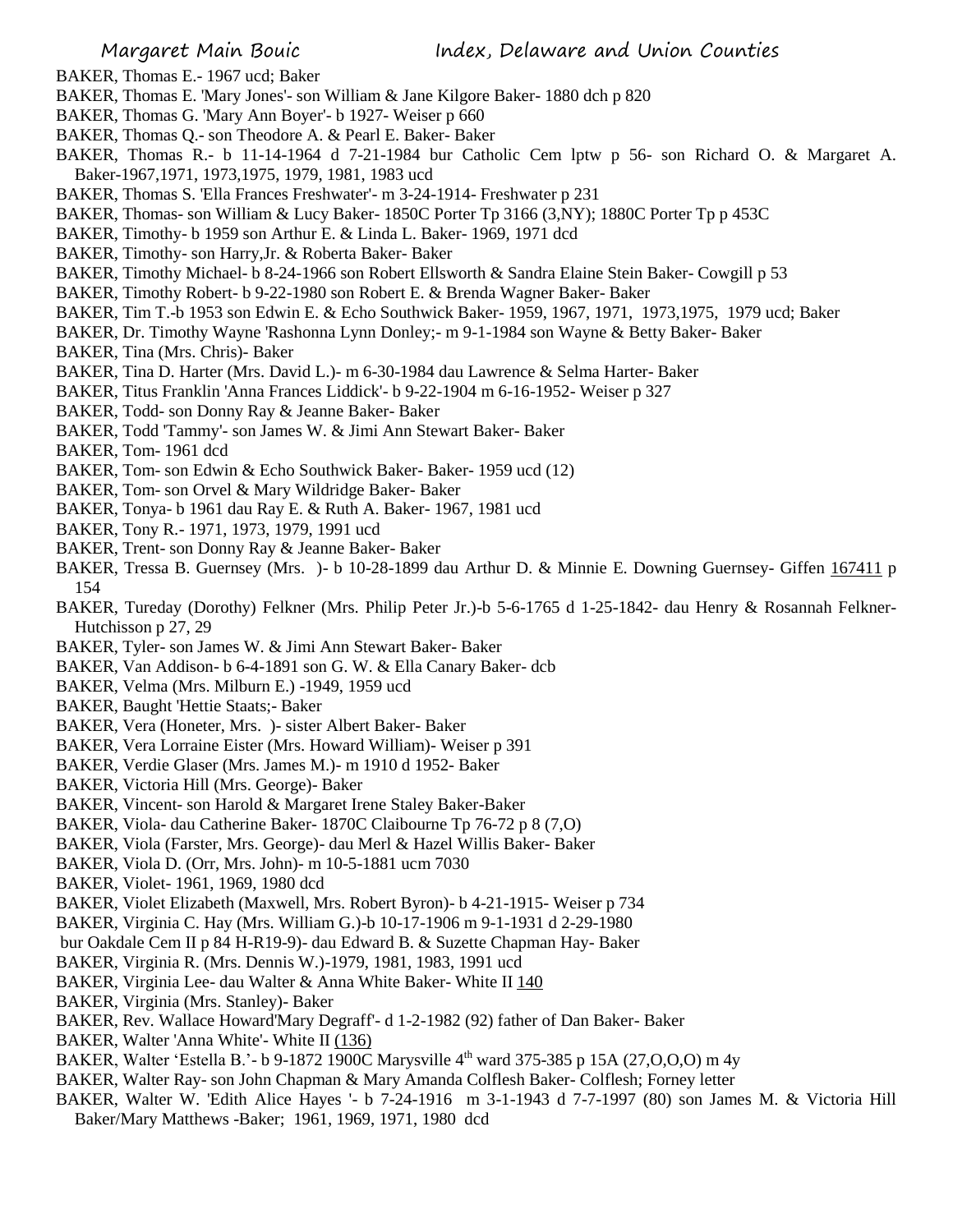- BAKER, Warren L. 'Kathryn N.'- 1959, 1967 ucd
- BAKER, Washington- son Sarah Baker- 1850C Claibourne Tp 122 p 19 (11,O)
- BAKER, Walter Newel- b 11-22-1893 Delaware Town- son Charles A. & Allie Newell Baker- dcb
- BAKER, Wave- son J. Eugene & Rosa E. Critchfield Baker- Genther p 157
- BAKER, Waverly J. 'Minnie Wood'- b 11/9-7-1880 m 1910 d 3-23-1969 bur Claibourne p 57- son Samuel & Mary White Baker- Baker; dcb
- BAKER, Wayne 'Betty'- son William J. & Mary A. Baker- 1961 dcd (6)
- BAKER, Wealthy V.- b 5-12-1866 d 12-26-1947- Cowgill p 52 dau Lyman Gates & Mary Elizabeth Monson Baker- 1883 uch V p 607; 1880C Claibourne Tp 79-83 p 194D (14,O,O,O)
- BAKER, Wes- b 1968 son Jane Baker- 1980 dcd
- BAKER, Wessie V.- b 5-12-1864 d 12-26-1907 Claibourne Cem p 62 dau Lyman Gates & Mary Elizabeth Monson Baker- 1900C Marysville 3rd ward 98-103 p 4A (32,O,O,O)
- BAKER, W. F.- Delaware Mausoleum- delge III p 58
- BAKER, Whitemore- 1860C Union Tp 642-648 p 90 (7, Ill)
- BAKER, W. H.- 1976 ucd p 255; unec VIII p 39
- BAKER, Wilbert R.- b 1888 d 1942 Claibourne Cem p 33- son Charles & Caroline Baker- 1900C Richwood 208-221 p 8B (11,O,O,O)
- BAKER, William- 1820C Radnor Tp
- BAKER, William- grad Delaware HS 1888 delge VII p 20
- BAKER, William- 1835 men #143 p 76 Marlborough Tp
- BAKER, William- 1908 dch p 293
- BAKER, William- 1850C Mil Tp
- BAKER, William (35-1889)- Pabst 8 p 66
- BAKER, William- 1877 uca p 99
- BAKER, William- 1860C Claibourne Tp 616-587 p 81 (11,O)
- BAKER, William B.- grandson of William Edgar- dcw Bk 2 p 387
- BAKER, William C.- 1883 uch IV p 483
- BAKER, William 'Cathrine'- d 9-14-1916 (85) York Tp uninf p 16; 1880C York Tp 72 p 7 (45, O, Md.Md); York Cem p 8; 1900C York Tp 63 p 3B (68,O,Md,Md) m 40y
- BAKER, William 'Clara'- Baker
- BAKER, William- son Constant & Caroline Baker- 1850C Mil Tp 1991-2012 p 290 (11,O)
- BAKER, William D.'Ceena A. Dinovo'-m 8-25-1984- son Glee E. & Clara M. Baker; Baker; 1975 ucd
- BAKER, William D. 'Melissa Twitty'- b 1811 d 1875 ped Jerry Barber #22018- unec X p 68
- BAKER, William E.- graduated H. S. Delaware 1888- delge IV p 46, 47
- BAKER, William 'Eliza E. Pain'- m 11-11-1870 ucm 4821
- BAKER, William 'Elizabeth Hattle'- b 3-9-1797 d 2-12-1867 son Philip Peter Jr. & Tureday Felkner Baker- Hutchisson p 27
- BAKER, William F.- son William & Jane Kilgore Baker- 1880 dch p 820
- BAKER, William F.- b 12-24-1858 Madison Co d 5-8-1940 Milford Cem Un Al p 63- son Lawson Baker; Un Co Journal 5-9-1940 p 5
- BAKER, William Frederick- son Henry L. & Mary A. Angle Baker- dumch p 47
- BAKER, William G. 'Virginia Hay'-b 4-6-1908 m 9-1-1931 d 10-21-1973 bur Oakdale Cem II p 84 (H-R19-9)- Baker
- BAKER, William 'Harriet Gool'- lic 6-13-1840 ucm 642; unec V p 23
- BAKER, William H.- son Henry & Eliza Ford Baker- 1915 uch p 689
- BAKER, William H.- 1850C Brown Tp 2866 (3,O)
- BAKER, William H. 'Nancy Crouch'- m 4-8-1845 Madison Co unec X p 17
- BAKER, William J. 'Mary A.'- 1961 dcd
- BAKER, William L.- son Enoch & Hannah Baker Baker- 1880 dch p 809
- BAKER, William L.'Diana'-1975, 1979, 1981, 1983, 1991 dcd
- BAKER, William- b 1953 son Leo R. & Delores J.Robinson Baker-1985 uch p 18; 1959, 1967 ucd
- BAKER, William 'Lucy Rowley' prob son Thomas Baker- 1850C Porter Tp 3166 (27, Eng); 1880C Porter Tp p 453C; Cowgill p 51; ; delge IV p 3i; 1883 uch V p 607
- BAKER, William 'Malinda Starr'- b 1840 d 1929 son Jacob & Mary Ann Ramp Baker- ped Harrison Scott II Baker #386  $8$ , unec XIII p 11